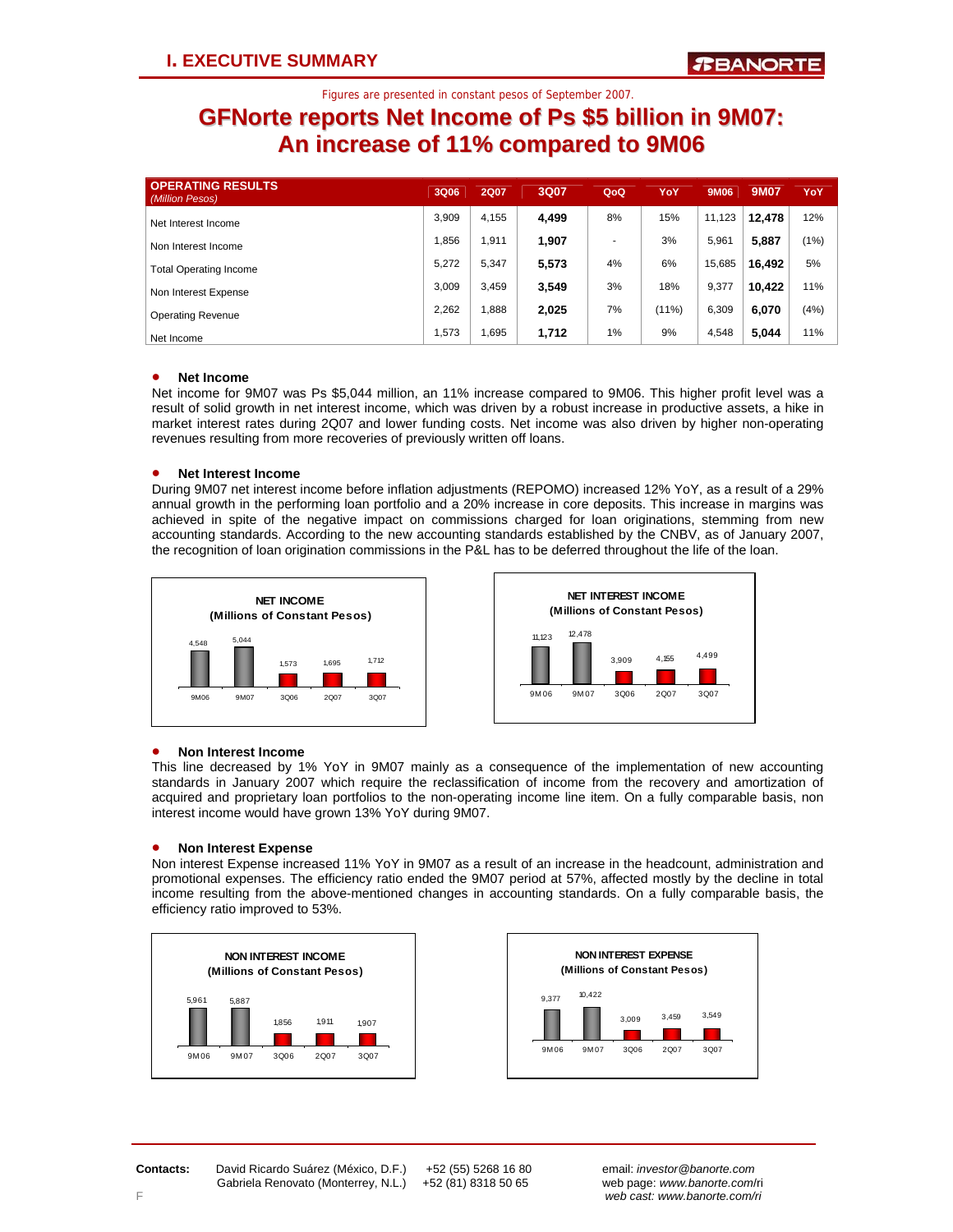*\* NOTE: Careful consideration should be taken when comparing 2007 results vs previous periods as new accounting standards and regulations issued by the National Banking and Securities Commission (CNBV) in 2006 went into effect in January of this year. Reported 2007 figures are not fully comparable with previous periods. Where applicable, GFNorte has provided pro-forma comparisons.* 

| <b>INCOME STATEMENT AND BALANCE</b><br><b>SHEET HIGHLIGHTS - GFNorte</b><br>(Million Pesos) | 3Q06    | <b>2Q07</b> | 3Q07    | QoQ    | YoY       | 9M06    | <b>9M07</b> | YoY   |
|---------------------------------------------------------------------------------------------|---------|-------------|---------|--------|-----------|---------|-------------|-------|
| <b>Income Statement</b>                                                                     |         |             |         |        |           |         |             |       |
| Net Interest Income after REPOMO                                                            | 3,793   | 4,179       | 4,363   | 4%     | 15%       | 10,951  | 12,301      | 12%   |
| Non Interest Income                                                                         | 1.856   | 1,911       | 1,907   |        | 3%        | 5,961   | 5,887       | (1%)  |
| <b>Total Operating Income</b>                                                               | 5,649   | 6,090       | 6,270   | 3%     | 11%       | 16,912  | 18,188      | 8%    |
| Non Interest Expense                                                                        | 3,009   | 3,459       | 3,549   | 3%     | 18%       | 9,377   | 10,422      | 11%   |
| <b>Operating Revenue</b>                                                                    | 2,640   | 2,631       | 2,721   | 3%     | 3%        | 7,535   | 7,766       | 3%    |
| Provisions                                                                                  | 377     | 742         | 697     | (6%)   | 85%       | 1,226   | 1,696       | 38%   |
| Non Operating Income (Expense)                                                              | 155     | 602         | 518     | (14%)  | 22%       | 216     | 1,460       | 577%  |
| Taxes                                                                                       | 967     | 853         | 793     | (7%)   | (18%)     | 2,457   | 2,557       | 4%    |
| Subsidiaries & Minority Interest                                                            | 122     | 58          | (37)    | (164%) | $(130\%)$ | 481     | 71          | (85%) |
| Net Income                                                                                  | 1,573   | 1,695       | 1,712   | 1%     | 9%        | 4,548   | 5,044       | 11%   |
|                                                                                             |         |             |         |        |           |         |             |       |
| <b>Balance Sheet</b>                                                                        |         |             |         |        |           |         |             |       |
| Assets Under Management                                                                     | 505,375 | 590,237     | 580,774 | (2%)   | 15%       | 505,375 | 580,774     | 15%   |
| <b>Total Assets</b>                                                                         | 213,102 | 264,926     | 274,580 | 4%     | 29%       | 213,102 | 274,580     | 29%   |
| Perfoming Loans                                                                             | 135,275 | 166,729     | 173,678 | 4%     | 28%       | 135,275 | 173,678     | 28%   |
| Past Due Loans                                                                              | 2,145   | 2,528       | 2.693   | 7%     | 26%       | 2,145   | 2.693       | 26%   |
| <b>Total Loans</b>                                                                          | 137.420 | 169,257     | 176,371 | 4%     | 28%       | 137,420 | 176,371     | 28%   |
| Total Loans (Net)                                                                           | 133,740 | 165,700     | 172,807 | 4%     | 29%       | 133,740 | 172,807     | 29%   |
| <b>Acquired Collection Rights</b>                                                           | 3,899   | 3,975       | 3.797   | (4%)   | (3%)      | 3,899   | 3.797       | (3%)  |
| <b>Total Loans</b>                                                                          | 136.740 | 169,675     | 176,604 | 4%     | 28%       | 136,740 | 176,604     | 28%   |
| <b>Total Liabilities</b>                                                                    | 186,138 | 233,716     | 241,297 | 3%     | 30%       | 186,138 | 241,297     | 30%   |
| <b>Demand Deposits</b>                                                                      | 82.584  | 98.932      | 95.205  | (4%)   | 15%       | 82,584  | 95,205      | 15%   |
| <b>Time Deposits</b>                                                                        | 69,275  | 79,120      | 84,573  | 7%     | 22%       | 69,275  | 84,573      | 22%   |
| Stockholder's Equity                                                                        | 26,964  | 31,210      | 33,283  | 7%     | 23%       | 26,964  | 33,283      | 23%   |

| <b>FINANCIAL RATIOS - GFNorte</b>  | 3Q06   | <b>2Q07</b> | 3Q07   | QoQ                      | YoY               | 9M06   | <b>9M07</b> | YoY               |
|------------------------------------|--------|-------------|--------|--------------------------|-------------------|--------|-------------|-------------------|
| Profitability:                     |        |             |        |                          |                   |        |             |                   |
| Net Interest Margin (NIM)          | 8.0%   | 7.5%        | 7.7%   | $0.2$ pp                 | $(0.3)$ pp        | 7.8%   | 7.4%        | $(0.4)$ pp        |
| NIM after Provisions(2)            | 7.0%   | 6.2%        | 6.3%   | $0.1$ pp                 | $(0.7)$ pp        | 6.8%   | 6.3%        | $(0.5)$ pp        |
| <b>ROE (3)</b>                     | 25.1%  | 23.6%       | 22.3%  | $(1.3)$ pp               | $(2.8)$ pp        | 25.5%  | 23.2%       | $(2.2)$ pp        |
| <b>ROA (4)</b>                     | 3.01%  | 2.7%        | 2.6%   | $(0.1)$ pp               | $(0.3)$ pp        | 2.9%   | 2.6%        | $(0.3)$ pp        |
|                                    |        |             |        |                          |                   |        |             |                   |
| <b>Operation:</b>                  |        |             |        |                          |                   |        |             |                   |
| Efficiency Ratio (5)               | 52.2%  | 57.0%       | 55.4%  | $(1.6)$ pp               | 3.2 <sub>pp</sub> | 54.9%  | 56.7%       | 1.8 <sub>pp</sub> |
| Efficiency Ratio (8)               | 52.2%  | 54.2%       | 51.9%  | $(2.3)$ pp               | $(0.3)$ pp        | 54.9%  | 53.2%       | $(1.7)$ pp        |
| Operating Efficiency Ratio (6)     | 5.6%   | 5.4%        | 5.3%   | $(0.1)$ pp               | $(0.3)$ pp        | 5.9%   | 5.4%        | $(0.5)$ pp        |
| Liquidity Ratio (7)                | 60.5%  | 55.3%       | 55.5%  | $0.2$ pp                 | $(5.0)$ pp        | 60.5%  | 55.5%       | $(5.0)$ pp        |
|                                    |        |             |        |                          |                   |        |             |                   |
| <b>Asset Quality:</b>              |        |             |        |                          |                   |        |             |                   |
| Past Due Loan Ratio (w/o Fobaproa) | 1.6%   | 1.5%        | 1.5%   | $\overline{\phantom{a}}$ | $(1.1)$ pp        | 1.6%   | 1.5%        | $(0.1)$ pp        |
| Coverage Ratio                     | 171.6% | 140.7%      | 132.3% | $(8.4)$ pp               | $(39.3)$ pp       | 171.6% | 132.3%      | $(39.3)$ pp       |

1) NIM= Annualized Net Interest Margin adjusted by Loan Loss Provisions / Average Earnings Assets.<br>2) NIM= Annualized Net Interest Margin adjusted by Loan Loss Provisions / Average Earnings Assets.<br>3) Annualized earnings a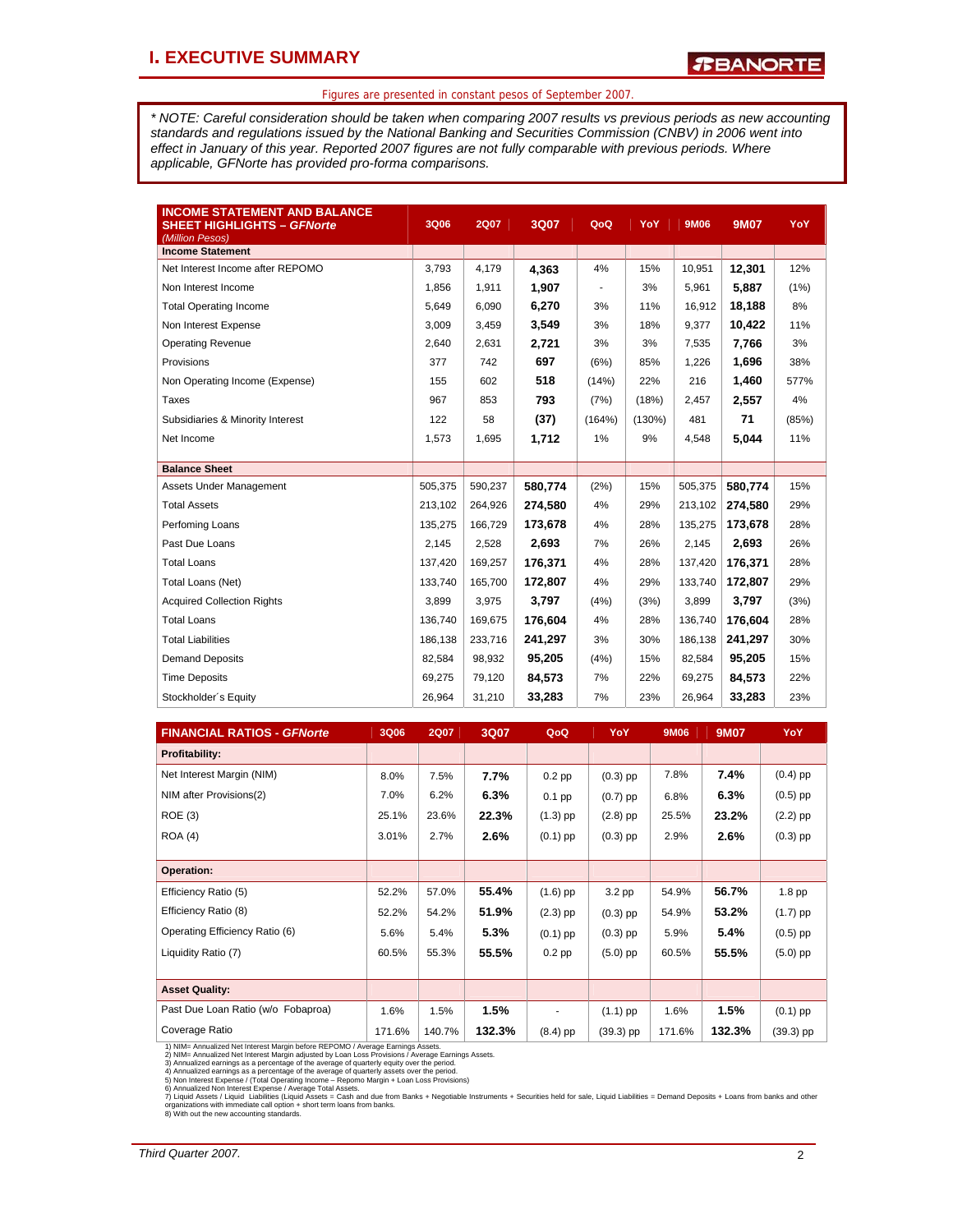### **I. EXECUTIVE SUMMARY**

Figures are presented in constant pesos of September 2007.

| <b>SUBSIDIARIES</b><br>(Million Pesos) | 3Q06  | <b>2Q07</b>    | 3Q07           | QoQ            | YoY            | 9M06  | <b>9M07</b> | YoY      |
|----------------------------------------|-------|----------------|----------------|----------------|----------------|-------|-------------|----------|
| <b>Banking Sector</b>                  | 1,354 | 1,440          | 1.521          | 6%             | 12%            | 3,700 | 4.325       | 17%      |
| Banco Mercantil del Norte (1)          | 1,279 | 1,440          | 1.521          | 6%             | 19%            | 2,814 | 4.325       | 54%      |
| Banco del Centro                       | 75    |                |                |                |                | 886   |             |          |
| <b>Brokerage House</b>                 | 33    | 62             | 71             | 13%            | 111%           | 111   | 194         | 74%      |
|                                        |       |                |                |                |                |       |             |          |
| <b>Long Term Savings</b>               | 118   | 123            | 65             | (47%)          | (44% )         | 531   | 318         | (40%)    |
| Retirement Funds (Afore)               | 20    | $\overline{7}$ | 28             | 309%           | 39%            | 65    | 60          | (8%)     |
| Insurance                              | 25    | 30             | 44             | 47%            | 72%            | 134   | 119         | $(11\%)$ |
| Annuities                              | 72    | 87             | (6)            | (107%)         | (109%)         | 331   | 139         | (58%)    |
|                                        |       |                |                |                |                |       |             |          |
| <b>Other Finance Companies</b>         | 60    | 75             | 54             | (28%)          | $(11\%)$       | 192   | 200         | 4%       |
| Leasing                                | 31    | 43             | 27             | (36%)          | (12%)          | 95    | 105         | 11%      |
| Factoring                              | 18    | 29             | 23             | (20%)          | 27%            | 69    | 75          | 10%      |
| Warehouse                              | 2     | 3              | 3              | 2%             | 87%            | 8     | 11          | 40%      |
| Bonding                                | 10    | ٠              |                | $\blacksquare$ | ٠              | 22    | 9           | (59)%    |
|                                        |       |                |                |                |                |       |             |          |
| <b>Microlending (Pronegocio)</b>       | 9     | (8)            | $\overline{2}$ | 127%           | (77%)          | 19    | (7)         | (138%)   |
|                                        |       |                |                |                |                |       |             |          |
| <b>Holding</b>                         | (1)   | 2              | ٠              | $\overline{a}$ | $\blacksquare$ | (5)   | 13          | N.A.     |
|                                        |       |                |                |                |                |       |             |          |
| <b>Total Net Income</b>                | 1,573 | 1,695          | 1,712          | 1%             | 9%             | 4,548 | 5,044       | 11%      |

1) 96.11% owned by GFNorte as of 2Q06. Since 3Q06 97.06% owned by GFNorte. On August of 2006 Banorte merged Bancen. N.C. = Not Comparable

| <b>SHARE DATA</b>                | 3Q06    | <b>2Q07</b> | 3Q07    | QoQ   | YoY | 9M06    | <b>9M07</b> | YoY |
|----------------------------------|---------|-------------|---------|-------|-----|---------|-------------|-----|
| Earnings per Share (Pesos)       | 0.78    | 0.84        | 0.85    | 1%    | 9%  | 2.25    | 2.50        | 11% |
| Book Value per Share (1) (Pesos) | 12.78   | 14.68       | 15.71   | 7%    | 23% | 12.78   | 15.71       | 23% |
| Shares Outstanding (Millons)     | 2.018.3 | 2.018.3     | 2.018.3 |       |     | 2.018.3 | 2.018.3     |     |
| Price (Pesos)                    | 34.66   | 49.58       | 42.92   | (13%) | 24% | 34.66   | 42.92       | 24% |
| P/BV (Times)                     | 2.71    | 3.42        | 2.73    | (20%) | 1%  | 2.71    | 2.73        | 1%  |
| Market Cap (Millions of Dollars) | 6.364   | 9.209       | 7.926   | (14%) | 25% | 6.364   | 7.926       | 25% |

1) Excluding Minority holdings. 2) The shares outstanding increased from 504.6 millions to 2,018.6 millions in 4Q05 as a result of a stock dividend of 4 new shares for each one outstanding.

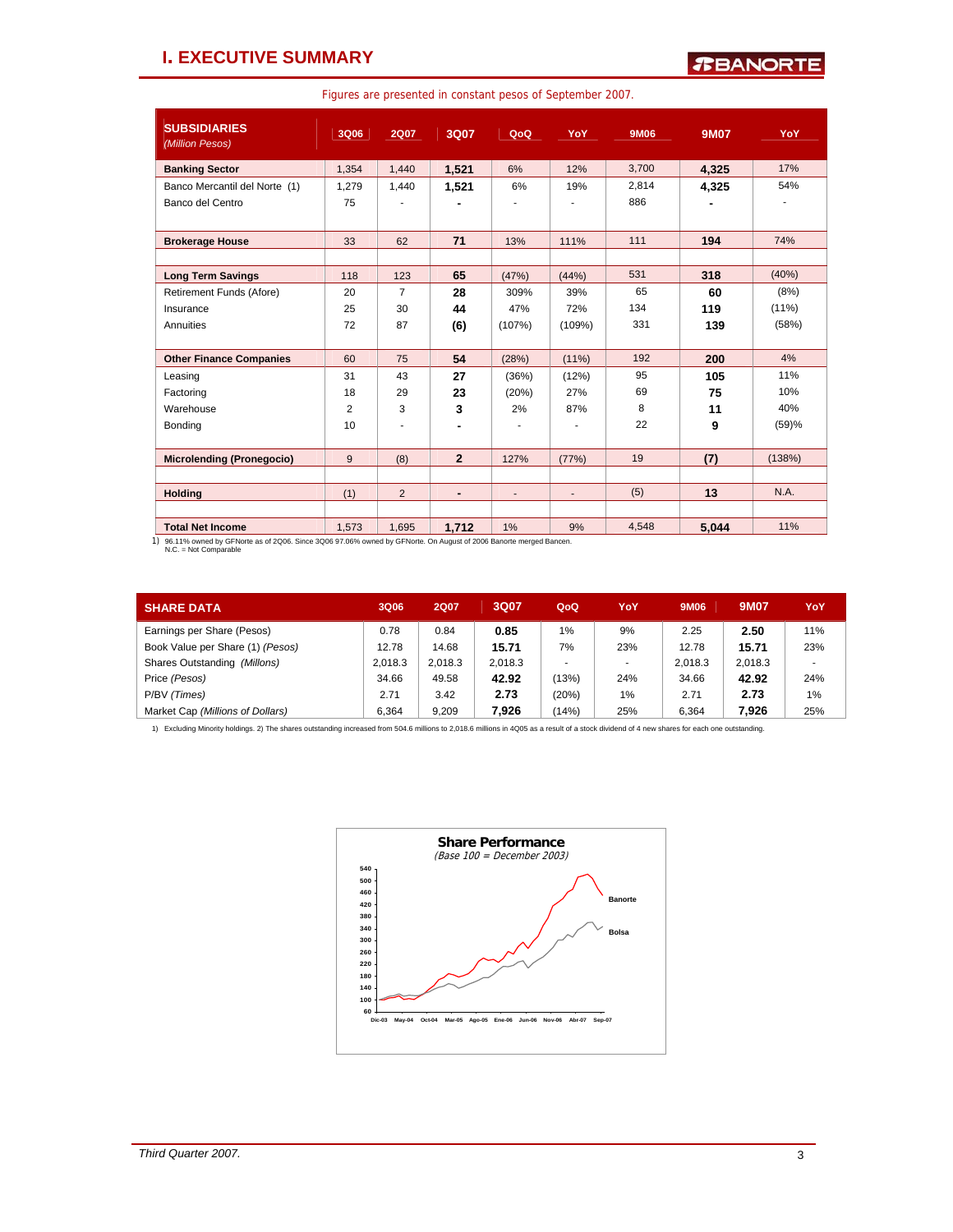# **RECENT EVENTS**

### • **GFNorte's Ordinary General Shareholders' Meeting approved a cash dividend payment**

GFNorte General Shareholders' Meeting held last October 3<sup>rd</sup> approved the payment of a cash dividend equivalent to Ps \$0.45 per share, equivalent to a 20% increase from 2006 dividend and a 15% payout ratio on previous year recurring net income. This dividend was fully paid on October 15th.

### • **Merger of the Leasing and Factoring Companies**

During GFNorte's Extraordinary Shareholders' Meeting held on October 3<sup>rd</sup> the proposed merger of Arrendadora and Factor Banorte S.A. de C.V., Sociedad Financiera de Objeto Múltiple (as the merged company) with Arrendadora Banorte, S.A. de C.V. (as the merging company) was approved. The merger rationale was driven by recent changes in the regulatory framework that permits the creation of multi-purpose non bank banks (SOFOM). The benefits for Banorte of consolidating these business units under a single denomination include: creation of operating efficiencies, enhanced leverage capacity by consolidating the capital of both institutions, possibility of achieving higher credit ratings from rating agencies and better terms and conditions in credit lines from other financial institutions for funding purposes. The merger still needs approval from the Ministry of Finance and Public Credit (SHCP).

### • **Banorte signs a commercial agreement with Banco Do Brazil.**

On August 6th, Banorte and Banco Do Brasil formalized a commercial agreement in order to offer comprehensive banking and financial services to Mexican businesses and Banorte's customers with operations in Brazil, as well as to Brazilian companies, their executives and citizens of that country that live in Mexico. The business platforms of both institutions will be used to provide each other's customers financial and banking services such as international wire transfers, foreign currency exchange, credit and debit cards, electronic banking, insurance and investment advise.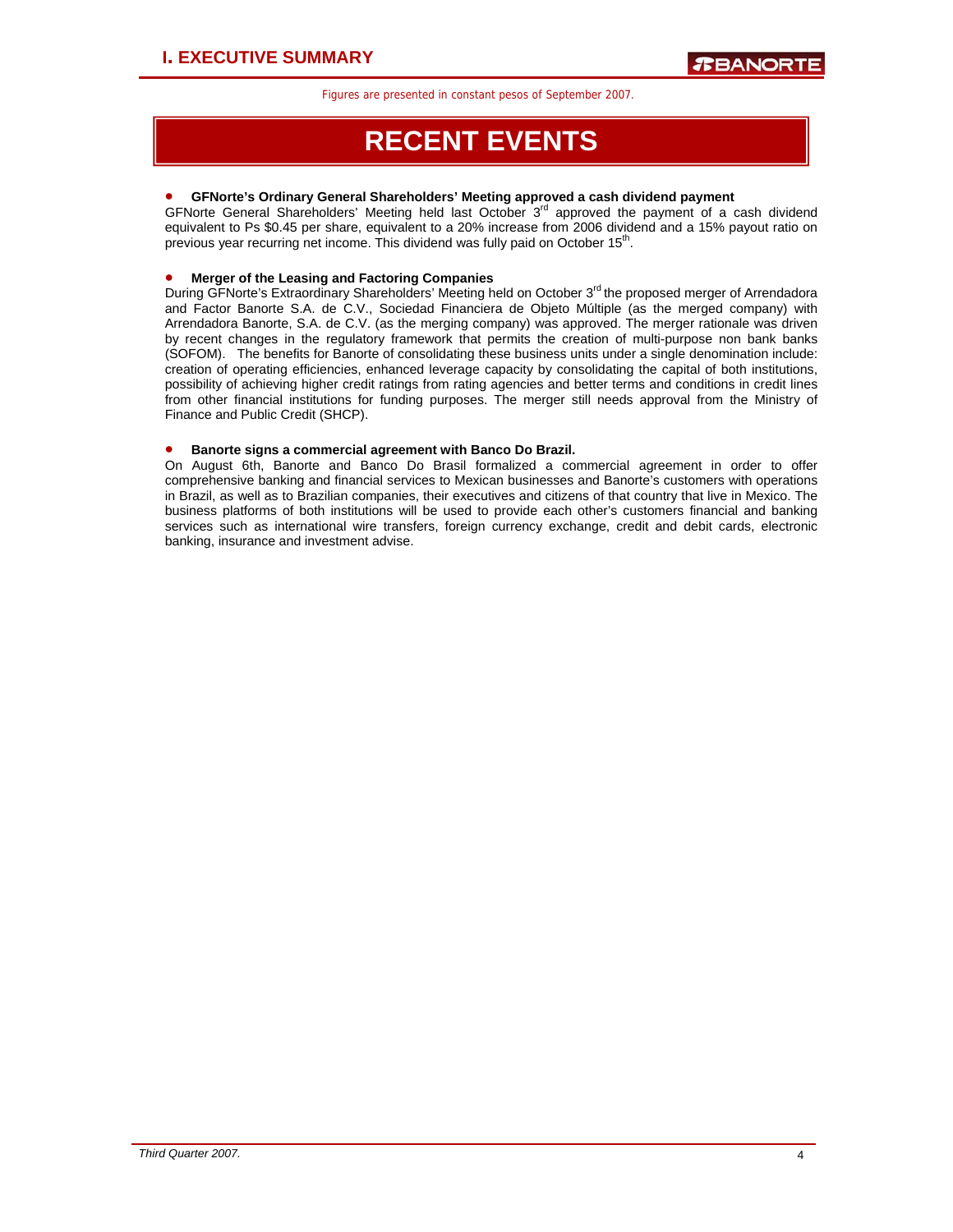# **GRUPO FINANCIERO BANORTE**

| <b>NET INTEREST INCOME</b><br>(Million Pesos) | 3Q06    | <b>2Q07</b> | 3Q07    | QoQ               | YoY                      | 9M06    | <b>9M07</b>    | YoY        |
|-----------------------------------------------|---------|-------------|---------|-------------------|--------------------------|---------|----------------|------------|
| Intrest Income                                | 8.694   | 9.601       | 10.222  | 6%                | 18%                      | 26,303  | 28.756         | 9%         |
| <b>Interest Expense</b>                       | 4.929   | 5.491       | 5,802   | 6%                | 18%                      | 15,601  | 16.425         | 5%         |
| Loan Fees Charged                             | 190     | 44          | 79      | 77%               | (59%)                    | 548     | 146            | (73%)      |
| Fees Paid (2)                                 | 47      |             | ۰       |                   | $\overline{\phantom{a}}$ | 127     | $\blacksquare$ |            |
| Net Interest Income                           | 3.909   | 4.155       | 4.499   | 8%                | 15%                      | 11.123  | 12.478         | 12%        |
| <b>Average Earning Assets</b>                 | 194.339 | 222.755     | 233.204 | 5%                | 20%                      | 191.331 | 224.094        | 17%        |
| <b>Net Interest Margin (1)</b>                | 8.0%    | $.5\%$      | 7.7%    | 0.2 <sub>pp</sub> | $(0.3)$ pp               | 7.8%    | 7.4%           | $(0.4)$ pp |

Net Interest Margin (1) 8.0% 7.5% 7.7% 0.2 pp (0.3) pp 7.8% 7.8% 7.4% (0.4) pp 1) Nikla Annualized Net Interest Margin before REPOMO / Average Earnings Assess 6.61 8.1 Nikla Annualized Net Interest Margin before REPOMO / A

### • **Net Interest Income**

During 9M07 NII increased 12% YoY, driven by a 29% YoY growth in the performing loan portfolio (excluding the Recovery Bank's portfolio), and a 20% increase in core deposits. This growth was achieved in spite of the implementation of new accounting standards, effective as of January 2007, which require that loan origination fees be deferred throughout the life of the loan, instead of being fully reflected at the time they are originated as it was the practice until December 2006. This reduction in income was partially offset by the full consolidation of INB's results at the end of 4Q06. Applying the same accounting standards to both periods, NII rose 16% YoY during 9M07. Moreover, during 3Q07, NII also showed an increase of 8% QoQ vs. 2Q07, as a consequence of loan mix improvements reflecting faster growth in higher margin segments like consumer and commercial loans, as well as a reduction in funding costs.

NIM fell from 7.8% in 9M06 to 7.4% in 9M07 due to the following factors: 1) Incorporation of the INB portfolio that is lower in margin by nature; 2) Deferral of loan origination fees required by the new accounting standards established by the CNBV; and 3) An increase in the origination of corporate and government loans which have lower margins, but also provide new opportunities to cross sell higher margin products in the future.

Nevertheless, on a QoQ basis, NIM increased from 7.5% in 2Q07 to 7.7% in 3Q07 mainly due to: 1) Improvements in the asset mix driven by robust growth of high margin consumer and commercial loans; and 2) The 25 bp increase in Banco de Mexico's funding rate on April 27 which had a positive effect in both the returns from investing the float of demand deposits, as well as a higher spread on variable interest rate loans. It should be noted that even though the benefits in margins from the increase in the funding rate started to have effect during the last two months of 2Q07, it was not until 3Q07 that the full benefit was registered in the NIM.

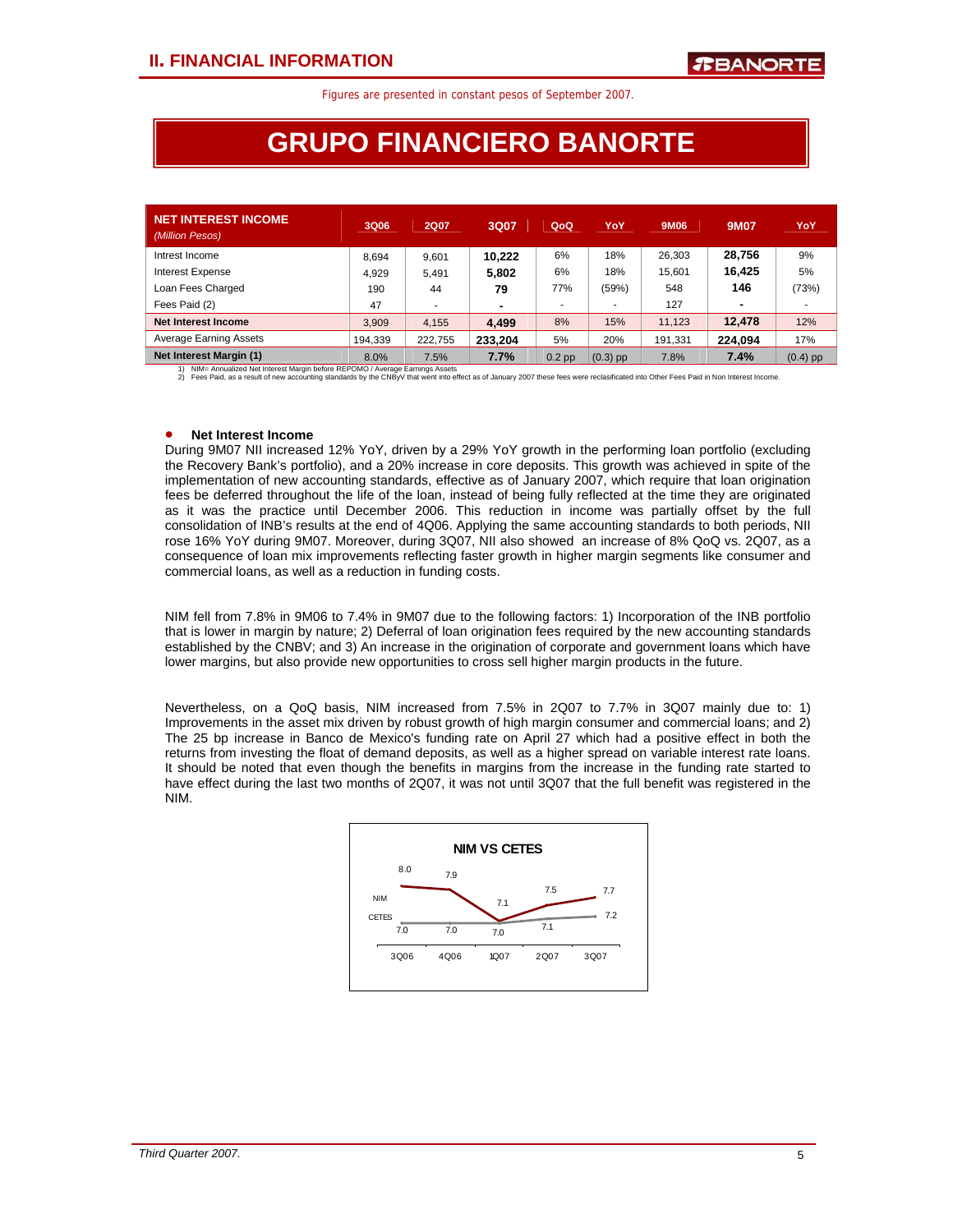### **II. FINANCIAL INFORMATION**

| <b>NON INTEREST INCOME</b><br>(Million Pesos)      | 3Q06                    | <b>2Q07</b> | 3Q07  | QoQ                      | YoY       | 9M06  | 9M07  | YoY       |
|----------------------------------------------------|-------------------------|-------------|-------|--------------------------|-----------|-------|-------|-----------|
| <b>Fees charged on Services</b>                    | 1,873                   | 1,825       | 1,881 | 3%                       | ÷,        | 5,879 | 5,461 | (7%)      |
| <b>Fund Transfers</b>                              | 61                      | 57          | 54    | (4%)                     | $(11\%)$  | 175   | 170   | (3%)      |
| <b>Account Management Fees</b>                     | 249                     | 237         | 235   | (1%)                     | (5%)      | 729   | 710   | (3%)      |
| Fiduciary                                          | 69                      | 64          | 65    | 2%                       | (6%)      | 195   | 192   | (1%)      |
| Income from Real Estate Portfolios<br>(3)          | 335                     | 177         | 118   | (34%)                    | (65%)     | 1,416 | 408   | (71%)     |
| <b>Electronic Banking Services</b>                 | 212                     | 225         | 241   | 7%                       | 14%       | 600   | 675   | 12%       |
| <b>Credit Card Fees</b>                            | 379                     | 494         | 544   | 10%                      | 43%       | 1,094 | 1,507 | 38%       |
| Fees from IPAB (1)                                 | 8                       |             | (1)   | $\blacksquare$           | $(111\%)$ | 24    |       |           |
| Fees charged by Afore                              | 314                     | 194         | 267   | 38%                      | (15%)     | 839   | 727   | (13%)     |
| Other Fees Charged (2)                             | 247                     | 377         | 358   | (5%)                     | 45%       | 808   | 1,072 | 33%       |
| <b>Fees Paid on Services</b>                       | 367                     | 248         | 270   | 9%                       | (27%)     | 1,228 | 764   | (38%)     |
| Fund transfers                                     | $\overline{\mathbf{4}}$ | 4           | 4     |                          | 4%        | 12    | 12    | 8%        |
| Other Fees Paid                                    | 177                     | 244         | 266   | 9%                       | 50%       | 527   | 751   | 43%       |
| <b>Expenses from Real Estate Portfolios</b><br>(3) | 187                     |             |       |                          | $(100\%)$ | 689   | ۰     | $(100\%)$ |
| <b>Net Fees</b>                                    | 1,506                   | 1,577       | 1,611 | 2%                       | 7%        | 4.651 | 4,697 | 1%        |
|                                                    |                         |             |       |                          |           |       |       |           |
| <b>Trading Income</b>                              | 350                     | 334         | 296   | (11%)                    | (15%)     | 1,309 | 1,190 | (9%)      |
| Foreign Exchange                                   | 89                      | 134         | 92    | (31%)                    | 4%        | 312   | 317   | 2%        |
| Securities - Realizad Gains                        | 259                     | (78)        | 123   | 258%                     | (53%)     | 1,012 | 547   | (46%)     |
| Securities - Unrealized Gains                      | 2                       | 278         | 81    | (71%)                    | 4,915%    | (14)  | 326   | 2,424%    |
| <b>Non Interest Income</b>                         | 1,856                   | 1,911       | 1,907 | $\overline{\phantom{a}}$ | 3%        | 5,961 | 5,887 | (1%)      |

Figures are presented in constant pesos of September 2007.

1) Includes Fees received by Recovery Banking and by the Bank.<br>2) It includes fees from letters of credit, from transactions with pension funds, warehousing services, financial advisory sevices and securities trading by th

3) Since 1Q07, it only reflects Income from recoveries and amortizations of Real Estate Portfolio. Up to 4Q06, it also included Income from recoveries and amortization of Acquired Portfolios.

### • **Non Interest Income**

During 9M07, this line decreased 1% YoY mainly as a result of the reclassification of recovery banking income from acquired and proprietary loan portfolios to the Other Income line due to the implementation of new accounting standards. Non Interest Income was also negatively impacted by lower trading gains. By line item, the variations are explained by the following factors:

| <b>NON INTEREST INCOME</b><br>(Million Pesos) | 3Q06  | <b>2Q07</b> | 3Q07  | QoQ                          | YoY   | 9M06  | 9M07  | YoY   |
|-----------------------------------------------|-------|-------------|-------|------------------------------|-------|-------|-------|-------|
| Services                                      | .350  | .400        | 1,495 | 7%                           | 11%   | 3,900 | 4.289 | 10%   |
| Recovery                                      | 156   | 177         | 117   | (34%)                        | (25%) | 751   | 408   | (46%) |
| Foreign Exchange                              | 89    | 134         | 92    | (31%)                        | 3%    | 312   | 317   | 2%    |
| Trading                                       | 261   | 200         | 204   | 2%                           | (22%) | 998   | 873   | (13%) |
| Non Interest Income                           | 1,856 | 1,911       | 1,907 | $\qquad \qquad \blacksquare$ | 3%    | 5.961 | 5,887 | (1%)  |

### • **Service Fees**

Fees increased 10% in 9M07, bolstered by a 38% YoY growth in credit card fees which were purely driven by volume (503,000 cards were placed in 9M07 vs. 371,000 in 9M06). Also, during 9M07, fees from Electronic Banking Services grew by 12% as a result of a pick up in transactions through ATM's, internet and POS terminals.

#### • **Recovery**

During 9M07, this line decreased 46% YoY as a result of the implementation of new accounting standards effective as of January 2007 that require the reclassification of recovery income from acquired and proprietary loan portfolios from Non Interest Income to the "Non Operating Income" line item. Only income from recoveries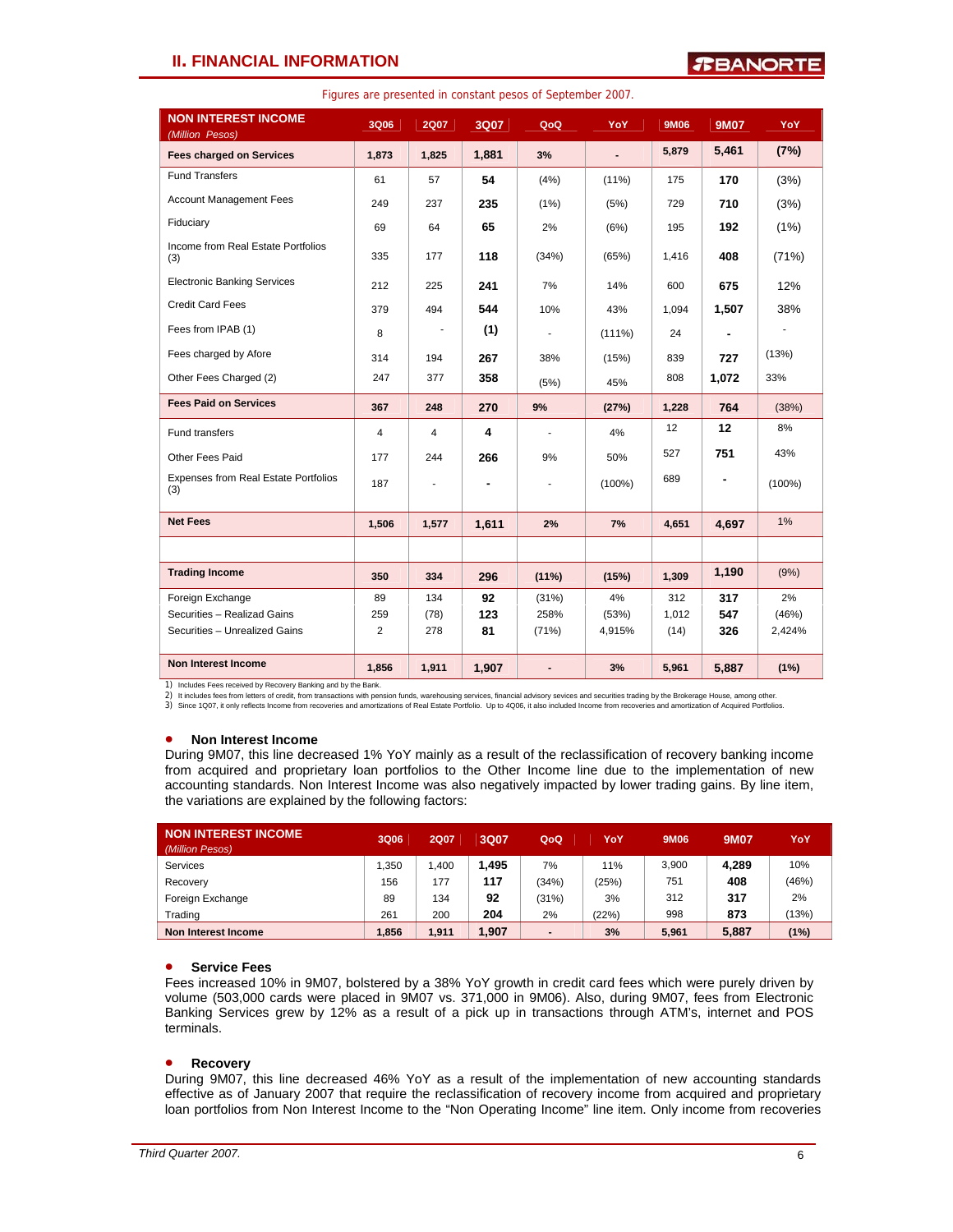or amortization of "Acquired Real Estate Portfolios remains booked in the Non Interest Income line". The decline in recovery banking income is also explained by the reduction of net fees from the Serfin portfolio, as a result of the sale by IPAB of this portfolio through an auction process carried out in 1Q06. On a quarterly basis, this line fell 34% versus 2Q07 affected by a high comparable base as the largest transaction of the year was closed during 2Q07 corresponding to the sale of a real estate property amounting to Ps \$67 million.

### • **Foreign Exchange**

During 9M07, FX revenues rose 2% YoY due to more volume of transactions with customers.

### • **Trading:**

Trading Income fell 13% YoY in 9M07 due to a difficult market environment during this year. In 9M06, interest rates had an important reduction, which in turn had a positive impact in trading and valuations, while in 9M07, interest rates had upward movements with negative consequences for trading and valuations. On a QoQ basis, trading income rose 2% compared to 2Q07 as a result of a more cautious approach during the periods of volatility in the financial markets.

| Non Interest Expense                   | 3Q06  | <b>2Q07</b> | 3Q07  | QoQ | YoY  | 9M06  | 9M07   | YoY  |
|----------------------------------------|-------|-------------|-------|-----|------|-------|--------|------|
| (Million Pesos)                        |       |             |       |     |      |       |        |      |
| <b>Personnel Expenses</b>              | .043  | .393        | 1,396 |     | 34%  | 3.633 | 4.174  | 15%  |
| +Professional Fees                     | 176   | 202         | 211   | 5%  | 20%  | 596   | 641    | 8%   |
| +Administrative and Promotion Expenses | 1.078 | 1.137       | 1.195 | 5%  | 11%  | 2.931 | 3.412  | 16%  |
| +Rents, Depreciation & Amortization    | 407   | 397         | 396   |     | (3%) | 1.287 | 1.189  | (8%) |
| +Taxes other than income tax           | 137   | 142         | 142   | -   | 3%   | 426   | 436    | 2%   |
| +Contributions to IPAB                 | 168   | 188         | 209   | 11% | 24%  | 504   | 569    | 13%  |
| = Non Interest Expense                 |       |             |       |     |      |       |        |      |
|                                        | 3.009 | 3.459       | 3.549 | 3%  | 18%  | 9.377 | 10.422 | 11%  |

### • **Non Interest Expense**

The 11% YoY growth of Non Interest Expense during 9M07 was mainly due to a 16% increase in Administration and Promotional Expenses, which were driven by increased advertising and promotional activity on deposit products, and higher expenses stemming from the expansion of the Credit Card business, such as the purchase of cards with safety chips and the costs related to point redemptions by our clients in the Banorte Rewards program. Personnel Expenses rose 15% due to a higher headcount, as well as the annual adjustments in executive's and employee compensation (base salary, additional monthly payment required by law during christmas, vacations, tax obligations and savings fund), the staffing of new branches and the extension of service hours in strategic branches. Professional Fees Paid rose 8% due to advisories related to various business lines and the elaboration of documents for legal processes related to loan recoveries. Leases, Depreciations and Amortizations fell 8% due to the full amortization of the Banorte-Bancrecer integration project in 3Q07. Other Taxes rose 2% given a higher payment of Value Added Taxes. Contributions to the IPAB increased 13% YoY driven by the higher level of lending activity.

| <b>NON OPERATING INCOME</b><br>(EXPENSE)<br>(Million Pesos) | 3Q06  | <b>2Q07</b> | 3Q07  | QoQ    | YoY  | 9M06  | 9M07  | YoY   |
|-------------------------------------------------------------|-------|-------------|-------|--------|------|-------|-------|-------|
| <b>Non Operting Income</b>                                  | 282   | 674         | 678   | 1%     | 141% | 895   | 2,040 | 128%  |
| <b>Other Revenues</b>                                       | 150   | 195         | 278   | 43%    | 85%  | 276   | 611   | 121%  |
| Foreign Exchange                                            |       |             |       |        |      |       |       |       |
| Recoveries                                                  | 128   | 480         | 390   | (19%)  | 204% | 420   | 1.304 | 211%  |
| Repomo - Other Revenues                                     | 4     | (1)         | 5     | 1.141% | 44%  | 8     | 11    | 41%   |
| Warehouse                                                   |       |             | 5     | 100%   | 100% | 191   | 114   | (40%) |
|                                                             |       |             |       |        |      |       |       |       |
| <b>Non Operating Expense</b>                                | (126) | (72)        | (161) | 123%   | 27%  | (679) | (580) | (15%) |
| Other Expenses                                              | (25)  | (120)       | (40)  | (67%)  | 60%  | (285) | (262) | (8%)  |
| Foreign Exchange                                            |       |             |       |        |      |       |       |       |
| Repomo - Other Expenses                                     | (101) | 49          | (116) | (336%) | 14%  | (203) | (204) | $1\%$ |
| Warehouse                                                   |       | (1)         | (5)   | 400%   |      | (191) | (114) | (40%) |
|                                                             |       |             |       |        |      |       |       |       |
| Non Operating Income (Expense), net                         | 155   | 602         | 518   | (14%)  | 233% | 216   | 1,460 | 577%  |

#### • **Non Operating Income (Expense)**

During 9M07, revenues in this line item amounted to Ps \$1.5 billion, compared to Ps \$216 million in 9M06. The increase was a result of several factors: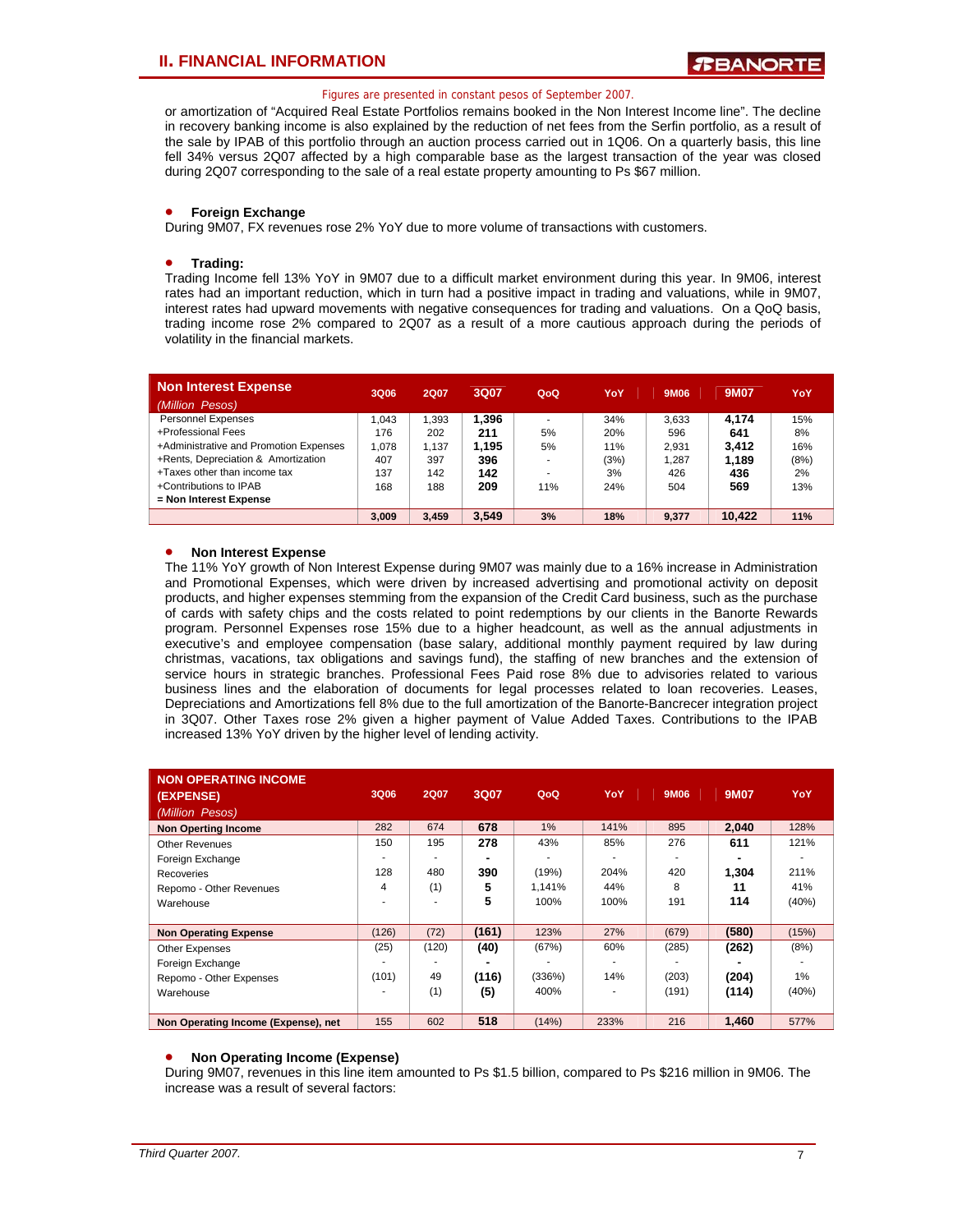- ¾ *Other Revenues:* The reclasiffication of Ps \$487 million in income from recoveries of acquired and proprietary loan portoflios that were prevoiously booked as non interest income; the recovery of Ps \$442 million in previously written-off loans and the cancellation of Ps \$133 million in creditors.
- ¾ *Other Expenses:* The contraction resulted from lower requirements of contingency reserves and a 40% decline in expenses related to inventories of clients at the Warehousing Company.

On a fully comparable basis, net non operating Income dropped 24% YoY during 9M07.

On a QoQ basis, net non operating income was 14% lower than 2Q07 mainly due to the negative impact of a higher Repomo charge resulting from a pick up in inflation during the quarter.

| <b>Capitalization</b><br>(Million Pesos) | 3Q06    | 4Q06    | <b>1Q07</b> | <b>2Q07</b> | 3Q07    | QoQ                      | YoY        |
|------------------------------------------|---------|---------|-------------|-------------|---------|--------------------------|------------|
| Tier 1 Capital                           | 22.726  | 21.964  | 21.076      | 22.929      | 25.150  | 10%                      | 11%        |
| Tier 2 capital                           | 4.176   | 9,200   | 9,546       | 9,097       | 8.935   | (2%)                     | 114%       |
| <b>Net Capital</b>                       | 26.902  | 31.164  | 30.621      | 32,026      | 34,086  | 6%                       | 27%        |
| Credit risk assets                       | 128.491 | 129,594 | 132,073     | 146.956     | 159.229 | 8%                       | 24%        |
| Net Capital/ Credit Risk Assets          | 20.9%   | 24.0%   | 23.2%       | 21.8%       | 21.4%   | $(0.4\%)$ pp             | $0.5$ pp   |
| Total risk assets (1)                    | 181.019 | 179.619 | 192.111     | 210.331     | 230.163 | 9%                       | 27%        |
| Tier <sub>1</sub>                        | 12.6%   | 12.2%   | 11.0%       | 10.9%       | 10.9%   | $\overline{\phantom{a}}$ | $(1.6)$ pp |
| Tier <sub>2</sub>                        | 2.3%    | 5.1%    | 5.0%        | 4.3%        | 3.9%    | $(0.4)$ pp               | 1.6 pp     |
| <b>Capitalization Ratio</b>              | 14.9%   | 17.4%   | 15.9%       | 15.2%       | 14.8%   | $(0.4)$ pp               | $(0.3)$ pp |

(1) Includes Market Risks. Without inter-company eliminations. (\*) The capitalization ratio of the last period reported is estimated.

### • **Capitalization**

At the end of 3Q07, the capitalization ratio was 14.8% considering credit and market risks, and 21.4% considering only credit risks. The capitalization ratio for 3Q07 was lower than 3Q06, and also 40 bp below the level of 2Q07, mainly as a consequence of the bank's higher business volumes.

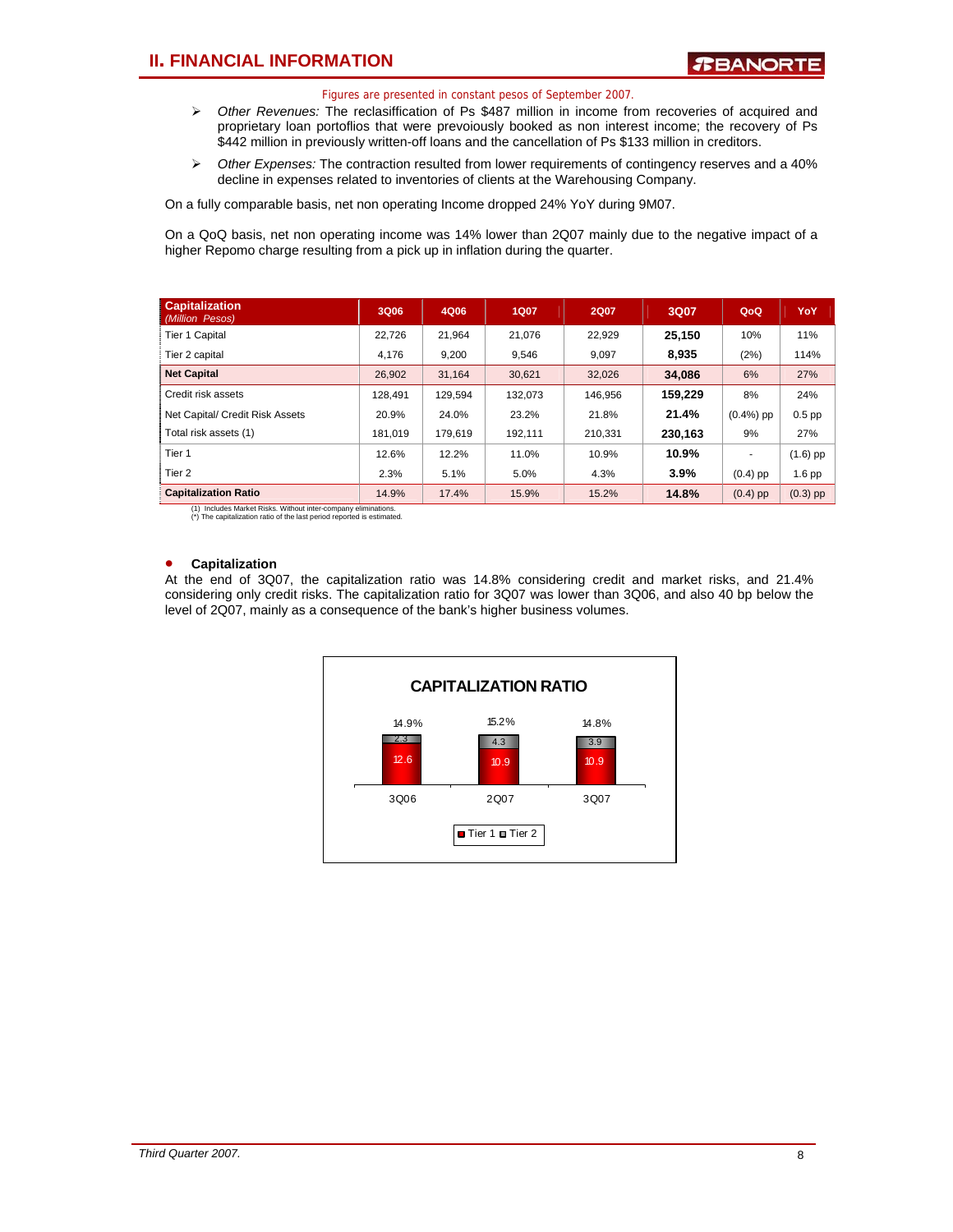| <b>DEPOSITS</b><br>(Million Pesos)     | 3Q06    | 2Q07    | <b>3Q07</b> | QoQ  | YoY |
|----------------------------------------|---------|---------|-------------|------|-----|
| Non Interest Bearing Demand Deposits   | 31.982  | 37.552  | 36.496      | (3%) | 14% |
| Interest Bearing Demand Deposits (2)   | 50.154  | 61.404  | 58.719      | (4%) | 17% |
| <b>Total Demand Deposits (1)</b>       | 82,136  | 98,956  | 95.216      | (4%) | 16% |
| Time Deposits - Retail                 | 47.989  | 58.975  | 61.385      | 4%   | 28% |
| <b>Core Deposits</b>                   | 130,125 | 157.931 | 156,601     | (1%) | 20% |
| Money Market (3)                       | 21.452  | 20.404  | 23,665      | 16%  | 10% |
| <b>Banking Sector's Total Deposits</b> | 151,577 | 178.335 | 180,266     | 1%   | 19% |
| <b>GFNorte's Total Deposits (4)</b>    | 151,366 | 178.042 | 179.768     | 1%   | 19% |
| <b>Third Party Deposits</b>            | 141.848 | 155.922 | 146.651     | (6%) | 3%  |
| <b>Total Assets Under Management</b>   | 293.424 | 334.258 | 326.917     | (2%) | 11% |

Total Assets Under Management<br>
(1) Excludes IPAB cash management checking accounts for loan portfolios managed from Banpaís and Bancen. The balances of these accounts in 3006. 2007 and 3007 were<br>Ps \$492 million, Ps \$10 mil

### • **Total Deposits**

Total Deposits at the end of 3Q07 were Ps \$179,768 million, a 19% YoY increase driven by a 20% growth in Core Deposits and the incorporation of INB's deposits at the end of 2006. Excluding the effects of the integration of INB, Total Deposits grew by 9% and Core Deposits by 10%. It is important to note that one of the main drivers of growth in deposits is the expansion of the distribution network, which has increased by 45 new branches over the last 12 months.

### • **Demand and Time Deposits**

During 9M07, Banorte's demand deposits grew 16% and time deposits increased 28%. Excluding the effects of integrating INB's deposits, both concepts rose 11% and 7%, respectively. The growth of 10% in Total Deposits, excluding the positive impact of INB, is higher than the average growth rate of the industry, and can be partially attributed to a higher level of advertising and promotional activity highlighting the new attractive features of Banorte's product offering. These initiatives have proven successful across many of our deposit products, especially the Enlace checking account, Sumanómina payroll account, Suma Ahorro savings accounts and the Pagamás promissory note.

#### • **Money Market Deposits**

Money Market Deposits increased 10% YoY as a consequence of a greater business volumes by our corporate and government clients, which has offset a reduction in deposits by individuals that have migrated toward mutual fund products.

#### • **Third Party Deposits**

Third Party Deposits grew 3% YoY during 3Q07, due to the issuance and placement of short term paper with other intermediaries.

### • **Assets Under Management**

During 3Q07, AUM were Ps \$326.9 billion, 11% higher than in 3Q06, driven by higher levels of deposits and growth in assets managed by the brokerage house, mutual funds and the AFORE.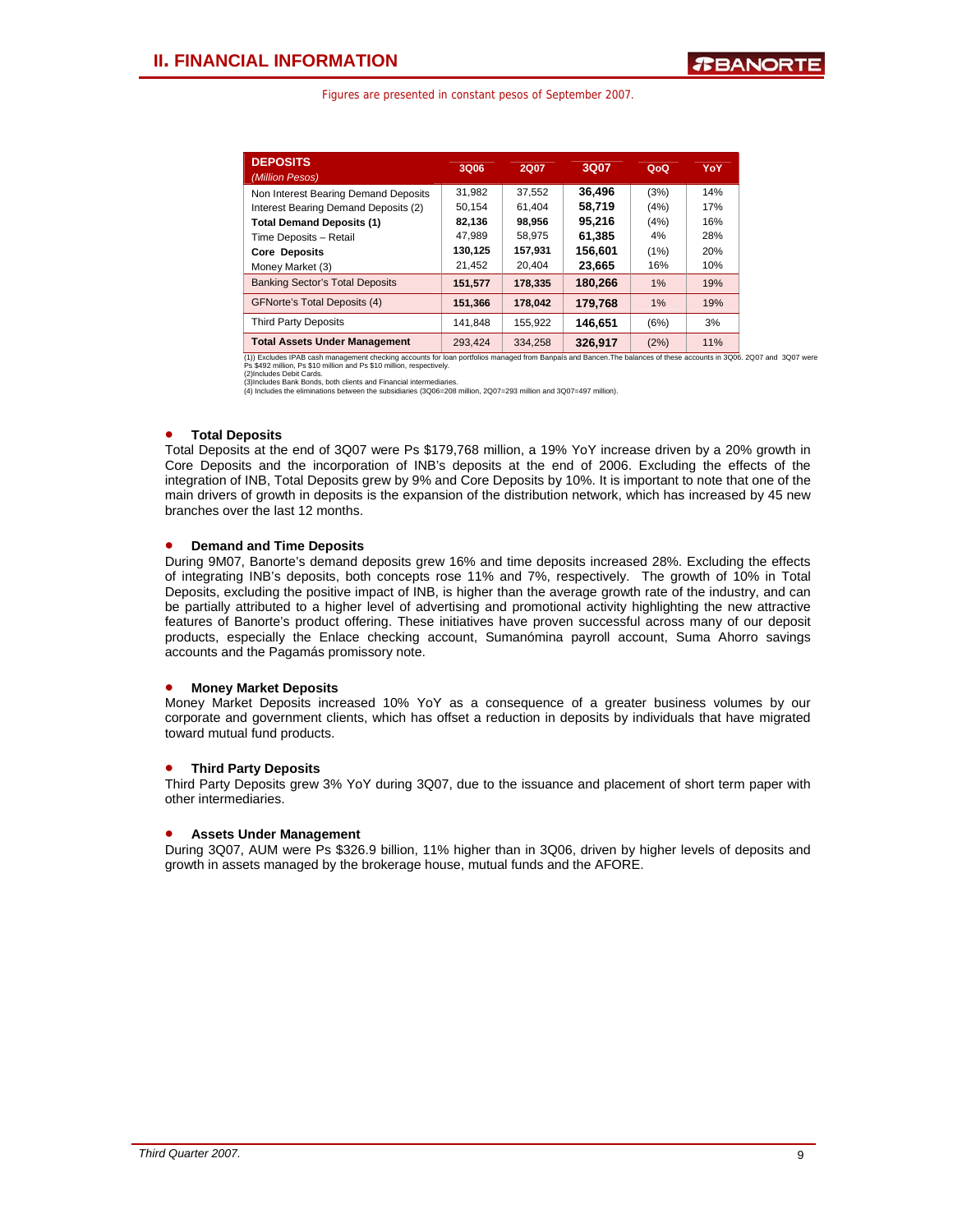| <b>PERFORMING LOAN PORTFOLIO</b><br>(Million Pesos) | 3Q06    | <b>2Q07</b> | 3Q07    | QoQ  | YoY   |
|-----------------------------------------------------|---------|-------------|---------|------|-------|
| Commercial                                          | 48.084  | 63.368      | 66.720  | 5%   | 39%   |
| Consumer                                            | 49.577  | 54.749      | 57.922  | 6%   | 17%   |
| Corporate                                           | 22.936  | 30,420      | 30.266  | (1%) | 32%   |
| Government                                          | 13.272  | 16.954      | 17,569  | 4%   | 32%   |
| <b>Sub Total</b>                                    | 133,869 | 165,491     | 172.475 | 4%   | 29%   |
| Recovery Banking                                    | 1.406   | 1.238       | 1.203   | (3%) | (14%) |
| Total                                               | 135.275 | 166,729     | 173,678 | 4%   | 28%   |

| <b>PERFORMING CONSUMER</b><br><b>PORTFOLIO</b><br>(Million Pesos) | 3Q06   | 2Q07   | 3Q07   | QoQ | YoY |
|-------------------------------------------------------------------|--------|--------|--------|-----|-----|
| Mortgages                                                         | 29.655 | 30.623 | 32.534 | 6%  | 10% |
| Car Loans                                                         | 6.461  | 6.805  | 6.869  | 1%  | 6%  |
| Credit Cards                                                      | 8.680  | 11.712 | 12.574 | 7%  | 45% |
| Payroll                                                           | 4.780  | 5.610  | 5.945  | 6%  | 24% |
| <b>Consumer Loans</b>                                             | 49.577 | 54.749 | 57.922 | 6%  | 17% |

| (Million Pesos)        | 3Q06  | <b>2Q07</b> | 3Q07           | QoQ                      | YoY  |
|------------------------|-------|-------------|----------------|--------------------------|------|
| <b>IPAB Notes</b>      | ٠     | ٠           | $\blacksquare$ | ٠                        |      |
| Past Due Loans         | 2.145 | 2,528       | 2,693          | 7%                       | 26%  |
| Loan Loss reserves     | 3.680 | 3.557       | 3,564          | $\overline{\phantom{a}}$ | (3%) |
| <b>Acquired Rights</b> | 3.899 | 3.975       | 3.797          | (5%)                     | (3%) |

### • **Total Performing Loans**

The Performing Loan Portfolio increased 28% YoY from Ps \$135.3 billion in 3Q06 to Ps \$173.7 billion in 3Q07, and 29% excluding the loan portfolio managed by Recovery Banking. All of its components posted robust growth rates, driven by a higher credit demand and the bank's efforts to improve its credit product offering. In addition, the variation in annual balances due to various extraordinary events registered in 2006 have been almost fully offset by the incorporation of INB's loan portfolio:

¾ **Commercial:** This portfolio grew 39% YoY in 3Q07 due to the origination of new loans to SMEs and the incorporation of the INB portfolio in 4Q06, which is mainly constituted by real estate commercial loans with healthy guarantees. Excluding the effects of INB, the comparable annual growth rate was 23%.

- ¾ **Consumer:** The 17% YoY growth in 3Q07 was driven by several factors:
	- ⋅ *Mortgage Loans:* Grew by 10% YoY due to the origination of 16,791 new loans in the last 12 months. On a comparable basis, excluding the prepayment by FOVISSSTE for Ps \$2.7 billion, mortgage portfolio securitization for Ps \$2.1 and the incorporation of the INB portfolio for Ps \$776 million, the annual growth rate was 23%.
	- Credit Cards: Expanded by 45% YoY, driven by a greater origination of cards through different distribution channels (telemarketing and direct mail), the branch network and the acquisition of balances through the balance transfer program "Ya Bajale". As a result of these efforts, Banorte's credit card market share has increased from 4.6% to 5.2% in the last 12 months. Nevertheless, Banorte maintains the second best asset quality indicators in the industry.
	- Payroll Loans: Increased 24% YoY due to the origination of 256,669 new loans, which were driven by an expansion in the number of deposit payroll accounts in the bank, greater efforts to penetrate our existing client base in Suma and other payroll accounts and the introduction of payroll advances and payroll cash disbursements through ATM's. Personal Loans, which are classified in this line, also had a favorable performance with 33,097 new loans over the last year.
	- Car Loans: Expanded 6% YoY due to the origination of 35,178 new loans as a result of the new features added to this product last year, such as longer maturities and lower interest rates, as well as the promotional campaigns carried out in order to increase penetration in this segment.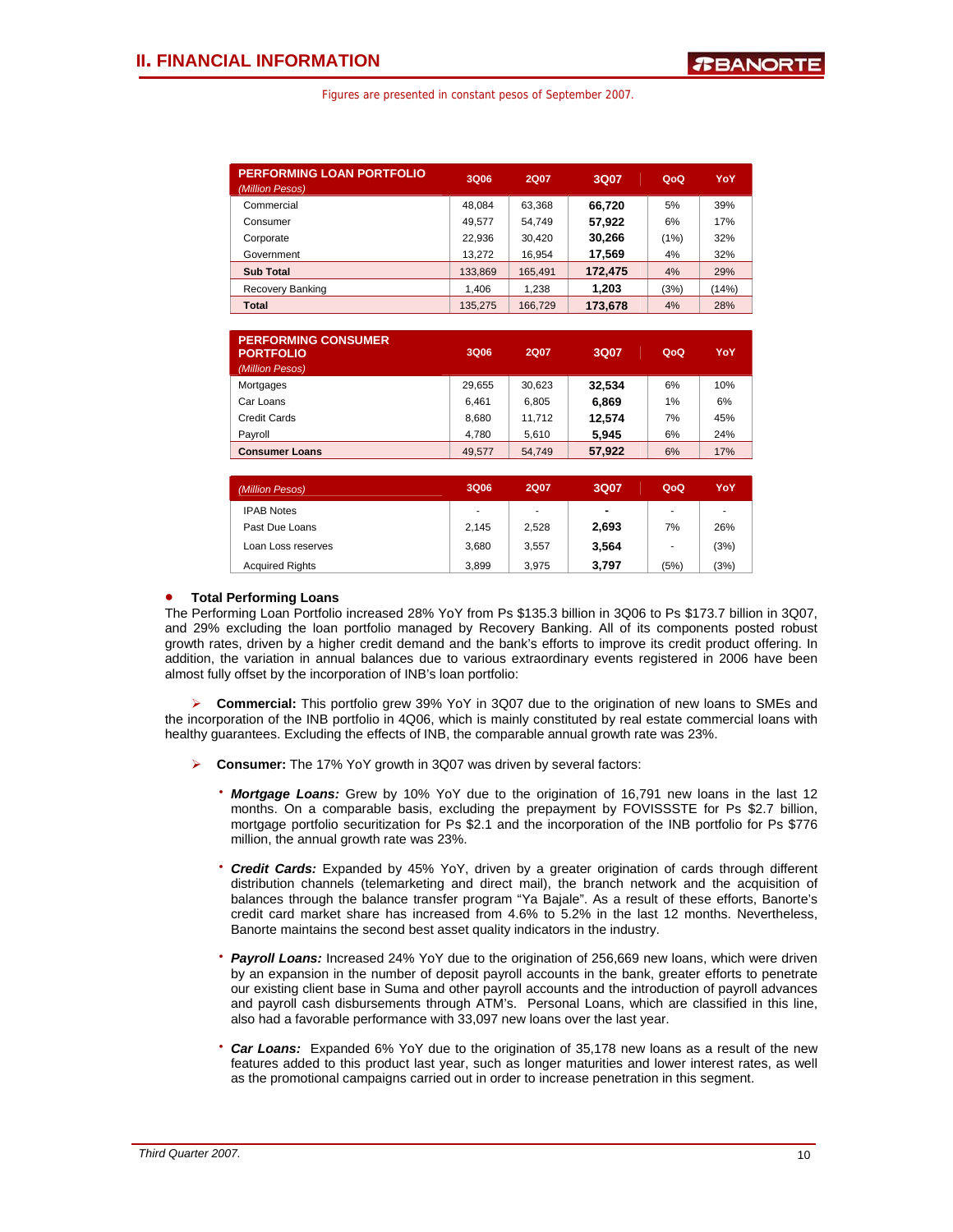¾ **Corporate:** The portfolio grew 32% YoY due to a pickup in loan demand for this segment throughout the year and the implementation of new strategies to attract new clients, the origination of important bridge loans in 2Q07 and a loan reclassification of one of our major clients in the automotive sector.

¾ **Government:** The portfolio increased 32% YoY, driven by the efforts to attract new customers and the reactivation of credit demand as a result of new administrations taking office at the federal, state and local level.

¾ **IPAB Notes:** The notes were fully amortized in 2Q06 with the last payment of Ps \$173 million.

### • **Past Due Loans**

The PDL ratio at the end of 3Q07 was 1.5%, which represents the same level of 2Q07, but lower than the 1.6% registered in 3Q06. During 3Q07, the Past Due Loan Portfolio increased by 26% YoY. The increase in delinquencies is a consequence of the bank's strategy to have a greater presence in the credit card segment, which are loans that entail higher risk, but are also more profitable. In this respect, the PDL ratio in credit cards is currently 5.1%, which compares favorably to the 6.4% average for the other 5 major banks in the system.

| <b>PAST DUE LOAN VARIATIONS</b><br>(Nominal Million Pesos) |                                                |       |  |  |  |  |  |  |
|------------------------------------------------------------|------------------------------------------------|-------|--|--|--|--|--|--|
| Balance as of June 2007                                    |                                                | 2,497 |  |  |  |  |  |  |
|                                                            | Transfer of Performing loans to Past due loans | 1,866 |  |  |  |  |  |  |
|                                                            | Renewals                                       | (26)  |  |  |  |  |  |  |
|                                                            | <b>Cash Collections</b>                        | (324) |  |  |  |  |  |  |
|                                                            | <b>Discounts</b>                               | (4)   |  |  |  |  |  |  |
|                                                            | Charge Offs                                    | (595) |  |  |  |  |  |  |
|                                                            | Foreclosures                                   | (8)   |  |  |  |  |  |  |
|                                                            | Transfer of Past due loans to Performing loans | (717) |  |  |  |  |  |  |
|                                                            | Foreign Exchange Adjustments                   | 6     |  |  |  |  |  |  |
| <b>Balance as of September 2007</b>                        |                                                | 2,693 |  |  |  |  |  |  |

| <b>RISK RATING OF PERFORMING LOANS - GFNorte</b><br>(Million Pesos) |                           |                   |                 |                  |              |  |  |  |  |  |
|---------------------------------------------------------------------|---------------------------|-------------------|-----------------|------------------|--------------|--|--|--|--|--|
|                                                                     | <b>LOAN LOSS RESERVES</b> |                   |                 |                  |              |  |  |  |  |  |
| <b>CATEGORY</b>                                                     | <b>LOANS</b>              | <b>COMMERCIAL</b> | <b>CONSUMER</b> | <b>MORTGAGES</b> | <b>TOTAL</b> |  |  |  |  |  |
| A                                                                   | 54,355                    | ۰                 | 115             | 109              | 225          |  |  |  |  |  |
| A <sub>1</sub>                                                      | 64,818                    | 295               |                 |                  | 295          |  |  |  |  |  |
| A2                                                                  | 44,104                    | 413               |                 |                  | 413          |  |  |  |  |  |
| B                                                                   | 4,425                     | ٠                 | 155             | 103              | 258          |  |  |  |  |  |
| <b>B1</b>                                                           | 9,719                     | 156               |                 |                  | 156          |  |  |  |  |  |
| <b>B2</b>                                                           | 2,309                     | 48                |                 |                  | 48           |  |  |  |  |  |
| B <sub>3</sub>                                                      | 254                       | 37                |                 |                  | 37           |  |  |  |  |  |
| C                                                                   | 811                       | ۰                 | 289             | 54               | 342          |  |  |  |  |  |
| C <sub>1</sub>                                                      | 173                       | 44                |                 |                  | 44           |  |  |  |  |  |
| C <sub>2</sub>                                                      | 96                        | 39                |                 |                  | 39           |  |  |  |  |  |
| D                                                                   | 1,264                     | 90                | 586             | 180              | 856          |  |  |  |  |  |
| E                                                                   | 646                       | 266               | 63              | 221              | 550          |  |  |  |  |  |
| <b>Total</b>                                                        | 182,973                   |                   |                 |                  |              |  |  |  |  |  |
| Not Classified                                                      | (74)                      |                   |                 |                  |              |  |  |  |  |  |
| Exempted                                                            | 71                        |                   |                 |                  |              |  |  |  |  |  |
| <b>Total</b>                                                        | 182,970                   | 1,388             | 1,207           | 668              | 3,263        |  |  |  |  |  |
| <b>Reserves</b>                                                     |                           |                   |                 |                  | 3,564        |  |  |  |  |  |
| <b>Surplus (Deficit)</b>                                            |                           |                   |                 |                  | 300          |  |  |  |  |  |

**Notes :**<br>1.- The rating of loans and the reserves created correspond to the last day referred in the Balance Sheet up to September 30<sup>th</sup>, 2007.

2.-The loan portfolio is rated according to the rules issued by the Ministry of Finanace and Public Credit (SHCP), the methodology established by the CNBV and internal methodologies approved by<br>approved by the CNBVg.<br>3.- T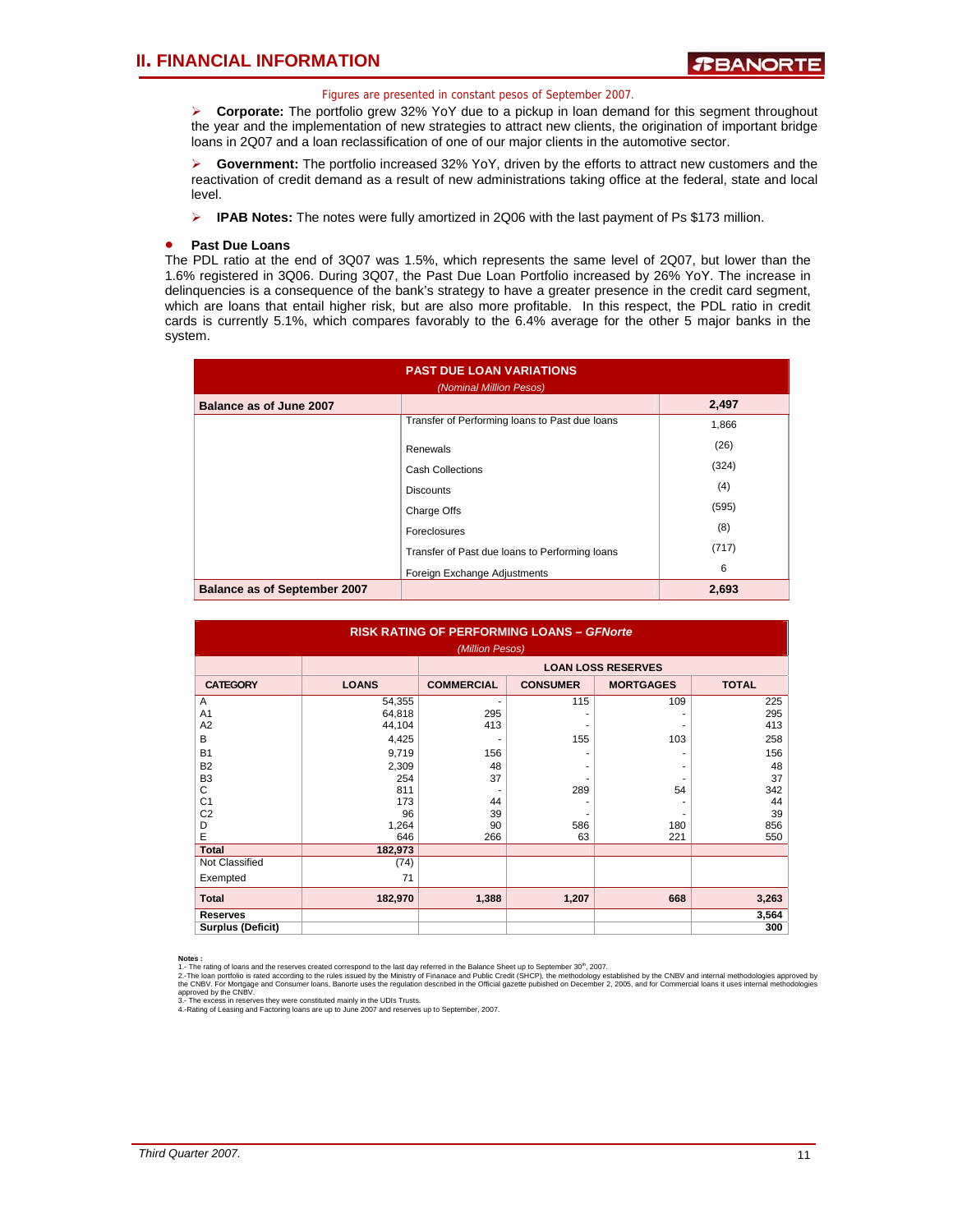| <b>LOAN LOSS RESERVES</b><br>(Million Pesos) | 3Q07  |
|----------------------------------------------|-------|
| <b>Previous Period End Balance</b>           | 3,557 |
| Provision taken in the period                | 666   |
| <b>UDIS</b> trusts                           | 8     |
| <b>Other Concepts</b>                        | (16)  |
| Charge offs and discounts:                   |       |
| Commercial Portfolio                         | (53)  |
| Consumer Portfolio                           | (437) |
| Mortgage Portfolio                           | (107) |
| Foreclosed assets                            | (8)   |
|                                              | (605) |
| Cost of debtors support programs             | (15)  |
| <b>Valuation and Others</b>                  | (32)  |
| <b>Loan Loss Reserves at Period End</b>      | 3,564 |

### • **Loan Loss Reserves**

At the end of 3Q07, the balance of this account was Ps \$3.6 billion, a similar level to the one registered at the end of 2Q07. The variations are explained by an increase in Provisions for Loan Loss Reserves resulting from a Ps \$666 million charge to results, as well as the use of Ps \$605 million in charge-offs and discounts and Ps \$54 million in other concepts.

### • **Requirements for Loan Loss Reserves**

The 38% YoY increase in provision charges at the end of 3Q07 was driven by both a vigorous growth in the loan portfolio, as well as the authorities requirement to constitute an initial general reserve for every product. Additionally, the Past Due Loan portfolio in consumer loans has increased, particularly in credit cards, which has required higher level of provisions.

It is important to note that as of 1Q07, as a result of the new accounting standards established by the CNBV, it is no longer possible to create excess reserves, as was done in the past, in addition to those resulting from the risk rating process of the loan protfolio. If any excess reserves exist at the end of any given quarter, they must be reversed in the following quarter.

In light of this, throughout the year, the quarterly provision charges in the P&L has been fully determined by the loan portfolio risk rating process, which is done parametrically according to missed payments for consumer, mortgage and commercial loans under 900,000 UDIS (inflation linked units of accounts or its equivalent), and by the individual rating process based on the Internal Risk Rating methodology certified by the CNBV for commercial loans over 900,000 UDIS or its equivalent.

Even though Past Due Loans have increased in some occasions faster than the rate of provisioning, the provisions registered every quarter are created on strict adherence to the rules established by the by the CNBV under the new accounting standards.

As a result of the new criteria for creating provisions, the reserve coverage has been decrasing every quarter in 2007. This is a transitory phenomenon that will tend to stabilize in 2008 once the loan loss reserve balances become fully comparable with the previous periods.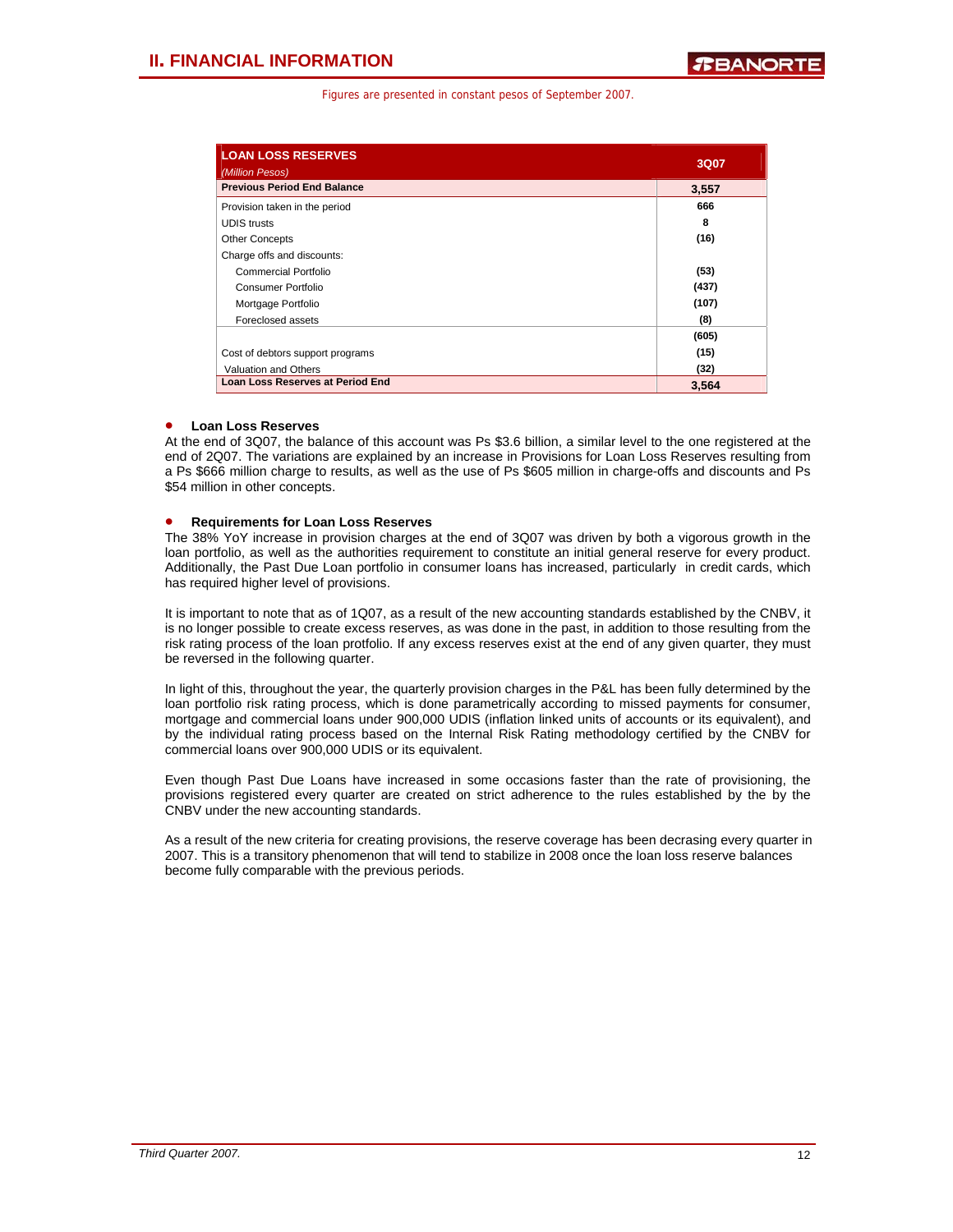# **BANKING SECTOR**

| <b>INCOME STATEMENT &amp; BALANCE SHEET</b><br><b>HIGHLIGHTS- Banking Sector</b><br>(Milllon Pesos) | 3Q06    | <b>2Q07</b> | 3Q07    | QoQ   | YoY  | 9M06    | <b>9M07</b> | YoY  |
|-----------------------------------------------------------------------------------------------------|---------|-------------|---------|-------|------|---------|-------------|------|
| <b>Income Statement</b>                                                                             |         |             |         |       |      |         |             |      |
| Net Interest Income after Repomo                                                                    | 3,713   | 3,976       | 4,364   | 10%   | 18%  | 10,722  | 12,121      | 13%  |
| Loan Losses and Loss Sharing Provisions                                                             | 377     | 730         | 684     | (6%)  | 82%  | 1,217   | 1,660       | 40%  |
| Non Interest Income                                                                                 | 1,425   | 1,524       | 1,419   | (7%)  |      | 4,627   | 4.445       | (4%) |
| Non Interest Expense                                                                                | 2,577   | 3,100       | 3,218   | 4%    | 25%  | 8,230   | 9,382       | 14%  |
| Non Operating Income (Expense), Net                                                                 | 174     | 620         | 532     | (14%) | 206% | 229     | 1,468       | 540% |
| Pre-Tax Income                                                                                      | 2,268   | 2,303       | 2,312   |       | 2%   | 6,003   | 6,867       | 14%  |
| Net Income                                                                                          | 1,416   | 1,491       | 1,596   | 7%    | 13%  | 3.870   | 4,518       | 17%  |
| <b>Balance Sheet</b>                                                                                |         |             |         |       |      |         |             |      |
| Performing Loan Portfolio                                                                           | 130,601 | 161,094     | 166,738 | 4%    | 28%  | 130.601 | 166,738     | 28%  |
| Deposits                                                                                            | 152,066 | 178,345     | 180.275 | 1%    | 19%  | 152,066 | 180,275     | 19%  |

### • **Net Interest Margin**

The Net Interest Margin before Loan Loss Provisions increased 13% YoY with respect to 9M06, driven by a 28% growth in total performing loans and a 20% increase in core deposits. This increase was achieved in spite of the negative impact on commissions charged for loan originations stemming from new accounting standards. According to the new accounting standards established by the CNBV, as of January 2007, the recognition of loan origination commissions in the P&L has to be deferred throughout the life of the loan.

### • **Non Interest Income**

Non Interest Income declined 4% YoY in 9M07 due to a 46% reduction in Recovery Banking Fees resulting from the reclassification of recovery income from acquired and proprietary loan portfolios to the Non Operating Income line as required by the new accounting standards that came into effect in January 2007.

### • **Non Interest Expense**

Non Interest Expenses increased 14% versus 9M06 due to higher Personnel, Promotional and Advertising expenses, as a result of the branch expansion and the extension of service hours in some branches, an increase in the volume of transactions and the efforts to place a larger number of products.

### • **Other Revenues and Expenses (Non Operating Income) [Expense]**

Non Interest Income increased with respect to 9M06 as a result of the reclassification of recovery income from acquired and proprietary loan portfolios from Non-Interest Income to Non-Operating Income, as required by the new accounting standards which came into effect in January , 2007.

### • **Net Income**

The bank's accumulated profits (including the Afore through the equity participation method) totaled Ps \$4.52 billion in 9M07, 17% higher YoY, driven mainly by higher interest margins and greater non-operating income.

### • **Loan Loss Reserves**

The loan loss and IPAB provisions were greater 40% YoY in 9M07, as a result of the growth in the loan portfolio and an increase in past-due loans in consumer loans, especially in credit cards.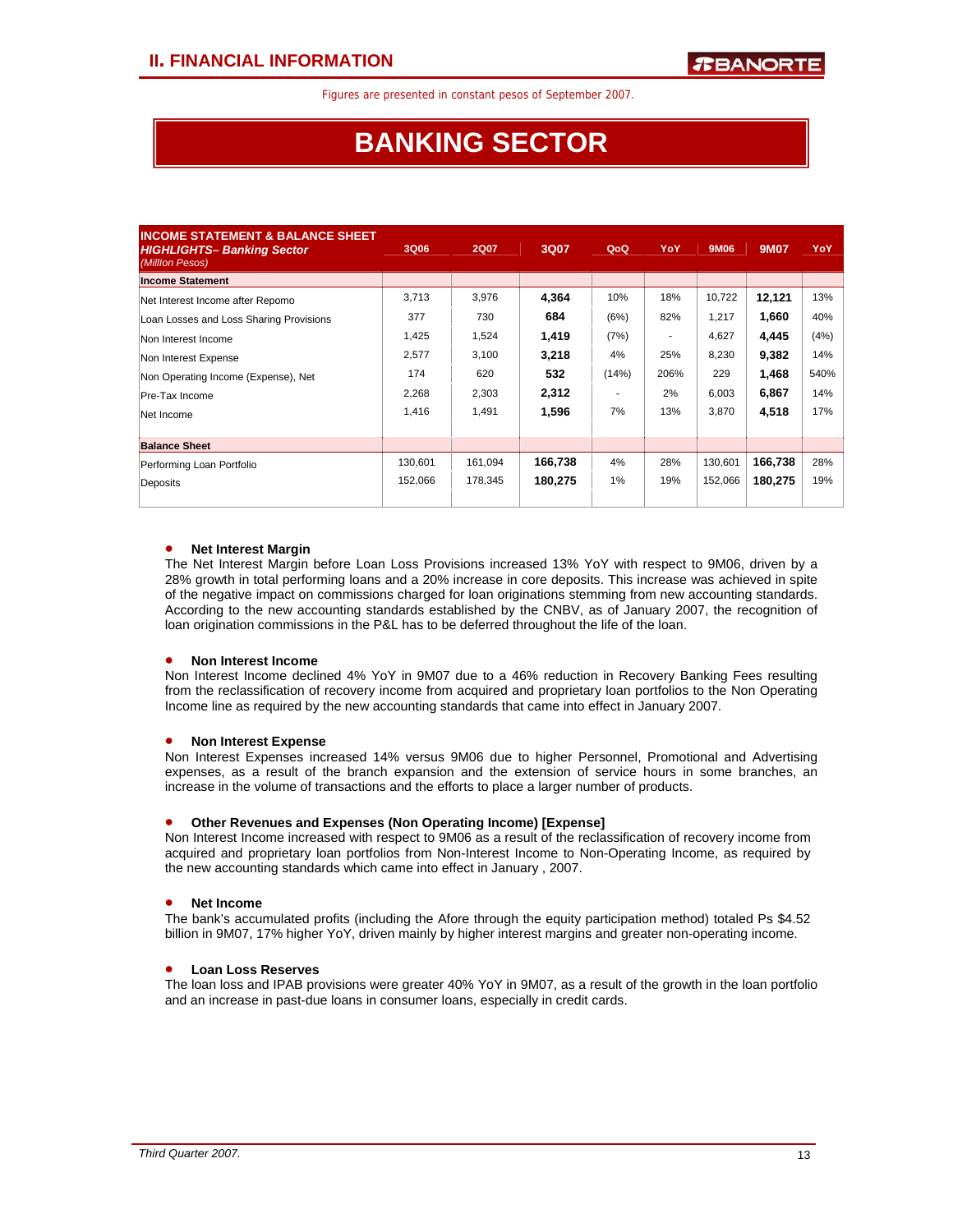### **II. FINANCIAL INFORMATION**

Figures are presented in constant pesos of September 2007.

| <b>FINANCIAL RATIOS - Banking Sector</b><br>(Million Pesos) | <b>3Q06</b> | <b>2Q07</b> | 3Q07   | QoQ               | YoY               | 9M06   | <b>9M07</b> | YoY         |
|-------------------------------------------------------------|-------------|-------------|--------|-------------------|-------------------|--------|-------------|-------------|
| Profitability                                               |             |             |        |                   |                   |        |             |             |
| NIM(1)                                                      | 7.9%        | 7.3%        | 7.7%   | $0.4$ pp          | $(0.2)$ pp        | 7.7%   | 7.4%        | $(0.3)$ pp  |
| ROE (2)                                                     | 25.3%       | 23.1%       | 22.8%  | $(0.3)$ pp        | $(2.5)$ pp        | 24.0%  | 23.0%       | $(1.0)$ pp  |
| ROA (3)                                                     | 2.7%        | 2.4%        | 2.4%   | $\sim$            | $(0.3)$ pp        | 2.5%   | 2.4%        | $(0.1)$ pp  |
| Operation                                                   |             |             |        |                   |                   |        |             |             |
| Efficiency Ratio (4)                                        | 50.2%       | 56.4%       | 55.6%  | $(0.8)$ pp        | 5.4 pp            | 53.6%  | 56.6%       | 3.0 pp      |
| Operation Efficiency Ratio (5)                              | 5.0%        | 5.1%        | 5.0%   | $(0.1)$ pp        |                   | 5.4%   | 5.1%        | $(0.3)$ pp  |
| Liquidity Ratio (6)                                         | 61.5%       | 56.4%       | 57.5%  | 1.1 pp            | $(4.0)$ pp        | 61.5%  | 57.5%       | $(4.0)$ pp  |
| <b>Asset Quality</b>                                        |             |             |        |                   |                   |        |             |             |
| Past Due Loan Ratio (w/o Fobaproa)                          | 1.5%        | 1.5%        | 1.5%   | $\blacksquare$    | ٠                 | 1.5%   | 1.5%        | ٠           |
| Coverage Ratio                                              | 174.9%      | 145.6%      | 136.1% | $(9.6)$ pp        | $(38.9)$ pp       | 174.9% | 136.1%      | $(38.8)$ pp |
| Growths (7)                                                 |             |             |        |                   |                   |        |             |             |
| Performing Loans (w/o Fobaproa/IPAB) (8)                    | 23%         | 28%         | 28%    | ٠                 | 5.0 <sub>pp</sub> | 23%    | 28%         | 5.0 pp      |
| <b>Traditional Deposits</b>                                 | 17%         | 22%         | 20%    | $(2.0)$ pp        | 3.0 pp            | 17%    | 20%         | 3.0 pp      |
| <b>Total Deposits</b>                                       | 11%         | 18%         | 19%    | 1.0 <sub>pp</sub> | 8.0 pp            | 11%    | 19%         | 8.0 pp      |
| <b>Capitalization</b>                                       |             |             |        |                   |                   |        |             |             |
| Net Capital/ Credit Risk Assets (9)                         | 20.9%       | 21.8%       | 21.4%  | $(0.4)$ pp        | $0.5$ pp          | 20.9%  | 21.4%       | $0.5$ pp    |
| Total Capitalization Ratio (9)                              | 14.9%       | 15.2%       | 14.8%  | $(0.4)$ pp        | $(0.1)$ pp        | 14.9%  | 14.8%       | $(0.1)$ pp  |

1) MM- Annualized earnings as a percentargin before REPOMO / Average Earnings Assets.<br>2) Annualized earnings as a percentage of the average of quarterly equity over the period.<br>3) Annualized earnings as a percentage of the

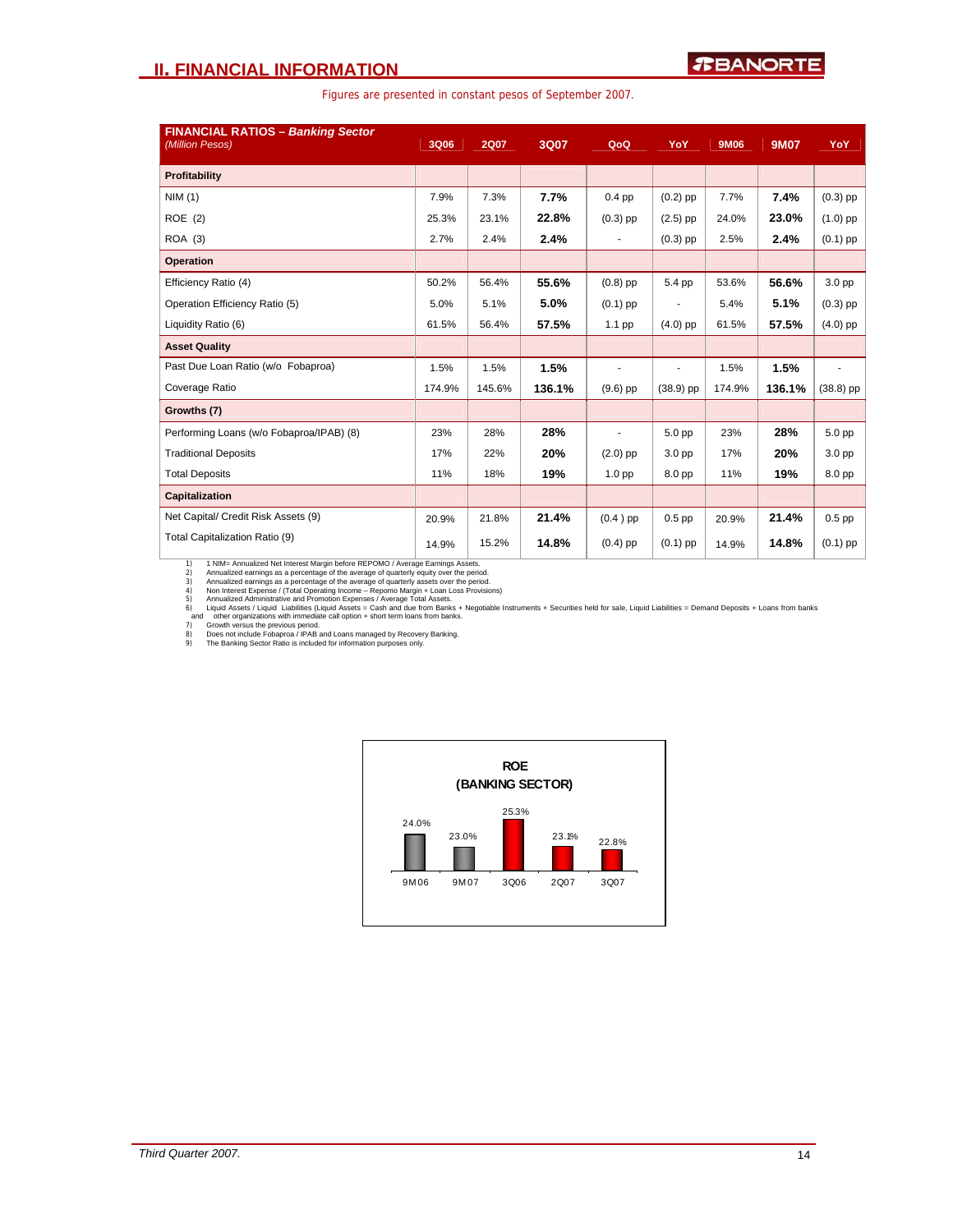# **RECOVERY BANKING**

| <b>INCOME STATEMENT HIGHLIGHTS - Recovery</b><br><b>Banking</b><br>(Million Pesos) | 9M06  | <b>9M07</b> | YoY       |
|------------------------------------------------------------------------------------|-------|-------------|-----------|
| Net Interest Income                                                                | (55)  | (131)       | 138%      |
| Loan Loss Provisions                                                               | 9     | 7           | (22%)     |
| Non Interest Income                                                                | 1,037 | 997         | (4%)      |
| Non Interest Expense                                                               | 443   | 568         | 28%       |
| Non Operating Income (Expense), net                                                |       | 441         | 100%      |
| Pre-tax Icncome & Subsidiaries                                                     | 530   | 731         | 38%       |
| Income Tax & Profit Sharing                                                        | 110   | 235         | 114%      |
| Undistributed Earnings of Subsidiaries                                             | 126   |             | $(100\%)$ |
| <b>Net Income</b>                                                                  | 546   | 496         | (9%)      |

As of 1Q07, the financial information of Sólida Administradora de Portafolios is consolidated in Banorte as per the new accounting standards that went into effect in January 2007.

| <b>ASSETS UNDER</b><br><b>MANAGEMENT</b>    | <b>3Q07</b> | <b>ACCOUNTING IN THE</b><br><b>BALANCE SHEET</b> | <b>ACCOUNTING IN THE</b><br><b>INCOME STATEMENT</b> |
|---------------------------------------------|-------------|--------------------------------------------------|-----------------------------------------------------|
| (Millones de Pesos)                         |             |                                                  |                                                     |
| <b>Fobaproa-IPAB Portfolios:</b>            |             |                                                  |                                                     |
| <b>Banking Sector</b>                       | 1,409       | Off balance trusts                               | Fees charged to FOBAPROA                            |
| Serfin                                      |             | <b>Serfin Trust</b>                              | Fiduciary                                           |
| Repossesed assets                           | 63          | Off balance trusts                               | Fees charged to Fobaproa and Fiduciary              |
|                                             | 1,472       |                                                  |                                                     |
| Loans purchased to IPAB and to Other Banks: |             |                                                  |                                                     |
|                                             | 38,695      | Sólida Asset Management and<br>Banorte           | Non Interest Income (Banorte)                       |
| <b>Banking Sector Portfolio:</b>            |             |                                                  |                                                     |
| <b>Banking Sector</b>                       | 15,180      |                                                  |                                                     |
| Repossesed assets                           | 7,648       | Banorte's Portfolio                              | Net Interest Income                                 |
|                                             | 22,828      | Banorte's Repossesed assets                      | Other Revenues and Expenses                         |
| <b>Total</b>                                | 62.995      |                                                  |                                                     |

• During 3Q07, there were no asset acquisitions by the Recovery Banking business.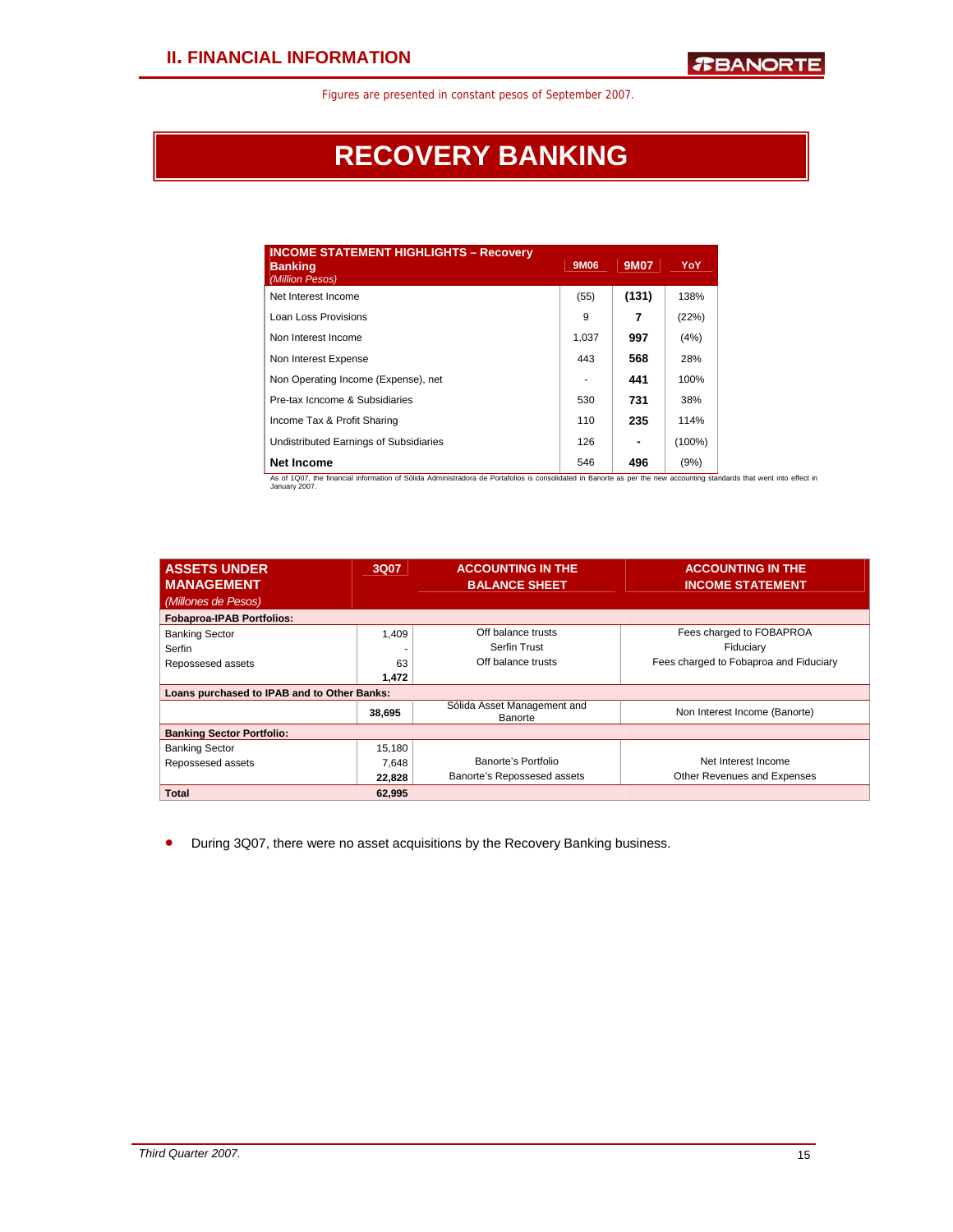# **BROKERAGE SECTOR**

| <b>Brokerage Sector</b><br>(Mililon of Pesos) | 3Q06    | <b>2Q07</b> | 3Q07    | QoQ      | YoY     | 9M06    | <b>9M07</b> | YoY    |
|-----------------------------------------------|---------|-------------|---------|----------|---------|---------|-------------|--------|
| <b>Brokerage House</b>                        |         |             |         |          |         |         |             |        |
| Net Income                                    | 33      | 62          | 71      | 13%      | 111%    | 111     | 194         | 74%    |
| Stockholder's Equity                          | 669     | 846         | 916     | 8%       | 37%     | 669     | 916         | 37%    |
| Assets Under Management                       | 147.730 | 185,394     | 182,587 | (2%)     | 24%     | 147.730 | 182,587     | 24%    |
| <b>Total Assets</b>                           | 939     | 1,123       | 1,186   | 6%       | 26%     | 939     | 1,186       | 26%    |
| <b>ROE</b>                                    | 20.5%   | 30.6%       | 32.0%   | $1.4$ pp | 11.5 pp | 23.9%   | 31.7%       | 7.8 pp |
| <b>Net Capital</b>                            |         |             |         |          |         |         |             |        |
| Tier 1                                        | 554     | 737         | 724     | 2%       | 31%     | 554     | 724         | 31%    |
| Tier 2                                        |         |             | -       |          |         |         |             | ٠      |
| Net Capital                                   | 554     | 737         | 724     | 2%       | 31%     | 554     | 724         | 31%    |
|                                               |         |             |         |          |         |         |             |        |

### • **Brokerage House**

### **Net Income**

During 9M07, Net Income in the the Brokerage House was Ps \$194 million, a 74% increase YoY. This was mainly driven by higher client activity, a shift in the clients' portfolios towards higher margin structured products and greater cost absorption. Investment banking revenues continued to show a favorable trend given Banorte's active participation in various debt and capital market transactions, especially the issuance and intermediation of derivative products. Also, income and assets managed by the capital market's desk have benefited from the higher volatility in financial markets.

### **Mutual funds**

At the end of the quarter, mutual funds continued to post positive results, driven by attractive returns, a strong promotional campaign and broader distribution through the bank's branch network. At the end of 9M07, AUM for fixed income and equity mutual funds grew by 30% and 74%, respectively.

#### **Portfolio under custody**

At the end of 3Q07, assets under custody totaled Ps \$183 billion, a 24% YoY increase, as a result of the positive performance in all of the brokerage house's business units.

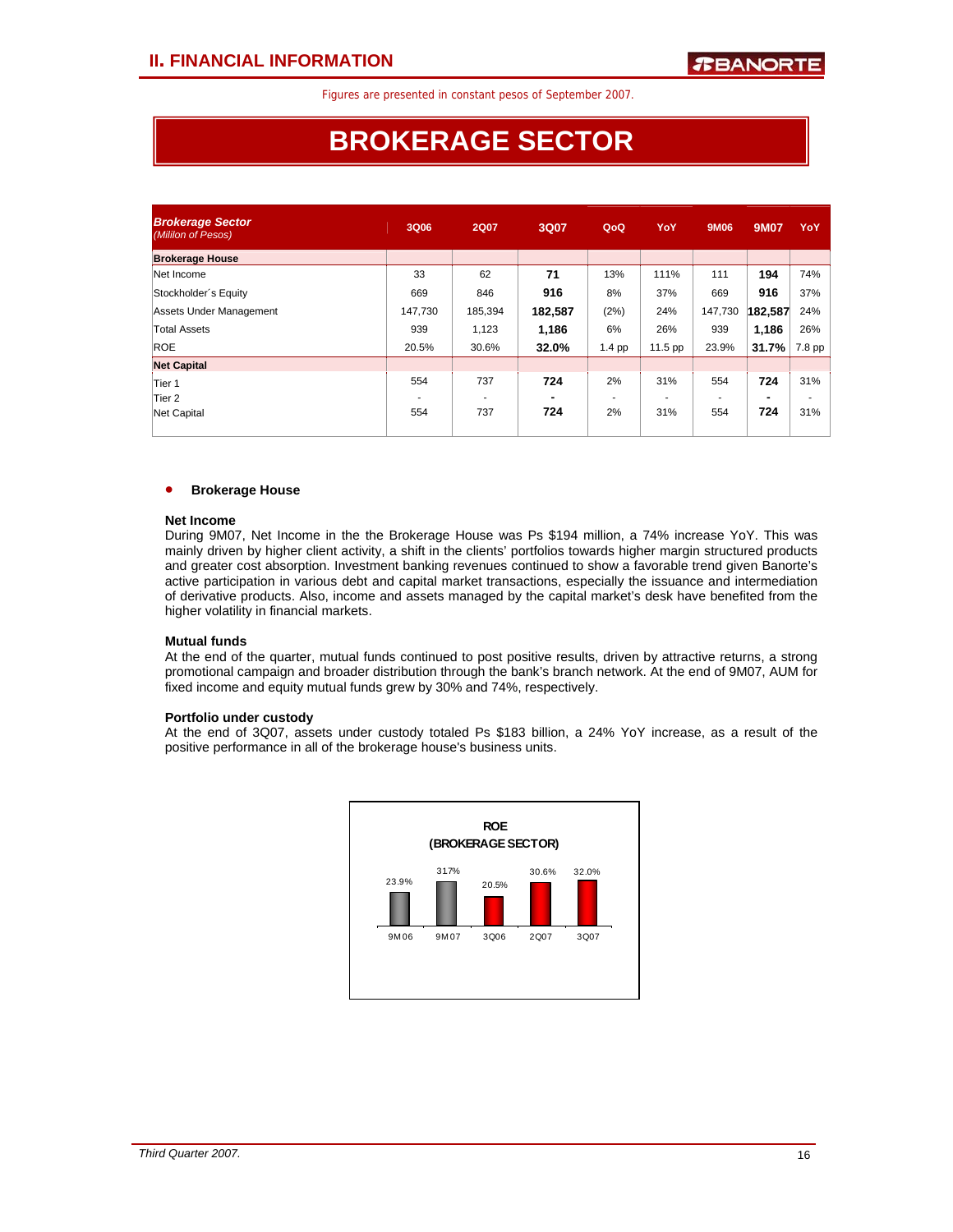# **LONG TERM SAVINGS**

| <b>LONG TERM SAVINGS</b><br>(Million Pesos) | 3Q06   | <b>2Q07</b> | 3Q07      | QoQ         | YoY         | 9M06   | <b>9M07</b> | YoY         |
|---------------------------------------------|--------|-------------|-----------|-------------|-------------|--------|-------------|-------------|
| <b>Afore</b>                                |        |             |           |             |             |        |             |             |
| Net Income                                  | 40     | 14          | 56        | 309%        | 42%         | 128    | 122         | (5%)        |
| Equity                                      | 1,025  | 1,064       | 906       | (15%)       | (12%)       | 1,025  | 906         | (12%)       |
| <b>Total Assets</b>                         | 1,181  | 1,166       | 1,065     | (9%)        | (10%)       | 1,181  | 1,065       | (10%)       |
| <b>AUM (SIEFORE)</b>                        | 46,399 | 56,328      | 55,273    | 2%          | 19%         | 46,399 | 55,273      | 19%         |
| <b>ROE</b>                                  | 15.8%  | 5.2%        | 22.9%     | 17.7 pp     | 7.1 pp      | 17.6%  | 16.1%       | $(1.4)$ pp  |
| <b>Insurance</b>                            |        |             |           |             |             |        |             |             |
| Net Income                                  | 50     | 58          | 86        | 47%         | 72%         | 263    | 234         | $(11\%)$    |
| Equity                                      | 1,489  | 1,415       | 1,702     | 20%         | 14%         | 1,489  | 1,702       | 14%         |
| <b>Total Assets</b>                         | 8,136  | 9,811       | 9,945     | $1\%$       | 22%         | 8,136  | 9,945       | 22%         |
| Technical Reserves                          | 5,462  | 7,063       | 7,337     | 4%          | 34%         | 5,462  | 7,337       | 34%         |
| Premiums sold                               | 2,198  | 1,811       | 1,827     | 1%          | (17%)       | 5,919  | 6,476       | 9%          |
| <b>ROE</b>                                  | 13.6%  | 15.1%       | 22.0%     | $6.9$ pp    | 8.4 pp      | 25.3%  | 19.5%       | $(5.7)$ pp  |
| <b>Annuities</b>                            |        |             |           |             |             |        |             |             |
| Net Income                                  | 141    | 170         | (12)      | (107%)      | (109%)      | 650    | 272         | (56%)       |
| Equity                                      | 991    | 1,125       | 1,113     | (1%)        | 12%         | 991    | 1,113       | 12%         |
| <b>Total Assets</b>                         | 8,465  | 9,942       | 10,382    | 4%          | 23%         | 8,465  | 10,382      | 23%         |
| <b>Technical Reserves</b>                   | 7,456  | 8,457       | 9,045     | 7%          | 21%         | 7,456  | 9,045       | 21%         |
| Premiums sold                               | 286    | 564         | 651       | 16%         | 128%        | 734    | 1,543       | 128%        |
| <b>ROE</b>                                  | 61.4%  | 61.9%       | $(4.4\%)$ | $(66.3)$ pp | $(65.8)$ pp | 132.9% | 33.9%       | $(99.0)$ pp |

### • **Afore**

l

The 5% drop in net income with respect to 9M06 is explained by a reduction in commission income, combined with higher cost of sales resulting from a commercial war to transfer more balances. On a quarterly basis, profits have a important growth of 309% compared to 2Q07 since income derived from commissions are showing less volatility as a result of: the elimination of commissions charged on bi-monthly inflows, an increase in 3Q07 in commissions charged on account balances; less cost of sales resulting from a reduction in the number of account transfers and improved control by the authorities in order to eliminate improper transfers. At the end of 3Q07, there were 3,153,964 affiliates, with a market share of 10.4% in certified accounts.

Despite of a stronger competitive environment, Banorte registered a 29% YoY increase in AUM, higher than the 20% average growth for the industry, making Banorte the top performer in terms of annual growth in AUM amongst the major AFORES in the system. As of August 2007, Banorte's market share in AUM stood at 8%, ranking  $5<sup>th</sup>$  in terms of industry market share.

### • **Insurance Company**

Net profits obtained in 9M07 were Ps \$234 million (51% correspond to GFNorte), 11% lower than those registered in 9M06. The reduction is explained by a difficult pricing environment, a sensible increase in claims, especially in the auto sector and in contracts held with an important government client. Nonetheless, net income has a important quarterly increase of 47% vs. 2Q07 as a result of greater sales volumes and the increase in rates charged on premiums that is being carried out in 3 phases.

The premiums issued rose by 9% with respect to 9M06, totaling Ps \$6.48 billion, as a result of an increase in the traditional business lines, as well as growth in insurance sales through the branch network.

### • **Annuities**

Net income reported for 9M07 amounted to Ps \$281 million (51% from GFNorte), 56% lower than 9M06. The reduction in profits stems from the one off gains that the company registred in 2006 and early 2007 resulting from the sale of held to maturity positions in fixed income securities, the depletion of tax credits derived from fiscal losses in previous years that were used to optimize returns from those market related transactions and a reduction in the number of cases originated as part of the strategy to focus the business strategy only towards more profitable customers . On a quarterly basis, the company posted a loss compared to 2Q07, mainly as a result of the impact in valuations from a difficult environment in the financial markets.

Premiums issued rose by 128% with respect to  $9M06$  and the company currently ranks  $2^{nd}$  industrywide in terms of the number of premiums sold.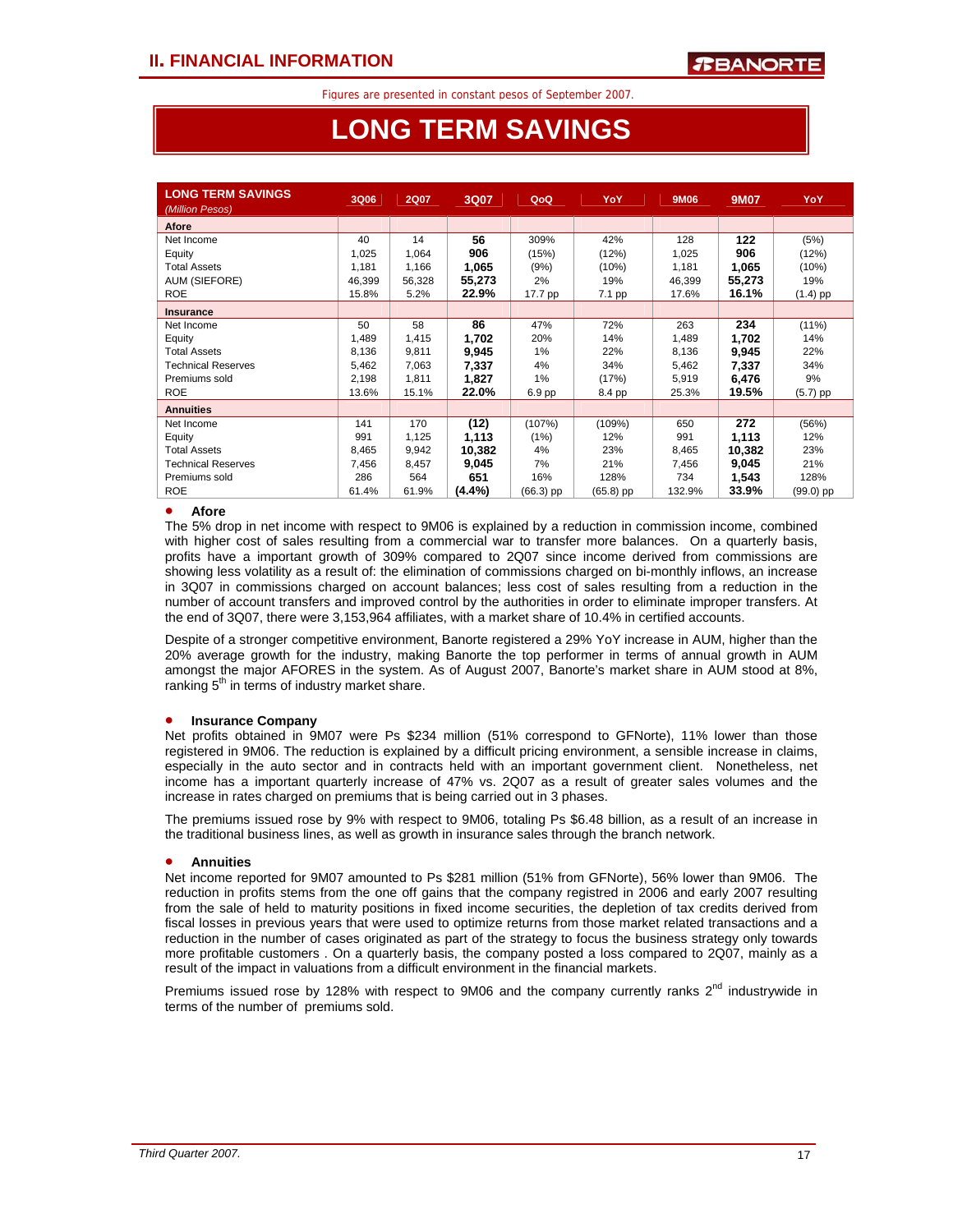



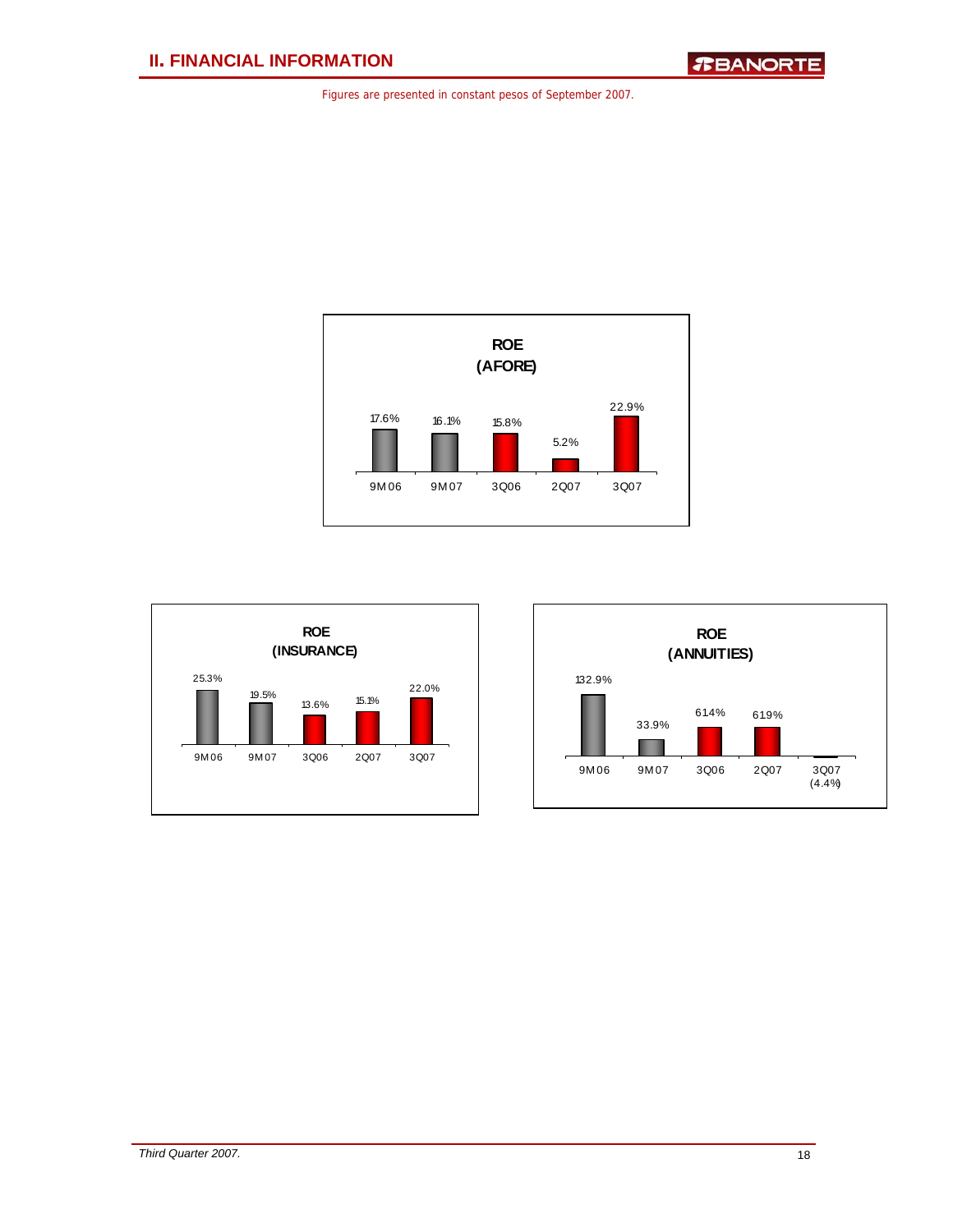# **OTHER FINANCE COMPANIES**

| <b>OTHER FINANCE</b><br><b>COMPANIES</b>                                                              | 3Q06  | <b>2Q07</b> | 3Q07  | QoQ         | YoY         | 9M06  | 9M07  | YoY        |
|-------------------------------------------------------------------------------------------------------|-------|-------------|-------|-------------|-------------|-------|-------|------------|
| (Million Pesos)                                                                                       |       |             |       |             |             |       |       |            |
| Leasing                                                                                               |       |             |       |             |             |       |       |            |
| Net Income                                                                                            | 31    | 43          | 27    | (36%)       | (12%)       | 95    | 105   | 11%        |
| Equity                                                                                                | 387   | 491         | 459   | (7%)        | 19%         | 387   | 459   | 19%        |
| Loan Portfolio (1)                                                                                    | 3,206 | 3,498       | 3,604 | 3%          | 12%         | 3,206 | 3,604 | 12%        |
| Past Due Loans                                                                                        | 22    | 18          | 5     | (70%)       | (76%)       | 22    | 5     | (76%)      |
| Loan Loss Reserves                                                                                    | 44    | 20          | 13    | (37%)       | (71%)       | 44    | 13    | (71%)      |
| <b>Total Assets</b>                                                                                   | 3,210 | 3,500       | 3,627 | 4%          | 13%         | 3,210 | 3,627 | 13%        |
| <b>ROE</b>                                                                                            | 33.3% | 36.2%       | 23.0% | $(13.2)$ pp | $(10.3)$ pp | 37.1% | 30.8% | $(6.3)$ pp |
| Factoring                                                                                             |       |             |       |             |             |       |       |            |
| Net Income                                                                                            | 18    | 29          | 23    | (20%)       | 27%         | 69    | 75    | 10%        |
| Equity                                                                                                | 416   | 490         | 453   | (8%)        | 9%          | 416   | 453   | 9%         |
| Loan Portfolio                                                                                        | 4.175 | 5,011       | 5,723 | 14%         | 37%         | 4,175 | 5,723 | 37%        |
| Past Due Loans                                                                                        | 34    | 18          | 18    | (2%)        | (46%)       | 34    | 18    | (48%)      |
| Loan Loss Reserves                                                                                    | 41    | 25          | 25    | 2%          | (38%)       | 41    | 25    | (38%)      |
| <b>Total Assets</b>                                                                                   | 4,155 | 5.015       | 5,743 | 15%         | 38%         | 4,155 | 5,743 | 38%        |
| <b>ROE</b>                                                                                            | 17.8% | 24.2%       | 19.5% | $(4.7)$ pp  | 1.7 pp      | 23.9% | 21.8% | $(2.0)$ pp |
| Warehousing                                                                                           |       |             |       |             |             |       |       |            |
| Net Income                                                                                            | 2     | 3           | 3     | 2%          | 87%         | 8     | 11    | 40%        |
| Equity                                                                                                | 118   | 127         | 98    | (23%)       | (17%)       | 118   | 98    | (17%)      |
| Inventories                                                                                           |       |             | 9     | 100%        | 100%        |       | 9     | 100%       |
| <b>Total Assets</b>                                                                                   | 153   | 158         | 123   | (22%)       | (19%)       | 153   | 123   | (19%)      |
| <b>ROE</b>                                                                                            | 6.0%  | 10.3%       | 11.7% | $1.4$ pp    | 5.6 pp      | 9.0%  | 12.3% | 3.3 pp     |
| (1) Includes the portfolio of assets under pure leasing registered in property, plant and equiqpment. |       |             |       |             |             |       |       |            |

### • **Leasing**

The Leasing Company reported a profit of Ps \$105 million in 9M07, 11% higher than 9M06. This increase is,mainly driven by a 12% growth in the loan portfolio and income resulting from the sale of equipment due to the completion of pure leasing contracts.

The Past Due Loan ratio was 0.1% at the end of 3Q07 and the Reserve Coverage ratio was 100%. This company currently ranks  $2^{nd}$  among 27 Leasing Companies in terms of loan portfolio size.

At the end of 3Q07, the capitalization ratio was 12.7% considering Ps \$3,627 million of total risk assets.

### • **Factoring**

During 9M07, Net Income amounted to Ps \$75 million, 10% higher YoY. This growth came from an increase in the loan portfolio and the reversal of reserves due to an improvement in the credit quality of the loan portafolio. The balance of the loan portfolio at the end of 3Q07 was Ps \$5.72 billion.

Past Due Loans during the first nine months were Ps \$18 million, which is equivalent to a PDL ratio of 0.3%. At the end of 3Q07, the Reserve Coverage ratio stood at 139%. Currently, the company ranks 1<sup>st</sup> among 10 factoring companies in the industry in terms of volume of transactions.

At the end of 3Q07, the capitalization ratio was 7.9% considering Ps \$5,473 million of total risk assets.

### • **Warehousing**

Net income was Ps \$11 million, 40% higher than 9M06. This growth was due to an increase in warehousing services, such as the fitting of warehouses, which has opened the possibility for Banorte to issue certificates of deposit that are used as guarantees in secured loans and loans to other financial institutions. The company currently ranks  $7<sup>th</sup>$  among 20 Warehousing companies in terms of Net Income.

At the end of 3Q07, the capitalization ratio was 11.3% considering Ps \$1,110 million of certificate total risk assets.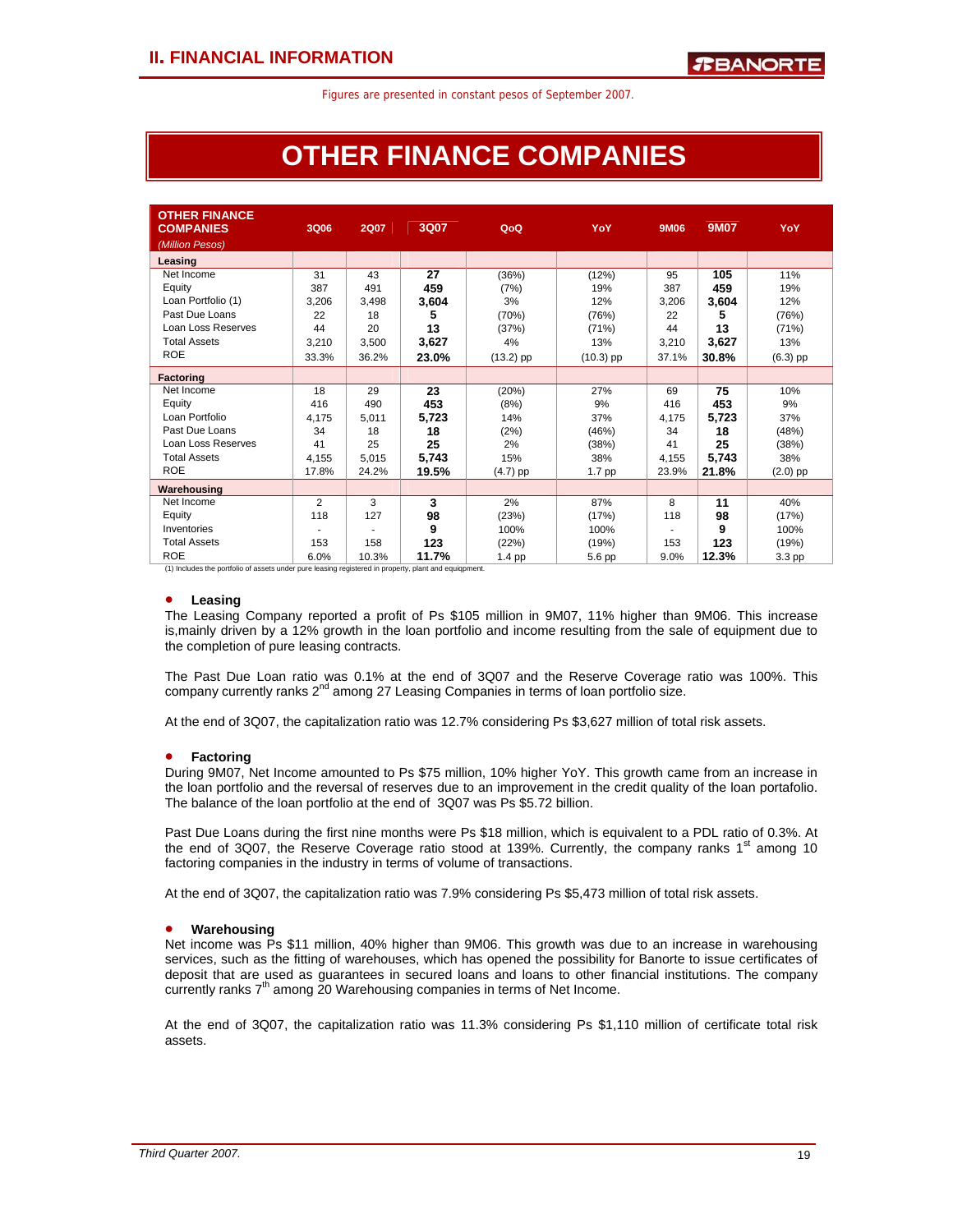





# **SOFOL PRONEGOCIO**

| <b>MICROLENDING-</b><br><b>PRONEGOCIO</b><br>(Million Pesos) | 3Q06  | <b>2Q07</b> | 3Q07           | QoQ     | YoY         | 9M06  | 9M07       | YoY         |
|--------------------------------------------------------------|-------|-------------|----------------|---------|-------------|-------|------------|-------------|
| Net Income                                                   | 9     | (8)         | $\overline{2}$ | 127%    | (77%)       | 19    | (7)        | (138%)      |
| Equity                                                       | 76    | 70          | 72             | 3%      | (4%)        | 76    | 72         | (4%)        |
| Loan Portfolio                                               | 567   | 733         | 664            | (9%)    | 17%         | 567   | 664        | 17%         |
| Non Performing Loans                                         | 39    | 102         | 102            |         | 160%        | 39    | 102        | 160%        |
| Loan Loss Reserves                                           | 12    | 32          | 32             |         | 176%        | 12    | 32         | 176%        |
| Total Assets                                                 | 577   | 770         | 721            | (6%)    | 25%         | 577   | 721        | 25%         |
| <b>ROE</b>                                                   | 51.4% | $(42.1\%)$  | 12.0%          | 54.1 pp | $(39.4)$ pp | 37.8% | $(12.3)\%$ | $(50.1)$ pp |

### • **Pronegocio**

During 9M07, Pronegocio posted a Net Loss of Ps \$7 million, vs. a Ps \$19 million gain reported in 9M06. The loss is mainly due to higher reserve requirements resulting from a deterioration in asset quality, as well as higher expenses associated with the expansion of branches at the beginning of the year, hiring of personnel to staff the branches and the efforts to reduce employee turnover.

Past Due Loans at the end of 3Q07 stood at Ps \$102 million, which translates into a PDL ratio of 15.4%. The Reserve Coverage ratio was 31% (equivalent to 155% considering the 80% guarantee provided by Nafin on these loans). At the end of the quarter, Pronegocio had 97 branches.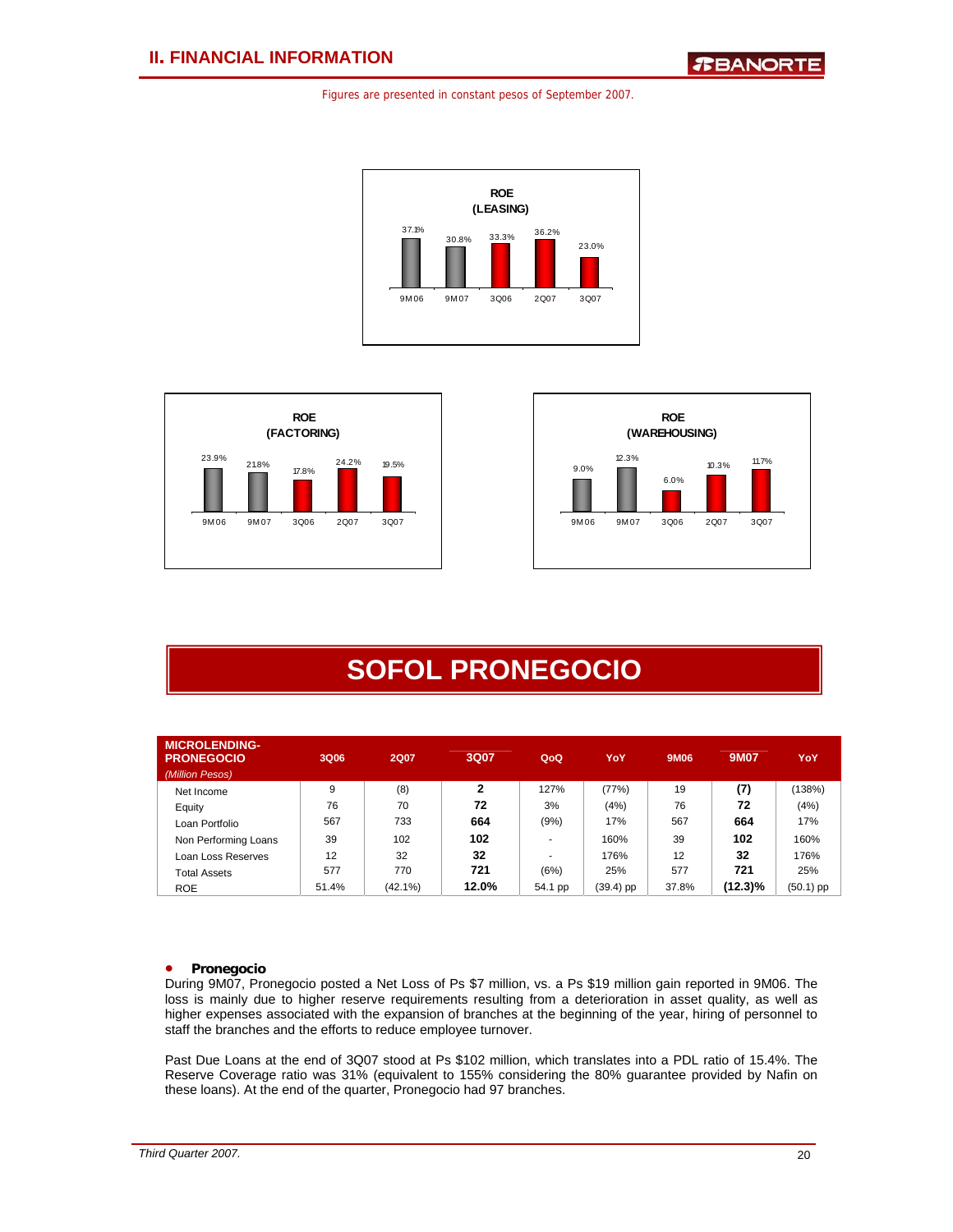# **RATINGS**

|                      | <b>International Ratings</b> |                |                                    |                    |  |  |  |  |  |  |
|----------------------|------------------------------|----------------|------------------------------------|--------------------|--|--|--|--|--|--|
| <b>Rating Agency</b> | Rated<br><b>Institution</b>  | Rating         | Category                           | Date               |  |  |  |  |  |  |
|                      |                              | Stable         | Outlook                            |                    |  |  |  |  |  |  |
|                      |                              | $C-$           | <b>Modest Financial Strength</b>   |                    |  |  |  |  |  |  |
| Moody's              | Banorte                      | Baa1           | Foreign long - term bank deposits  |                    |  |  |  |  |  |  |
|                      |                              | $P-2$          | Foreign short- term bank deposits  | May, 2007          |  |  |  |  |  |  |
|                      |                              | $A-2$          | Local long - term bank deposits    |                    |  |  |  |  |  |  |
|                      |                              | $P-1$          | Local short- term bank deposits    |                    |  |  |  |  |  |  |
|                      |                              | Positive       | Outlook                            |                    |  |  |  |  |  |  |
|                      |                              | BBB-           | Long Term foreign issuer credit    |                    |  |  |  |  |  |  |
| Standard & Poors     | Banorte                      | BBB-           | Long Term local currency deposits  |                    |  |  |  |  |  |  |
|                      |                              | $A-3$          | Short term foreign issuer credit   | September,         |  |  |  |  |  |  |
|                      |                              | $A-3$          | Short tem local issuer credit      | 2007               |  |  |  |  |  |  |
|                      |                              | Stable         | Outlook                            |                    |  |  |  |  |  |  |
|                      |                              | <b>BBB</b>     | Long Term Foreign currency         |                    |  |  |  |  |  |  |
|                      | Banorte                      | <b>BBB</b>     | Long Term Local currency           |                    |  |  |  |  |  |  |
| Fitch                |                              | F <sub>2</sub> | <b>Short Term Local Currency</b>   |                    |  |  |  |  |  |  |
|                      | Grupo                        | F <sub>3</sub> | <b>Short Term Foreign Currency</b> | September,<br>2007 |  |  |  |  |  |  |
|                      | Financiero<br>Banorte        | C              | Individual - Foreign Currency      |                    |  |  |  |  |  |  |
|                      |                              | 3              | <b>Support Rating</b>              |                    |  |  |  |  |  |  |
|                      |                              | 55             | <b>Support Rating</b>              |                    |  |  |  |  |  |  |

|                             |                                 |                                                      | <b>Domestic Ratings</b>                                                                                                              |                    |
|-----------------------------|---------------------------------|------------------------------------------------------|--------------------------------------------------------------------------------------------------------------------------------------|--------------------|
| Agency                      | <b>Rated Institution</b>        | Rating                                               | Category                                                                                                                             | Date               |
| Fitch                       | <b>Banorte</b>                  | $F1 + (mex)$<br>AA (mex)<br>$F1 + (mex)$<br>AA (mex) | Short term counterparty risk<br>Long term counterparty risk<br>Short term CD's and Term Deposits<br>Long term CD's and Term Deposits | September,<br>2007 |
|                             | Arrendadora y<br>Factor Banorte | AA (mex)<br>$F1 + (mex)$                             | <b>Medium and Long Term</b><br><b>Short Term</b>                                                                                     | May, 2007          |
| Moody's Escala<br>Nacional  | Banorte                         | Aaa.mx<br>$MX-1$                                     | <b>Long Term Deposits</b><br><b>ShortTerm Deposits</b>                                                                               | May, 2007          |
|                             | Arrendadora<br>Banorte          | Aaa.mx                                               | <b>Issue Rating in National Scale</b>                                                                                                | May, 2007          |
|                             | Factor<br>Banorte               | Aaa.mx                                               | <b>Issue Rating in National Scale</b>                                                                                                | May, 2007          |
| <b>Otras Calificaciones</b> |                                 |                                                      |                                                                                                                                      |                    |
| Fitch                       | Sólida                          | AAFC1-(mex)                                          | <b>Financial Asset Administrator</b>                                                                                                 | September,<br>2007 |
|                             | Seguros Banorte<br>Generali     | AA- (mex)                                            | <b>Insurance Financial Strength</b>                                                                                                  | August, 2002       |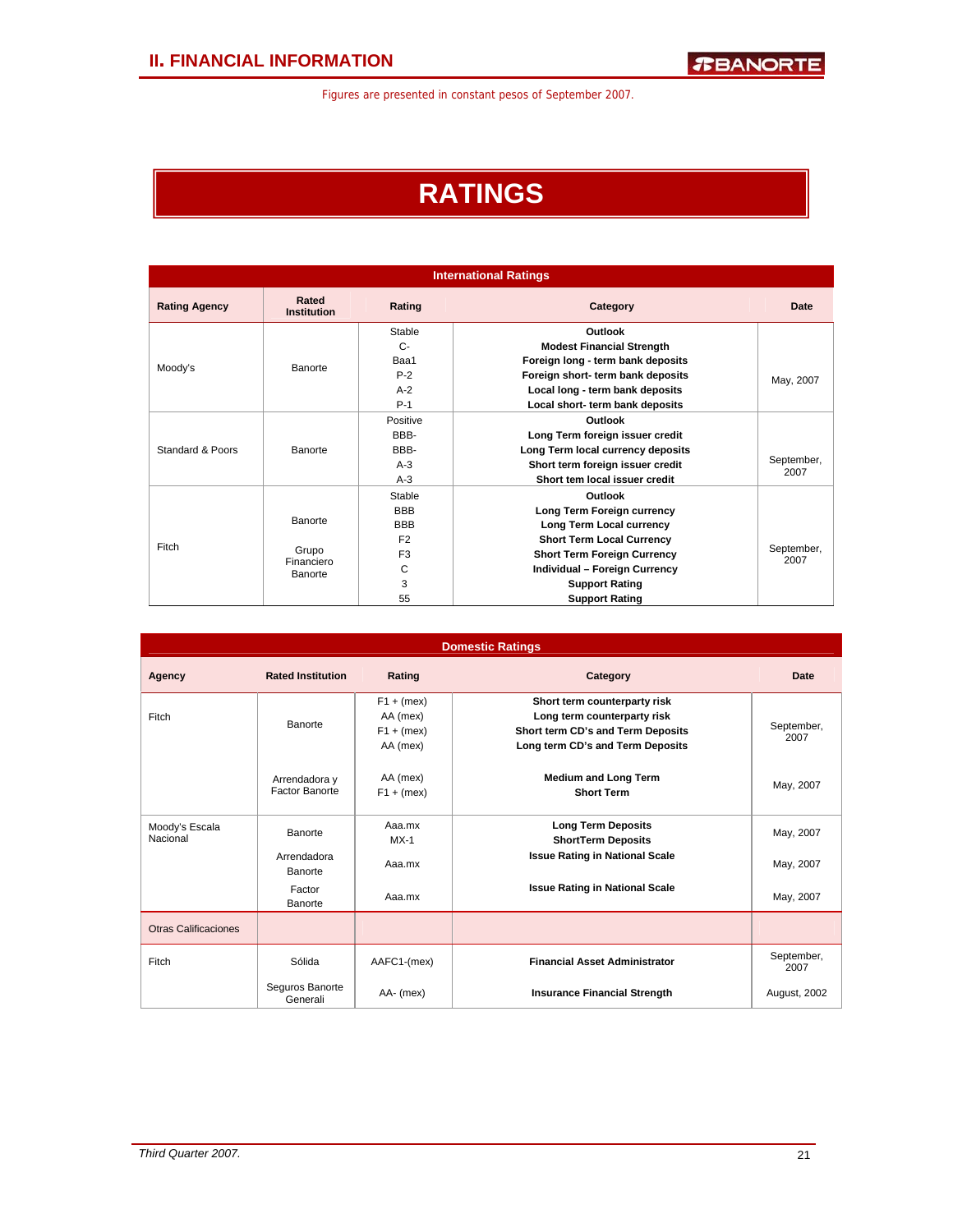## **INFRASTRUCTURE**

| <b>INFRASTRUCTURE</b> | 3Q06   | <b>2Q07</b> | 3Q07   |
|-----------------------|--------|-------------|--------|
| <b>Employees</b>      | 15,410 | 16,552      | 17,218 |
| Banking Sector (1)    | 12.914 | 13,806      | 14,023 |
| Other Sectors         | 2.496  | 2,746       | 3,195  |
| Branches (2)(3)       | 978    | 1,008       | 1,023  |
| <b>INB</b>            |        | 18          | 18     |
| Pronegocio            |        | 93          | 97     |
| In Process of Opening |        |             | 23     |
| <b>ATM</b>            | 3.033  | 3,384       | 3,513  |

(1) Includes INB since 4Q06 and Uniteller since 1Q07.<br>(2) Includes banking modules and Remote Teller Windows. Excludes 1 branch located in Cayman Island.<br>(3) During 1Q07, the opening of 7 branches was omitted.

- As part of the branch expansion program, during the first nine months of the year, 29 new branches were opened. Of that total, 11 branches are in Mexico City. Also, 6 relocations and 6 refurbishments were carried out during that period.
- The original branch expansion program for 2007 contemplated 29 openings. Nonetheless, since new branches are reaching the breakeven point sooner than anticipated, the decision was taken to increase the number of new branches to 52 in 2007. The original budget for the branch expansion program in 2007 remains unchanged, since the number of relocations and remodelings that were contemplated for this year has been reduced.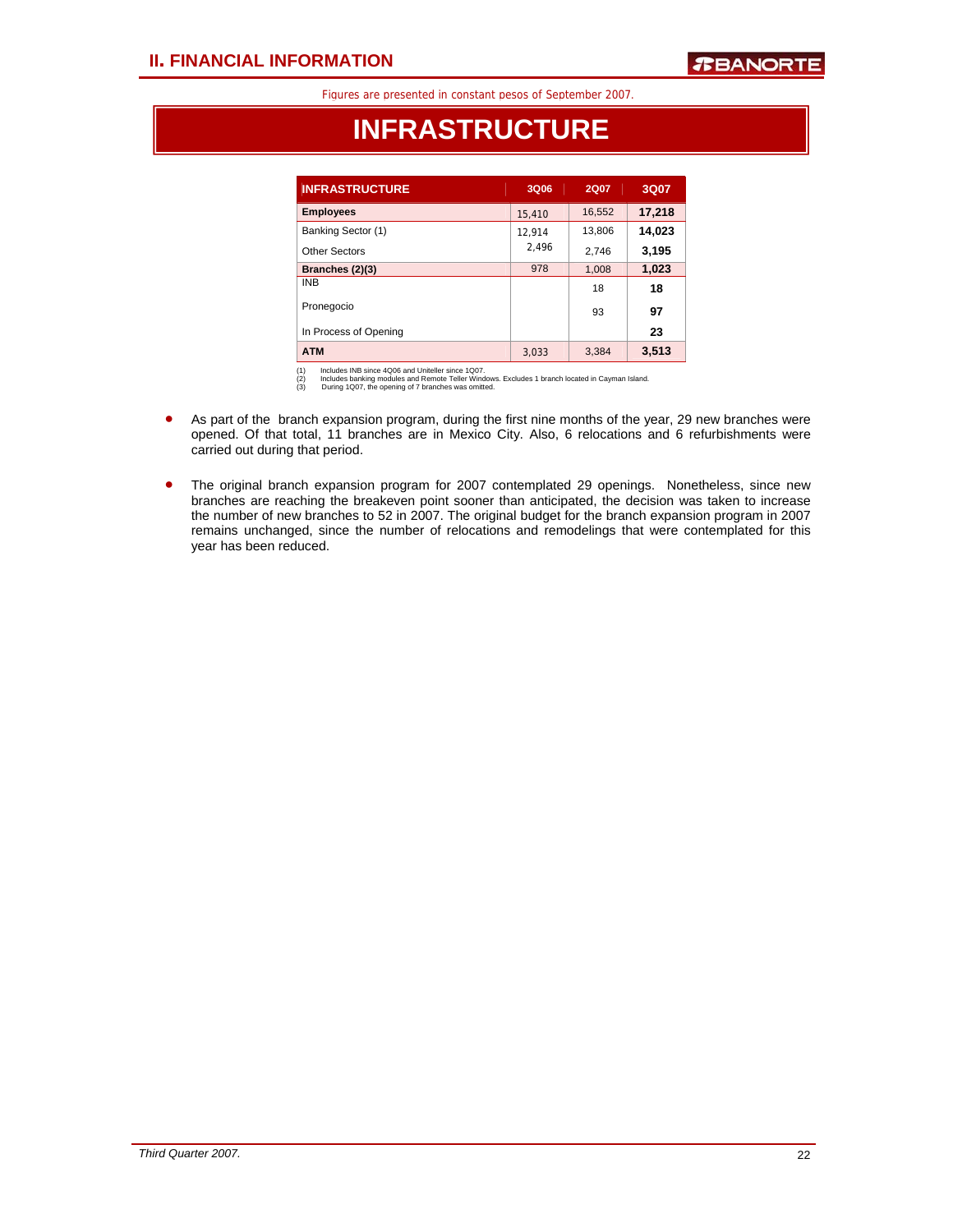# **ANNEXES**

1. GROUP´S GENERAL INFORMATION

2. SUMMARY OF RESULTS AND FINANCIAL **STATEMENTS** 

3. ACOUNTING CHANGES AND REGULATIONS

4. LOAN PORTFOLIO SALES TO SOLIDA ADMINISTRADORA DE PORTAFOLIOS

5. NOTES TO THE GROUP´S FINANCIAL STATEMENTS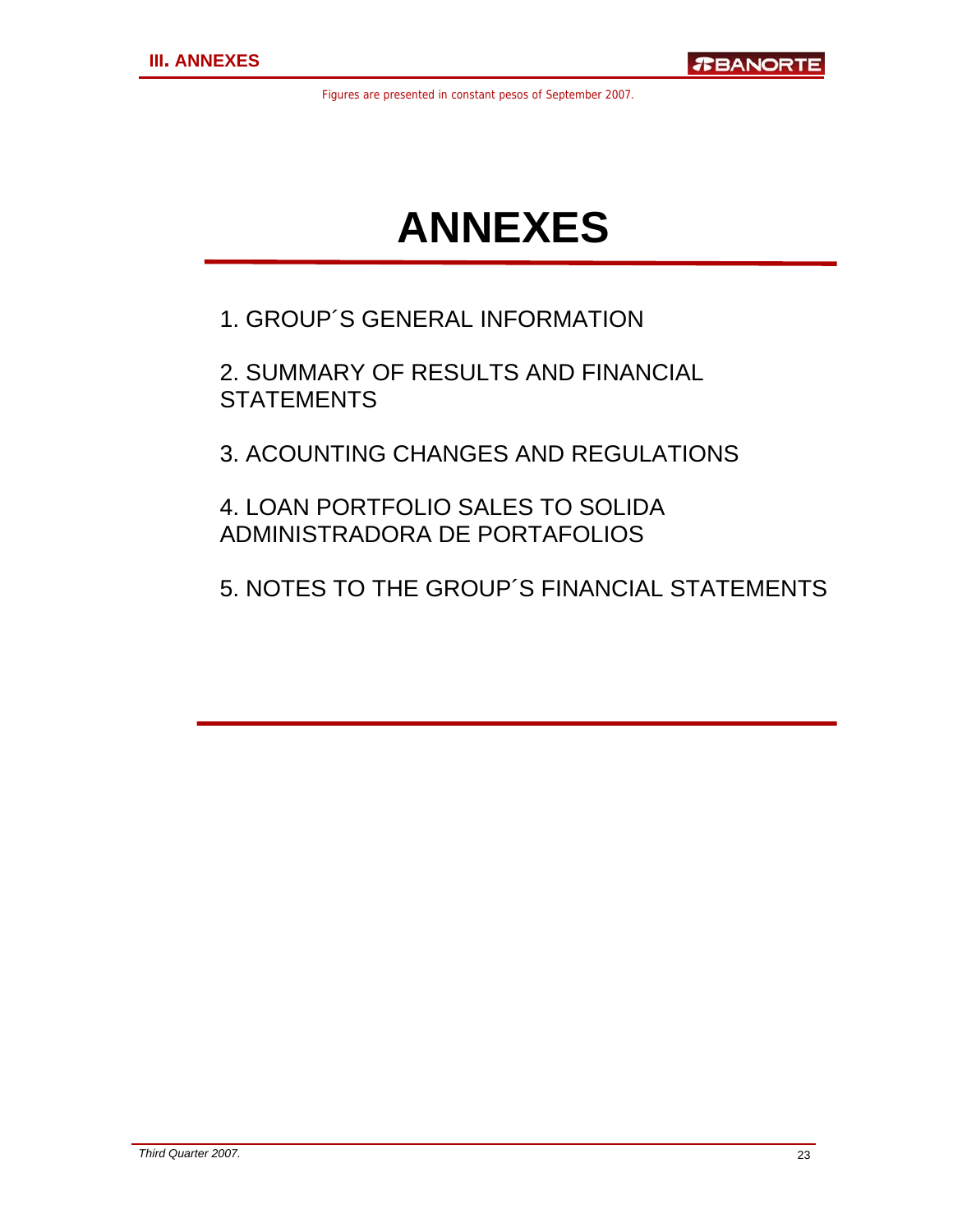# **GROUP´S GENERAL INFORMATION**

| <b>GFNorte Ownership on Subsidiaries</b> | 3Q07    |
|------------------------------------------|---------|
| Banco Mercantil del Norte (1)            | 97.06%  |
| <b>Brokerage House</b>                   | 99.99%  |
| Retirement Funds - Afore(2)              | 51.00%  |
| Insurance                                | 51.00%  |
| Annuities                                | 51.00%  |
| Leasing                                  | 99.99%  |
| Factor                                   | 99.99%  |
| Warehouse                                | 99.99%  |
| Mcrocredit Unit - Pronegocio             | 99.99%  |
| Banorte USA (2)                          | 100.00% |

1) As a resukt of merging Bancen on August 2006.. 2) Subsidiaries of Banco Mercantil del Norte. Banorte USA owns 100% of Uniteller and 70% of INB.

| <b>Holding company Capital Structure</b> |                                            |
|------------------------------------------|--------------------------------------------|
| <b>Number of Shares</b>                  | <b>SERIE O</b><br>As of September 30, 2007 |
| Number of shares outstanding             | 2,018,347,548                              |
| Shares held on Treasury                  | 1,000,000                                  |

|                                     | <b>Group Officers</b>                            |
|-------------------------------------|--------------------------------------------------|
| <b>NAME</b>                         | <b>CURRENT POSITION</b>                          |
| Luis Peña Kegel                     | <b>Chief Executive Officer</b>                   |
| <b>LINE</b>                         |                                                  |
| Fernando Solís Soberón              | Managing Director - Long Term Savings            |
| Carlos Garza                        | Managing Director - Banorte USA                  |
| Jesús Garza Martínez                | Managing Director - Commercial                   |
| Antonio Ortiz Cobos                 | Managing Director - Corporate & Entrepreneurial  |
| Miquel Javier Huller Grignola       | Managing Director - Consumer                     |
| Manuel Sescosse Varela              | Managing Director - Government                   |
| Luis Fernando Orozco                | Managing Director - Asset Recovery               |
| Alejandro Valenzuela del Río        | Managing Director - Treasury and Capital Markets |
|                                     |                                                  |
| <b>STAFF</b>                        |                                                  |
| Alma Rosa Moreno                    | Managing Director - Administration               |
| Gerardo Coindreau Farías            | Managing Director - Risk Management              |
| Román Martínez Méndez               | Managing Director - Audit                        |
| Joaquín López Doriga López Ostolaza | Managing Director - Corporate Affairs            |
| Aurora Cervantes Martínez           | Managing Director - Legal                        |
| Cecilia Miller Suárez               | Managing Director - Marketing                    |
| Sergio García Robles Gil            | <b>Chief Financial Officer</b>                   |
| Eduardo Sastre de la Riva           | Managing Director - Institutional Relations      |
| Prudencio Frigolet Gómez            | Managing Director - Operations and Technology    |
|                                     |                                                  |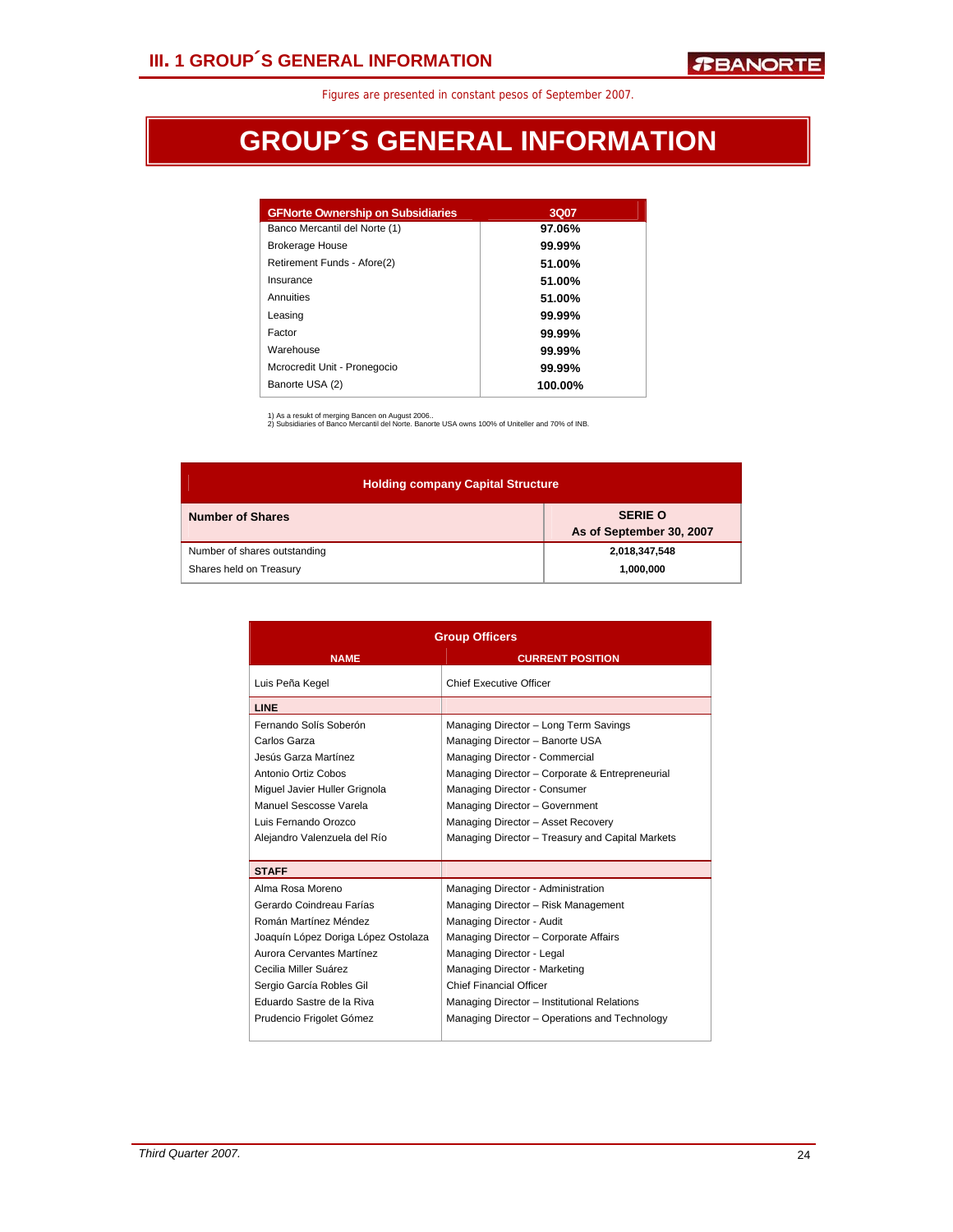### **SUMMARY OF RESULTS**

**Grupo Financiero Banorte** announced its operating results today at the close of 3Q07, reporting a net profit accumulated over the first nine months of the year of Ps \$5.04 billion, which is 11% higher than in 9M06. GFNorte's annualized Return on Equity for the first half was 23%, while Return on Assets was 2.6%.

The Banking Sector contributed with 86% of the Group's profits, totaling Ps \$4.32 billion in 9M07; 17% higher than in 9M06. During the period, there was a sustained recovery in recurrent income produced by traditional banking activities, due to the growth in the loan portfolio and in core deposits, as well as a greater level of recoveries that are recognized as Other Revenues.

During 9M07 the Net Interest Income before Repomo increased 12% YoY, mainly because of the 29% annual growth in the performing loans and 20% in traditional deposits. The net interest margin fell from 7.8% to 7.5% due to an annual 12 bp reduction in market interest rates, the incorporation of the INB portfolio with smaller margins, as well as to a 73% decrease in fees charged on loan orginations resulting from the new accounting standards that became effective last January. Nevertheless, on a quarterly basis, the NIM increased from 7.5% to 7.7% due to higher loan volumes.

Service Fees grew 10% YoY, driven by a 38% increase in Credit Card fees that is derived from 35% annual growth in card placements, and a 12% increase in Electronic Banking Services.

Non Interest Expense in the first 9M07 was 11% YoY due mainly to the incorporation of INB, the branch expansion program and higher expenses resulting from the expansion of the Credit Card business and the costs of point redemptions related to Banorte's rewards program. The increase in the efficiency ratio from 55% in 9M06 to 57% in 9M07 is explained by the expansion program in branches, ATMs and technology, as well as by the application of the new accounting standards that resulted in the deferral of origination fees throughout the life of the loan, the consolidation line by line of Solida Administradora de Portfolios and the reclassification of non interest income to non-operating income from loan recoveries. Excluding these effects, the efficiency ratio would have been 53%.

Total deposits, excluding third-party accounts, reported a balance of Ps \$179.77 billion at the end of 3Q07, a 19% YoY, which includes increases of a 16% in Demand Deposits and a 28% in Time Deposits. The increases are due to the widespread promotion of deposit products, the incorporation of attractive features to such products and to our customers' acceptance of the "PagaMás" product that offers attractive returns.

Loans continue to show a substantial expansion driven by a higher credit demand industry-wide and the bank's efforts to improve its array of products. By 3Q07, performing loans increased by 29% YoY,reaching a balance of Ps \$172.48 billion. Commercial loans increased by 39% in the last twelve months and closed at Ps \$66.72 billion. Corporate loans closed at Ps \$30.27 billion for a 32% increase, while government loans reached Ps \$17.57 billion, a growth of 32%.

Consumer loans continued to grow steadily during the period. This segment represents 33% of total performing loans. Credit Card loans rose 45% in the last twelve months and closed with a balance of Ps \$12.57 billion. Payroll and personal loans rose 24%, reaching a balance of Ps \$5.94 billion, of which Ps \$1.3 billion correspond to personal loans. Car Loans closed with a balance of Ps \$6.87 billion, while mortgage loans maintained their upward trend closing with a balance of Ps \$32.53 billion, equivalent to a 10% YoY increase. Excluding the extraordinary events of 2006, such as the prepayments of FOVISSSTE, mortgage loan securitization and the consolidation of INB's portfolio, the adjusted growth rate was 23%.

GFNorte closed 3Q07 with a past due loans balance of Ps \$2.69 billion, a 26% YoY increase. This growth is due to the bank's strategy to increase its participation in the consumer segment, which implies higher risk. Nonetheless, the past due loan ratio at the close of 3Q07 stood at 1.5%, which is lower than the 1.6% recorded last year and also is one of the lowest in the banking system. The loan loss reserve coverage declined to 132%.

The Long-term Saving Sector, consisting of the Afore, Insurance and Annuities comanies, reported a profit of Ps \$328 million 9M07. Other Finance Companies, which consist of Leasing, Factoring and Warehousing, reported profits of Ps \$200 million, a 4% YoY increase. The Brokerage Sector made a Ps \$194 million profit during 9M07, a 74% YoY increase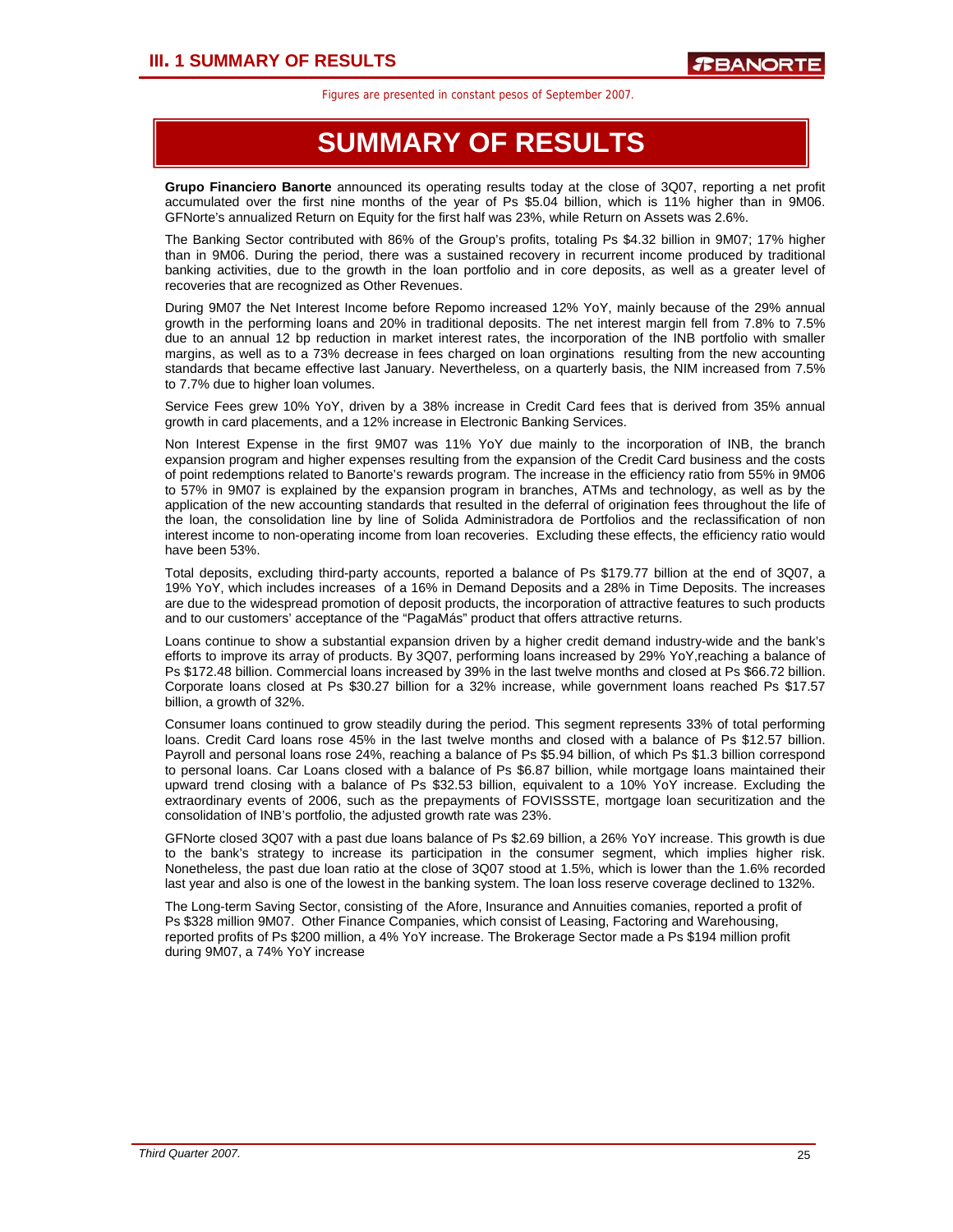|                                                             |                          |       |                | <b>HOLDING</b> |       |             |                |       |                       |
|-------------------------------------------------------------|--------------------------|-------|----------------|----------------|-------|-------------|----------------|-------|-----------------------|
| <b>Holding - INCOME</b><br><b>STATEMENT</b> (Million Pesos) | 1Q06                     | 2Q06  | 3Q06           | Accum.<br>9M06 | 4Q06  | <b>1Q07</b> | <b>2Q07</b>    | 3Q07  | Accum.<br><b>9M07</b> |
| Income from Subs                                            | 1,437                    | 1.540 | 1.574          | 4.551          | 1.536 | 1.625       | 1.693          | 1,712 | 5,031                 |
| Interest Income                                             | $\overline{2}$           |       | $\overline{2}$ | 5              |       |             | 3              | 6     | 10                    |
| <b>Interest Expense</b>                                     |                          |       |                |                |       |             |                |       |                       |
| Fees & Tarifs                                               |                          |       |                |                |       |             |                |       |                       |
| <b>Trading Income</b>                                       |                          |       | ٠              |                |       |             |                |       |                       |
| <b>REPOMO</b>                                               | (1)                      |       | (1)            | (2)            | (1)   |             | 1              | (3)   | (3)                   |
| <b>Total Operating Income</b>                               | 1,438                    | 1.542 | 1.574          | 4.554          | 1,536 | 1.626       | 1.697          | 1,715 | 5,037                 |
| Operation & Administrative                                  | 1                        | 1     |                | 2              | 1     | 1           | 1              | 1     | 3                     |
| <b>Operating Income</b>                                     | 1,437                    | 1.541 | 1.574          | 4.552          | 1.535 | 1.624       | 1.696          | 1,714 | 5,034                 |
| Non Operating Income                                        |                          |       |                |                |       | 18          |                |       | 18                    |
| Non Operating Expense                                       | (1)                      | ٠     | (1)            | (2)            | ٠     | (1)         | ٠              | (1)   | (1)                   |
| <b>Non Operating Income</b>                                 | (1)                      | ٠     | (1)            | (2)            | ÷     | 18          | $\overline{a}$ | (1)   | 17                    |
| Pre.tax Income                                              | 1.435                    | 1.541 | 1.573          | 4.550          | 1.535 | 1.642       | 1.696          | 1,713 | 5,052                 |
| Income Tax & Profit Sharing                                 | 1                        |       |                | 2              | 2     | 6           |                |       | 8                     |
| Tax on Assets                                               |                          |       |                |                |       |             |                |       |                       |
| Deferred Income Tax &                                       |                          |       | (1)            |                |       |             |                |       |                       |
|                                                             | 1                        | 1     | ÷              | $\overline{2}$ | 1     | 6           | 1              | 1     | 8                     |
| <b>Net Income from</b>                                      | 1,435                    | 1.540 | 1.573          | 4,548          | 1,534 | 1.636       | 1.695          | 1.712 | 5,044                 |
| Extraordinary Items, net                                    | $\overline{\phantom{m}}$ |       | ٠              | ٠              | ٠     | ۰           |                | ۰     | $\blacksquare$        |
| <b>Total Net Income</b>                                     | 1 4 3 5                  | 1.540 | 1.573          | 4548           | 1.534 | 1636        | 1695           | 1712  | 5 044                 |

| <b>Holding - BALANCE SHEET</b><br>(Millones de Pesos)         | <b>1Q06</b>    | <b>2Q06</b> | 3Q06         | 4Q06           | <b>1Q07</b> | <b>2Q07</b>     | 3Q07            |
|---------------------------------------------------------------|----------------|-------------|--------------|----------------|-------------|-----------------|-----------------|
| <b>ASSETS</b>                                                 |                |             |              |                |             |                 |                 |
| Cash & Due from Banks                                         | 83             | 41          | 92           | 42             | 56          | 206             | 444             |
| <b>Financial Instruments</b>                                  |                |             |              | $\blacksquare$ |             |                 |                 |
| Sundry Debtors & Other Assets                                 | 11             | 11          | 11           | 12             | 164         | 11              | 11              |
| Real Estate, Furniture & Equipment, net                       |                |             |              | ÷,             |             |                 |                 |
| <b>Investments in Subsidiaries</b>                            | 23,253         | 24.225      | 25,636       | 26.544         | 27,580      | 29.364          | 31,213          |
| Deferred Taxes                                                |                |             |              |                |             |                 | 1               |
| Goodwill                                                      | 40             | 39          | 38           | 37             | 36          | 35              | 34              |
| Other Assets, Deferred Charges & Intangibles                  | $\overline{2}$ | 1           |              |                | 2           | 1               |                 |
| <b>TOTAL ASSETS</b>                                           | 23,388         | 24,316      | 25,778       | 26,635         | 27,838      | 29,617          | 31,703          |
| <b>LIABILITIES</b>                                            |                |             |              |                |             |                 |                 |
| Due to Banks & Correspondents                                 |                |             |              |                |             |                 |                 |
| Income Tax & Profit Sharing                                   |                |             |              |                |             |                 |                 |
| Other Payable Accounts                                        | 1              | 1           | 1            | 1              | 5           | 4               | 5               |
| Other Payable Accounts                                        | 1              | 1           | 1            | 1              | 5           | 4               | 5               |
| <b>Deferred Taxes</b>                                         |                |             |              |                |             |                 |                 |
| <b>TOTAL LIABILITIES</b>                                      | $\mathbf{1}$   | 1           | $\mathbf{1}$ | $\mathbf{1}$   | 5           | 4               | 5               |
| <b>STOCKHOLDER'S EQUITY</b>                                   |                |             |              |                |             |                 |                 |
| Paid-in Capital<br>Share subscription Premiums                | 11,822         | 11,817      | 11,818       | 11,818         | 11,818      | 11,818<br>1,831 | 11.815<br>1,831 |
| Subordinated Convertible Debt                                 | 1,827          | 1,827       | 1,831        | 1,831          | 1,831       |                 |                 |
| <b>Subscribed Capital</b>                                     | 13,649         | 13,644      | 13,649       | 13,649         | 13,650      | 13,649          | 13.646          |
| Capital reserves                                              | 1,795          | 2,058       | 2,104        | 2,104          | 2,405       | 2,401           | 2.367           |
| <b>Retained Earnings</b>                                      | 17,220         | 16,921      | 16,920       | 16,142         | 21,923      | 21,923          | 21,923          |
| Surplus (Deficit) from Securities                             |                |             |              |                |             |                 |                 |
| Results of Foreign Operations Exchange                        |                |             |              |                |             |                 |                 |
| Surpluss (Deficir) in Capital Restatement                     | (6, 268)       | (6, 289)    | (6, 286)     | (6, 273)       | (6, 273)    | (6,271)         | (6, 273)        |
| Non Monetary Assets Results - Fixed Assets                    |                |             |              |                |             |                 |                 |
| Non Monetary Assets Results - Investment                      | (4, 442)       | (4,994)     | (5, 157)     | (5,070)        | (5,509)     | (5,420)         | (5,008)         |
| Adjustment in the Employees Pension                           |                |             |              |                |             |                 |                 |
| Accumulated Deferred Tax Effect                               |                |             |              |                |             |                 |                 |
| Net Income                                                    | 1,435          | 2,975       | 4,548        | 6.082          | 1,636       | 3.331           | 5,044           |
| <b>Earned Capital</b>                                         | 9,739          | 10,671      | 12,128       | 12,985         | 14,183      | 15,964          | 18,052          |
| <b>Total Stockholder's Equity</b>                             | 23,388         | 24,315      | 25,778       | 26,634         | 27,833      | 29,613          | 31,698          |
| <b>TOTAL LIABILITIES &amp; STOCKHOLDER'S</b><br><b>EQUITY</b> | 23,388         | 24,316      | 25,778       | 26,635         | 27,833      | 29,617          | 31,703          |
| Holding MEMODANDUM ACCOUNTS                                   |                |             |              |                |             |                 |                 |

| <b>Holding - MEMORANDUM ACCOUNTS</b><br>(Million Pesos)        | <b>1Q06</b> | <b>2Q06</b> | 3006  | 4Q06  | 1Q07  | <b>2Q07</b> | 3Q07  |
|----------------------------------------------------------------|-------------|-------------|-------|-------|-------|-------------|-------|
| Client Securities held in Custody<br>Other Trust Account Items | 3.904       | 3.910       | 3.864 | 3.793 | 3.748 | 3.763       | 3.716 |
|                                                                | 3.905       | 3.911       | 3.864 | 3.793 | 3.748 | 3.764       | 3,717 |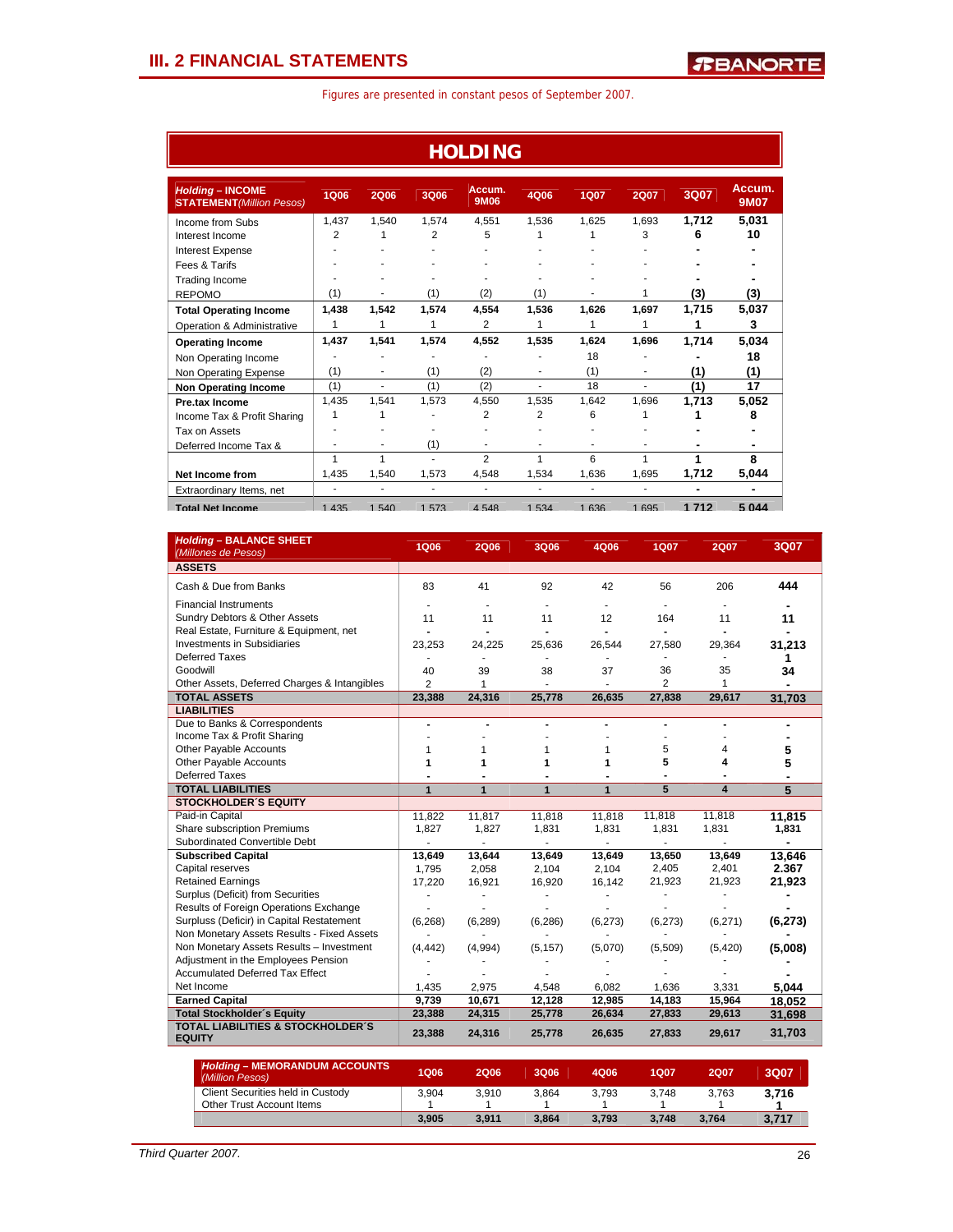### **GRUPO FINANCIERO BANORTE**

| 10.222<br>28,756<br>9.044<br>8,565<br>8,694<br>26,303<br>9,157<br>8,933<br>9,601<br>Interest Income<br>5,049<br>4,929<br>5,281<br>5,132<br>5,802<br>16,425<br>5,623<br>15,601<br>5,491<br><b>Interest Expense</b><br>548<br>203<br>79<br>146<br>156<br>202<br>190<br>23<br>44<br>Loan Fees<br>39<br>47<br>127<br>42<br>41<br><b>Fees Paid</b><br>3,535<br>3,679<br>11,123<br>4,037<br>3,824<br>4,155<br>4,499<br>12.478<br>Net Interest Income (NII)<br>3,909<br>(76)<br>20<br>(116)<br>(172)<br>(171)<br>(64)<br>24<br>(136)<br>(177)<br>Repomo - Margin<br>3,459<br>3,699<br>3,793<br>10,951<br>3,866<br>3,759<br>4,179<br>4,363<br>12,301<br><b>NII after Repomo</b><br>371<br>377<br>1.194<br>335<br>257<br>742<br>697<br>1,696<br>446<br>Loan Loss Provisions<br>32<br>18<br>14<br>÷.<br>÷,<br>÷,<br>$\sim$<br><b>Loss Sharing Provisions</b><br>9,725<br>10,605<br><b>NII after Provisions</b><br>3,069<br>3,240<br>3,416<br>3,530<br>3,502<br>3,437<br>3,666<br>54<br>170<br>54<br>62<br>60<br>61<br>175<br>59<br>57<br><b>Fund Transfers</b><br>236<br>255<br>237<br>235<br>710<br>244<br>249<br>729<br>238<br><b>Account Management</b><br>67<br>195<br>75<br>63<br>65<br>192<br>58<br>69<br>64<br>Fiduciary<br>631<br>450<br>335<br>1,416<br>265<br>118<br>408<br>114<br>177<br>Income from Loan Portfolios Acquired<br>600<br>223<br>209<br>225<br>241<br>675<br>185<br>203<br>212<br><b>Electronic Banking Services</b><br>344<br>1,094<br>441<br>494<br>544<br>1,507<br>371<br>379<br>469<br><b>Credit Cards</b><br>9<br>$\overline{7}$<br>$\overline{2}$<br>8<br>24<br>$\mathbf{1}$<br>$\blacksquare$<br>(1)<br>Fees from IPAB<br>524<br>542<br>602<br>625<br>1,799<br>562<br>561<br>1,647<br>571<br><b>Other Fees</b><br>2,080<br>1,755<br>1,881<br>5,461<br>1,926<br>1,873<br>5,879<br>1,865<br>1,825<br><b>Fees on Services</b><br>4<br>$\overline{4}$<br>4<br>12<br>4<br>5<br>$\overline{4}$<br>4<br>12<br><b>Fund Transfers</b><br>171<br>180<br>177<br>527<br>193<br>241<br>244<br>266<br>751<br><b>Other Fees</b><br>249<br>254<br>187<br>689<br>134<br>Expenses from Loan Portfolios Acquired<br>ä,<br>$\sim$<br>764<br>424<br>437<br>367<br>1,228<br>331<br>246<br>248<br>270<br><b>Fees Paid</b><br>123<br>312<br>123<br>91<br>317<br>100<br>89<br>134<br>92<br>Foreign Exchange<br>567<br>185<br>259<br>1,012<br>407<br>502<br>123<br>547<br>(78)<br>Securities - Realized Gains<br>326<br>(178)<br>162<br>2<br>(14)<br>(88)<br>(33)<br>278<br>81<br>Securities - Unrealized Gains<br>512<br>448<br>350<br>1,309<br>442<br>560<br>334<br>296<br>1,190<br><b>Market-related Income</b><br>2,168<br>1,937<br>1,856<br>5,961<br>1,976<br>2,069<br>1,911<br>1,907<br>5,887<br><b>Non-Interest Income</b><br>5,237<br>5,176<br>5,272<br>15,685<br>5,506<br>5,571<br>5,347<br>5,573<br>16,492<br><b>Operating Income</b><br>1,251<br>1,396<br>4,174<br>1,266<br>1,324<br>1,043<br>3,633<br>1,385<br>1,393<br>Personnel<br>215<br>205<br>176<br>247<br>228<br>202<br>211<br>641<br>596<br><b>Professional Fees</b><br>2,931<br>889<br>962<br>1,078<br>1,062<br>1,080<br>1,137<br>1,195<br>3,412<br>Administrative and Promotion Expenses<br>427<br>407<br>1,287<br>444<br>396<br>397<br>396<br>453<br>1,189<br>Rents, Depreciation and Amortization<br>162<br>127<br>426<br>142<br>142<br>436<br>137<br>165<br>152<br>Other Taxes (other than Income tax)<br>504<br>569<br>165<br>171<br>168<br>169<br>172<br>188<br>209<br>Contribuitons to IPAB<br>3,217<br>3,150<br>9,377<br>3,338<br>3,414<br>3,459<br>3,549<br>10,422<br>3,009<br><b>Non-Interest Expense</b><br>2,087<br>1,959<br>2,262<br>6,309<br>2,169<br>2,158<br>1,888<br>2,025<br>6,070<br><b>Net Operating Income</b><br>283<br>725<br>165<br>152<br>150<br>467<br>119<br>247<br>195<br><b>Other Revenues</b><br>$\mathbf{r}$<br>Foreign Exchange<br>÷<br>÷,<br>÷,<br>÷,<br>÷,<br>390<br>153<br>139<br>128<br>420<br>435<br>480<br>1,304<br>84<br>Recoveries<br>4<br>8<br>10<br>6<br>5<br>11<br>4<br>(1)<br>Repomo - other revenues<br>$\blacksquare$<br>322<br>282<br>895<br>214<br>678<br>2,040<br>291<br>687<br>674<br><b>Non-Operating Income</b><br>(211)<br>(240)<br>(25)<br>(476)<br>(63)<br>(210)<br>(121)<br>(45)<br>(376)<br><b>Other Expenses</b><br>Foreign Exchange<br>5<br>(204)<br>(106)<br>(101)<br>(203)<br>(162)<br>(137)<br>49<br>(116)<br>Repomo - otros expenses<br>(317)<br>(236)<br>(679)<br>(161)<br>(580)<br>(126)<br>(225)<br>(347)<br>(72)<br><b>Non-Operating Expense</b><br>5<br>340<br>55<br>155<br>216<br>(11)<br>602<br>518<br>1,460<br>Non Operating Income (Expense), net<br>2,093<br>2,014<br>2,418<br>6,525<br>2,157<br>2,498<br>2,490<br>2,542<br>7,530<br>Pre-Tax Income<br>473<br>487<br>741<br>1,701<br>620<br>687<br>666<br>717<br>2,069<br>Income Tax<br>149<br>199<br>133<br>180<br>463<br>237<br>244<br>186<br>668<br><b>Profit Sharing</b><br>Tax on Assets<br>$\blacksquare$<br>$\blacksquare$<br>$\blacksquare$<br>$\blacksquare$<br>$\blacksquare$<br>$\blacksquare$<br>$\blacksquare$<br>(180)<br>(109)<br>Deferred Inc. Tax and Profit Sharing<br>133<br>114<br>46<br>294<br>(76)<br>(13)<br>(57)<br>750<br>740<br>967<br>2,457<br>743<br>911<br>853<br>793<br>2,557<br>Taxes<br>1,414<br>4,973<br>1,353<br>1,264<br>1,451<br>4,067<br>1,587<br>1,637<br>1,749<br><b>Net Income before Subsidiaries</b><br>154<br>193<br>129<br>50<br>310<br>657<br>156<br>135<br>315<br>Subsidiaries' Net Income<br>1,507<br>1,574<br>1,644<br>4,724<br>1,570<br>1,722<br>1,766<br>1,799<br>5,288<br>Net Income form Continuos Operations<br>Extraordinary Items, net<br>72<br>34<br>244<br>36<br>86<br>87<br>71<br>176<br>71<br>Minority Interest<br>4,548<br><b>TOTAL NET INCOME</b><br>1,435<br>1,540<br>1,573<br>1,534<br>1,636<br>1,695<br>1,712<br>5,044 | <b>GFNorte - INCOME STATEMENT</b><br>(Million Pesos) | <b>1Q06</b> | <b>2Q06</b> | 3Q06 | Accum.<br>9M06 | 4Q06 | <b>1Q07</b> | <b>2Q07</b> | 3Q07 | Accum.<br><b>9M07</b> |
|----------------------------------------------------------------------------------------------------------------------------------------------------------------------------------------------------------------------------------------------------------------------------------------------------------------------------------------------------------------------------------------------------------------------------------------------------------------------------------------------------------------------------------------------------------------------------------------------------------------------------------------------------------------------------------------------------------------------------------------------------------------------------------------------------------------------------------------------------------------------------------------------------------------------------------------------------------------------------------------------------------------------------------------------------------------------------------------------------------------------------------------------------------------------------------------------------------------------------------------------------------------------------------------------------------------------------------------------------------------------------------------------------------------------------------------------------------------------------------------------------------------------------------------------------------------------------------------------------------------------------------------------------------------------------------------------------------------------------------------------------------------------------------------------------------------------------------------------------------------------------------------------------------------------------------------------------------------------------------------------------------------------------------------------------------------------------------------------------------------------------------------------------------------------------------------------------------------------------------------------------------------------------------------------------------------------------------------------------------------------------------------------------------------------------------------------------------------------------------------------------------------------------------------------------------------------------------------------------------------------------------------------------------------------------------------------------------------------------------------------------------------------------------------------------------------------------------------------------------------------------------------------------------------------------------------------------------------------------------------------------------------------------------------------------------------------------------------------------------------------------------------------------------------------------------------------------------------------------------------------------------------------------------------------------------------------------------------------------------------------------------------------------------------------------------------------------------------------------------------------------------------------------------------------------------------------------------------------------------------------------------------------------------------------------------------------------------------------------------------------------------------------------------------------------------------------------------------------------------------------------------------------------------------------------------------------------------------------------------------------------------------------------------------------------------------------------------------------------------------------------------------------------------------------------------------------------------------------------------------------------------------------------------------------------------------------------------------------------------------------------------------------------------------------------------------------------------------------------------------------------------------------------------------------------------------------------------------------------------------------------------------------------------------------------------------------------------------------------------------------------------------------------------------------------------------------------------------------------------------------------------------------------------------------------------------------------------------------------------------------------------------------------------------------------------------------------------------------------------------------------------------------------------------------------------------------------------------------------------------------------------------------------------------------------------------------------------------------------------------------------------------------------------------------------------------------------------------------------------------------------------------------------------------------------------------------------------------------------------------------------------------------------------------------------------------------------------------------------------------------------------------------------------|------------------------------------------------------|-------------|-------------|------|----------------|------|-------------|-------------|------|-----------------------|
|                                                                                                                                                                                                                                                                                                                                                                                                                                                                                                                                                                                                                                                                                                                                                                                                                                                                                                                                                                                                                                                                                                                                                                                                                                                                                                                                                                                                                                                                                                                                                                                                                                                                                                                                                                                                                                                                                                                                                                                                                                                                                                                                                                                                                                                                                                                                                                                                                                                                                                                                                                                                                                                                                                                                                                                                                                                                                                                                                                                                                                                                                                                                                                                                                                                                                                                                                                                                                                                                                                                                                                                                                                                                                                                                                                                                                                                                                                                                                                                                                                                                                                                                                                                                                                                                                                                                                                                                                                                                                                                                                                                                                                                                                                                                                                                                                                                                                                                                                                                                                                                                                                                                                                                                                                                                                                                                                                                                                                                                                                                                                                                                                                                                                                                                                                                  |                                                      |             |             |      |                |      |             |             |      |                       |
|                                                                                                                                                                                                                                                                                                                                                                                                                                                                                                                                                                                                                                                                                                                                                                                                                                                                                                                                                                                                                                                                                                                                                                                                                                                                                                                                                                                                                                                                                                                                                                                                                                                                                                                                                                                                                                                                                                                                                                                                                                                                                                                                                                                                                                                                                                                                                                                                                                                                                                                                                                                                                                                                                                                                                                                                                                                                                                                                                                                                                                                                                                                                                                                                                                                                                                                                                                                                                                                                                                                                                                                                                                                                                                                                                                                                                                                                                                                                                                                                                                                                                                                                                                                                                                                                                                                                                                                                                                                                                                                                                                                                                                                                                                                                                                                                                                                                                                                                                                                                                                                                                                                                                                                                                                                                                                                                                                                                                                                                                                                                                                                                                                                                                                                                                                                  |                                                      |             |             |      |                |      |             |             |      |                       |
|                                                                                                                                                                                                                                                                                                                                                                                                                                                                                                                                                                                                                                                                                                                                                                                                                                                                                                                                                                                                                                                                                                                                                                                                                                                                                                                                                                                                                                                                                                                                                                                                                                                                                                                                                                                                                                                                                                                                                                                                                                                                                                                                                                                                                                                                                                                                                                                                                                                                                                                                                                                                                                                                                                                                                                                                                                                                                                                                                                                                                                                                                                                                                                                                                                                                                                                                                                                                                                                                                                                                                                                                                                                                                                                                                                                                                                                                                                                                                                                                                                                                                                                                                                                                                                                                                                                                                                                                                                                                                                                                                                                                                                                                                                                                                                                                                                                                                                                                                                                                                                                                                                                                                                                                                                                                                                                                                                                                                                                                                                                                                                                                                                                                                                                                                                                  |                                                      |             |             |      |                |      |             |             |      |                       |
|                                                                                                                                                                                                                                                                                                                                                                                                                                                                                                                                                                                                                                                                                                                                                                                                                                                                                                                                                                                                                                                                                                                                                                                                                                                                                                                                                                                                                                                                                                                                                                                                                                                                                                                                                                                                                                                                                                                                                                                                                                                                                                                                                                                                                                                                                                                                                                                                                                                                                                                                                                                                                                                                                                                                                                                                                                                                                                                                                                                                                                                                                                                                                                                                                                                                                                                                                                                                                                                                                                                                                                                                                                                                                                                                                                                                                                                                                                                                                                                                                                                                                                                                                                                                                                                                                                                                                                                                                                                                                                                                                                                                                                                                                                                                                                                                                                                                                                                                                                                                                                                                                                                                                                                                                                                                                                                                                                                                                                                                                                                                                                                                                                                                                                                                                                                  |                                                      |             |             |      |                |      |             |             |      |                       |
|                                                                                                                                                                                                                                                                                                                                                                                                                                                                                                                                                                                                                                                                                                                                                                                                                                                                                                                                                                                                                                                                                                                                                                                                                                                                                                                                                                                                                                                                                                                                                                                                                                                                                                                                                                                                                                                                                                                                                                                                                                                                                                                                                                                                                                                                                                                                                                                                                                                                                                                                                                                                                                                                                                                                                                                                                                                                                                                                                                                                                                                                                                                                                                                                                                                                                                                                                                                                                                                                                                                                                                                                                                                                                                                                                                                                                                                                                                                                                                                                                                                                                                                                                                                                                                                                                                                                                                                                                                                                                                                                                                                                                                                                                                                                                                                                                                                                                                                                                                                                                                                                                                                                                                                                                                                                                                                                                                                                                                                                                                                                                                                                                                                                                                                                                                                  |                                                      |             |             |      |                |      |             |             |      |                       |
|                                                                                                                                                                                                                                                                                                                                                                                                                                                                                                                                                                                                                                                                                                                                                                                                                                                                                                                                                                                                                                                                                                                                                                                                                                                                                                                                                                                                                                                                                                                                                                                                                                                                                                                                                                                                                                                                                                                                                                                                                                                                                                                                                                                                                                                                                                                                                                                                                                                                                                                                                                                                                                                                                                                                                                                                                                                                                                                                                                                                                                                                                                                                                                                                                                                                                                                                                                                                                                                                                                                                                                                                                                                                                                                                                                                                                                                                                                                                                                                                                                                                                                                                                                                                                                                                                                                                                                                                                                                                                                                                                                                                                                                                                                                                                                                                                                                                                                                                                                                                                                                                                                                                                                                                                                                                                                                                                                                                                                                                                                                                                                                                                                                                                                                                                                                  |                                                      |             |             |      |                |      |             |             |      |                       |
|                                                                                                                                                                                                                                                                                                                                                                                                                                                                                                                                                                                                                                                                                                                                                                                                                                                                                                                                                                                                                                                                                                                                                                                                                                                                                                                                                                                                                                                                                                                                                                                                                                                                                                                                                                                                                                                                                                                                                                                                                                                                                                                                                                                                                                                                                                                                                                                                                                                                                                                                                                                                                                                                                                                                                                                                                                                                                                                                                                                                                                                                                                                                                                                                                                                                                                                                                                                                                                                                                                                                                                                                                                                                                                                                                                                                                                                                                                                                                                                                                                                                                                                                                                                                                                                                                                                                                                                                                                                                                                                                                                                                                                                                                                                                                                                                                                                                                                                                                                                                                                                                                                                                                                                                                                                                                                                                                                                                                                                                                                                                                                                                                                                                                                                                                                                  |                                                      |             |             |      |                |      |             |             |      |                       |
|                                                                                                                                                                                                                                                                                                                                                                                                                                                                                                                                                                                                                                                                                                                                                                                                                                                                                                                                                                                                                                                                                                                                                                                                                                                                                                                                                                                                                                                                                                                                                                                                                                                                                                                                                                                                                                                                                                                                                                                                                                                                                                                                                                                                                                                                                                                                                                                                                                                                                                                                                                                                                                                                                                                                                                                                                                                                                                                                                                                                                                                                                                                                                                                                                                                                                                                                                                                                                                                                                                                                                                                                                                                                                                                                                                                                                                                                                                                                                                                                                                                                                                                                                                                                                                                                                                                                                                                                                                                                                                                                                                                                                                                                                                                                                                                                                                                                                                                                                                                                                                                                                                                                                                                                                                                                                                                                                                                                                                                                                                                                                                                                                                                                                                                                                                                  |                                                      |             |             |      |                |      |             |             |      |                       |
|                                                                                                                                                                                                                                                                                                                                                                                                                                                                                                                                                                                                                                                                                                                                                                                                                                                                                                                                                                                                                                                                                                                                                                                                                                                                                                                                                                                                                                                                                                                                                                                                                                                                                                                                                                                                                                                                                                                                                                                                                                                                                                                                                                                                                                                                                                                                                                                                                                                                                                                                                                                                                                                                                                                                                                                                                                                                                                                                                                                                                                                                                                                                                                                                                                                                                                                                                                                                                                                                                                                                                                                                                                                                                                                                                                                                                                                                                                                                                                                                                                                                                                                                                                                                                                                                                                                                                                                                                                                                                                                                                                                                                                                                                                                                                                                                                                                                                                                                                                                                                                                                                                                                                                                                                                                                                                                                                                                                                                                                                                                                                                                                                                                                                                                                                                                  |                                                      |             |             |      |                |      |             |             |      |                       |
|                                                                                                                                                                                                                                                                                                                                                                                                                                                                                                                                                                                                                                                                                                                                                                                                                                                                                                                                                                                                                                                                                                                                                                                                                                                                                                                                                                                                                                                                                                                                                                                                                                                                                                                                                                                                                                                                                                                                                                                                                                                                                                                                                                                                                                                                                                                                                                                                                                                                                                                                                                                                                                                                                                                                                                                                                                                                                                                                                                                                                                                                                                                                                                                                                                                                                                                                                                                                                                                                                                                                                                                                                                                                                                                                                                                                                                                                                                                                                                                                                                                                                                                                                                                                                                                                                                                                                                                                                                                                                                                                                                                                                                                                                                                                                                                                                                                                                                                                                                                                                                                                                                                                                                                                                                                                                                                                                                                                                                                                                                                                                                                                                                                                                                                                                                                  |                                                      |             |             |      |                |      |             |             |      |                       |
|                                                                                                                                                                                                                                                                                                                                                                                                                                                                                                                                                                                                                                                                                                                                                                                                                                                                                                                                                                                                                                                                                                                                                                                                                                                                                                                                                                                                                                                                                                                                                                                                                                                                                                                                                                                                                                                                                                                                                                                                                                                                                                                                                                                                                                                                                                                                                                                                                                                                                                                                                                                                                                                                                                                                                                                                                                                                                                                                                                                                                                                                                                                                                                                                                                                                                                                                                                                                                                                                                                                                                                                                                                                                                                                                                                                                                                                                                                                                                                                                                                                                                                                                                                                                                                                                                                                                                                                                                                                                                                                                                                                                                                                                                                                                                                                                                                                                                                                                                                                                                                                                                                                                                                                                                                                                                                                                                                                                                                                                                                                                                                                                                                                                                                                                                                                  |                                                      |             |             |      |                |      |             |             |      |                       |
|                                                                                                                                                                                                                                                                                                                                                                                                                                                                                                                                                                                                                                                                                                                                                                                                                                                                                                                                                                                                                                                                                                                                                                                                                                                                                                                                                                                                                                                                                                                                                                                                                                                                                                                                                                                                                                                                                                                                                                                                                                                                                                                                                                                                                                                                                                                                                                                                                                                                                                                                                                                                                                                                                                                                                                                                                                                                                                                                                                                                                                                                                                                                                                                                                                                                                                                                                                                                                                                                                                                                                                                                                                                                                                                                                                                                                                                                                                                                                                                                                                                                                                                                                                                                                                                                                                                                                                                                                                                                                                                                                                                                                                                                                                                                                                                                                                                                                                                                                                                                                                                                                                                                                                                                                                                                                                                                                                                                                                                                                                                                                                                                                                                                                                                                                                                  |                                                      |             |             |      |                |      |             |             |      |                       |
|                                                                                                                                                                                                                                                                                                                                                                                                                                                                                                                                                                                                                                                                                                                                                                                                                                                                                                                                                                                                                                                                                                                                                                                                                                                                                                                                                                                                                                                                                                                                                                                                                                                                                                                                                                                                                                                                                                                                                                                                                                                                                                                                                                                                                                                                                                                                                                                                                                                                                                                                                                                                                                                                                                                                                                                                                                                                                                                                                                                                                                                                                                                                                                                                                                                                                                                                                                                                                                                                                                                                                                                                                                                                                                                                                                                                                                                                                                                                                                                                                                                                                                                                                                                                                                                                                                                                                                                                                                                                                                                                                                                                                                                                                                                                                                                                                                                                                                                                                                                                                                                                                                                                                                                                                                                                                                                                                                                                                                                                                                                                                                                                                                                                                                                                                                                  |                                                      |             |             |      |                |      |             |             |      |                       |
|                                                                                                                                                                                                                                                                                                                                                                                                                                                                                                                                                                                                                                                                                                                                                                                                                                                                                                                                                                                                                                                                                                                                                                                                                                                                                                                                                                                                                                                                                                                                                                                                                                                                                                                                                                                                                                                                                                                                                                                                                                                                                                                                                                                                                                                                                                                                                                                                                                                                                                                                                                                                                                                                                                                                                                                                                                                                                                                                                                                                                                                                                                                                                                                                                                                                                                                                                                                                                                                                                                                                                                                                                                                                                                                                                                                                                                                                                                                                                                                                                                                                                                                                                                                                                                                                                                                                                                                                                                                                                                                                                                                                                                                                                                                                                                                                                                                                                                                                                                                                                                                                                                                                                                                                                                                                                                                                                                                                                                                                                                                                                                                                                                                                                                                                                                                  |                                                      |             |             |      |                |      |             |             |      |                       |
|                                                                                                                                                                                                                                                                                                                                                                                                                                                                                                                                                                                                                                                                                                                                                                                                                                                                                                                                                                                                                                                                                                                                                                                                                                                                                                                                                                                                                                                                                                                                                                                                                                                                                                                                                                                                                                                                                                                                                                                                                                                                                                                                                                                                                                                                                                                                                                                                                                                                                                                                                                                                                                                                                                                                                                                                                                                                                                                                                                                                                                                                                                                                                                                                                                                                                                                                                                                                                                                                                                                                                                                                                                                                                                                                                                                                                                                                                                                                                                                                                                                                                                                                                                                                                                                                                                                                                                                                                                                                                                                                                                                                                                                                                                                                                                                                                                                                                                                                                                                                                                                                                                                                                                                                                                                                                                                                                                                                                                                                                                                                                                                                                                                                                                                                                                                  |                                                      |             |             |      |                |      |             |             |      |                       |
|                                                                                                                                                                                                                                                                                                                                                                                                                                                                                                                                                                                                                                                                                                                                                                                                                                                                                                                                                                                                                                                                                                                                                                                                                                                                                                                                                                                                                                                                                                                                                                                                                                                                                                                                                                                                                                                                                                                                                                                                                                                                                                                                                                                                                                                                                                                                                                                                                                                                                                                                                                                                                                                                                                                                                                                                                                                                                                                                                                                                                                                                                                                                                                                                                                                                                                                                                                                                                                                                                                                                                                                                                                                                                                                                                                                                                                                                                                                                                                                                                                                                                                                                                                                                                                                                                                                                                                                                                                                                                                                                                                                                                                                                                                                                                                                                                                                                                                                                                                                                                                                                                                                                                                                                                                                                                                                                                                                                                                                                                                                                                                                                                                                                                                                                                                                  |                                                      |             |             |      |                |      |             |             |      |                       |
|                                                                                                                                                                                                                                                                                                                                                                                                                                                                                                                                                                                                                                                                                                                                                                                                                                                                                                                                                                                                                                                                                                                                                                                                                                                                                                                                                                                                                                                                                                                                                                                                                                                                                                                                                                                                                                                                                                                                                                                                                                                                                                                                                                                                                                                                                                                                                                                                                                                                                                                                                                                                                                                                                                                                                                                                                                                                                                                                                                                                                                                                                                                                                                                                                                                                                                                                                                                                                                                                                                                                                                                                                                                                                                                                                                                                                                                                                                                                                                                                                                                                                                                                                                                                                                                                                                                                                                                                                                                                                                                                                                                                                                                                                                                                                                                                                                                                                                                                                                                                                                                                                                                                                                                                                                                                                                                                                                                                                                                                                                                                                                                                                                                                                                                                                                                  |                                                      |             |             |      |                |      |             |             |      |                       |
|                                                                                                                                                                                                                                                                                                                                                                                                                                                                                                                                                                                                                                                                                                                                                                                                                                                                                                                                                                                                                                                                                                                                                                                                                                                                                                                                                                                                                                                                                                                                                                                                                                                                                                                                                                                                                                                                                                                                                                                                                                                                                                                                                                                                                                                                                                                                                                                                                                                                                                                                                                                                                                                                                                                                                                                                                                                                                                                                                                                                                                                                                                                                                                                                                                                                                                                                                                                                                                                                                                                                                                                                                                                                                                                                                                                                                                                                                                                                                                                                                                                                                                                                                                                                                                                                                                                                                                                                                                                                                                                                                                                                                                                                                                                                                                                                                                                                                                                                                                                                                                                                                                                                                                                                                                                                                                                                                                                                                                                                                                                                                                                                                                                                                                                                                                                  |                                                      |             |             |      |                |      |             |             |      |                       |
|                                                                                                                                                                                                                                                                                                                                                                                                                                                                                                                                                                                                                                                                                                                                                                                                                                                                                                                                                                                                                                                                                                                                                                                                                                                                                                                                                                                                                                                                                                                                                                                                                                                                                                                                                                                                                                                                                                                                                                                                                                                                                                                                                                                                                                                                                                                                                                                                                                                                                                                                                                                                                                                                                                                                                                                                                                                                                                                                                                                                                                                                                                                                                                                                                                                                                                                                                                                                                                                                                                                                                                                                                                                                                                                                                                                                                                                                                                                                                                                                                                                                                                                                                                                                                                                                                                                                                                                                                                                                                                                                                                                                                                                                                                                                                                                                                                                                                                                                                                                                                                                                                                                                                                                                                                                                                                                                                                                                                                                                                                                                                                                                                                                                                                                                                                                  |                                                      |             |             |      |                |      |             |             |      |                       |
|                                                                                                                                                                                                                                                                                                                                                                                                                                                                                                                                                                                                                                                                                                                                                                                                                                                                                                                                                                                                                                                                                                                                                                                                                                                                                                                                                                                                                                                                                                                                                                                                                                                                                                                                                                                                                                                                                                                                                                                                                                                                                                                                                                                                                                                                                                                                                                                                                                                                                                                                                                                                                                                                                                                                                                                                                                                                                                                                                                                                                                                                                                                                                                                                                                                                                                                                                                                                                                                                                                                                                                                                                                                                                                                                                                                                                                                                                                                                                                                                                                                                                                                                                                                                                                                                                                                                                                                                                                                                                                                                                                                                                                                                                                                                                                                                                                                                                                                                                                                                                                                                                                                                                                                                                                                                                                                                                                                                                                                                                                                                                                                                                                                                                                                                                                                  |                                                      |             |             |      |                |      |             |             |      |                       |
|                                                                                                                                                                                                                                                                                                                                                                                                                                                                                                                                                                                                                                                                                                                                                                                                                                                                                                                                                                                                                                                                                                                                                                                                                                                                                                                                                                                                                                                                                                                                                                                                                                                                                                                                                                                                                                                                                                                                                                                                                                                                                                                                                                                                                                                                                                                                                                                                                                                                                                                                                                                                                                                                                                                                                                                                                                                                                                                                                                                                                                                                                                                                                                                                                                                                                                                                                                                                                                                                                                                                                                                                                                                                                                                                                                                                                                                                                                                                                                                                                                                                                                                                                                                                                                                                                                                                                                                                                                                                                                                                                                                                                                                                                                                                                                                                                                                                                                                                                                                                                                                                                                                                                                                                                                                                                                                                                                                                                                                                                                                                                                                                                                                                                                                                                                                  |                                                      |             |             |      |                |      |             |             |      |                       |
|                                                                                                                                                                                                                                                                                                                                                                                                                                                                                                                                                                                                                                                                                                                                                                                                                                                                                                                                                                                                                                                                                                                                                                                                                                                                                                                                                                                                                                                                                                                                                                                                                                                                                                                                                                                                                                                                                                                                                                                                                                                                                                                                                                                                                                                                                                                                                                                                                                                                                                                                                                                                                                                                                                                                                                                                                                                                                                                                                                                                                                                                                                                                                                                                                                                                                                                                                                                                                                                                                                                                                                                                                                                                                                                                                                                                                                                                                                                                                                                                                                                                                                                                                                                                                                                                                                                                                                                                                                                                                                                                                                                                                                                                                                                                                                                                                                                                                                                                                                                                                                                                                                                                                                                                                                                                                                                                                                                                                                                                                                                                                                                                                                                                                                                                                                                  |                                                      |             |             |      |                |      |             |             |      |                       |
|                                                                                                                                                                                                                                                                                                                                                                                                                                                                                                                                                                                                                                                                                                                                                                                                                                                                                                                                                                                                                                                                                                                                                                                                                                                                                                                                                                                                                                                                                                                                                                                                                                                                                                                                                                                                                                                                                                                                                                                                                                                                                                                                                                                                                                                                                                                                                                                                                                                                                                                                                                                                                                                                                                                                                                                                                                                                                                                                                                                                                                                                                                                                                                                                                                                                                                                                                                                                                                                                                                                                                                                                                                                                                                                                                                                                                                                                                                                                                                                                                                                                                                                                                                                                                                                                                                                                                                                                                                                                                                                                                                                                                                                                                                                                                                                                                                                                                                                                                                                                                                                                                                                                                                                                                                                                                                                                                                                                                                                                                                                                                                                                                                                                                                                                                                                  |                                                      |             |             |      |                |      |             |             |      |                       |
|                                                                                                                                                                                                                                                                                                                                                                                                                                                                                                                                                                                                                                                                                                                                                                                                                                                                                                                                                                                                                                                                                                                                                                                                                                                                                                                                                                                                                                                                                                                                                                                                                                                                                                                                                                                                                                                                                                                                                                                                                                                                                                                                                                                                                                                                                                                                                                                                                                                                                                                                                                                                                                                                                                                                                                                                                                                                                                                                                                                                                                                                                                                                                                                                                                                                                                                                                                                                                                                                                                                                                                                                                                                                                                                                                                                                                                                                                                                                                                                                                                                                                                                                                                                                                                                                                                                                                                                                                                                                                                                                                                                                                                                                                                                                                                                                                                                                                                                                                                                                                                                                                                                                                                                                                                                                                                                                                                                                                                                                                                                                                                                                                                                                                                                                                                                  |                                                      |             |             |      |                |      |             |             |      |                       |
|                                                                                                                                                                                                                                                                                                                                                                                                                                                                                                                                                                                                                                                                                                                                                                                                                                                                                                                                                                                                                                                                                                                                                                                                                                                                                                                                                                                                                                                                                                                                                                                                                                                                                                                                                                                                                                                                                                                                                                                                                                                                                                                                                                                                                                                                                                                                                                                                                                                                                                                                                                                                                                                                                                                                                                                                                                                                                                                                                                                                                                                                                                                                                                                                                                                                                                                                                                                                                                                                                                                                                                                                                                                                                                                                                                                                                                                                                                                                                                                                                                                                                                                                                                                                                                                                                                                                                                                                                                                                                                                                                                                                                                                                                                                                                                                                                                                                                                                                                                                                                                                                                                                                                                                                                                                                                                                                                                                                                                                                                                                                                                                                                                                                                                                                                                                  |                                                      |             |             |      |                |      |             |             |      |                       |
|                                                                                                                                                                                                                                                                                                                                                                                                                                                                                                                                                                                                                                                                                                                                                                                                                                                                                                                                                                                                                                                                                                                                                                                                                                                                                                                                                                                                                                                                                                                                                                                                                                                                                                                                                                                                                                                                                                                                                                                                                                                                                                                                                                                                                                                                                                                                                                                                                                                                                                                                                                                                                                                                                                                                                                                                                                                                                                                                                                                                                                                                                                                                                                                                                                                                                                                                                                                                                                                                                                                                                                                                                                                                                                                                                                                                                                                                                                                                                                                                                                                                                                                                                                                                                                                                                                                                                                                                                                                                                                                                                                                                                                                                                                                                                                                                                                                                                                                                                                                                                                                                                                                                                                                                                                                                                                                                                                                                                                                                                                                                                                                                                                                                                                                                                                                  |                                                      |             |             |      |                |      |             |             |      |                       |
|                                                                                                                                                                                                                                                                                                                                                                                                                                                                                                                                                                                                                                                                                                                                                                                                                                                                                                                                                                                                                                                                                                                                                                                                                                                                                                                                                                                                                                                                                                                                                                                                                                                                                                                                                                                                                                                                                                                                                                                                                                                                                                                                                                                                                                                                                                                                                                                                                                                                                                                                                                                                                                                                                                                                                                                                                                                                                                                                                                                                                                                                                                                                                                                                                                                                                                                                                                                                                                                                                                                                                                                                                                                                                                                                                                                                                                                                                                                                                                                                                                                                                                                                                                                                                                                                                                                                                                                                                                                                                                                                                                                                                                                                                                                                                                                                                                                                                                                                                                                                                                                                                                                                                                                                                                                                                                                                                                                                                                                                                                                                                                                                                                                                                                                                                                                  |                                                      |             |             |      |                |      |             |             |      |                       |
|                                                                                                                                                                                                                                                                                                                                                                                                                                                                                                                                                                                                                                                                                                                                                                                                                                                                                                                                                                                                                                                                                                                                                                                                                                                                                                                                                                                                                                                                                                                                                                                                                                                                                                                                                                                                                                                                                                                                                                                                                                                                                                                                                                                                                                                                                                                                                                                                                                                                                                                                                                                                                                                                                                                                                                                                                                                                                                                                                                                                                                                                                                                                                                                                                                                                                                                                                                                                                                                                                                                                                                                                                                                                                                                                                                                                                                                                                                                                                                                                                                                                                                                                                                                                                                                                                                                                                                                                                                                                                                                                                                                                                                                                                                                                                                                                                                                                                                                                                                                                                                                                                                                                                                                                                                                                                                                                                                                                                                                                                                                                                                                                                                                                                                                                                                                  |                                                      |             |             |      |                |      |             |             |      |                       |
|                                                                                                                                                                                                                                                                                                                                                                                                                                                                                                                                                                                                                                                                                                                                                                                                                                                                                                                                                                                                                                                                                                                                                                                                                                                                                                                                                                                                                                                                                                                                                                                                                                                                                                                                                                                                                                                                                                                                                                                                                                                                                                                                                                                                                                                                                                                                                                                                                                                                                                                                                                                                                                                                                                                                                                                                                                                                                                                                                                                                                                                                                                                                                                                                                                                                                                                                                                                                                                                                                                                                                                                                                                                                                                                                                                                                                                                                                                                                                                                                                                                                                                                                                                                                                                                                                                                                                                                                                                                                                                                                                                                                                                                                                                                                                                                                                                                                                                                                                                                                                                                                                                                                                                                                                                                                                                                                                                                                                                                                                                                                                                                                                                                                                                                                                                                  |                                                      |             |             |      |                |      |             |             |      |                       |
|                                                                                                                                                                                                                                                                                                                                                                                                                                                                                                                                                                                                                                                                                                                                                                                                                                                                                                                                                                                                                                                                                                                                                                                                                                                                                                                                                                                                                                                                                                                                                                                                                                                                                                                                                                                                                                                                                                                                                                                                                                                                                                                                                                                                                                                                                                                                                                                                                                                                                                                                                                                                                                                                                                                                                                                                                                                                                                                                                                                                                                                                                                                                                                                                                                                                                                                                                                                                                                                                                                                                                                                                                                                                                                                                                                                                                                                                                                                                                                                                                                                                                                                                                                                                                                                                                                                                                                                                                                                                                                                                                                                                                                                                                                                                                                                                                                                                                                                                                                                                                                                                                                                                                                                                                                                                                                                                                                                                                                                                                                                                                                                                                                                                                                                                                                                  |                                                      |             |             |      |                |      |             |             |      |                       |
|                                                                                                                                                                                                                                                                                                                                                                                                                                                                                                                                                                                                                                                                                                                                                                                                                                                                                                                                                                                                                                                                                                                                                                                                                                                                                                                                                                                                                                                                                                                                                                                                                                                                                                                                                                                                                                                                                                                                                                                                                                                                                                                                                                                                                                                                                                                                                                                                                                                                                                                                                                                                                                                                                                                                                                                                                                                                                                                                                                                                                                                                                                                                                                                                                                                                                                                                                                                                                                                                                                                                                                                                                                                                                                                                                                                                                                                                                                                                                                                                                                                                                                                                                                                                                                                                                                                                                                                                                                                                                                                                                                                                                                                                                                                                                                                                                                                                                                                                                                                                                                                                                                                                                                                                                                                                                                                                                                                                                                                                                                                                                                                                                                                                                                                                                                                  |                                                      |             |             |      |                |      |             |             |      |                       |
|                                                                                                                                                                                                                                                                                                                                                                                                                                                                                                                                                                                                                                                                                                                                                                                                                                                                                                                                                                                                                                                                                                                                                                                                                                                                                                                                                                                                                                                                                                                                                                                                                                                                                                                                                                                                                                                                                                                                                                                                                                                                                                                                                                                                                                                                                                                                                                                                                                                                                                                                                                                                                                                                                                                                                                                                                                                                                                                                                                                                                                                                                                                                                                                                                                                                                                                                                                                                                                                                                                                                                                                                                                                                                                                                                                                                                                                                                                                                                                                                                                                                                                                                                                                                                                                                                                                                                                                                                                                                                                                                                                                                                                                                                                                                                                                                                                                                                                                                                                                                                                                                                                                                                                                                                                                                                                                                                                                                                                                                                                                                                                                                                                                                                                                                                                                  |                                                      |             |             |      |                |      |             |             |      |                       |
|                                                                                                                                                                                                                                                                                                                                                                                                                                                                                                                                                                                                                                                                                                                                                                                                                                                                                                                                                                                                                                                                                                                                                                                                                                                                                                                                                                                                                                                                                                                                                                                                                                                                                                                                                                                                                                                                                                                                                                                                                                                                                                                                                                                                                                                                                                                                                                                                                                                                                                                                                                                                                                                                                                                                                                                                                                                                                                                                                                                                                                                                                                                                                                                                                                                                                                                                                                                                                                                                                                                                                                                                                                                                                                                                                                                                                                                                                                                                                                                                                                                                                                                                                                                                                                                                                                                                                                                                                                                                                                                                                                                                                                                                                                                                                                                                                                                                                                                                                                                                                                                                                                                                                                                                                                                                                                                                                                                                                                                                                                                                                                                                                                                                                                                                                                                  |                                                      |             |             |      |                |      |             |             |      |                       |
|                                                                                                                                                                                                                                                                                                                                                                                                                                                                                                                                                                                                                                                                                                                                                                                                                                                                                                                                                                                                                                                                                                                                                                                                                                                                                                                                                                                                                                                                                                                                                                                                                                                                                                                                                                                                                                                                                                                                                                                                                                                                                                                                                                                                                                                                                                                                                                                                                                                                                                                                                                                                                                                                                                                                                                                                                                                                                                                                                                                                                                                                                                                                                                                                                                                                                                                                                                                                                                                                                                                                                                                                                                                                                                                                                                                                                                                                                                                                                                                                                                                                                                                                                                                                                                                                                                                                                                                                                                                                                                                                                                                                                                                                                                                                                                                                                                                                                                                                                                                                                                                                                                                                                                                                                                                                                                                                                                                                                                                                                                                                                                                                                                                                                                                                                                                  |                                                      |             |             |      |                |      |             |             |      |                       |
|                                                                                                                                                                                                                                                                                                                                                                                                                                                                                                                                                                                                                                                                                                                                                                                                                                                                                                                                                                                                                                                                                                                                                                                                                                                                                                                                                                                                                                                                                                                                                                                                                                                                                                                                                                                                                                                                                                                                                                                                                                                                                                                                                                                                                                                                                                                                                                                                                                                                                                                                                                                                                                                                                                                                                                                                                                                                                                                                                                                                                                                                                                                                                                                                                                                                                                                                                                                                                                                                                                                                                                                                                                                                                                                                                                                                                                                                                                                                                                                                                                                                                                                                                                                                                                                                                                                                                                                                                                                                                                                                                                                                                                                                                                                                                                                                                                                                                                                                                                                                                                                                                                                                                                                                                                                                                                                                                                                                                                                                                                                                                                                                                                                                                                                                                                                  |                                                      |             |             |      |                |      |             |             |      |                       |
|                                                                                                                                                                                                                                                                                                                                                                                                                                                                                                                                                                                                                                                                                                                                                                                                                                                                                                                                                                                                                                                                                                                                                                                                                                                                                                                                                                                                                                                                                                                                                                                                                                                                                                                                                                                                                                                                                                                                                                                                                                                                                                                                                                                                                                                                                                                                                                                                                                                                                                                                                                                                                                                                                                                                                                                                                                                                                                                                                                                                                                                                                                                                                                                                                                                                                                                                                                                                                                                                                                                                                                                                                                                                                                                                                                                                                                                                                                                                                                                                                                                                                                                                                                                                                                                                                                                                                                                                                                                                                                                                                                                                                                                                                                                                                                                                                                                                                                                                                                                                                                                                                                                                                                                                                                                                                                                                                                                                                                                                                                                                                                                                                                                                                                                                                                                  |                                                      |             |             |      |                |      |             |             |      |                       |
|                                                                                                                                                                                                                                                                                                                                                                                                                                                                                                                                                                                                                                                                                                                                                                                                                                                                                                                                                                                                                                                                                                                                                                                                                                                                                                                                                                                                                                                                                                                                                                                                                                                                                                                                                                                                                                                                                                                                                                                                                                                                                                                                                                                                                                                                                                                                                                                                                                                                                                                                                                                                                                                                                                                                                                                                                                                                                                                                                                                                                                                                                                                                                                                                                                                                                                                                                                                                                                                                                                                                                                                                                                                                                                                                                                                                                                                                                                                                                                                                                                                                                                                                                                                                                                                                                                                                                                                                                                                                                                                                                                                                                                                                                                                                                                                                                                                                                                                                                                                                                                                                                                                                                                                                                                                                                                                                                                                                                                                                                                                                                                                                                                                                                                                                                                                  |                                                      |             |             |      |                |      |             |             |      |                       |
|                                                                                                                                                                                                                                                                                                                                                                                                                                                                                                                                                                                                                                                                                                                                                                                                                                                                                                                                                                                                                                                                                                                                                                                                                                                                                                                                                                                                                                                                                                                                                                                                                                                                                                                                                                                                                                                                                                                                                                                                                                                                                                                                                                                                                                                                                                                                                                                                                                                                                                                                                                                                                                                                                                                                                                                                                                                                                                                                                                                                                                                                                                                                                                                                                                                                                                                                                                                                                                                                                                                                                                                                                                                                                                                                                                                                                                                                                                                                                                                                                                                                                                                                                                                                                                                                                                                                                                                                                                                                                                                                                                                                                                                                                                                                                                                                                                                                                                                                                                                                                                                                                                                                                                                                                                                                                                                                                                                                                                                                                                                                                                                                                                                                                                                                                                                  |                                                      |             |             |      |                |      |             |             |      |                       |
|                                                                                                                                                                                                                                                                                                                                                                                                                                                                                                                                                                                                                                                                                                                                                                                                                                                                                                                                                                                                                                                                                                                                                                                                                                                                                                                                                                                                                                                                                                                                                                                                                                                                                                                                                                                                                                                                                                                                                                                                                                                                                                                                                                                                                                                                                                                                                                                                                                                                                                                                                                                                                                                                                                                                                                                                                                                                                                                                                                                                                                                                                                                                                                                                                                                                                                                                                                                                                                                                                                                                                                                                                                                                                                                                                                                                                                                                                                                                                                                                                                                                                                                                                                                                                                                                                                                                                                                                                                                                                                                                                                                                                                                                                                                                                                                                                                                                                                                                                                                                                                                                                                                                                                                                                                                                                                                                                                                                                                                                                                                                                                                                                                                                                                                                                                                  |                                                      |             |             |      |                |      |             |             |      |                       |
|                                                                                                                                                                                                                                                                                                                                                                                                                                                                                                                                                                                                                                                                                                                                                                                                                                                                                                                                                                                                                                                                                                                                                                                                                                                                                                                                                                                                                                                                                                                                                                                                                                                                                                                                                                                                                                                                                                                                                                                                                                                                                                                                                                                                                                                                                                                                                                                                                                                                                                                                                                                                                                                                                                                                                                                                                                                                                                                                                                                                                                                                                                                                                                                                                                                                                                                                                                                                                                                                                                                                                                                                                                                                                                                                                                                                                                                                                                                                                                                                                                                                                                                                                                                                                                                                                                                                                                                                                                                                                                                                                                                                                                                                                                                                                                                                                                                                                                                                                                                                                                                                                                                                                                                                                                                                                                                                                                                                                                                                                                                                                                                                                                                                                                                                                                                  |                                                      |             |             |      |                |      |             |             |      |                       |
|                                                                                                                                                                                                                                                                                                                                                                                                                                                                                                                                                                                                                                                                                                                                                                                                                                                                                                                                                                                                                                                                                                                                                                                                                                                                                                                                                                                                                                                                                                                                                                                                                                                                                                                                                                                                                                                                                                                                                                                                                                                                                                                                                                                                                                                                                                                                                                                                                                                                                                                                                                                                                                                                                                                                                                                                                                                                                                                                                                                                                                                                                                                                                                                                                                                                                                                                                                                                                                                                                                                                                                                                                                                                                                                                                                                                                                                                                                                                                                                                                                                                                                                                                                                                                                                                                                                                                                                                                                                                                                                                                                                                                                                                                                                                                                                                                                                                                                                                                                                                                                                                                                                                                                                                                                                                                                                                                                                                                                                                                                                                                                                                                                                                                                                                                                                  |                                                      |             |             |      |                |      |             |             |      |                       |
|                                                                                                                                                                                                                                                                                                                                                                                                                                                                                                                                                                                                                                                                                                                                                                                                                                                                                                                                                                                                                                                                                                                                                                                                                                                                                                                                                                                                                                                                                                                                                                                                                                                                                                                                                                                                                                                                                                                                                                                                                                                                                                                                                                                                                                                                                                                                                                                                                                                                                                                                                                                                                                                                                                                                                                                                                                                                                                                                                                                                                                                                                                                                                                                                                                                                                                                                                                                                                                                                                                                                                                                                                                                                                                                                                                                                                                                                                                                                                                                                                                                                                                                                                                                                                                                                                                                                                                                                                                                                                                                                                                                                                                                                                                                                                                                                                                                                                                                                                                                                                                                                                                                                                                                                                                                                                                                                                                                                                                                                                                                                                                                                                                                                                                                                                                                  |                                                      |             |             |      |                |      |             |             |      |                       |
|                                                                                                                                                                                                                                                                                                                                                                                                                                                                                                                                                                                                                                                                                                                                                                                                                                                                                                                                                                                                                                                                                                                                                                                                                                                                                                                                                                                                                                                                                                                                                                                                                                                                                                                                                                                                                                                                                                                                                                                                                                                                                                                                                                                                                                                                                                                                                                                                                                                                                                                                                                                                                                                                                                                                                                                                                                                                                                                                                                                                                                                                                                                                                                                                                                                                                                                                                                                                                                                                                                                                                                                                                                                                                                                                                                                                                                                                                                                                                                                                                                                                                                                                                                                                                                                                                                                                                                                                                                                                                                                                                                                                                                                                                                                                                                                                                                                                                                                                                                                                                                                                                                                                                                                                                                                                                                                                                                                                                                                                                                                                                                                                                                                                                                                                                                                  |                                                      |             |             |      |                |      |             |             |      |                       |
|                                                                                                                                                                                                                                                                                                                                                                                                                                                                                                                                                                                                                                                                                                                                                                                                                                                                                                                                                                                                                                                                                                                                                                                                                                                                                                                                                                                                                                                                                                                                                                                                                                                                                                                                                                                                                                                                                                                                                                                                                                                                                                                                                                                                                                                                                                                                                                                                                                                                                                                                                                                                                                                                                                                                                                                                                                                                                                                                                                                                                                                                                                                                                                                                                                                                                                                                                                                                                                                                                                                                                                                                                                                                                                                                                                                                                                                                                                                                                                                                                                                                                                                                                                                                                                                                                                                                                                                                                                                                                                                                                                                                                                                                                                                                                                                                                                                                                                                                                                                                                                                                                                                                                                                                                                                                                                                                                                                                                                                                                                                                                                                                                                                                                                                                                                                  |                                                      |             |             |      |                |      |             |             |      |                       |
|                                                                                                                                                                                                                                                                                                                                                                                                                                                                                                                                                                                                                                                                                                                                                                                                                                                                                                                                                                                                                                                                                                                                                                                                                                                                                                                                                                                                                                                                                                                                                                                                                                                                                                                                                                                                                                                                                                                                                                                                                                                                                                                                                                                                                                                                                                                                                                                                                                                                                                                                                                                                                                                                                                                                                                                                                                                                                                                                                                                                                                                                                                                                                                                                                                                                                                                                                                                                                                                                                                                                                                                                                                                                                                                                                                                                                                                                                                                                                                                                                                                                                                                                                                                                                                                                                                                                                                                                                                                                                                                                                                                                                                                                                                                                                                                                                                                                                                                                                                                                                                                                                                                                                                                                                                                                                                                                                                                                                                                                                                                                                                                                                                                                                                                                                                                  |                                                      |             |             |      |                |      |             |             |      |                       |
|                                                                                                                                                                                                                                                                                                                                                                                                                                                                                                                                                                                                                                                                                                                                                                                                                                                                                                                                                                                                                                                                                                                                                                                                                                                                                                                                                                                                                                                                                                                                                                                                                                                                                                                                                                                                                                                                                                                                                                                                                                                                                                                                                                                                                                                                                                                                                                                                                                                                                                                                                                                                                                                                                                                                                                                                                                                                                                                                                                                                                                                                                                                                                                                                                                                                                                                                                                                                                                                                                                                                                                                                                                                                                                                                                                                                                                                                                                                                                                                                                                                                                                                                                                                                                                                                                                                                                                                                                                                                                                                                                                                                                                                                                                                                                                                                                                                                                                                                                                                                                                                                                                                                                                                                                                                                                                                                                                                                                                                                                                                                                                                                                                                                                                                                                                                  |                                                      |             |             |      |                |      |             |             |      |                       |
|                                                                                                                                                                                                                                                                                                                                                                                                                                                                                                                                                                                                                                                                                                                                                                                                                                                                                                                                                                                                                                                                                                                                                                                                                                                                                                                                                                                                                                                                                                                                                                                                                                                                                                                                                                                                                                                                                                                                                                                                                                                                                                                                                                                                                                                                                                                                                                                                                                                                                                                                                                                                                                                                                                                                                                                                                                                                                                                                                                                                                                                                                                                                                                                                                                                                                                                                                                                                                                                                                                                                                                                                                                                                                                                                                                                                                                                                                                                                                                                                                                                                                                                                                                                                                                                                                                                                                                                                                                                                                                                                                                                                                                                                                                                                                                                                                                                                                                                                                                                                                                                                                                                                                                                                                                                                                                                                                                                                                                                                                                                                                                                                                                                                                                                                                                                  |                                                      |             |             |      |                |      |             |             |      |                       |
|                                                                                                                                                                                                                                                                                                                                                                                                                                                                                                                                                                                                                                                                                                                                                                                                                                                                                                                                                                                                                                                                                                                                                                                                                                                                                                                                                                                                                                                                                                                                                                                                                                                                                                                                                                                                                                                                                                                                                                                                                                                                                                                                                                                                                                                                                                                                                                                                                                                                                                                                                                                                                                                                                                                                                                                                                                                                                                                                                                                                                                                                                                                                                                                                                                                                                                                                                                                                                                                                                                                                                                                                                                                                                                                                                                                                                                                                                                                                                                                                                                                                                                                                                                                                                                                                                                                                                                                                                                                                                                                                                                                                                                                                                                                                                                                                                                                                                                                                                                                                                                                                                                                                                                                                                                                                                                                                                                                                                                                                                                                                                                                                                                                                                                                                                                                  |                                                      |             |             |      |                |      |             |             |      |                       |
|                                                                                                                                                                                                                                                                                                                                                                                                                                                                                                                                                                                                                                                                                                                                                                                                                                                                                                                                                                                                                                                                                                                                                                                                                                                                                                                                                                                                                                                                                                                                                                                                                                                                                                                                                                                                                                                                                                                                                                                                                                                                                                                                                                                                                                                                                                                                                                                                                                                                                                                                                                                                                                                                                                                                                                                                                                                                                                                                                                                                                                                                                                                                                                                                                                                                                                                                                                                                                                                                                                                                                                                                                                                                                                                                                                                                                                                                                                                                                                                                                                                                                                                                                                                                                                                                                                                                                                                                                                                                                                                                                                                                                                                                                                                                                                                                                                                                                                                                                                                                                                                                                                                                                                                                                                                                                                                                                                                                                                                                                                                                                                                                                                                                                                                                                                                  |                                                      |             |             |      |                |      |             |             |      |                       |
|                                                                                                                                                                                                                                                                                                                                                                                                                                                                                                                                                                                                                                                                                                                                                                                                                                                                                                                                                                                                                                                                                                                                                                                                                                                                                                                                                                                                                                                                                                                                                                                                                                                                                                                                                                                                                                                                                                                                                                                                                                                                                                                                                                                                                                                                                                                                                                                                                                                                                                                                                                                                                                                                                                                                                                                                                                                                                                                                                                                                                                                                                                                                                                                                                                                                                                                                                                                                                                                                                                                                                                                                                                                                                                                                                                                                                                                                                                                                                                                                                                                                                                                                                                                                                                                                                                                                                                                                                                                                                                                                                                                                                                                                                                                                                                                                                                                                                                                                                                                                                                                                                                                                                                                                                                                                                                                                                                                                                                                                                                                                                                                                                                                                                                                                                                                  |                                                      |             |             |      |                |      |             |             |      |                       |
|                                                                                                                                                                                                                                                                                                                                                                                                                                                                                                                                                                                                                                                                                                                                                                                                                                                                                                                                                                                                                                                                                                                                                                                                                                                                                                                                                                                                                                                                                                                                                                                                                                                                                                                                                                                                                                                                                                                                                                                                                                                                                                                                                                                                                                                                                                                                                                                                                                                                                                                                                                                                                                                                                                                                                                                                                                                                                                                                                                                                                                                                                                                                                                                                                                                                                                                                                                                                                                                                                                                                                                                                                                                                                                                                                                                                                                                                                                                                                                                                                                                                                                                                                                                                                                                                                                                                                                                                                                                                                                                                                                                                                                                                                                                                                                                                                                                                                                                                                                                                                                                                                                                                                                                                                                                                                                                                                                                                                                                                                                                                                                                                                                                                                                                                                                                  |                                                      |             |             |      |                |      |             |             |      |                       |
|                                                                                                                                                                                                                                                                                                                                                                                                                                                                                                                                                                                                                                                                                                                                                                                                                                                                                                                                                                                                                                                                                                                                                                                                                                                                                                                                                                                                                                                                                                                                                                                                                                                                                                                                                                                                                                                                                                                                                                                                                                                                                                                                                                                                                                                                                                                                                                                                                                                                                                                                                                                                                                                                                                                                                                                                                                                                                                                                                                                                                                                                                                                                                                                                                                                                                                                                                                                                                                                                                                                                                                                                                                                                                                                                                                                                                                                                                                                                                                                                                                                                                                                                                                                                                                                                                                                                                                                                                                                                                                                                                                                                                                                                                                                                                                                                                                                                                                                                                                                                                                                                                                                                                                                                                                                                                                                                                                                                                                                                                                                                                                                                                                                                                                                                                                                  |                                                      |             |             |      |                |      |             |             |      |                       |
|                                                                                                                                                                                                                                                                                                                                                                                                                                                                                                                                                                                                                                                                                                                                                                                                                                                                                                                                                                                                                                                                                                                                                                                                                                                                                                                                                                                                                                                                                                                                                                                                                                                                                                                                                                                                                                                                                                                                                                                                                                                                                                                                                                                                                                                                                                                                                                                                                                                                                                                                                                                                                                                                                                                                                                                                                                                                                                                                                                                                                                                                                                                                                                                                                                                                                                                                                                                                                                                                                                                                                                                                                                                                                                                                                                                                                                                                                                                                                                                                                                                                                                                                                                                                                                                                                                                                                                                                                                                                                                                                                                                                                                                                                                                                                                                                                                                                                                                                                                                                                                                                                                                                                                                                                                                                                                                                                                                                                                                                                                                                                                                                                                                                                                                                                                                  |                                                      |             |             |      |                |      |             |             |      |                       |
|                                                                                                                                                                                                                                                                                                                                                                                                                                                                                                                                                                                                                                                                                                                                                                                                                                                                                                                                                                                                                                                                                                                                                                                                                                                                                                                                                                                                                                                                                                                                                                                                                                                                                                                                                                                                                                                                                                                                                                                                                                                                                                                                                                                                                                                                                                                                                                                                                                                                                                                                                                                                                                                                                                                                                                                                                                                                                                                                                                                                                                                                                                                                                                                                                                                                                                                                                                                                                                                                                                                                                                                                                                                                                                                                                                                                                                                                                                                                                                                                                                                                                                                                                                                                                                                                                                                                                                                                                                                                                                                                                                                                                                                                                                                                                                                                                                                                                                                                                                                                                                                                                                                                                                                                                                                                                                                                                                                                                                                                                                                                                                                                                                                                                                                                                                                  |                                                      |             |             |      |                |      |             |             |      |                       |
|                                                                                                                                                                                                                                                                                                                                                                                                                                                                                                                                                                                                                                                                                                                                                                                                                                                                                                                                                                                                                                                                                                                                                                                                                                                                                                                                                                                                                                                                                                                                                                                                                                                                                                                                                                                                                                                                                                                                                                                                                                                                                                                                                                                                                                                                                                                                                                                                                                                                                                                                                                                                                                                                                                                                                                                                                                                                                                                                                                                                                                                                                                                                                                                                                                                                                                                                                                                                                                                                                                                                                                                                                                                                                                                                                                                                                                                                                                                                                                                                                                                                                                                                                                                                                                                                                                                                                                                                                                                                                                                                                                                                                                                                                                                                                                                                                                                                                                                                                                                                                                                                                                                                                                                                                                                                                                                                                                                                                                                                                                                                                                                                                                                                                                                                                                                  |                                                      |             |             |      |                |      |             |             |      |                       |
|                                                                                                                                                                                                                                                                                                                                                                                                                                                                                                                                                                                                                                                                                                                                                                                                                                                                                                                                                                                                                                                                                                                                                                                                                                                                                                                                                                                                                                                                                                                                                                                                                                                                                                                                                                                                                                                                                                                                                                                                                                                                                                                                                                                                                                                                                                                                                                                                                                                                                                                                                                                                                                                                                                                                                                                                                                                                                                                                                                                                                                                                                                                                                                                                                                                                                                                                                                                                                                                                                                                                                                                                                                                                                                                                                                                                                                                                                                                                                                                                                                                                                                                                                                                                                                                                                                                                                                                                                                                                                                                                                                                                                                                                                                                                                                                                                                                                                                                                                                                                                                                                                                                                                                                                                                                                                                                                                                                                                                                                                                                                                                                                                                                                                                                                                                                  |                                                      |             |             |      |                |      |             |             |      |                       |
|                                                                                                                                                                                                                                                                                                                                                                                                                                                                                                                                                                                                                                                                                                                                                                                                                                                                                                                                                                                                                                                                                                                                                                                                                                                                                                                                                                                                                                                                                                                                                                                                                                                                                                                                                                                                                                                                                                                                                                                                                                                                                                                                                                                                                                                                                                                                                                                                                                                                                                                                                                                                                                                                                                                                                                                                                                                                                                                                                                                                                                                                                                                                                                                                                                                                                                                                                                                                                                                                                                                                                                                                                                                                                                                                                                                                                                                                                                                                                                                                                                                                                                                                                                                                                                                                                                                                                                                                                                                                                                                                                                                                                                                                                                                                                                                                                                                                                                                                                                                                                                                                                                                                                                                                                                                                                                                                                                                                                                                                                                                                                                                                                                                                                                                                                                                  |                                                      |             |             |      |                |      |             |             |      |                       |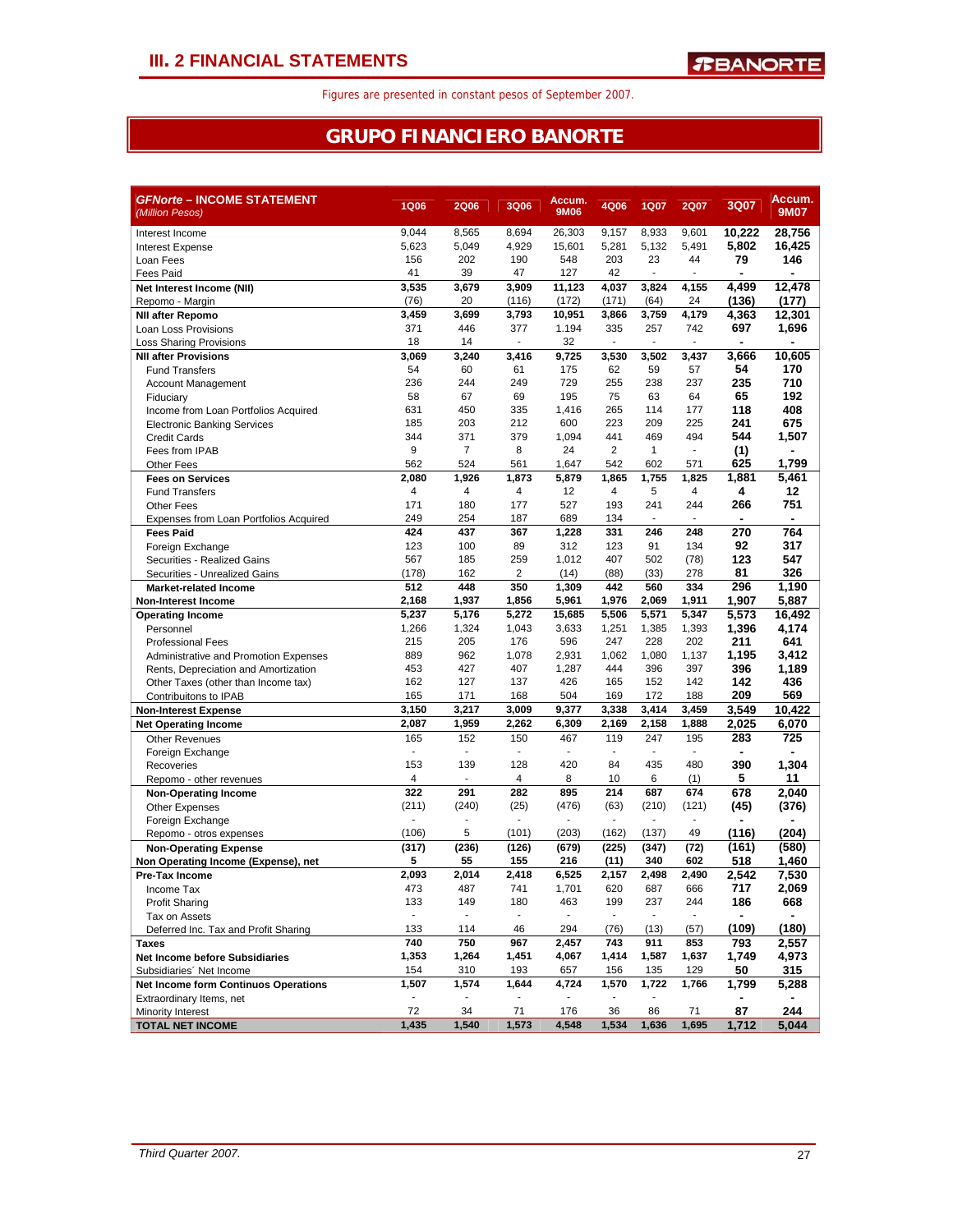|  |  | Figures are presented in constant pesos of September 2007. |  |  |  |
|--|--|------------------------------------------------------------|--|--|--|
|--|--|------------------------------------------------------------|--|--|--|

| <i>GFNORTE</i> – BALANCE SHEET<br>(Millones de Pesos) | 1Q06                     | <b>2Q06</b>                 | <b>3Q06</b>    | 4Q06           | <b>1Q07</b>    | <b>2Q07</b> | 3Q07                         |
|-------------------------------------------------------|--------------------------|-----------------------------|----------------|----------------|----------------|-------------|------------------------------|
| <b>ASSETS</b>                                         |                          |                             |                |                |                |             |                              |
| <b>Cash and Due from Banks</b>                        | 40,795                   | 41,250                      | 42,506         | 44,298         | 41,706         | 48,097      | 39,204                       |
| Negociable Instruments                                | 14,986                   | 15,510                      | 9,129          | 15,324         | 7,634          | 6,602       | 9,358                        |
| Securities Held for Sale                              | 5,449                    | 1,288                       | 1,986          | 6,383          | 10,225         | 8,365       | 10,633                       |
| Securities Held to Maturity                           | 4,643                    | 4,651                       | 4,565          | 4,494          | 741            | 766         | 751                          |
| <b>Financial Instruments</b>                          | 25,078                   | 21,448                      | 15,680         | 26,201         | 18,601         | 15,733      | 20,742                       |
| Non-assigned Securities to Pay                        | $\overline{\phantom{a}}$ | ä,                          | $\blacksquare$ | $\overline{a}$ | $\blacksquare$ |             | ٠                            |
| Repurchase Agreements, net                            | 125                      | 115                         | 113            | 26             | 98             | 132         | 94                           |
| Operations with Collateral                            |                          |                             |                |                |                |             | ۰                            |
| Futures Receivable, net                               |                          |                             |                |                | $\overline{a}$ | ٠           |                              |
| <b>Options &amp; Derivatives</b>                      | 577                      | 235                         | 1,182          | 20             | 967            | 286         | 1,713                        |
| <b>Repos &amp; Derivatives</b>                        | 702                      | 350                         | 1,295          | 45             | 1,066          | 418         | 1,807                        |
| Commercial                                            | 61,723                   | 67,197                      | 68,882         | 81,946         | 83,802         | 87,961      | 87,369                       |
| <b>Financial Intermediaries</b>                       | 2,353                    | 2,034                       | 2,169          | 2,422          | 2,447          | 5,848       | 9,646                        |
| Consumer                                              | 17,352                   | 18,986                      | 19,926         | 21,145         | 22,278         | 24,128      | 25,391                       |
| Mortgage                                              | 26,871                   | 29,099                      | 31,026         | 28,371         | 29,628         | 31,837      | 33,703                       |
| <b>Government Entities</b>                            | 15,197                   | 13,565                      | 13,273         | 11,006         | 15,006         | 16,954      | 17,569                       |
| <b>IPAB</b>                                           | 175                      | ä,                          | $\blacksquare$ | ٠              |                |             |                              |
| <b>Fiduciary Collection Rights</b>                    | ÷                        | $\overline{a}$              | ÷,             | ÷,             | ۰              | ÷,          | $\qquad \qquad \blacksquare$ |
| <b>Performing Loans</b>                               | 123,670                  | 130,881                     | 135,275        | 144,890        | 153,162        | 166,729     | 173,678                      |
| Commercial                                            | 734                      | 756                         | 760            | 745            | 818            | 865         | 869                          |
| <b>Financial Intermediaries</b>                       | $\sim$                   | $\mathcal{L}_{\mathcal{A}}$ | ÷.             | $\sim$         | ÷.             |             |                              |
| Consumer                                              | 452                      | 533                         | 585            | 621            | 709            | 870         | 998                          |
| Mortgage                                              | 791                      | 781                         | 800            | 736            | 726            | 792         | 826                          |
| <b>Government Entities</b>                            | ÷.                       | ÷.                          | ÷.             | $\sim$         | L.             |             |                              |
| <b>Past Due Loans</b>                                 | 1,977                    | 2,071                       | 2,145          | 2,102          | 2,252          | 2,528       | 2,693                        |
| <b>Credit Loans</b>                                   | 125,647                  | 132,952                     | 137,420        | 146,992        | 155,414        | 169,257     | 176,371                      |
| Preventive Loan Loss Reserves                         | 3,386                    | 3,604                       | 3,680          | 3,606          | 3,350          | 3,557       | 3,564                        |
| <b>Net Loan Portfolio</b>                             | 122,261                  | 129,348                     | 133,740        | 143,386        | 152,064        | 165,700     | 172,807                      |
| <b>Acquired Collection Rights</b>                     | 3,935                    | 4,097                       | 3,899          | 3,693          | 4,113          | 3,975       | 3,797                        |
| <b>Total Loans</b>                                    | 126,196                  | 133,445                     | 137,640        | 147,079        | 156,177        | 169,675     | 176,604                      |
| Sundry Debtors & Other Assets, net                    | 8,182                    | 8,263                       | 5,504          | 5,755          | 9,783          | 13,725      | 18,474                       |
| Inventories                                           | 82                       | ÷,                          | ÷,             | 83             | ÷.             |             | 9                            |
| Foreclosed Assets, net                                | 374                      | 310                         | 285            | 323            | 416            | 422         | 291                          |
| Real Estate, Furniture & Equipment, net               | 5,946                    | 5,958                       | 6,031          | 6,782          | 6,802          | 6,775       | 6,759                        |
| Investments in Subsidiaries                           | 2,499                    | 2,784                       | 2,996          | 3,230          | 2,496          | 2,386       | 2,526                        |
| <b>Deferred Taxes</b>                                 | 266                      |                             |                |                |                |             |                              |
| Goodwill                                              | 57                       | 53                          | 49             | 3,678          | 4,149          | 4,217       | 4,146                        |
| Intangibles                                           | $\blacksquare$           | $\blacksquare$              | ÷.             | 158            | 153            | 156         | 206                          |
| <b>Other Assets</b>                                   | 1,155                    | 1,225                       | 1,117          | 1,635          | 3,416          | 3,322       | 3,811                        |
|                                                       | 18,562                   | 18,593                      | 15,981         | 21,643         | 27,215         | 31,003      | 36,224                       |
| <b>TOTAL ASSETS</b>                                   | 211,333                  | 215,087                     | 213,102        | 239,266        | 244,765        | 264,926     | 274,580                      |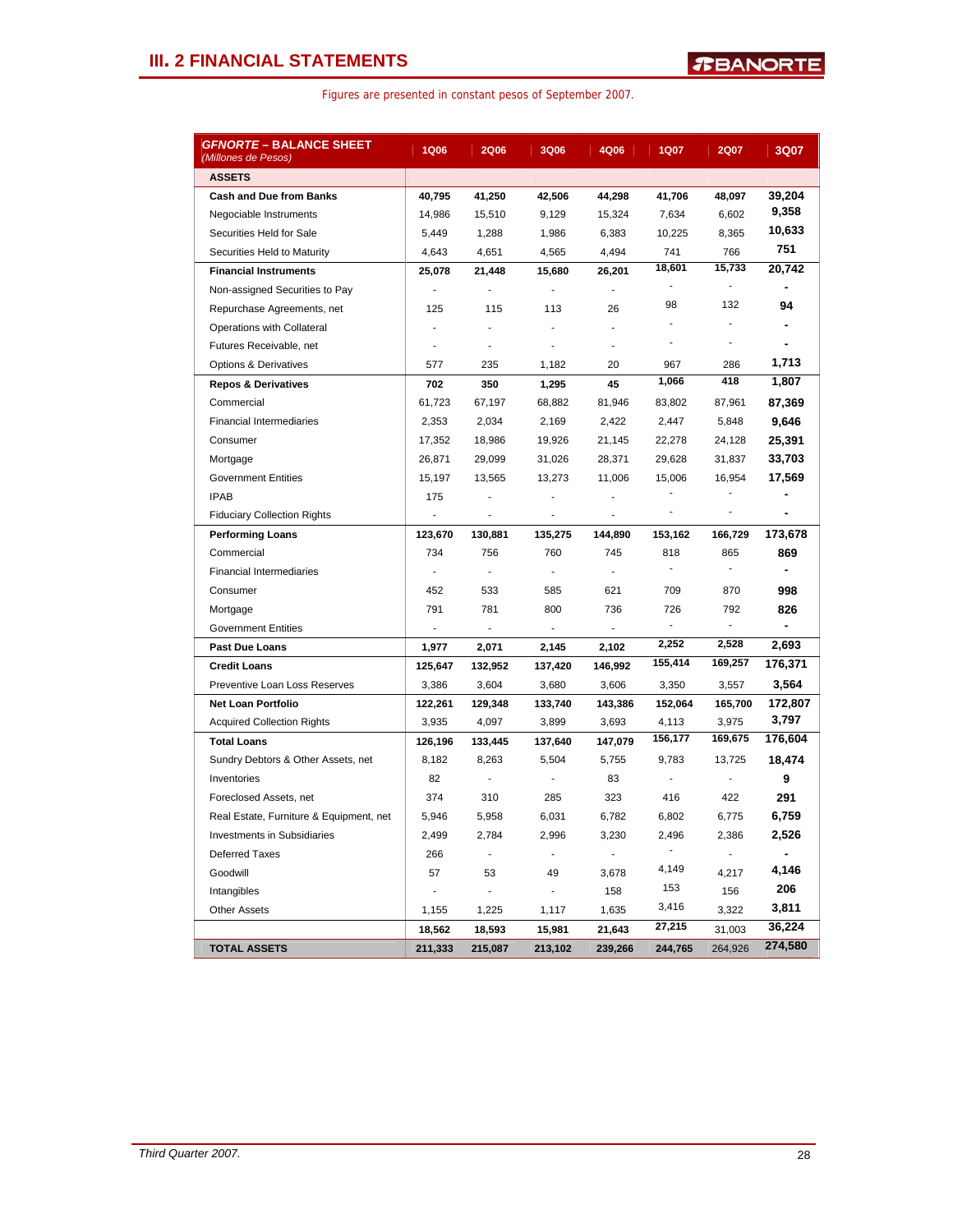|  | Figures are presented in constant pesos of September 2007. |  |  |  |  |
|--|------------------------------------------------------------|--|--|--|--|
|--|------------------------------------------------------------|--|--|--|--|

| <b><i>GFNORTE –</i> BALANCE SHEET</b>              |                          |                          |                                    |                              |                          |                          |                |
|----------------------------------------------------|--------------------------|--------------------------|------------------------------------|------------------------------|--------------------------|--------------------------|----------------|
| (Million Pesos)                                    | <b>1Q06</b>              | <b>2Q06</b>              | 3Q06                               | 4Q06                         | 1Q07                     | <b>2Q07</b>              | 3Q07           |
|                                                    |                          |                          |                                    |                              |                          |                          |                |
| <b>LIABILITIES</b>                                 |                          |                          |                                    |                              |                          |                          |                |
| <b>Demand Deposits</b>                             | 80,162<br>67,438         | 84,928<br>66,631         | 82,584                             | 97,366<br>75,664             | 93,509                   | 98,932                   | 95,205         |
| <b>Time Deposits</b>                               | $\blacksquare$           | $\overline{a}$           | 69,275<br>$\overline{\phantom{a}}$ | $\blacksquare$               | 78,275<br>÷,             | 79,120<br>$\blacksquare$ | 84,573         |
| <b>Bonds</b>                                       |                          |                          |                                    |                              | 171,783                  | 178,05217                | $\blacksquare$ |
| <b>Deposits</b>                                    | 147,600                  | 151,559                  | 151,858                            | 173,030                      |                          | 7,369                    | 179,778        |
| Demand<br>Short Term                               | 559                      | 1,650                    | 833                                | 1,008                        |                          |                          | 2,413          |
|                                                    | 4,953                    | 5,112                    | 5,183                              | 6,025                        | 6,817                    | 7,708                    | 8,956          |
| Long Term                                          | 11,595                   | 13,477                   | 12,996                             | 10,164                       | 9,445                    | 9,756                    | 10,319         |
| Due to Banks & Correspondents                      | 17,106                   | 20,239                   | 19,012                             | 17,197                       | 16,263<br>÷,             | 24,833<br>2,938          | 21,687         |
| Non-assigned Securities to Pay                     | J.                       |                          | ÷,                                 |                              |                          |                          | 8,962          |
| Repurchase Agreements, net                         | 432                      | 193                      | 361                                | 240                          | 402<br>$\blacksquare$    | 389<br>٠                 | 509            |
| Operations with Collateral                         |                          |                          |                                    |                              | ٠                        |                          |                |
| Futures Receivable, net                            | $\overline{\phantom{a}}$ | $\overline{\phantom{a}}$ | ÷,                                 | ۰                            |                          | $\overline{\phantom{a}}$ | $\blacksquare$ |
| Options and Derivatives, net                       | 541                      | 194                      | 1,123                              | 2                            | 1,787                    | 968                      | 2,258          |
| <b>Repos &amp; Derivatives</b>                     | 973                      | 386                      | 1,484                              | 242                          | 2,189                    | 4,294                    | 11,730         |
| Income Tax & Profit Sharing                        | 672                      | 692                      | 1,123                              | 1,303                        | 894                      | 1,519                    | 1,877          |
| Other Payable Accounts                             | 15,554                   | 11,636                   | 7,605                              | 7,603                        | 11,956                   | 12,855                   | 13,940         |
| <b>Other Payable Accounts</b>                      | 16,225                   | 12,328                   | 8,728                              | 8,906                        | 12,851                   | 14,374                   | 15,817         |
| Subordinated Non Convertible Debt                  | 4,810                    | 4,858                    | 4,766                              | 11,601                       | 11,743                   | 11,455                   | 11,538         |
| <b>Deferred Taxes</b>                              | $\overline{a}$           | 164                      | 209                                | 147                          | 322                      | 243                      | 141            |
| <b>Deferred Credits</b>                            | 111                      | 105                      | 81                                 | 73                           | 264                      | 464                      | 606            |
| <b>TOTAL LIABILITIES</b>                           | 186,826                  | 189,640                  | 186,138                            | 211,195                      | 215,415                  | 233,716                  | 241,697        |
| <b>STOCKHOLDER S EQUITY</b>                        |                          |                          |                                    |                              |                          |                          |                |
| Paid-in Capital                                    | 11,822                   | 11,817                   | 11,818                             | 11,818                       | 11,818                   | 11,818                   | 11,815         |
| <b>Share Subscription Premiums</b>                 | 1,827                    | 1,827                    | 1,831                              | 1,831                        | 1,831                    | 1,831                    | 1,831          |
| Subordinated Convertible Debentures                | ä,                       |                          | $\overline{\phantom{a}}$           | ÷,                           | $\overline{\phantom{a}}$ | ÷.                       |                |
| <b>Subscribed Capital</b>                          | 13,649                   | 13,644                   | 13,649                             | 13,649                       | 13,650                   | 13,649                   | 13,646         |
| <b>Capital Reserves</b>                            | 1,795                    | 2,058                    | 2,104                              | 2,104                        | 2,405                    | 2,401                    | 2,367          |
| <b>Retained Earnings</b>                           | 17.220                   | 16,921                   | 16,920                             | 16,142                       | 21,923                   | 21,923                   | 21,923         |
| Surplus (Deficit) from Securities                  |                          |                          |                                    |                              |                          |                          |                |
| Results of Foreign Operations Exchange             |                          |                          |                                    |                              | L,                       |                          |                |
| Results from Coverage Securities Valuation         |                          |                          |                                    |                              |                          |                          |                |
| Surplus (Deficit) in Capital Restatement           | (6, 268)                 | (6, 289)                 | (6, 286)                           | (6, 273)                     | (6, 273)                 | (6,271)                  | (6, 273)       |
| Non Monetary Assets Results - Fixed Assets         | $\overline{\phantom{a}}$ | $\overline{\phantom{a}}$ |                                    |                              |                          | ۰                        | ٠              |
| Non Monetary Assets Results - Investment           | (4, 442)                 | (4,994)                  | (5, 157)                           | (5,070)                      | (5,509)                  | (5, 420)                 | (5,008)        |
| Adjustments in the Employee Pension                | ÷,                       |                          | $\overline{\phantom{a}}$           |                              | ä,                       | $\overline{a}$           |                |
| <b>Accumulated Deferred Tax Effect</b>             | $\overline{\phantom{m}}$ | $\overline{\phantom{a}}$ | $\overline{\phantom{a}}$           | $\qquad \qquad \blacksquare$ | $\overline{\phantom{a}}$ | ۰                        | ۰              |
| Net Income                                         | 1,435                    | 2,975                    | 4,548                              | 6,082                        | 1,636                    | 3,331                    | 5.044          |
| <b>Earned Capital</b>                              | 9,739                    | 10,671                   | 12,128                             | 12,985                       | 14,183                   | 15,964                   | 18,052         |
| Minority Interest                                  | 1,120                    | 1,131                    | 1,186                              | 1,437                        | 1,517                    | 1,597                    | 1,585          |
| <b>Total Stockholder's Equity</b>                  | 24,507                   | 25,447                   | 26,964                             | 28,071                       | 29,350                   | 31,210                   | 33,283         |
| TOTAL LIABILITIES & STOCKHOLDER'S<br><b>EQUITY</b> | 211,333                  | 215,087                  | 213,102                            | 239,266                      | 244,765                  | 264,926                  | 274,580        |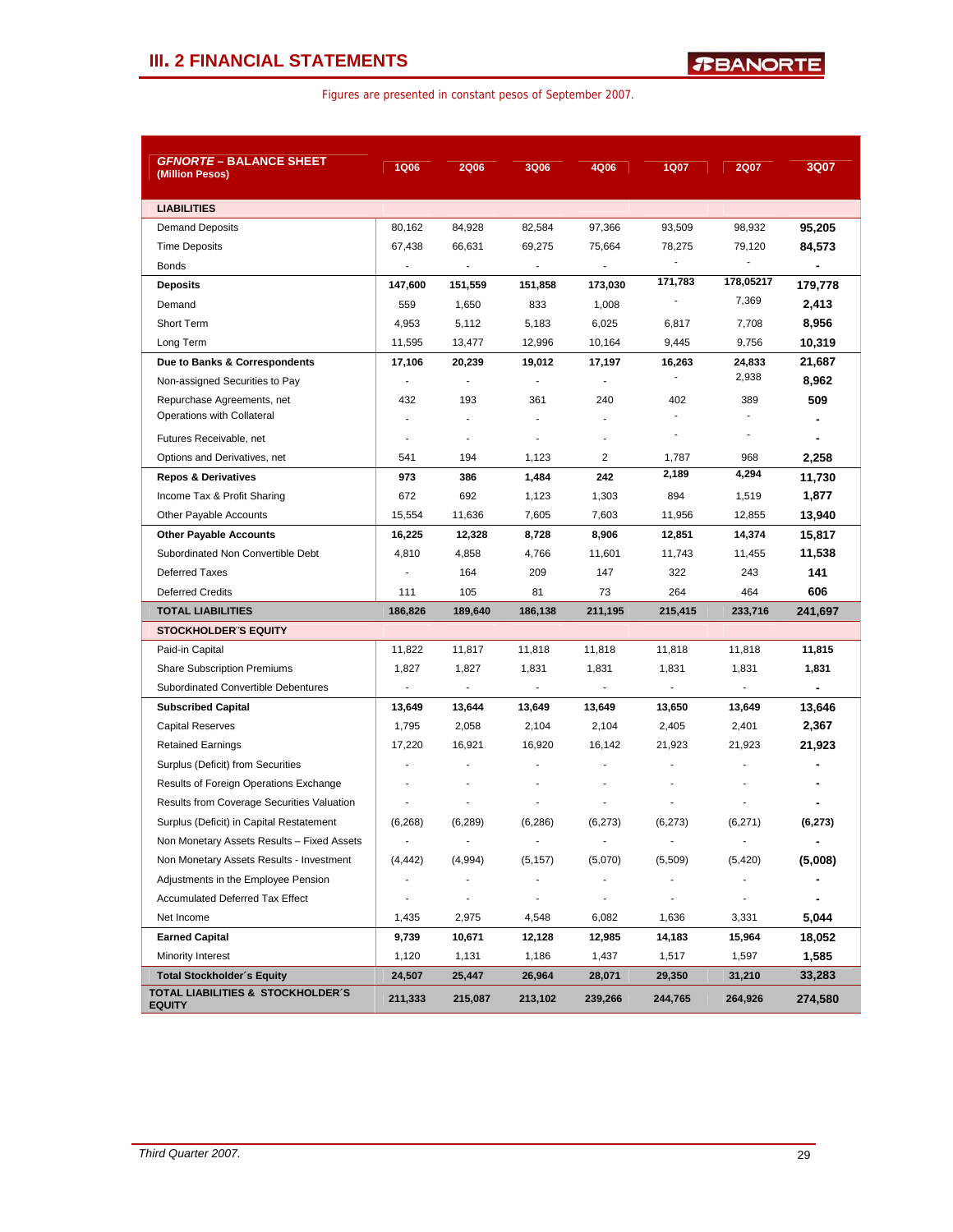| <b>GFNORTE– MEMORANDUM ACCOUNTS</b><br>(Million Pesos) | <b>1Q06</b>    | <b>2Q06</b>              | <b>3Q06</b>              | 4Q06                     | <b>1Q07</b>              | <b>2Q07</b>              | 3Q07                      |
|--------------------------------------------------------|----------------|--------------------------|--------------------------|--------------------------|--------------------------|--------------------------|---------------------------|
| On behalf of Third Party                               |                |                          |                          |                          |                          |                          |                           |
| Customer's Banks                                       | 13             | 14                       | 9                        | 12                       | 24                       | $\mathbf{1}$             | 4                         |
| Dividends Receivable from Customers                    | $\blacksquare$ | $\blacksquare$           |                          | $\overline{\phantom{a}}$ | $\overline{\phantom{a}}$ | ä,                       |                           |
| Interest Receivable from Customers                     | $\overline{a}$ | $\overline{a}$           | $\sim$                   | $\overline{a}$           | ÷,                       | ÷                        |                           |
| Liquidation of Customer Transactions                   | 736            | 701                      | 454                      | 428                      | (315)                    | (431)                    | 87                        |
| <b>Customer Loans</b>                                  |                | L                        |                          |                          | ÷,                       | ä,                       |                           |
| Liquidation with Foreign Currency of Clients           | ٠              | ä,                       |                          |                          | ÷                        | ÷.                       |                           |
| Margin Accounts in Futures Operations                  |                |                          |                          |                          |                          |                          |                           |
| <b>Other Current Accounts</b>                          | ÷,             | $\blacksquare$           | $\overline{\phantom{a}}$ | $\overline{a}$           | ÷                        | $\blacksquare$           | $\blacksquare$            |
| <b>Customers Current Account</b>                       | 749            | 715                      | 463                      | 439                      | (291)                    | (430)                    | 91                        |
| Client Securities Held in Custody                      | 131,484        | 131,482                  | 147,336                  | 166,117                  | 176,120                  | 184,907                  | 182,127                   |
| Securities and Documents Received in Guarantee         | $\overline{a}$ | ä,                       | $\blacksquare$           | $\blacksquare$           | ٠                        | $\overline{a}$           |                           |
| <b>Client Securities Abroad</b>                        | ä,             | $\blacksquare$           | $\overline{\phantom{a}}$ | $\blacksquare$           | ÷,                       | $\blacksquare$           |                           |
| <b>Client Securities</b>                               | 131,484        | 131,482                  | 147,336                  | 166,117                  | 176,120                  | 184,907                  | 182,127                   |
| Repurchase Operations for Customers                    | 27,721         | 34,763                   | 37,866                   | 22,481                   | 28,179                   | 36,408                   | 34,705                    |
| <b>Clients Securities Loans</b>                        |                | Ĭ.                       | ä,                       |                          |                          |                          |                           |
| Purchase of Futures & Forward Contracts                | ÷.             | $\overline{a}$           | ÷.                       | $\overline{a}$           | $\overline{a}$           | $\overline{a}$           |                           |
| Sale of Futures and Forward Contracts                  |                | ä,                       |                          |                          |                          |                          |                           |
| Purchasing Operations (Option Price)                   | 118            | 17                       | ÷                        |                          | 5                        |                          |                           |
| Sales Operations (Option Price)                        | ÷,             | ä,                       |                          |                          |                          |                          |                           |
| Purchase of Derivative Packages                        | $\overline{a}$ | $\overline{a}$           | ÷                        | ÷                        | ÷                        | ÷.                       |                           |
| Sale of Derivative Packages                            | ä,             | ÷                        | ÷                        | $\overline{a}$           |                          |                          |                           |
| <b>Administration Trust</b>                            | 2,775          | 2,684                    | 2,511                    | 2,825                    | 2,776                    | 2,973                    | 2,863                     |
| <b>Transaction On Behalf of Clients</b>                | 30,615         | 37,464                   | 40,377                   | 25,306                   | 30,959                   | 39,381                   | 37,568                    |
| <b>TOTAL ON EHALF OF THIRD PARTY</b>                   | 162,847        | 169,660                  | 188,176                  | 191,862                  | 206,789                  | 223,859                  | 219,786                   |
| Signatura Guarantees Granted                           | ÷.<br>2,313    | $\overline{\phantom{a}}$ | $\mathcal{L}$            | 34                       | $\blacksquare$           | $\mathbf{r}$             | ٠                         |
| Loan Obligations<br>Property in Trust and Guardianship | 73,473         | 2,216                    | 2,415                    | 3,491                    | 2,377                    | 2,113                    | 2,642                     |
| Amounts held in Custody or in Administration           | 93,188         | 73,971<br>93,647         | 77,216                   | 86,092                   | 83,102                   | 85,715<br>101,436        | 98,547                    |
| Amounts committed to Operations with Fobaproa          | 683            | 1,175                    | 95,096<br>492            | 95,302<br>537            | 98,249<br>$\blacksquare$ | $\overline{\phantom{a}}$ | 108,523<br>$\blacksquare$ |
| In Transit Drafts                                      | ÷.             | ÷,                       | $\sim$                   | $\mathbf{r}$             | $\sim$                   | ÷,                       |                           |
| Certificates of Deposits in Circulation                | 479            | 545                      | 455                      | 1,210                    | 968                      | 826                      | 1,373                     |
| Secured Credit Cards from the Company                  | $\mathbf{r}$   | $\overline{\phantom{a}}$ | $\mathcal{L}$            | $\overline{\phantom{a}}$ | $\mathbf{r}$             | $\overline{\phantom{a}}$ |                           |
| Securities given to the Company in Custody             | 209            | 264                      | 246                      | 208                      | 274                      | 292                      | 529                       |
| Government Securities in Custody of th Company         | 399            | 149                      | 239                      | 298                      | 289                      | 317                      | 82                        |
| Securities given to the Company on Guarantee           | ÷.             | ä,                       | ÷                        |                          | ÷                        |                          |                           |
| Securities Outside the Country                         |                |                          |                          |                          |                          |                          |                           |
| Liquidations with Foreign Currencies Abroad            | ٠              | ٠                        | $\sim$                   | $\blacksquare$           | ٠                        | ٠                        | ٠                         |
| Debits to the Contingency Fund                         | $\blacksquare$ | $\blacksquare$           | $\blacksquare$           | $\blacksquare$           | $\blacksquare$           | $\blacksquare$           |                           |
| Contingent Assets & Liabilities                        | 271            | 274                      | 271                      | 268                      | 264                      | 280                      | 279                       |
| Banking Transactions on Behalf of Third Parties        | 109,240        | 112,948                  | 106,325                  | 94,633                   | 101,576                  | 94,955                   | 102,088                   |
| Uncharged Accrued Interest from Past Due Loans         | 114            | 120                      | 137                      | 55                       | 64                       | 76                       | 97                        |
| Investments in Funds for the Retirement Saving         | ٠              | $\overline{a}$           | ÷                        | ÷                        | ÷                        | ÷                        |                           |
| Integration of the Credit Portfolio                    |                | ÷,                       |                          |                          |                          | ÷,                       |                           |
| <b>Amounts Contracted in Derivatives</b>               |                |                          |                          |                          |                          |                          |                           |
| Other Trust Account Items                              |                | $\frac{1}{2}$            | $\overline{\phantom{a}}$ | $\overline{\phantom{a}}$ |                          |                          |                           |
| <b>Own Account Operations</b>                          | 280,368        | 285,308                  | 282,893                  | 282,128                  | 287,164                  | 286,010                  | 314,160                   |
| Securities to be Received                              | 247,827        | 239,232                  | 218,709                  | 202,459                  | 214,004                  | 232,262                  | 231,029                   |
| (Less) Securities to be Delivered                      | (248, 168)     | (239, 283)               | (219, 032)               | (202, 674)               | (214, 301)               | (232, 922)               | (231,481)                 |
| <b>Repurchase Transactions</b>                         | (341)          | (51)                     | (323)                    | (215)                    | (297)                    | (296)                    | (452)                     |
| Securities to be Received                              | 70,280         | 53,821                   | 33,793                   | 19,920                   | 35,948                   | 35,537                   | 37,718                    |
| (Less) Securities to be Delivered                      | (70, 246)      | (53, 848)                | (33, 718)                | (19, 920)                | (35, 955)                | (35, 318)                | (37,682)                  |
|                                                        | 34             | (27)                     | 75                       | 1                        | (7)                      | 39                       | 36                        |
| TOTAL ON OWN ACCOUNT                                   | 280,060        | 285,230                  | 282,644                  | 281,914                  | 286,859                  | 285,753                  | 313,745                   |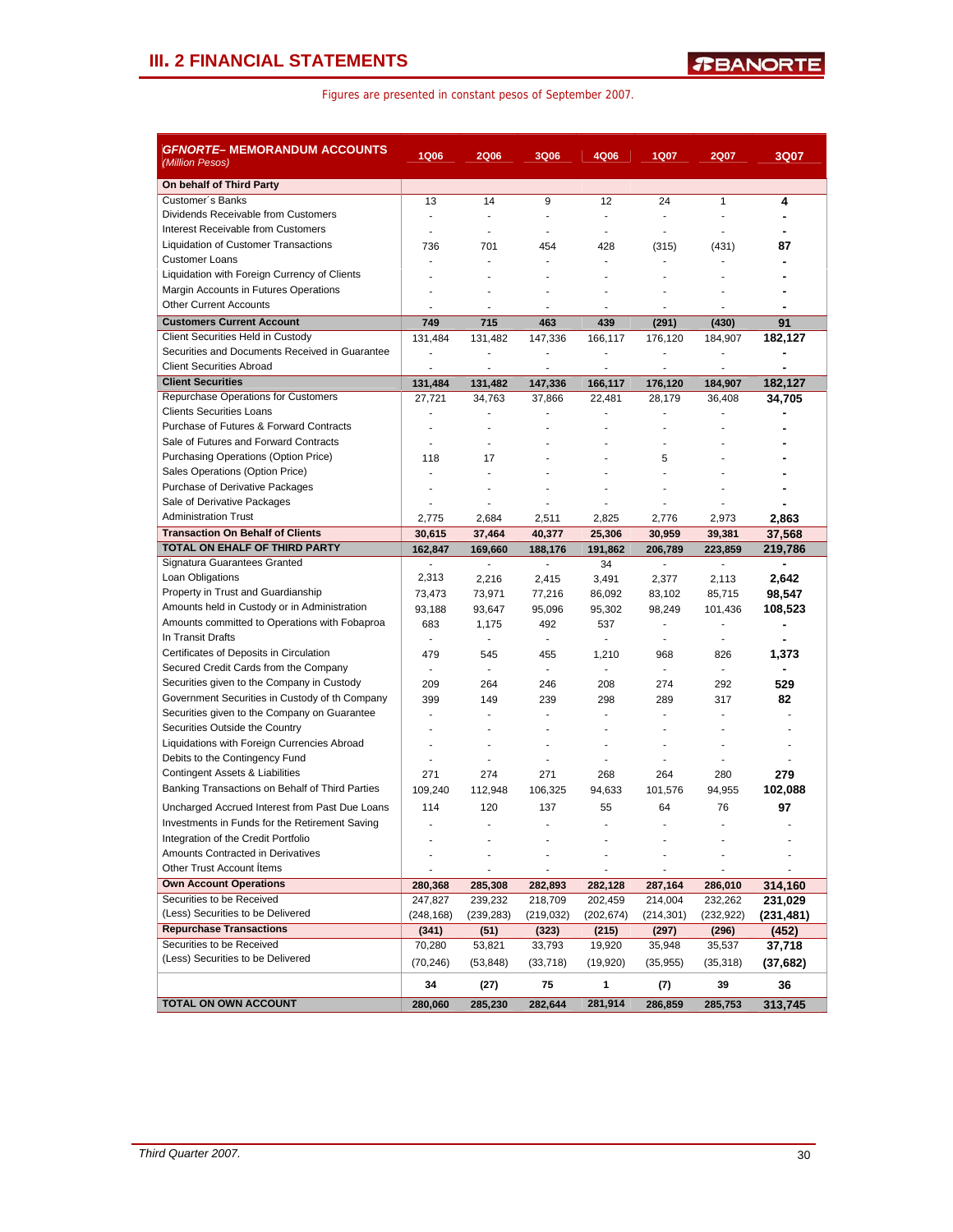| <b>GFNORTE - CONSOLIDATED STATEMENT OF CASH FLOW</b><br><b>JANUARY 1, 2007 - SEPTEMBER 30, 2007</b><br>(Million Pesos) |           |  |  |  |  |
|------------------------------------------------------------------------------------------------------------------------|-----------|--|--|--|--|
| <b>Cash Flor from Operating Activities</b>                                                                             |           |  |  |  |  |
| <b>Net Income</b>                                                                                                      | 5.044     |  |  |  |  |
| Adjustments to Reconcile Net Income to Net Cash by Operating Activities                                                |           |  |  |  |  |
| Mark to Market Valuation Results                                                                                       | (248)     |  |  |  |  |
| Provisions for loan losses                                                                                             | 1,696     |  |  |  |  |
| Depreciation and amortization                                                                                          | 703       |  |  |  |  |
| <b>Defferred Taxes</b>                                                                                                 | (180)     |  |  |  |  |
| Provisions for Obligations                                                                                             | 1,890     |  |  |  |  |
| Minoritary Interest                                                                                                    | 244       |  |  |  |  |
| Undistribuated Earnings of Subsidiaries                                                                                | (315)     |  |  |  |  |
|                                                                                                                        | 3,790     |  |  |  |  |
| <b>Cash Flows From Investing Activities:</b>                                                                           |           |  |  |  |  |
| <b>Banks Deposits</b>                                                                                                  | 6,745     |  |  |  |  |
| Decrease (Increase) loan portfolio                                                                                     | (31, 219) |  |  |  |  |
| Decrease (Increase) credit assets portfolio                                                                            |           |  |  |  |  |
| Decrease (Increase) treasury operations                                                                                | 5,708     |  |  |  |  |
| Decrease (Increase) financial instruments                                                                              | 9,727     |  |  |  |  |
| Loans from banks and other entities                                                                                    | 4.490     |  |  |  |  |
| Decrease (Increase) Deferred taxes                                                                                     | 173       |  |  |  |  |
| Decrease (Increase) in accounts receivable and payable<br>Net Resources provided by operations                         | (4, 376)  |  |  |  |  |
|                                                                                                                        |           |  |  |  |  |
|                                                                                                                        |           |  |  |  |  |
| <b>Financial Activities:</b><br>Subordinated Debentures Issue and Interest                                             |           |  |  |  |  |
| Increase in other payable accounts                                                                                     | (63)      |  |  |  |  |
| Issuance of stock                                                                                                      | 5,021     |  |  |  |  |
| Cash Dividends                                                                                                         | (41)      |  |  |  |  |
| Net Resources provided by Investing activities                                                                         |           |  |  |  |  |
|                                                                                                                        | 4,917     |  |  |  |  |
| <b>CASH FLOW FROM FINANCING ACTIVITIES :</b>                                                                           |           |  |  |  |  |
| <b>Fixed Assets increase</b>                                                                                           | (492)     |  |  |  |  |
| Proceeds from issuance of common stock                                                                                 | 983       |  |  |  |  |
| Decrease (Increase) Deferred charges or credits                                                                        | (2,273)   |  |  |  |  |
| Decrease (Increase) Foreclosed assets                                                                                  | 32        |  |  |  |  |
| Increase in other payable accounts                                                                                     | (12, 719) |  |  |  |  |
| Net Cash provided by financing activities                                                                              | (14, 469) |  |  |  |  |
| Decrease (increase) in cash and due from banks                                                                         |           |  |  |  |  |
| Cash and due from banks at the beginning of the year                                                                   | (5,094)   |  |  |  |  |
|                                                                                                                        | 44,298    |  |  |  |  |
| Cash and due from banks at the end of the year                                                                         | 39.204    |  |  |  |  |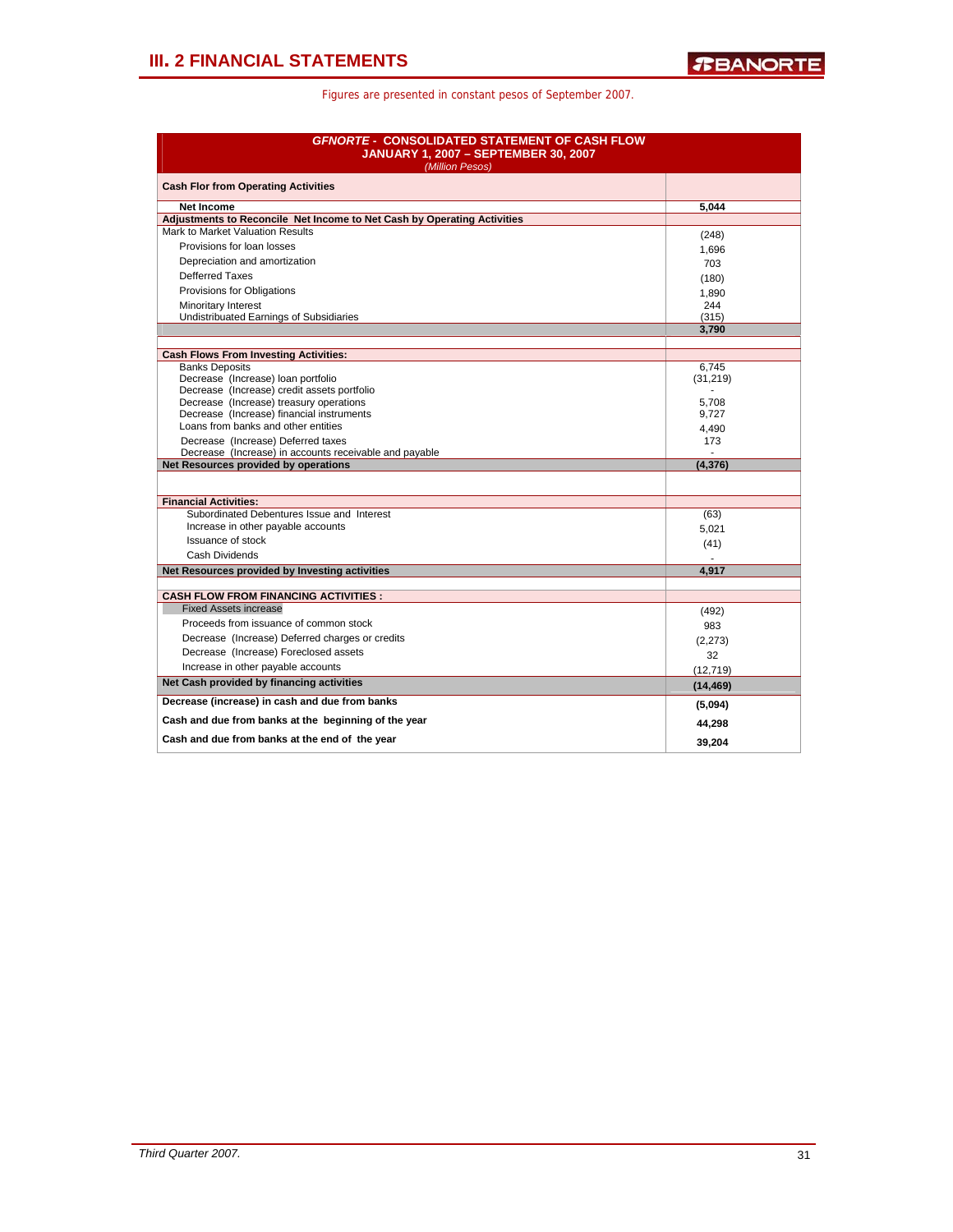|                                 | <b>GFNORTE-CONSOLIDATED STATEMENTS OF CHANGES IN STOCKHOLDER'S EQUITY</b><br><b>JANUARY 1, 2007 - SEPTEMBER 30, 2007.</b><br>(Million Pesos) |                                      |  |  |  |  |  |  |
|---------------------------------|----------------------------------------------------------------------------------------------------------------------------------------------|--------------------------------------|--|--|--|--|--|--|
| <b>CONTRIBUTED CAPITAL</b>      |                                                                                                                                              |                                      |  |  |  |  |  |  |
|                                 | Capital<br><b>Social</b>                                                                                                                     | Prima en Venta de<br><b>Acciones</b> |  |  |  |  |  |  |
| Balance as of December 31,2006  | 11,818                                                                                                                                       | 1,831                                |  |  |  |  |  |  |
| <b>Stock Changes</b>            |                                                                                                                                              |                                      |  |  |  |  |  |  |
| <b>Issuance of stock</b>        | (3)                                                                                                                                          |                                      |  |  |  |  |  |  |
| <b>Profits Capitalization</b>   |                                                                                                                                              |                                      |  |  |  |  |  |  |
| <b>Provisions Created</b>       |                                                                                                                                              |                                      |  |  |  |  |  |  |
| Increments in Capital           |                                                                                                                                              |                                      |  |  |  |  |  |  |
| <b>Total</b>                    | (3)                                                                                                                                          | -                                    |  |  |  |  |  |  |
| <b>Total Income</b>             |                                                                                                                                              |                                      |  |  |  |  |  |  |
| Total Income:                   |                                                                                                                                              |                                      |  |  |  |  |  |  |
| Net Income                      |                                                                                                                                              |                                      |  |  |  |  |  |  |
| Results of assets holdings      |                                                                                                                                              |                                      |  |  |  |  |  |  |
| Minority Interest               |                                                                                                                                              |                                      |  |  |  |  |  |  |
| <b>Total</b>                    |                                                                                                                                              |                                      |  |  |  |  |  |  |
| Balance as of September 30,2007 | 11.815                                                                                                                                       | 1.831                                |  |  |  |  |  |  |

|                                 | <b>EARNED CAPITAL</b>         |                                                     |                                                  |                                                |                                 |                               |                              |  |  |  |
|---------------------------------|-------------------------------|-----------------------------------------------------|--------------------------------------------------|------------------------------------------------|---------------------------------|-------------------------------|------------------------------|--|--|--|
|                                 | <b>Reservas</b><br>de Capital | <b>Resultado</b><br>de Ejercicio<br><b>Anterior</b> | Exceso o<br>Insuf. en la<br><b>Actualización</b> | Resultado por<br>Tenencia de<br><b>Activos</b> | <b>Resultado</b><br><b>Neto</b> | Interés<br><b>Minoritario</b> | Total<br>Capital<br>Contable |  |  |  |
| Balance as of December 31,2006  | 2.105                         | 16.142                                              | (6, 274)                                         | (5,069)                                        | 6,081                           | 1,437                         | 28,071                       |  |  |  |
| <b>Stock Changes</b>            |                               |                                                     |                                                  |                                                |                                 |                               |                              |  |  |  |
| <b>Issuance of stock</b>        | (38)                          | $\overline{\phantom{a}}$                            | ۰                                                | ٠                                              | $\overline{\phantom{a}}$        | $\blacksquare$                | (41)                         |  |  |  |
| <b>Profits Application</b>      | ٠                             | 6,081                                               |                                                  |                                                | (6,081)                         |                               |                              |  |  |  |
| Provisions created              | 300                           | (300)                                               |                                                  | ٠                                              | ٠                               | ٠                             |                              |  |  |  |
| Cash Dividends                  | ٠                             | ٠                                                   |                                                  |                                                |                                 | ٠                             |                              |  |  |  |
| Increments in Capital           | ٠                             | ٠                                                   | ÷                                                |                                                |                                 |                               |                              |  |  |  |
| <b>Total</b>                    | 262                           | 5,781                                               |                                                  | ٠                                              | (6,081)                         | ٠                             | (41)                         |  |  |  |
|                                 |                               |                                                     |                                                  |                                                |                                 |                               |                              |  |  |  |
| <b>Total Income</b>             |                               |                                                     |                                                  |                                                |                                 |                               |                              |  |  |  |
| Total Income:                   |                               |                                                     |                                                  |                                                |                                 |                               |                              |  |  |  |
| Net Income                      | ٠                             |                                                     |                                                  | ٠                                              | 5,044                           |                               | 5,044                        |  |  |  |
| Non Monetary Assets Results     |                               |                                                     |                                                  | 61                                             | ÷                               |                               | 61                           |  |  |  |
| <b>Total</b>                    | ٠                             | ٠                                                   | $\blacksquare$                                   | 61                                             | 5,044                           | ۰                             | 5,105                        |  |  |  |
| Minority Interest               | ٠                             | ٠                                                   | ۰                                                | ٠                                              | ÷.                              | 148                           | 148                          |  |  |  |
|                                 |                               |                                                     |                                                  |                                                |                                 |                               |                              |  |  |  |
| Balance as of September 30,2007 | 2,367                         | 21,923                                              | (6, 274)                                         | (5,008)                                        | 5,044                           | 1,585                         | 33,283                       |  |  |  |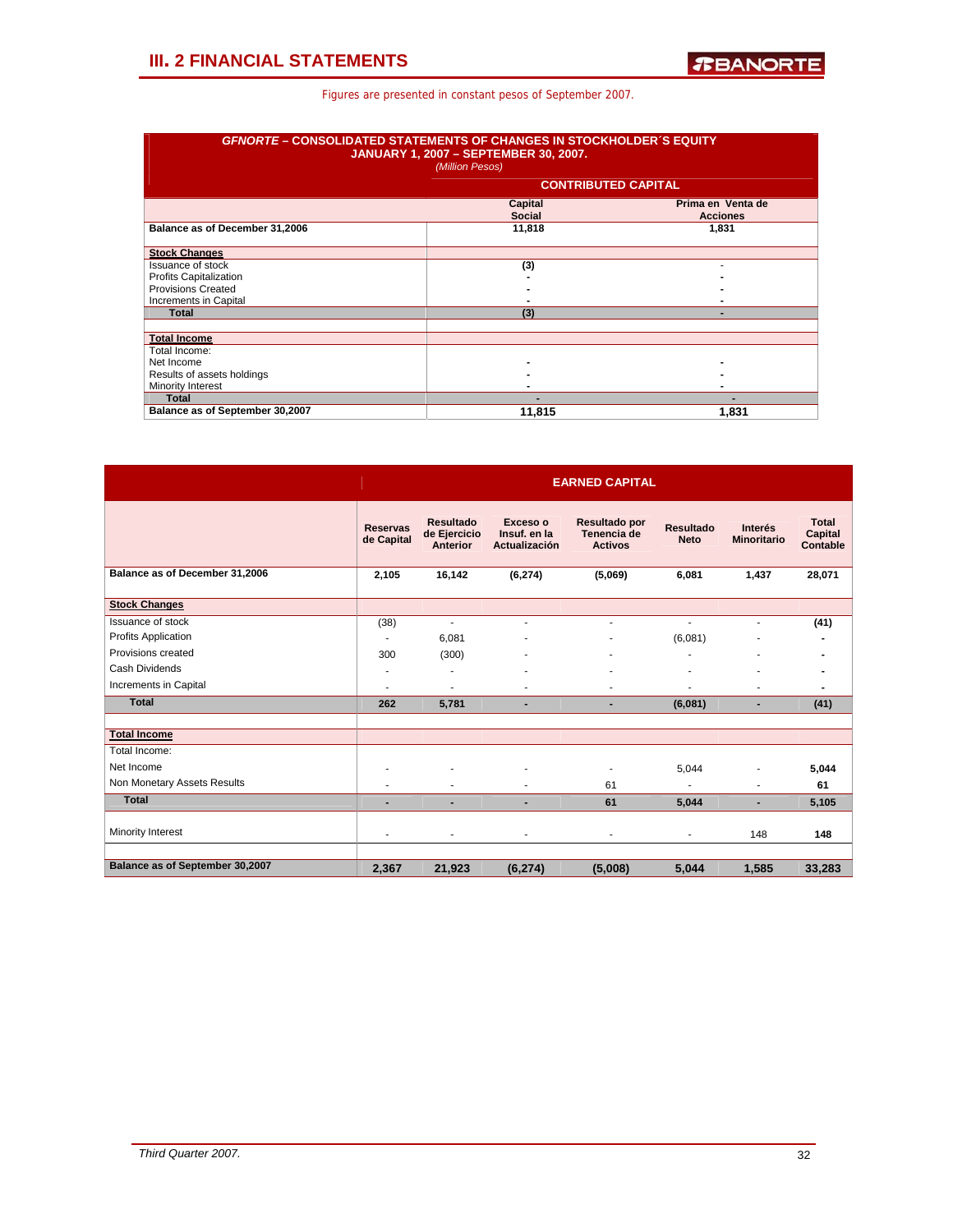### **BANKING SECTOR**

| BANKING SECTOR*-                                           |                          |                          |                          |                |                          |                          |                       |                       |                       |
|------------------------------------------------------------|--------------------------|--------------------------|--------------------------|----------------|--------------------------|--------------------------|-----------------------|-----------------------|-----------------------|
| <b>INCOME STATEMENT</b>                                    | <b>1Q06</b>              | <b>2Q06</b>              | 3Q06                     | Accum.<br>9M06 | 4Q06                     | <b>1Q07</b>              | <b>2Q07</b>           | 3Q07                  | Accum.<br><b>9M07</b> |
| (Million Pesos)                                            |                          |                          |                          |                |                          |                          |                       |                       |                       |
| Interest Income                                            | 8,730                    | 8,169                    | 8,223                    | 25,122         | 8,603                    | 8,634                    | 9,189                 | 9,821                 | 27,644                |
| <b>Interest Expense</b>                                    | 5,393<br>151             | 4,774<br>196             | 4,653<br>184             | 14,820<br>532  | 4,879<br>197             | 4,876<br>23              | 5,256<br>43           | 5,532<br>76           | 15,664<br>141         |
| Loan Fees                                                  | 36                       | 35                       | 41                       | 112            | 38                       | ٠                        |                       | ۰                     |                       |
| Fees Paid                                                  | 3,452                    | 3,557                    | 3,713                    | 10,722         | 3,883                    | 3,780                    | 3,976                 | 4,364                 | 12,121                |
| Net Interest Income (NII)<br>Repomo - Margin               | (55)                     | 17                       | (90)                     | (129)          | (126)                    | (37)                     | 13                    | (101)                 | (125)                 |
| <b>NII after Repomo</b>                                    | 3,396                    | 3,574                    | 3,623                    | 10,593         | 3,757                    | 3,743                    | 3,989                 | 4,264                 | 11,966                |
| Loan Loss Provisions                                       | 369                      | 439                      | 377                      | 1,185          | 325                      | 246                      | 730                   | 684                   | 1,660                 |
| <b>Loss Sharing Provisions</b>                             | 18                       | 14                       | $\overline{a}$           | 32             | $\overline{\phantom{a}}$ |                          | ä,                    |                       |                       |
| <b>NII after Provisions</b>                                | 3,009                    | 3,121                    | 3,246                    | 9,376          | 3,432                    | 3,498                    | 3,259                 | 3,579                 | 10,336                |
| <b>Fund Transfers</b>                                      | 54                       | 60                       | 61                       | 175            | 62                       | 59                       | 57                    | 54                    | 170                   |
| <b>Account Management</b>                                  | 236                      | 244                      | 249                      | 729            | 255                      | 238                      | 237                   | 235                   | 710                   |
| Fiduciary                                                  | 58                       | 67                       | 69                       | 195            | 75                       | 63                       | 64                    | 65                    | 192                   |
| Income from Loan Portfolios Acquired                       | 631                      | 450                      | 335                      | 1,416          | 265                      | 114                      | 177                   | 118                   | 408                   |
| <b>Electronic Banking Services</b>                         | 185                      | 203                      | 212                      | 600            | 223                      | 209                      | 225                   | 241                   | 675                   |
| <b>Credit Cards</b>                                        | 344                      | 371                      | 379                      | 1,094          | 441                      | 469                      | 494                   | 544                   | 1,507                 |
| Fees from IPAB                                             | 9                        | $\overline{7}$           | 8                        | 24             | 2                        | $\mathbf{1}$             | $\blacksquare$        | (1)                   | ×,                    |
| <b>Other Fees</b>                                          | 129                      | 168                      | 132                      | 429            | 162                      | 208                      | 225                   | 215                   | 648                   |
| <b>Fees on Services</b>                                    | 1,647                    | 1,569                    | 1,445                    | 4,661          | 1,485                    | 1,361                    | 1,479                 | 1,470                 | 4,310                 |
| <b>Fund Transfers</b>                                      | 4                        | 4                        | $\overline{4}$           | 12             | 4                        | 5                        | $\overline{4}$        | 4                     | $12 \,$               |
| <b>Other Fees</b>                                          | 164                      | 174                      | 168                      | 506            | 190                      | 223                      | 229                   | 242                   | 694                   |
| Expenses from Loan Portfolios Acquired                     | 249                      | 254                      | 187                      | 689            | 134                      | $\sim$                   | $\sim$                | ÷                     |                       |
| <b>Fees Paid</b>                                           | 417                      | 431                      | 358                      | 1,206          | 327                      | 228                      | 233                   | 246                   | 706                   |
| Foreign Exchange                                           | 141<br>487               | 134<br>97                | 110<br>226               | 385<br>810     | 136<br>311               | 111<br>285               | 140                   | 114<br>3              | 364                   |
| Securities - Realized Gains                                | (191)                    | 164                      | 4                        | (23)           | (84)                     |                          | (127)<br>265          | 78                    | 161<br>316            |
| Securities - Unrealized Gains                              | 438                      | 395                      | 339                      | 1,172          | 363                      | (27)<br>369              | 278                   | 194                   | 842                   |
| <b>Market-related Income</b><br><b>Non-Interest Income</b> | 1,668                    | 1,533                    | 1,425                    | 4,627          | 1,521                    | 1,502                    | 1,524                 | 1,419                 | 4,445                 |
| <b>Operating Income</b>                                    | 4,678                    | 4,654                    | 4,672                    | 14,003         | 4,953                    | 5,000                    | 4,783                 | 4,998                 | 14,781                |
| Personnel                                                  | 1,217                    | 1,282                    | 1,013                    | 3,513          | 1212                     | 1,343                    | 1,354                 | 1,376                 | 4,073                 |
| <b>Professional Fees</b>                                   | 195                      | 182                      | 153                      | 529            | 215                      | 223                      | 195                   | 206                   | 625                   |
| Administrative and Promotion Expenses                      | 727                      | 746                      | 810                      | 2,283          | 824                      | 885                      | 926                   | 997                   | 2,808                 |
| Rents, Depreciation and Amortization                       | 380                      | 353                      | 332                      | 1,065          | 362                      | 316                      | 324                   | 317                   | 957                   |
| Other Taxes (other than Income tax)                        | 134                      | 100                      | 101                      | 336            | 132                      | 125                      | 113                   | 112                   | 350                   |
| Contribuitons to IPAB                                      | 165                      | 171                      | 168                      | 504            | 169                      | 172                      | 188                   | 209                   | 569                   |
| <b>Non-Interest Expense</b>                                | 2,818                    | 2,834                    | 2,577                    | 8,230          | 2,913                    | 3,064                    | 3,100                 | 3,218                 | 9,382                 |
| <b>Net Operating Income</b>                                | 1,860                    | 1,820                    | 2,094                    | 5,774          | 2,040                    | 1,936                    | 1,683                 | 1,780                 | 5,399                 |
| <b>Other Revenues</b>                                      | 64                       | 82                       | 170                      | 315            | 138                      | 129                      | 214                   | 282                   | 624                   |
| Foreign Exchange                                           | ٠                        | ٠                        | $\blacksquare$           | ٠              | $\blacksquare$           | $\overline{\phantom{a}}$ | ä,                    | ٠                     |                       |
| Recoveries                                                 | 142                      | 128                      | 126                      | 396            | 76                       | 421                      | 468                   | 389                   | 1,278                 |
| Repomo - other revenues                                    | $\mathbf{1}$             | $\overline{\phantom{a}}$ | $\mathbf{1}$             | $\overline{2}$ | $\overline{2}$           | $\overline{2}$           | $\blacksquare$        | 1                     | $\mathbf{2}$          |
| <b>Non-Operating Income</b>                                | 207                      | 209                      | 297                      | 713            | 216                      | 551                      | 682                   | 672                   | 1,904                 |
| <b>Other Expenses</b>                                      | (106)                    | (155)                    | (23)                     | (285)          | (61)                     | (99)                     | (111)                 | (29)                  | (239)                 |
| Foreign Exchange                                           | $\overline{\phantom{m}}$ | $\overline{a}$           |                          |                | $\overline{a}$           | $\sim$                   | ä,                    | ٠                     |                       |
| Repomo - otros expenses                                    | (105)                    | 5                        | (99)                     | (199)          | (159)                    | (135)                    | 49                    | (112)                 | (198)                 |
| <b>Non-Operating Expense</b>                               | (211)                    | (150)                    | (123)                    | (484)          | (221)                    | (234)                    | (62)                  | (140)                 | (436)                 |
| Non Operating Income (Expense), net                        | (4)                      | 59                       | 174                      | 229            | (5)                      | 317                      | 620                   | 532                   | 1,468                 |
| Pre-Tax Income                                             | 1,856                    | 1,879                    | 2,268                    | 6,003          | 2,036                    | 2,252                    | 2,303                 | 2,312                 | 6,867                 |
| Income Tax                                                 | 407                      | 451                      | 705                      | 1,564          | 580                      | 618                      | 606                   | 648                   | 1,872                 |
| <b>Profit Sharing</b>                                      | 130                      | 144                      | 177                      | 451            | 185<br>$\blacksquare$    | 229<br>$\blacksquare$    | 235<br>$\blacksquare$ | 181<br>$\blacksquare$ | 645                   |
| Tax on Assets                                              |                          | ÷.                       | $\overline{\phantom{a}}$ | $\blacksquare$ |                          |                          |                       |                       | (149)                 |
| Deferred Inc. Tax and Profit Sharing<br><b>Taxes</b>       | 141<br>678               | 121<br>717               | 46<br>928                | 308<br>2,323   | (76)<br>690              | (15)<br>832              | (42)<br>799           | (93)<br>737           | 2,368                 |
| Net Income before Subsidiaries                             | 1,178                    | 1,162                    | 1,340                    | 3,680          | 1,346                    | 1,421                    | 1,504                 | 1,575                 | 4,499                 |
| Subsidiaries' Net Income                                   | 77                       | 36                       | 77                       | 190            | 84                       | 29                       | 8                     | 33                    | 71                    |
| <b>Net Income form Continuos Operations</b>                | 1,255                    | 1,198                    | 1,416                    | 3,870          | 1,430                    | 1,450                    | 1,512                 | 1,608                 | 4,570                 |
| Extraordinary Items, net                                   |                          |                          |                          |                |                          |                          |                       |                       |                       |
| Minority Interest                                          |                          | ÷,                       |                          | $\blacksquare$ | $\overline{7}$           | 19                       | 21                    | 13                    | 52                    |
| <b>TOTAL NET INCOME</b>                                    | 1,255                    | 1,198                    | 1,416                    | 3,870          | 1,423                    | 1,431                    | 1,491                 | 1,596                 | 4,518                 |

(\*)Afore is included in the Subsidiaries' net income.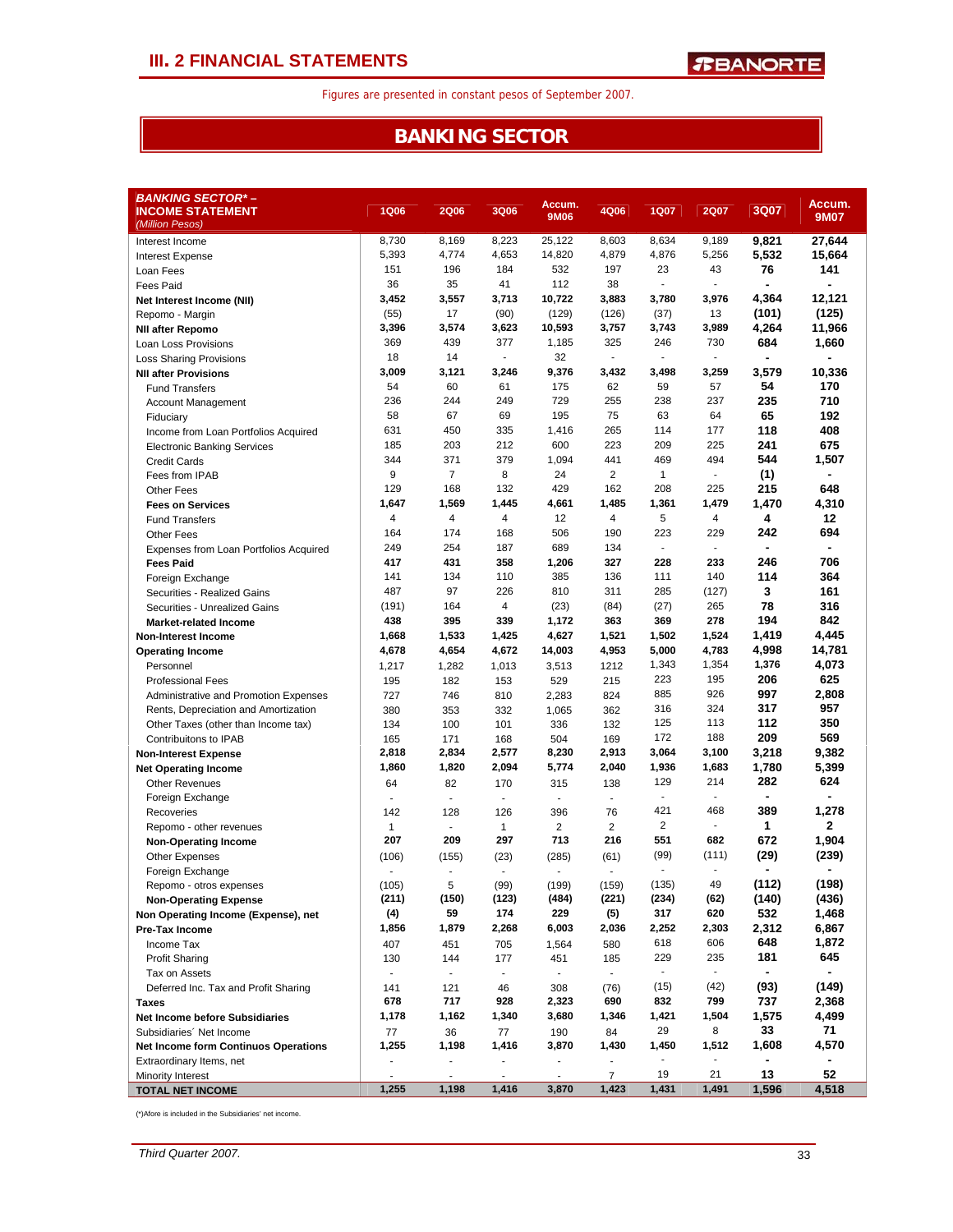### **III. 2 FINANCIAL STATEMENTS**

| <b>BANKING SECTOR - BALANCE SHEET</b><br>(Million Pesos) | <b>1Q06</b>    | <b>2Q06</b>    | 3Q06           | 4Q06                     | 1Q07                     | <b>2Q07</b>    | 3Q07    |
|----------------------------------------------------------|----------------|----------------|----------------|--------------------------|--------------------------|----------------|---------|
| <b>ASSETS</b>                                            |                |                |                |                          |                          |                |         |
| <b>Cash and Due from Banks</b>                           | 40,555         | 40,978         | 42,250         | 43,962                   | 41,431                   | 47,827         | 39,014  |
| Negociable Instruments                                   | 14,563         | 15,092         | 8,638          | 14,817                   | 7.069                    | 5,990          | 8,742   |
| Securities Held for Sale                                 | 5,449          | 1,288          | 1,986          | 6,383                    | 10,225                   | 8,365          | 10,633  |
| Securities Held to Maturity                              | 4,643          | 4,651          | 4,565          | 4,494                    | 741                      | 766            | 751     |
| <b>Financial Instruments</b>                             | 24,655         | 21,031         | 15,189         | 25,694                   | 18,035                   | 15,121         | 20,126  |
| Non-assigned Securities to Pay                           |                |                |                |                          | ÷,                       |                |         |
| Repurchase Agreements, net                               | 106            | 99             | 34             | 14                       | 59                       | 81             | 43      |
| Operations with Collateral                               |                |                |                |                          |                          |                |         |
| Futures Receivable, net                                  |                |                |                |                          | ÷                        |                |         |
| <b>Options &amp; Derivatives</b>                         | 367            | 217            | 1,182          | 20                       | 938                      | 285            | 1,713   |
| <b>Repos &amp; Derivatives</b>                           | 473            | 317            | 1,216          | 34                       | 998                      | 366            | 1,756   |
| Commercial                                               | 55,857         | 60,550         | 61,897         | 74,745                   | 76,254                   | 79,793         | 78,462  |
| <b>Financial Intermediaries</b>                          | 4,400          | 4,318          | 4,503          | 4,326                    | 4,836                    | 8,386          | 11,617  |
| Consumer                                                 | 17,351         | 18,984         | 19,924         | 21,142                   | 22,275                   | 24,125         | 25,388  |
| Mortgage                                                 | 26,871         | 29,099         | 31,026         | 28,371                   | 29,628                   | 31,837         | 33,703  |
| <b>Qovernment Entities</b>                               | 15,161         | 13,537         | 13,251         | 10,992                   | 14,999                   | 16,953         | 17,569  |
| <b>IPAB</b>                                              | 175            |                |                |                          |                          |                |         |
| <b>Fiduciary Collection Rights</b>                       |                |                |                |                          |                          |                |         |
| <b>Performing Loans</b>                                  | 119,815        | 126,488        | 130,601        | 139,576                  | 147,992                  | 161,094        | 166,738 |
| Commercial                                               | 665            | 680            | 664            | 646                      | 702                      | 727            | 744     |
| <b>Financial Intermediaries</b>                          | ÷              | $\blacksquare$ |                | ÷                        | ÷                        | $\blacksquare$ | ٠       |
| Consumer                                                 | 452            | 533            | 585            | 621                      | 709                      | 870            | 998     |
| Mortgage                                                 | 791            | 781            | 800            | 736                      | 726                      | 792            | 826     |
| <b>Government Entities</b>                               | $\blacksquare$ |                |                | $\overline{\phantom{a}}$ | $\overline{\phantom{a}}$ |                |         |
| <b>Past Due Loans</b>                                    | 1,908          | 1,995          | 2,049          | 2,003                    | 2,137                    | 2,390          | 2,568   |
| <b>Credit Loans</b>                                      | 121,723        | 128,483        | 132,651        | 141,579                  | 150,129                  | 163,484        | 169,306 |
| Preventive Loan Loss Reserves                            | 3,287          | 3,504          | 3,584          | 3,518                    | 3,262                    | 3,481          | 3,494   |
| <b>Net Loan Portfolio</b>                                | 118,436        | 124,978        | 129,066        | 138,061                  | 146,867                  | 160,003        | 165,811 |
| <b>Acquired Collection Rights</b>                        | 3,935          | 4,097          | 3,899          | 3,693                    | 4,113                    | 3,975          | 3,797   |
| Total Loans                                              | 122,371        | 129,076        | 132,966        | 141,754                  | 150,980                  | 163,978        | 169,608 |
| Sundry Debtors & Other Assets, net                       | 7,912          | 7,979          | 5,246          | 5,527                    | 9,397                    | 13,435         | 18,160  |
| Foreclosed Assets, net                                   | 370            | 310            | 285            | 323                      | 416                      | 422            | 291     |
| Real Estate, Furniture & Equipment, net                  | 5,197          | 5,192          | 5,246          | 5,928                    | 5,931                    | 5,886          | 5,909   |
| Investments in Subsidiaries                              | 1,420          | 1,440          | 1,491          | 1,592                    | 912                      | 899            | 818     |
| <b>Deferred Taxes</b>                                    | 345            | $\blacksquare$ | $\blacksquare$ | $\sim$                   | $\sim$                   | $\blacksquare$ | ٠       |
| Goodwill                                                 | 18             | 14             | 11             | 3,642                    | 4,113                    | 4,181          | 4,112   |
| Intangibles                                              | $\blacksquare$ |                | $\blacksquare$ | 158                      | 153                      | 156            | 206     |
| <b>Other Assets</b>                                      | 824            | 897            | 799            | 1,310                    | 3,130                    | 3,042          | 3,446   |
|                                                          | 16,086         | 15,832         | 13,078         | 18,479                   | 24,052                   | 28,022         | 32,942  |
| <b>TOTAL ASSETS</b>                                      | 204,140        | 207,233        | 204,699        | 229,923                  | 235,496                  | 255,315        | 263,446 |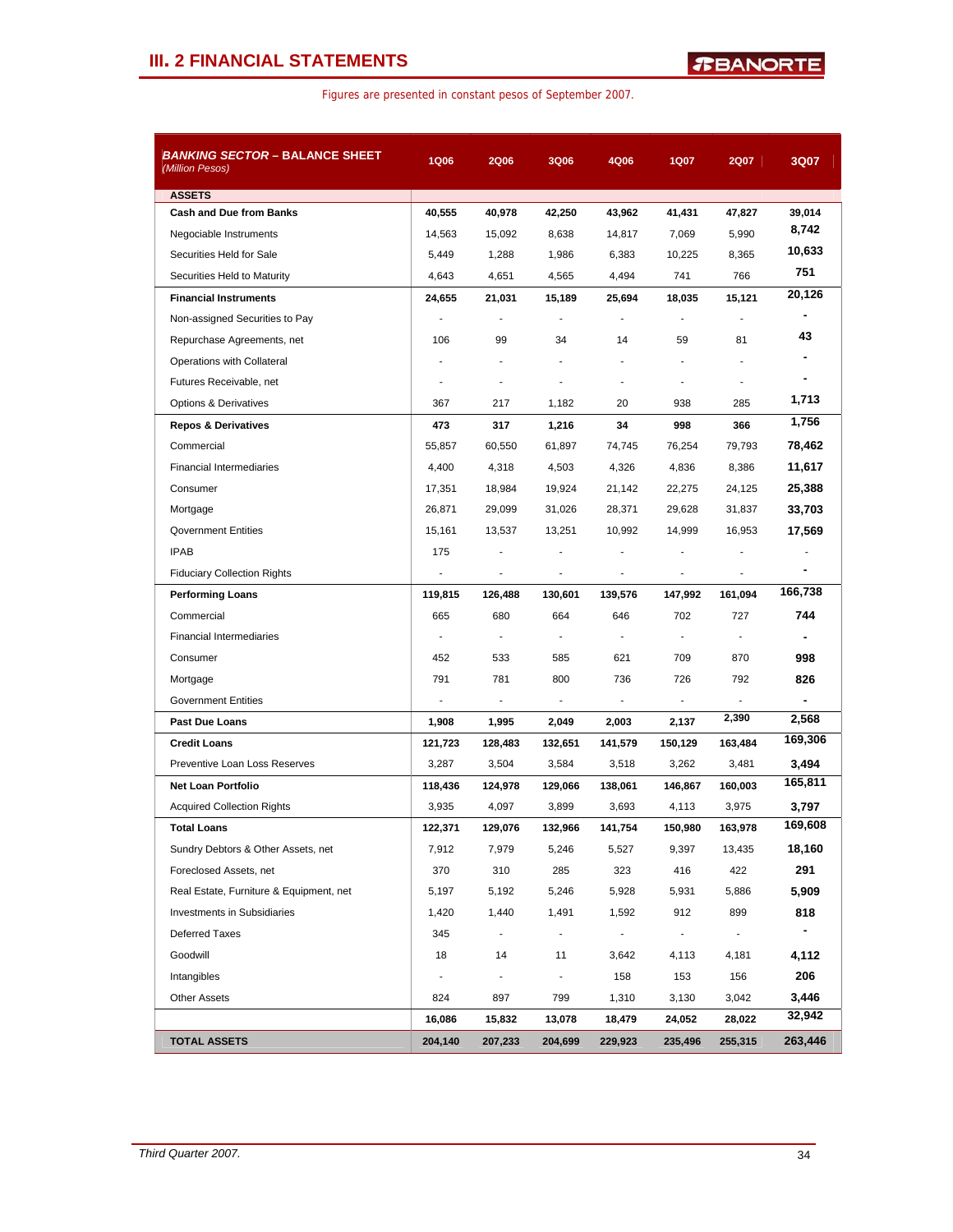|  |  |  |  | Figures are presented in constant pesos of September 2007. |  |
|--|--|--|--|------------------------------------------------------------|--|
|--|--|--|--|------------------------------------------------------------|--|

| <b>BANKING SECTOR - BALANCE SHEET</b><br>(Million Pesos) | <b>1Q06</b> | <b>2Q06</b>    | <b>3Q06</b> | 4Q06           | 1Q07    | <b>2Q07</b>              | 3Q07    |
|----------------------------------------------------------|-------------|----------------|-------------|----------------|---------|--------------------------|---------|
| <b>LIABILITIES</b>                                       |             |                |             |                |         |                          |         |
| <b>Demand Deposits</b>                                   | 80,193      | 84,987         | 82,627      | 97,390         | 93,535  | 98,966                   | 95,226  |
| <b>Time Deposits</b>                                     | 67,571      | 66,745         | 69,440      | 75,705         | 78,382  | 79,379                   | 85,050  |
| <b>Bonds</b>                                             |             | ٠              |             | $\blacksquare$ |         | $\overline{\phantom{a}}$ | ٠       |
| <b>Deposits</b>                                          | 147,764     | 151,732        | 152,066     | 173,095        | 171,917 | 178,345                  | 180,275 |
| Demand                                                   | 559         | 1,650          | 833         | 1,008          |         | 7,369                    | 2,413   |
| Short Term                                               | 2,887       | 2,708          | 2,511       | 2,526          | 3,495   | 4,014                    | 3,992   |
| Long Term                                                | 10,147      | 11,987         | 11,499      | 8,687          | 8,138   | 8,421                    | 8,879   |
| Due to Banks & Correspondents                            | 13,592      | 16,345         | 14,843      | 12,221         | 11,633  | 19,804                   | 15,283  |
| Non-assigned Securities to Pay                           |             | $\blacksquare$ |             |                | ÷.      | 2,938                    | 8,962   |
| Repurchase Agreements, net                               | 418         | 180            | 285         | 225            | 367     | 341                      | 465     |
| Operations with Collateral                               |             | ÷              |             | $\overline{a}$ |         | ÷.                       |         |
| Futures Receivable, net                                  |             | ÷.             |             |                | ÷       | $\overline{\phantom{a}}$ |         |
| Options and Derivatives, net                             | 331         | 177            | 1,122       | 2              | 1,759   | 968                      | 2,258   |
| <b>Repos &amp; Derivatives</b>                           | 749         | 357            | 1,407       | 227            | 2,126   | 4,246                    | 11,686  |
| Income Tax & Profit Sharing                              | 590         | 588            | 992         | 1,180          | 788     | 1,374                    | 1,675   |
| Other Payable Accounts                                   | 15,172      | 11,196         | 7,191       | 7,201          | 11,537  | 12,379                   | 13,419  |
| <b>Other Payable Accounts</b>                            | 15,762      | 11,783         | 8,183       | 8,381          | 12,325  | 13,753                   | 15,093  |
| Subordinated Non Convertible Debt                        | 4,810       | 4,858          | 4,766       | 11,601         | 11,743  | 11,455                   | 11,538  |
| <b>Deferred Taxes</b>                                    |             | 92             | 138         | 77             | 252     | 187                      | 103     |
| <b>Deferred Credits</b>                                  | 71          | 56             | 36          | 45             | 217     | 405                      | 546     |
| <b>TOTAL LIABILITIES</b>                                 | 182,749     | 185,223        | 181,440     | 205,647        | 210,212 | 228,196                  | 234,525 |
| <b>STOCKHOLDER S EQUITY</b>                              |             |                |             |                |         |                          |         |
| Paid-in Capital                                          | 10,565      | 10,566         | 10,565      | 10,565         | 10,772  | 10,771                   | 10,772  |
| <b>Share Subscription Premiums</b>                       | 1,134       | 1,134          | 1,134       | 1,134          | 841     | 841                      | 841     |
| Subordinated Convertible Debentures                      |             |                |             | $\overline{a}$ |         | -                        |         |
| <b>Subscribed Capital</b>                                | 11,699      | 11,700         | 11,699      | 11,699         | 11,613  | 11,613                   | 11,613  |
| <b>Capital Reserves</b>                                  | 3,349       | 3,600          | 3,600       | 3,555          | 3,333   | 3,333                    | 3,333   |
| <b>Retained Earnings</b>                                 | 8,503       | 7,877          | 7,877       | 7,076          | 10,975  | 10,975                   | 10,975  |
| Surplus (Deficit) from Securities                        | 90          | (95)           | (234)       | (30)           | 40      | 439                      | 458     |
| Results of Foreign Operations Exchange                   |             | ÷              |             | $\mathbf{r}$   | (509)   | (659)                    | (491)   |
| Results from Coverage Securities Valuation               |             |                |             | 36             | 9       | 16                       | 20      |
| Surplus (Deficit) in Capital Restatement                 | (2,726)     | (2,733)        | (2,733)     | (2,736)        | (1,905) | (1,903)                  | (1,906) |
| Non Monetary Assets Results - Fixed Assets               | 13          | 13             | 13          | 13             | ٠       |                          |         |
| Non Monetary Assets Results - Investment                 | (473)       | (486)          | (515)       | (552)          | 30      | 97                       | 101     |
| Adjustments in the Employee Pension                      |             |                |             | $\blacksquare$ |         | L.                       |         |
| <b>Accumulated Deferred Tax Effect</b>                   | (320)       | (320)          | (320)       | (320)          | ä,      | ä,                       |         |
| Net Income                                               | 1,255       | 2,453          | 3,870       | 5,292          | 1,431   | 2,922                    | 4,518   |
| <b>Earned Capital</b>                                    | 9,692       | 10,310         | 11,559      | 12,335         | 13,404  | 15,219                   | 17,008  |
| Minority Interest                                        | 1           | 1              | 1           | 241            | 268     | 287                      | 300     |
| <b>Total Stockholder's Equity</b>                        | 21,391      | 22,010         | 23,259      | 24,276         | 25,284  | 27,119                   | 28,921  |
| TOTAL LIABILITIES & STOCKHOLDER'S EQUITY                 | 204,140     | 207,233        | 204,699     | 229,923        | 235,496 | 255,315                  | 263,446 |

| <b>BANKING SECTOR – MEMORANDUM ACCOUNTS</b><br>(Milllon Pesos) | <b>1Q06</b> | <b>2Q06</b> | 3Q06     | 4Q06                          | <b>1Q07</b> | <b>2Q07</b> | 3Q07       |
|----------------------------------------------------------------|-------------|-------------|----------|-------------------------------|-------------|-------------|------------|
| SignaturE Guarantees Granted                                   |             |             |          | 34                            |             |             |            |
| Contingent Assets & Liabilities                                | 271         | 274         | 271      | 268                           | 264         | 280         | 279        |
| Irrevocable Lines of Credit                                    | 2.313       | 2,216       | 2,415    | 3,491                         | 2,377       | 2,113       | 2.642      |
| Assets held in Trust and Mandate                               | 73.473      | 73.971      | 77.216   | 86.092                        | 83,102      | 85.715      | 98,547     |
| Assets held in custody or in administration                    | 89.283      | 89.737      | 91,232   | 91,509                        | 94,483      | 97.641      | 104,765    |
| Investment banking transactions for third parties, net         | 109.240     | 112,948     | 106,325  | 94,633                        | 101,576     | 94,955      | 102,088    |
| Uncharged accrued interest from past-<br>due loans             | 112         | 118         | 134      | 51                            | 58          | 68          | 90         |
| Engaged amounts in fobaproa operations                         | 683         | 1,175       | 492      | 537                           |             |             |            |
| Investment of retirement saving funds                          |             | ٠           | ٠        |                               |             |             |            |
| Integration of loan portfolio                                  |             |             | ٠        |                               |             |             |            |
| Received amounts in derivative instruments                     |             |             |          |                               |             |             |            |
| Fobaproa trusts                                                |             |             |          |                               |             |             |            |
| Securities to be received                                      | 217.845     | 203.415     | 173.498  | 175.250                       | 185,490     | 196.215     | 194,761    |
| (Less) payable for reversal                                    | (218, 190)  |             |          | (203,471) (173,752) (175,458) | (185, 777)  | (196, 477)  | (195, 179) |
| Receivables for reversal                                       | 54.397      | 30,937      | 10.065   | 14.035                        | 15,628      | 11.015      | 12.787     |
| (Less) securities to be delivered                              | (54, 364)   | (30, 961)   | (10,062) | (14,039)                      | (15,648)    | (11,013)    | (12,791)   |
| Other control accounts                                         |             |             |          |                               |             |             |            |
|                                                                | 275,063     | 280,357     | 277,835  | 276,402                       | 281,553     | 280.513     | 307.989    |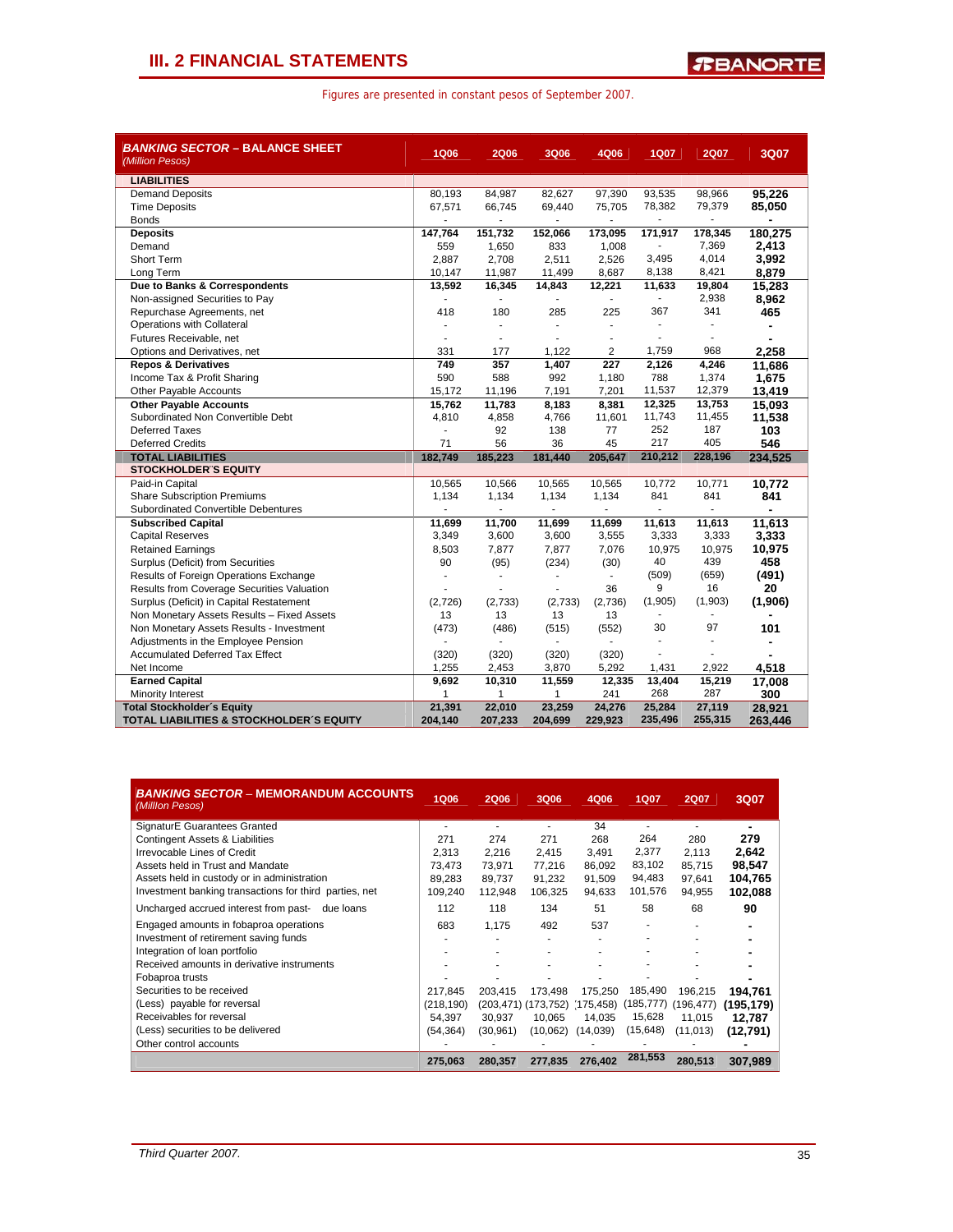### **BANORTE USA**

| <b>BANORTE USA - INCOME STATEMENT</b><br>(Million Pesos)            | 1Q07                     | <b>2Q07</b>              | <b>3Q07</b>                   | 9M07           |
|---------------------------------------------------------------------|--------------------------|--------------------------|-------------------------------|----------------|
| Interest Income                                                     | 302                      | 277                      | 296                           | 875            |
| <b>Interest Expense</b>                                             | 146                      | 140                      | 148                           | 434            |
| Loan Fees                                                           | ÷,                       | ÷.                       | $\mathbf{r}$                  | ä,             |
| <b>Fees Paid</b>                                                    |                          |                          | ÷.                            |                |
| Net Interest Income (NII)                                           | 156                      | 137                      | 148                           | 441            |
| Repomo-Margin                                                       | ۰                        | (1)                      | ÷.                            | ٠              |
| <b>NII after Repomo</b>                                             | 156                      | 136                      | 148                           | 440            |
| Loan Loss Provisions                                                | 15                       | 27                       | (20)                          | 23             |
| <b>Loss Sharing Provisions</b>                                      | ÷                        | $\overline{a}$           | ÷.                            | $\blacksquare$ |
| <b>NII after Provisions</b>                                         | 141                      | 109                      | 168                           | 418            |
| <b>Fund transfers</b>                                               |                          |                          |                               |                |
| Account management                                                  |                          |                          |                               |                |
| Fiduciary                                                           |                          |                          |                               |                |
| Income from Loan Portfolios Acquired                                |                          |                          |                               |                |
| <b>Electronic Banking Services</b>                                  |                          |                          |                               |                |
| <b>Credit Card</b>                                                  |                          |                          |                               |                |
| Fees from IPAB                                                      |                          |                          |                               |                |
| Other fees                                                          | 24                       | 25                       | 25                            | 74             |
| Fees on services,                                                   | 24                       | 25                       | 25                            | 74             |
| Fund transfers                                                      |                          |                          |                               |                |
| Other fees                                                          |                          |                          |                               |                |
| Expenses from Loan Portfolios Acquired                              | ٠                        | ä,                       | ٠                             |                |
| Fees paid,                                                          |                          | $\overline{a}$           |                               |                |
| Foreign exchange                                                    |                          |                          | ٠                             |                |
| Securities -Realized gains                                          |                          |                          | ٠                             |                |
| Securities- Unrealized gains                                        | $\overline{\phantom{a}}$ | ٠                        | $\blacksquare$                |                |
| <b>Market-related Income</b>                                        |                          |                          |                               |                |
| <b>Total Non Interest Income</b>                                    | 24                       | 25                       | 25                            | 74             |
| <b>Total Operating Income</b>                                       | 165                      | 133                      | 193                           | 491            |
| Personnel                                                           | 50                       | 51                       | 53                            | 154            |
| <b>Professional Fees</b>                                            | 6                        | 7                        | $\overline{7}$                | 20             |
| Administrative and Promotion Expenses                               | 50                       | 61                       | 65                            | 176            |
| Rents, depreciation and amortization                                | 11                       | 9                        | 9                             | 29             |
| Taxes, other than income tax                                        | ÷.                       | ä,                       | ä,                            | $\blacksquare$ |
| <b>Contributions to IPAB</b>                                        | $\blacksquare$           | ÷,                       | ÷                             | ÷.             |
| <b>Non-Interest Expense</b>                                         | 117                      | 128                      | 135                           | 380            |
| <b>Operating Income</b>                                             | 48                       | 5                        | 58                            | 111            |
| <b>Other Revenues</b>                                               | 28                       | 41                       | 40                            | 109            |
| Foreign exchange                                                    | ÷,                       | Ĭ.                       | ÷                             | ä,             |
| Recoveries                                                          | 1                        | 1                        | 1                             | 3              |
| Repomo-other revenues                                               |                          |                          |                               |                |
| <b>Non Operating Income</b>                                         | 29                       | 42                       | 41                            | 113            |
| Other Expense                                                       |                          | ä,                       |                               |                |
| Foreign exchange                                                    |                          | ä,                       |                               |                |
| Repomo-other Expenses                                               |                          |                          | ä,                            | (3)            |
|                                                                     | $\blacksquare$           | (3)                      | $\blacksquare$                | (3)            |
| <b>Non Operating Expense</b><br>Non Operating Income (Expense), net | 29                       | (3)<br>39                | 41                            | 110            |
| Pre-tax Income                                                      | 77                       | 44                       |                               | 221            |
| Income Tax                                                          | (26)                     | (15)                     | 99                            | (74)           |
| Profit sharing                                                      | ٠                        | $\overline{\phantom{0}}$ | (33)                          |                |
| Tax on Assets                                                       | ÷                        | $\blacksquare$           | ۰<br>$\overline{\phantom{a}}$ | $\blacksquare$ |
| Deferred Inc. Tax and Profit sharing                                | $\blacksquare$           | $\overline{\phantom{a}}$ |                               | $\blacksquare$ |
|                                                                     |                          |                          | $\overline{\phantom{a}}$      |                |
|                                                                     | (26)                     | (15)                     | (33)                          | (74)           |
| Net Income before subsidiaries                                      | 51                       | 30                       | 66                            | 147            |
| Subsidiaries net income                                             | $\blacksquare$           |                          | $\mathbf{r}$                  |                |
| Net Income from continuos operations                                | 51                       | 30                       | 66                            | 147            |
| Extraodinary items, net                                             | $\blacksquare$           | $\overline{\phantom{a}}$ | $\blacksquare$                | $\blacksquare$ |
| Minority Interest                                                   | (18)                     | (21)                     | (13)                          | (52)           |
| <b>TOTAL NET INCOME</b>                                             | 33                       | 9                        | 53                            | 95             |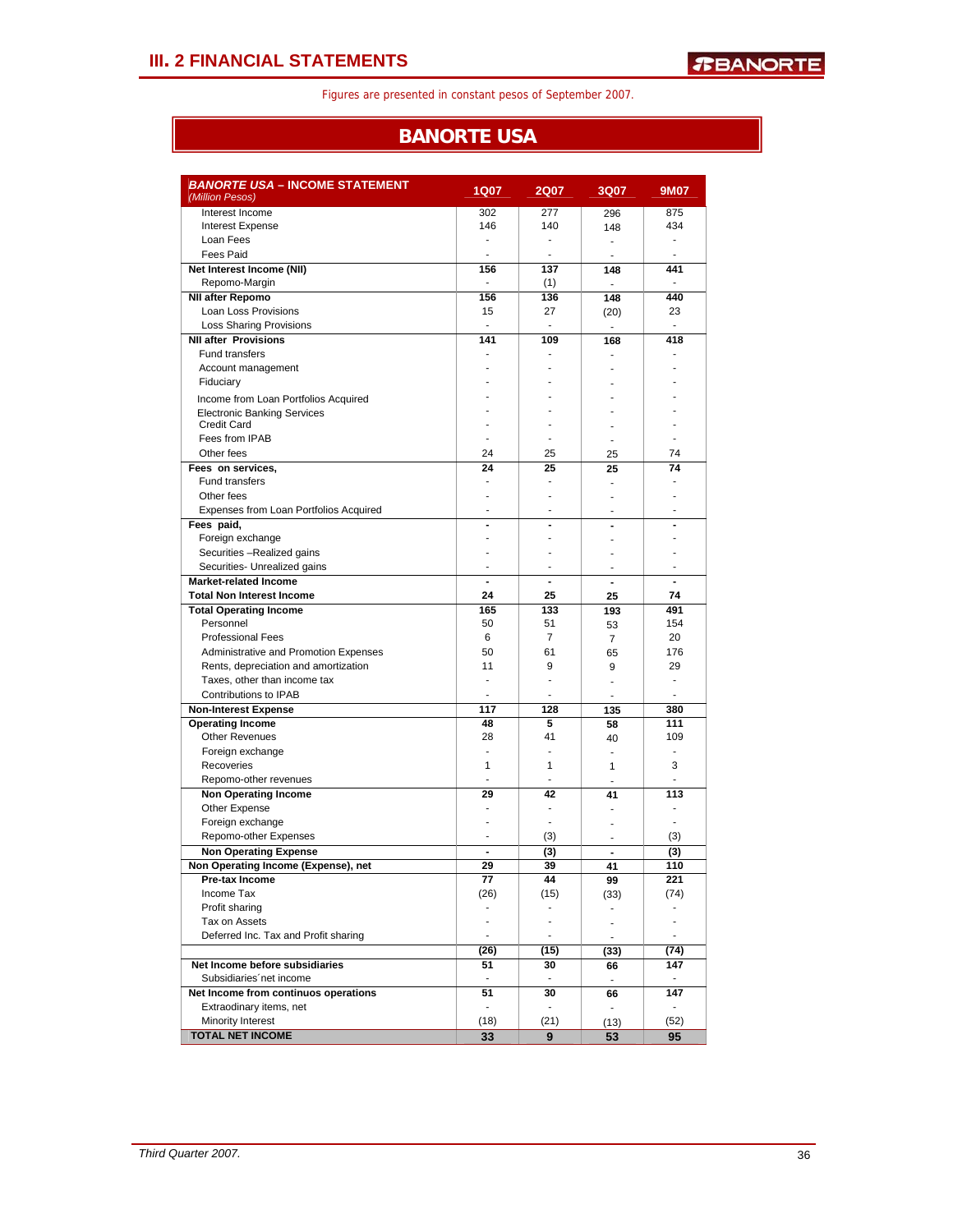| <b>BANORTE USA - BALANCE SHEET</b><br>(Million Pesos) | <b>1Q07</b>              | <b>2Q07</b>    | 3Q07           |
|-------------------------------------------------------|--------------------------|----------------|----------------|
| <b>ASSETS</b>                                         |                          |                |                |
| <b>Cash and due from Banks</b>                        | 1,478                    | 400            | 278            |
| Negotiable Instruments                                |                          |                |                |
| Securities held for sale                              | 4,023                    | 3,910          | 4,585          |
| Securities held to maturity                           | 11                       | 11             | 10             |
| <b>Financial Instruments:</b>                         | 4,034                    | 3,921          | 4,595          |
| Non-assigned securities to pay                        |                          |                |                |
| Repurchase agreements, net                            |                          |                |                |
| Operations with collateral                            |                          |                |                |
| Futures receivable, net                               |                          |                |                |
| Options and derivatives, net                          |                          |                |                |
| <b>Repos &amp; Derivatives:</b>                       | $\overline{\phantom{0}}$ | $\blacksquare$ |                |
| Commercial                                            | 8,797                    | 9,369          | 9,456          |
| <b>Financial Intermediaries</b>                       | ä,                       |                |                |
| Consumer                                              | 154                      | 156            | 168            |
| Mortgage                                              | 713                      | 712            | 782            |
| <b>Goverment Entities</b>                             |                          |                |                |
| <b>IPAB</b>                                           |                          |                |                |
| Fiduciary collection rights                           |                          |                |                |
| <b>Performing Loans</b>                               | 9,664                    | 10,236         | 10,405         |
| Commercial                                            | 72                       | 49             | 39             |
| <b>Financial Intermediaries</b>                       |                          |                |                |
| Consumer                                              | 1                        |                |                |
| Mortgage                                              | 5                        | 10             | 6              |
| <b>Goverment Entities</b>                             |                          |                |                |
| Past Due Loans                                        | 78                       | 59             | 45             |
| <b>Total Loans</b>                                    | 9,742                    | 10,295         | 10,450         |
| Preventive loan loss reserves                         | 189                      | 211            | 123            |
| <b>Net Loan Portfolio</b>                             | 9,555                    | 10,084         | 10,328         |
| <b>Credit Assets Portfolio</b>                        | ä,                       |                |                |
| Sundry debtors and other assets, net                  |                          | 14             | 7              |
| Foreclosed assets, net                                | 20                       | 15             | 17             |
| Real Estate, Furniture & Equipment, net               | 559                      | 560            | 575            |
| Investments in subsidiaries                           | $\overline{7}$           | $\overline{7}$ | $\overline{7}$ |
| Deferred taxes                                        |                          |                |                |
| Risk Coverage for Mortgage                            |                          |                |                |
| GoodWill                                              | 2,598                    | 3              | 2,539          |
| Intangible                                            | 153                      | 156            | 146            |
| <b>Otros Assets</b>                                   | 438                      | 409            | 426            |
| <b>Other Assets</b>                                   | 3,189                    | 3,765          | 3,111          |
| <b>TOTAL ASSETS</b>                                   | 18,841                   | 18,169         | 18,919         |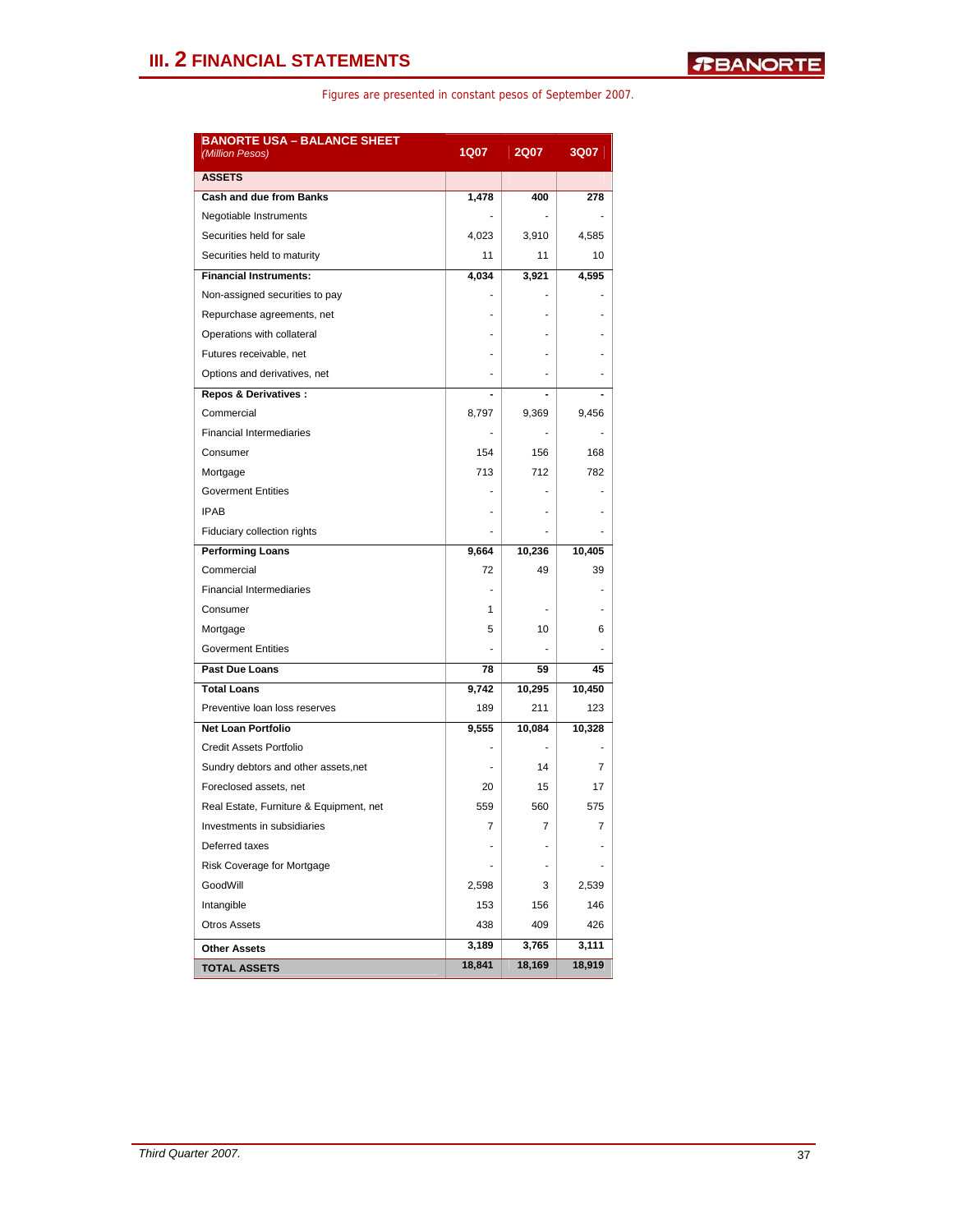| <b>BANORTE USA - BALANCE SHEET</b><br>(Million Pesos) | <b>1Q07</b> | <b>2Q07</b>    | 3Q07   |
|-------------------------------------------------------|-------------|----------------|--------|
| <b>LIABILITIES</b>                                    |             |                |        |
| <b>Demand Deposits</b>                                | 8,085       | 7,517          | 6,786  |
| <b>Time Deposits</b>                                  | 6,702       | 6,475          | 7,052  |
| <b>Bonds</b>                                          |             |                |        |
| <b>Deposits</b>                                       | 14,788      | 13,991         | 13,839 |
| Demand                                                |             |                |        |
| Short term                                            |             | 109            | 59     |
| Long term                                             | 87          | 84             | 901    |
| Due to banks and correspondents                       | 87          | 192            | 960    |
| Non-assigned securities to pay                        |             |                |        |
| Repurchase agreements, net                            |             |                |        |
| Operations with collateral                            |             |                |        |
| Futures receivable, net                               |             |                |        |
| Options and derivatives, net                          |             |                |        |
| <b>Repos &amp; Derivatives:</b>                       |             |                |        |
| Income Tax & Profit Sharing                           | 32          |                | ٠      |
| Other Payable accounts                                | 216         | 120            | 115    |
| Other payable accounts                                | 248         | 120            | 115    |
| Subordinated non Convertible Debenture                | 229         | 226            | 225    |
| Deferred Taxes                                        | 30          | 7              | 17     |
| Deferred credits                                      |             | 19             | 24     |
| <b>TOTAL LIABILITIES</b>                              | 15,383      | 14,556         | 15,180 |
| <b>STOCKHOLDER'S EQUITY</b>                           |             |                |        |
| Paid-in Capital                                       | 3,081       | 3,294          | 3,275  |
| Share subscription premiums                           |             |                |        |
| <b>Subordinated Convertible Debentures</b>            |             |                |        |
| <b>Subscribed Capital</b>                             | 3,081       | 3,294          | 3,275  |
| <b>Capital Reserves</b>                               |             |                |        |
| <b>Retained Earnings</b>                              | 10          | 10             | 10     |
| Surplus (Deficit) from securities                     | 22          | $\overline{2}$ | 39     |
| Results of foreign operations exchange                | 49          | (25)           | 20     |
| Excess (Insuf.) in capital restatement                |             |                |        |
| Non Mon assets results Fixed Assets                   |             |                |        |
| Non Mon assets results Investm subsidiaries           |             |                |        |
| Adjustment in the employees pension funds             |             |                |        |
| <b>Accumulated Deferred tax effect</b>                |             |                |        |
| Net Income                                            | 33          | 43             | 95     |
| <b>Earned Capital</b>                                 | 115         | 29             | 165    |
| <b>Minority Holdings</b>                              | 262         | 291            | 299    |
| <b>Total Stockholder's Equity</b>                     | 3,458       | 3,613          | 3,739  |
| TOTAL LIABILITIES & STOCKHOLDER'S CAPITAL             | 18,841      | 18,169         | 18,919 |

| <b>BANORTE USA - MEMORANDUM ACCOUNTS</b><br>(Million Pesos) | <b>1Q07</b> | <b>2Q07</b> | 3Q07 |
|-------------------------------------------------------------|-------------|-------------|------|
| Signature guarantees granted                                | ä,          |             |      |
| Other contingent obligations                                |             |             |      |
| Irrevocable lines of credit                                 | 18          | 21          | 14   |
| Credit commitments                                          |             |             |      |
| Assets held in trust and mandate                            |             |             |      |
| Assets held in custody or in administration                 |             |             |      |
| Investment banking transactions for third parties, net      |             |             |      |
| Engaged amounts in fobaproa operations                      |             |             |      |
| Investment of retirement saving funds                       |             |             |      |
| Integration of loan portfolio                               |             |             |      |
| Received amounts in derivative instruments                  |             |             |      |
| Fobaproa trusts                                             |             |             |      |
| Securities to be received                                   |             |             |      |
| (Less) payable for reversal                                 |             |             |      |
| Receivables for reversal                                    |             |             |      |
| (Less) securities to be delivered                           |             |             |      |
| Other control accounts                                      |             |             |      |
| Signature guarantees granted                                | 18          | 21          | 14   |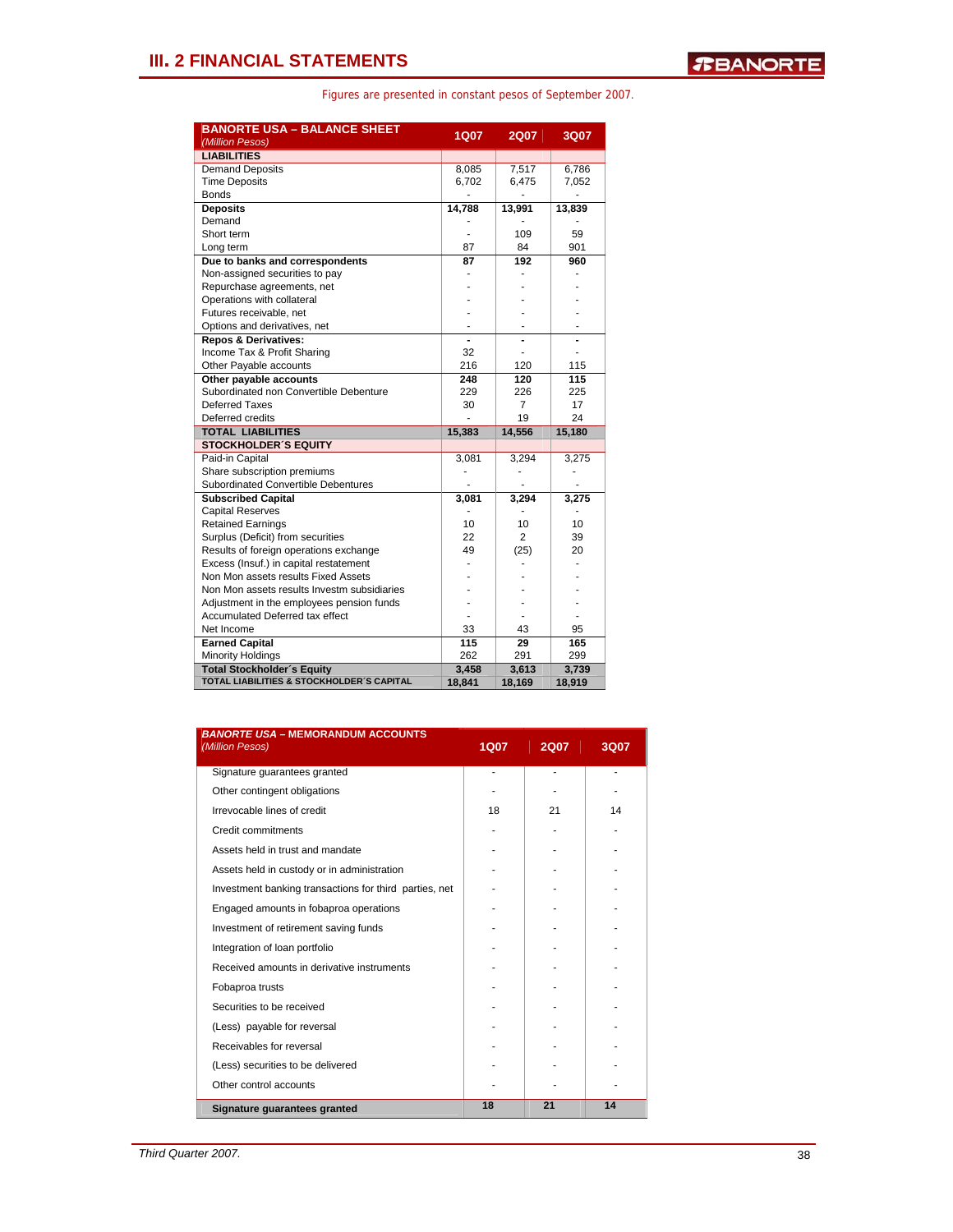# **ACCOUNTING CHANGES AND REGULATIONS**

### • **General provisions applicable to the financial information of the regulating agencies of financial institutions subject to CNByV supervision.**

On April 27, 2005, the CNByV issued general provisions applicable to the financial information of the regulating agencies of financial groups. The purpose is to uniform the type of financial information of the financial groups that the regulating agencies make public in order to make the analysis of their solvency and economic stability easier and serve as a basis for informed decision-making. GFNorte´s Financial Statements can be found in GFNorte´s website at www.banorte.com/informacion\_financiera

### • **Provisions for implementation of the new Basel Capital Agreement.**

Last October 3th, 2005, the CNBV (Mexico's National Banking and Securities Commission) published the agreement signed by financial authorities and the Mexican Association of Banks for implementation of the new Capital Agreement, which contains the standards and principles known as Basel II . The agreement establishes the principles and guidelines that enable bank capital to better reflect credit, market and operational risks.

### • **New rules for banking institutions´ capital requirements.**

On December 28, 2005, Secretaria de Hacienda y Credito Publico (SHCP), issued new regulations for capital requirements in which new ranges and higher capital requirements are established. These new regulations came into effect as of January, 2006.

### • **Changes to accounting criteria.**

In September 2006, the National Banking and Securities Commission (CNBV) issued changes to accounting standard to make them consistent with financial information reporting standards (IFRS) established both in Mexico and internationally, in order to facilitate the comparability of the information that Banking institutions disclose to the authorities, the public and the markets in general. Such changes became effective as of January 1, 2007.

The most relevant changes are listedbelow:

- Companies that are not part of the financial system are included for financial statement consolidation.

- Repossessed assets will be revalued with the adjustment of the UDI (CPI unit of account), which was generating an expense in Repomo as it was considered a monetary asset.

- The fees charged for new loans will be deferred over the life of the loan in the income statement instead of being fully reflected at the time they are originated.

- The loan loss reserves in excess of the amount required by the classification method will be credited against the P&L results of the following quarterly risk rating.

- The recoveries from previously written off loans will be recognized directly in the P&L results.

### • **B-11 Bulletin.**

The investments in collection rights, will recognize their income and amortizations according to established in the B-11 critera of the CNBV, having used some of the three different methods established in this critera for such effect.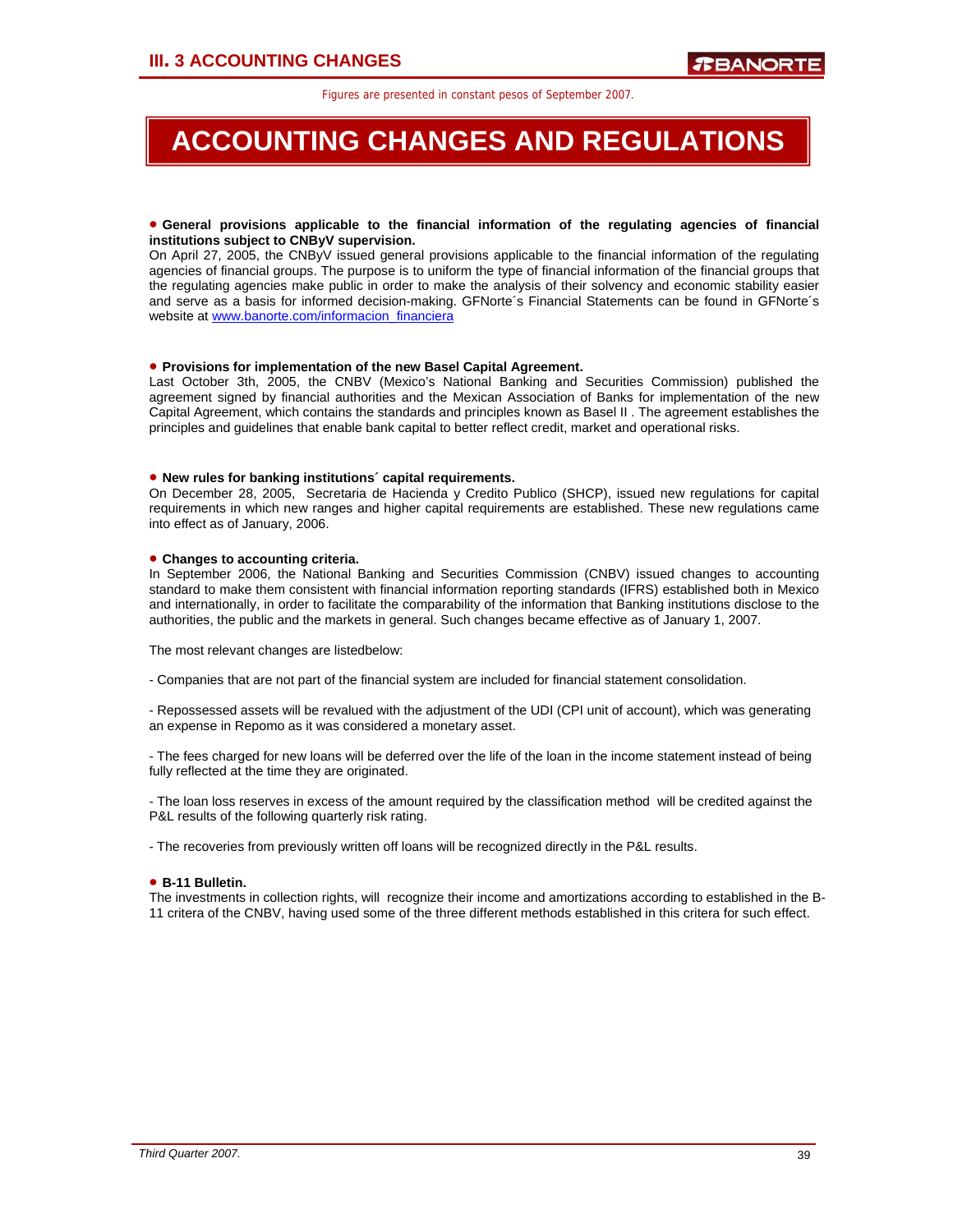# **LOAN PORTFOLIO SALES TO SOLIDA ADMINISTRADORA DE PORTAFOLIOS**

On February, 2003 Banorte sold Ps 1.9 billion (Ps 1.861 billion in Past-due loans & Ps 64 million in Performing loans) of its own portfolio (including interests) to its subsidiary Sólida Administradora de Portafolios, S.A. de C.V. for Ps 378 million. As the transaction was based on the August 2002 figures, the final figure that affected the February balance was Ps 1.856 billion, once considered the collections made since August 2002. Along with the past-due portfolio, Ps 1.577 billion in associated loan reserves were cancelled.

As instructed by the CNBV, we show the integration of the loan portfolio sold in 1Q03 by Banorte to its subsidiary Sólida Administradora de Portafolios, S.A. de C.V. The Purpose of this sale was to concentrate the portfolio in this specialized recovery unit as it had been managing the collections of this loans since before. This was a one time operation and is not a recurrent procedure to transfer loans to Sólida.

|                             | <b>Local Currency (2)</b><br><b>Foreign Currency (USD)(3)</b> |               |        |        | <b>Total</b>   |                |        |               |        |
|-----------------------------|---------------------------------------------------------------|---------------|--------|--------|----------------|----------------|--------|---------------|--------|
| (Millions of Nominal Pesos) | <b>Aug'02</b>                                                 | <b>Jun'07</b> | Sep'07 | Aug'02 | <b>Jun'07</b>  | Sep'07         | Aug'02 | <b>Jun'07</b> | Sep'07 |
| <b>Performing Loans</b>     |                                                               |               |        |        |                |                |        |               |        |
| Commercial                  | 5                                                             |               |        | 5      | ٠              | ٠              | 10     |               |        |
| Consumer                    |                                                               |               | ۰      | ۰      | ۰              | ٠              | ۰      | ۰             | ٠      |
| Mortgage                    | 54                                                            | 81            | 75     | ۰      | ٠              | ٠              | 54     | 81            | 75     |
| Total                       | 59                                                            | 81            | 75     | 5      | $\blacksquare$ | $\blacksquare$ | 64     | 81            | 75     |
| <b>Non Performing Loans</b> |                                                               |               |        |        |                |                |        |               |        |
| Commercial                  | 405                                                           | 385           | 384    | 293    | 126            | 127            | 698    | 511           | 511    |
| Consumer                    | 81                                                            | 73            | 73     | ٠      | ٠              | ٠              | 81     | 73            | 73     |
| Mortgage                    | 1,112                                                         | 485           | 478    |        | ۰              | ٠              | 1,112  | 485           | 478    |
| Total                       | 1,598                                                         | 943           | 935    | 293    | 126            | 127            | 1.891  | 1,069         | 1,062  |
| <b>TOTAL LOANS</b>          | 1.657                                                         | 1.024         | 1.010  | 298    | 126            | 127            | 1,955  | 1,150         | 1,137  |
| Loan Loss Reserves (1)      |                                                               |               |        |        |                |                |        |               |        |
| Commercial                  | 326                                                           | 368           | 367    | 246    | 120            | 122            | 572    | 488           | 489    |
| Consumer                    | 77                                                            | 73            | 73     |        | ۰              | ٠              | 77     | 73            | 73     |
| Mortgage                    | 669                                                           | 454           | 447    | ۰      |                | ۰              | 669    | 454           | 447    |
| Total                       | 1,072                                                         | 895           | 887    | 246    | 120            | 122            | 1,318  | 1,015         | 1,009  |

(1) Reserve requirements using the same classification method used for the bank.

(2) Includes UDIS. (3) The dollar portfolio and reserves are re-expressed in pesos. Note 1.- There was a Reserve deficit of Ps 83 million as of September 2007. Note 2.- Banorte has a 99.99% stake in Sólida.

In 3Q07 the Loan portfolio showed changes due to: collections for Ps 11 million, re-structures for Ps 4 million, repossessed assets for Ps 0.6 millons and Ps 29 million in charge-offs and discounts. In the Loan loss provisions there were charge-offs and discounts for Ps 5 million and repossessed assets for Ps 1 million. There were transfers from performing loans to past due loans for Ps 6 million and transfers from past due loans to performing loans for Ps 4 million.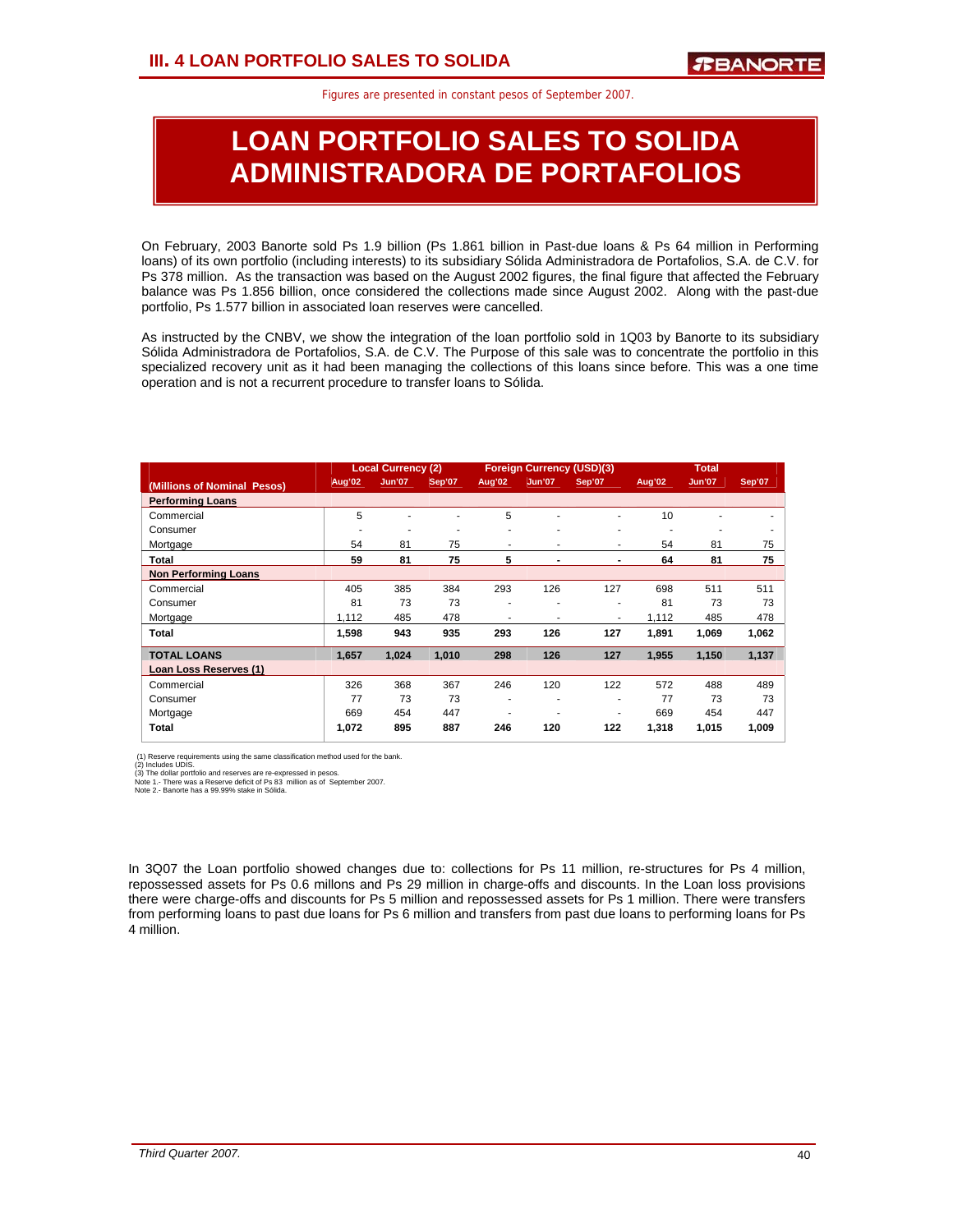### **III. 4 LOAN PORTFOLIO SALES TO SOLIDA**

|                             | Local Currency (1)       |                          | Foreign Currency (USD)(2) |                          | <b>Total</b>             |                |
|-----------------------------|--------------------------|--------------------------|---------------------------|--------------------------|--------------------------|----------------|
| (Millions of Nominal Pesos) | <b>Jun'07</b>            | Sep'07                   | <b>Jun'07</b>             | Sep'07                   | <b>Jun'07</b>            | Sep'07         |
| <b>Performing Loans</b>     |                          |                          |                           |                          |                          |                |
| Commercial                  | 82,112                   | 86,218                   | 14,136                    | 13,961                   | 96,248                   | 100,179        |
| Consumer                    | 23,671                   | 25,220                   | ä,                        | $\blacksquare$           | 23,671                   | 25,220         |
| Mortgage                    | 30,819                   | 32,996                   |                           | ÷.                       | 30,819                   | 32,996         |
| Fobaproa / IPAB             | $\overline{\phantom{a}}$ | $\overline{\phantom{a}}$ | $\blacksquare$            | ÷                        | $\overline{\phantom{a}}$ | $\blacksquare$ |
| <b>Performing Loans</b>     | 136,602                  | 144,434                  | 14,136                    | 13,961                   | 150,738                  | 158,395        |
|                             |                          |                          |                           |                          |                          |                |
| <b>Non Performing Loans</b> |                          |                          |                           |                          |                          |                |
| Commercial                  | 1,022                    | 1,048                    | 160                       | 168                      | 1,182                    | 1,216          |
| Consumer                    | 932                      | 1,071                    | ٠                         | $\overline{\phantom{a}}$ | 932                      | 1,071          |
| Mortgage                    | 1,258                    | 1,298                    | ÷.                        | ÷.                       | 1,258                    | 1,298          |
| <b>Non Performing Loans</b> | 3,212                    | 3,417                    | 160                       | 168                      | 3,372                    | 3,585          |
|                             |                          |                          |                           |                          |                          |                |
| <b>TOTAL LOANS</b>          | 139,814                  | 147,851                  | 14,296                    | 14,129                   | 154,110                  | 161,980        |
|                             |                          |                          |                           |                          |                          |                |
| <b>Loan Loss Reserves</b>   | 3,986                    | 3,977                    | 259                       | 264                      | 4,245                    | 4,241          |
| <b>Net Loan Portfolio</b>   | 135,828                  | 143,874                  | 14,037                    | 13,865                   | 149,865                  | 157,739        |
| <b>Loan Loss Reserves</b>   |                          |                          |                           |                          | 125.89%                  | 118.30%        |
| % Past Due Loans            |                          |                          |                           |                          | 2.2%                     | 2.21%          |

Figures are presented in constant pesos of September 2007.

(1) Includes UDIS. (2) The dollar portfolio and reserves are re-expressed in pesos.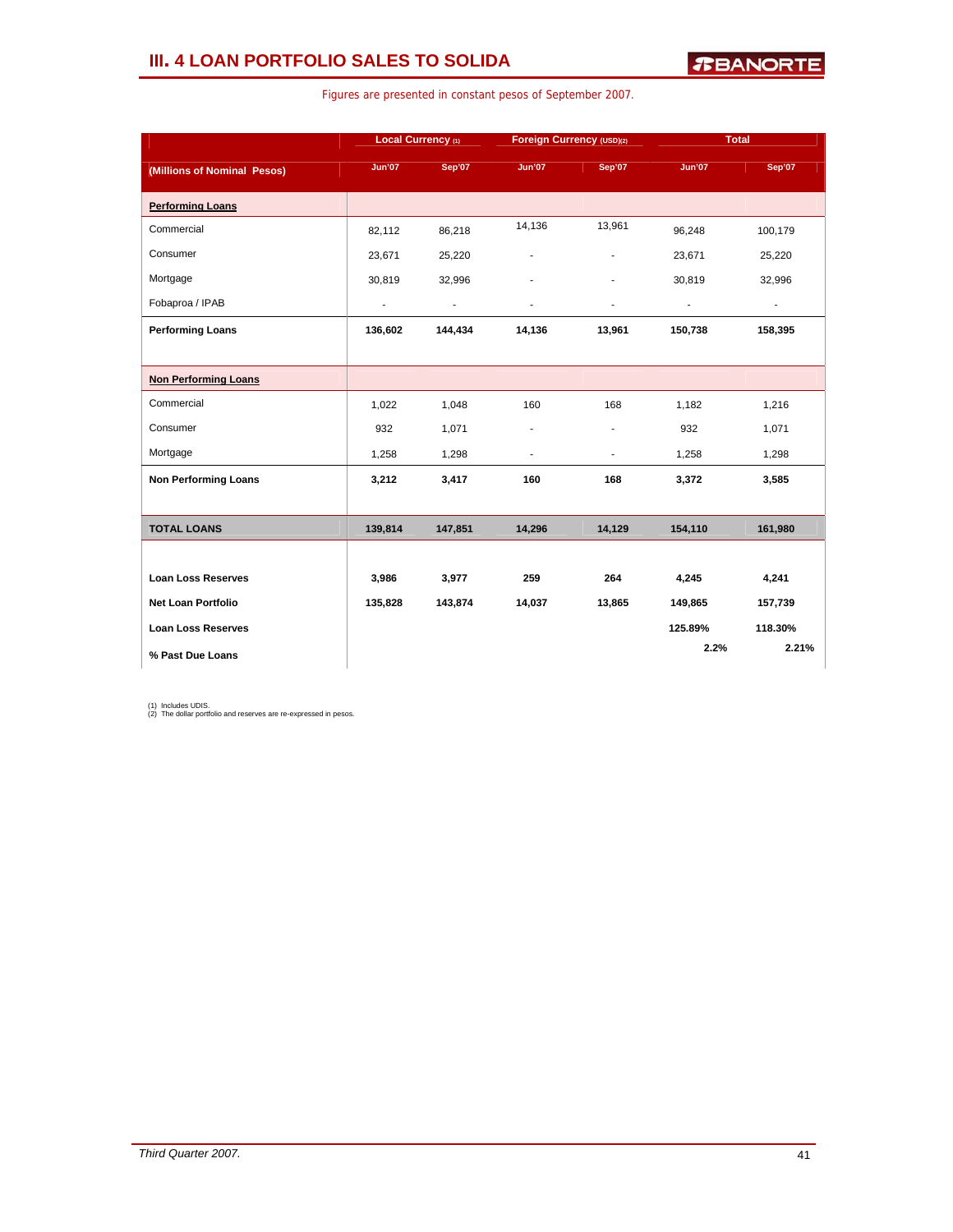### **NOTES TO FINANCIAL STATEMENTS**

| <b>FINANCIAL INSTRUMENTS AND VALUATION EFFECTS 3Q07</b><br>(Million Pesos) |                             |                 |                     |                                         |  |  |  |  |
|----------------------------------------------------------------------------|-----------------------------|-----------------|---------------------|-----------------------------------------|--|--|--|--|
| <b>NEGOTIABLE INSTRUMENTS</b>                                              | <b>BOOK</b><br><b>VALUE</b> | <b>INTEREST</b> | <b>MARKET VALUE</b> | <b>UNREALIZED</b><br><b>GAIN (LOSS)</b> |  |  |  |  |
| <b>Goverment Securities</b>                                                | 999                         | 1               | 1,001               | $\mathbf{1}$                            |  |  |  |  |
| <b>Banking Securities</b>                                                  | 5,728                       | 11              | 5,739               | (1)                                     |  |  |  |  |
| Private                                                                    | 248                         | 4               | 276                 | 23                                      |  |  |  |  |
| Banks paper                                                                |                             |                 |                     |                                         |  |  |  |  |
| <b>Treasury Bonds</b>                                                      | 112                         |                 | 112                 |                                         |  |  |  |  |
| <b>UMS</b>                                                                 | 513                         |                 | 512                 | (1)                                     |  |  |  |  |
| <b>Commercial Paper</b>                                                    |                             |                 |                     |                                         |  |  |  |  |
| Shares listed in the SIC                                                   | 1,667                       |                 | 1,673               | 6                                       |  |  |  |  |
| Guarantee (collateral) for futures                                         | $\mathbf{1}$                |                 | 2                   |                                         |  |  |  |  |
| <b>Mutual Funds</b>                                                        | 4                           |                 | 4                   |                                         |  |  |  |  |
| Swap of Coverage purposes                                                  | 39                          |                 | 40                  |                                         |  |  |  |  |
| Total                                                                      | L,                          | ÷.              | $\overline{a}$      | $\frac{1}{2}$                           |  |  |  |  |
| <b>SECURITIES HELD FOR SALE</b>                                            |                             |                 |                     |                                         |  |  |  |  |
| <b>Goverment Securities</b>                                                | 4,611                       | 34              | 4,585               | (60)                                    |  |  |  |  |
| Mexican Government Securities (UMS)                                        | 700                         | 7               | 721                 | 14                                      |  |  |  |  |
| <b>Treasury Bonds</b>                                                      |                             |                 |                     |                                         |  |  |  |  |
| Bonds public company                                                       | 19                          |                 | 60                  | 41                                      |  |  |  |  |
| Eurobonds                                                                  |                             |                 |                     |                                         |  |  |  |  |
| Banks paper                                                                |                             |                 |                     |                                         |  |  |  |  |
| Structured note                                                            |                             |                 |                     |                                         |  |  |  |  |
| <b>PEMEX</b>                                                               | 4,725                       | 118             | 4,894               | 50                                      |  |  |  |  |
| Subordinate securities                                                     | 21                          |                 | 373                 | 352                                     |  |  |  |  |
| Swap of Coverage purposes                                                  |                             |                 |                     |                                         |  |  |  |  |
| <b>Total</b>                                                               | 10,076                      | 159             | 10,633              | 398                                     |  |  |  |  |
| <b>SECURITIES HELD TO MATURITY</b>                                         |                             |                 |                     |                                         |  |  |  |  |
| <b>Special Cetes</b>                                                       | 637                         | $\overline{7}$  | 644                 |                                         |  |  |  |  |
| <b>Trust Bonds</b>                                                         |                             |                 |                     |                                         |  |  |  |  |
| <b>Fiduciary Rights</b>                                                    | 34                          |                 | 8                   | (26)                                    |  |  |  |  |
| <b>Bonds</b>                                                               |                             |                 |                     |                                         |  |  |  |  |
| Mexican Government Securities (UMS)                                        |                             |                 |                     |                                         |  |  |  |  |
| Government securities                                                      | 10                          |                 | 10                  |                                         |  |  |  |  |
| PEMEX (dlls)                                                               |                             |                 |                     |                                         |  |  |  |  |
| <b>Bonos Strip</b>                                                         | 13                          |                 | 13                  |                                         |  |  |  |  |
| Subordinate securities                                                     | 75                          |                 | 75                  |                                         |  |  |  |  |
| <b>Total</b>                                                               | 770                         | 7               | 751                 | (26)                                    |  |  |  |  |
| <b>TOTAL</b>                                                               | 20,157                      | 183             | 20,742              | 401                                     |  |  |  |  |

| ASSIGNED VALUES FOR SETTLEMENT 3Q07   |                             |                 |                     |                                         |
|---------------------------------------|-----------------------------|-----------------|---------------------|-----------------------------------------|
| (Million Pesos)                       |                             |                 |                     |                                         |
| <b>ASSIGNED VALUES FOR SETTLEMENT</b> | <b>BOOK</b><br><b>VALUE</b> | <b>INTEREST</b> | <b>MARKET VALUE</b> | <b>UNREALIZED</b><br><b>GAIN (LOSS)</b> |
| Government securities                 | 8.864                       | 8               | 8,850               | (22)                                    |
| <b>Banking securities</b>             |                             |                 |                     |                                         |
| Private                               |                             |                 |                     |                                         |
| Banks paper                           |                             |                 |                     |                                         |
| <b>Treasury Bonds</b>                 | 112                         |                 | 112                 |                                         |
| <b>UMS</b>                            |                             |                 |                     |                                         |
| <b>Commercial Paper</b>               |                             |                 |                     |                                         |
| Shares listed in the SIC              |                             |                 |                     |                                         |
| Guarantee (collateral) for futures    |                             |                 |                     |                                         |
| <b>Mutual Funds</b>                   |                             |                 |                     |                                         |
| Swap of Coverage Purposes             |                             |                 |                     |                                         |
| <b>Total</b>                          | 8,976                       | 8               | 8,962               | (22)                                    |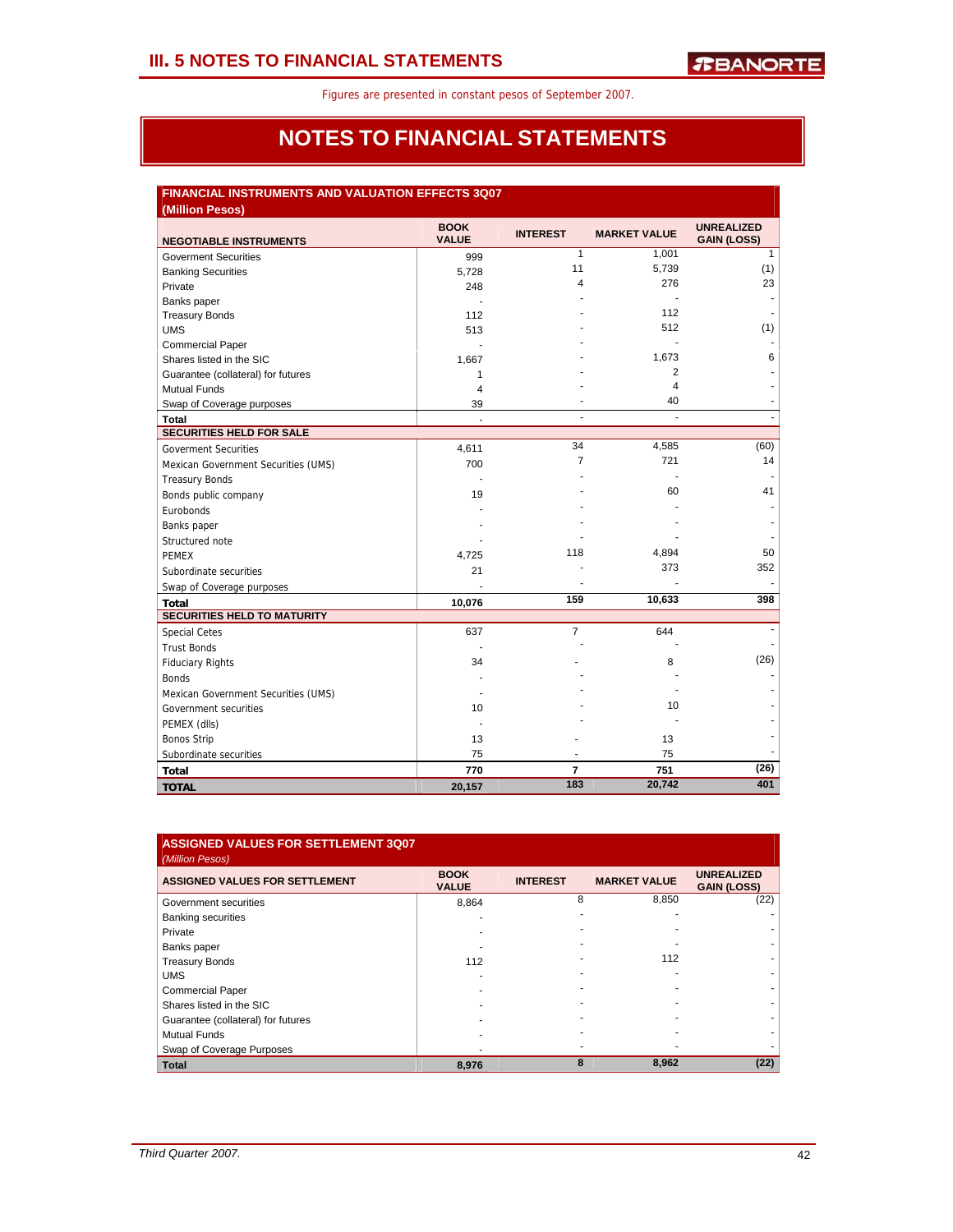### **III. 5 NOTES TO FINANCIAL STATEMENTS**

*T***BANORTE** 

| <b>REPURCHASE AGREEMENT OPERATIONS 3Q07</b><br>(Million Pesos) |                                                                |                                             |                                  |                                |                                    |  |  |
|----------------------------------------------------------------|----------------------------------------------------------------|---------------------------------------------|----------------------------------|--------------------------------|------------------------------------|--|--|
|                                                                |                                                                |                                             |                                  | <b>FINANCIAL STATEMENT</b>     |                                    |  |  |
| <b>SALES</b>                                                   | <b>INDIVIDUAL</b><br><b>COMPENSATION</b>                       |                                             |                                  |                                |                                    |  |  |
|                                                                | <b>RECEIVABLES ON</b><br><b>REPURCHASE</b><br><b>AGREEMENT</b> | <b>SECURITIES TO</b><br><b>BE DELIVERED</b> | <b>GLOBAL</b><br><b>POSITION</b> | <b>ASSET</b><br><b>BALANCE</b> | <b>LIABILITY</b><br><b>BALANCE</b> |  |  |
| <b>Goverment Securities</b>                                    | 200.714                                                        | 201,142                                     | (427)                            | 23                             | 450                                |  |  |
| <b>Banking Securities</b>                                      | 16,940                                                         | 16,960                                      | (20)                             | 11                             | 31                                 |  |  |
| <b>Private Securities</b>                                      | 13.374                                                         | 13.379                                      | (4)                              | 13                             | 17                                 |  |  |
| <b>Total</b>                                                   | 231.029                                                        | 231,481                                     | (452)                            | 47                             | 499                                |  |  |

|                             |                                                                |                                             |                                  |                                          | <b>FINANCIAL STATEMENT</b>         |  |
|-----------------------------|----------------------------------------------------------------|---------------------------------------------|----------------------------------|------------------------------------------|------------------------------------|--|
| <b>PURCHASE</b>             | <b>MARKET VALUE</b>                                            |                                             |                                  | <b>INDIVIDUAL</b><br><b>COMPENSATION</b> |                                    |  |
|                             | <b>RECEIVABLES ON</b><br><b>REPURCHASE</b><br><b>AGREEMENT</b> | <b>SECURITIES TO</b><br><b>BE DELIVERED</b> | <b>GLOBAL</b><br><b>POSITION</b> | <b>ASSET</b><br><b>BALANCE</b>           | <b>LIABILITY</b><br><b>BALANCE</b> |  |
| <b>Goverment Securities</b> | 31,892                                                         | 31,848                                      | (44)                             | 47                                       | 3                                  |  |
| <b>Banking Securities</b>   | 2,505                                                          | 2,506                                       |                                  |                                          | $\overline{2}$                     |  |
| <b>Private Securities</b>   | 3,321                                                          | 3.328                                       | 6                                |                                          | 6                                  |  |
| <b>Total</b>                | 37,718                                                         | 37,682                                      | (36)                             | 47                                       | 10                                 |  |
|                             |                                                                |                                             | Balance                          | 94                                       | 509                                |  |

| <b>DERIVATIVE FINANCIAL INSTRUMENTS OPERATIONS 3Q07</b> |                   |                   |                |  |  |  |  |  |
|---------------------------------------------------------|-------------------|-------------------|----------------|--|--|--|--|--|
|                                                         | (Million Pesos)   |                   |                |  |  |  |  |  |
| <b>INSTRUMENT</b>                                       | <b>TO RECEIVE</b> | <b>TO DELIVER</b> | <b>NET</b>     |  |  |  |  |  |
| <b>FORWARDS</b>                                         |                   |                   |                |  |  |  |  |  |
| Over INPC                                               | 26                | (26)              | ÷,             |  |  |  |  |  |
| forward contract with foreign currencies                |                   |                   |                |  |  |  |  |  |
| Market Value                                            |                   |                   |                |  |  |  |  |  |
| <b>Agreed Price</b>                                     | 3,119             | 4,175             | 7,294          |  |  |  |  |  |
| Coverage                                                | 3,141             | 4,157             | 7,297          |  |  |  |  |  |
| <b>Market Value</b>                                     |                   |                   |                |  |  |  |  |  |
| <b>Agreed Price</b>                                     |                   |                   |                |  |  |  |  |  |
| <b>SWAPS</b>                                            | ä,                |                   |                |  |  |  |  |  |
| Capital                                                 |                   |                   |                |  |  |  |  |  |
| Interest rate                                           |                   |                   |                |  |  |  |  |  |
| Valuation                                               | 18,140            | (18, 183)         | (42)           |  |  |  |  |  |
|                                                         |                   |                   |                |  |  |  |  |  |
| Coverage                                                |                   |                   |                |  |  |  |  |  |
| Capital                                                 | 13,917            | (14, 345)         | (428)          |  |  |  |  |  |
| Interest rate                                           | 272               | (184)             | 88             |  |  |  |  |  |
| Valuation                                               | 2,483             | (2,903)           | (420)          |  |  |  |  |  |
| <b>OPTIONS WITH FOREIGN CURRENCIES</b>                  |                   |                   |                |  |  |  |  |  |
| <b>Actives</b>                                          |                   |                   |                |  |  |  |  |  |
| Swaptions                                               | 5                 | (4)               | $\overline{2}$ |  |  |  |  |  |
| Rate Options                                            | 533               | (385)             | 147            |  |  |  |  |  |
| Index Options (ipc)                                     | 23                | (23)              | $\mathbf{1}$   |  |  |  |  |  |
|                                                         | 561               | (412)             | 149            |  |  |  |  |  |
| <b>Passives</b>                                         |                   |                   |                |  |  |  |  |  |
| Swaptions                                               | $\blacksquare$    | $\overline{a}$    | ä,             |  |  |  |  |  |
| Rate Options                                            | 117               | (63)              | 54             |  |  |  |  |  |
| Index Oprions (ipc)                                     | ÷                 | L.                | ä,             |  |  |  |  |  |
|                                                         | 117               | (63)              | 54             |  |  |  |  |  |
| <b>Debt Balance</b>                                     |                   |                   |                |  |  |  |  |  |
| <b>Creditor Balance</b>                                 |                   |                   |                |  |  |  |  |  |
| <b>FORWARDS</b>                                         | (14)              | 6                 | (7)            |  |  |  |  |  |
| <b>FORWARD CONTRACT WITH FOREIGN</b>                    |                   | ٠                 |                |  |  |  |  |  |
| <b>CURRENCIES</b>                                       |                   |                   |                |  |  |  |  |  |
| Rate Options                                            | (417)             | 407               | (10)           |  |  |  |  |  |
| Market Value                                            |                   | $\overline{a}$    | -              |  |  |  |  |  |
| <b>Agreed Price</b>                                     | (431)             | 414               | (17)           |  |  |  |  |  |
| Coverage                                                |                   |                   | 236            |  |  |  |  |  |
| <b>Market Value</b>                                     |                   |                   | (781)          |  |  |  |  |  |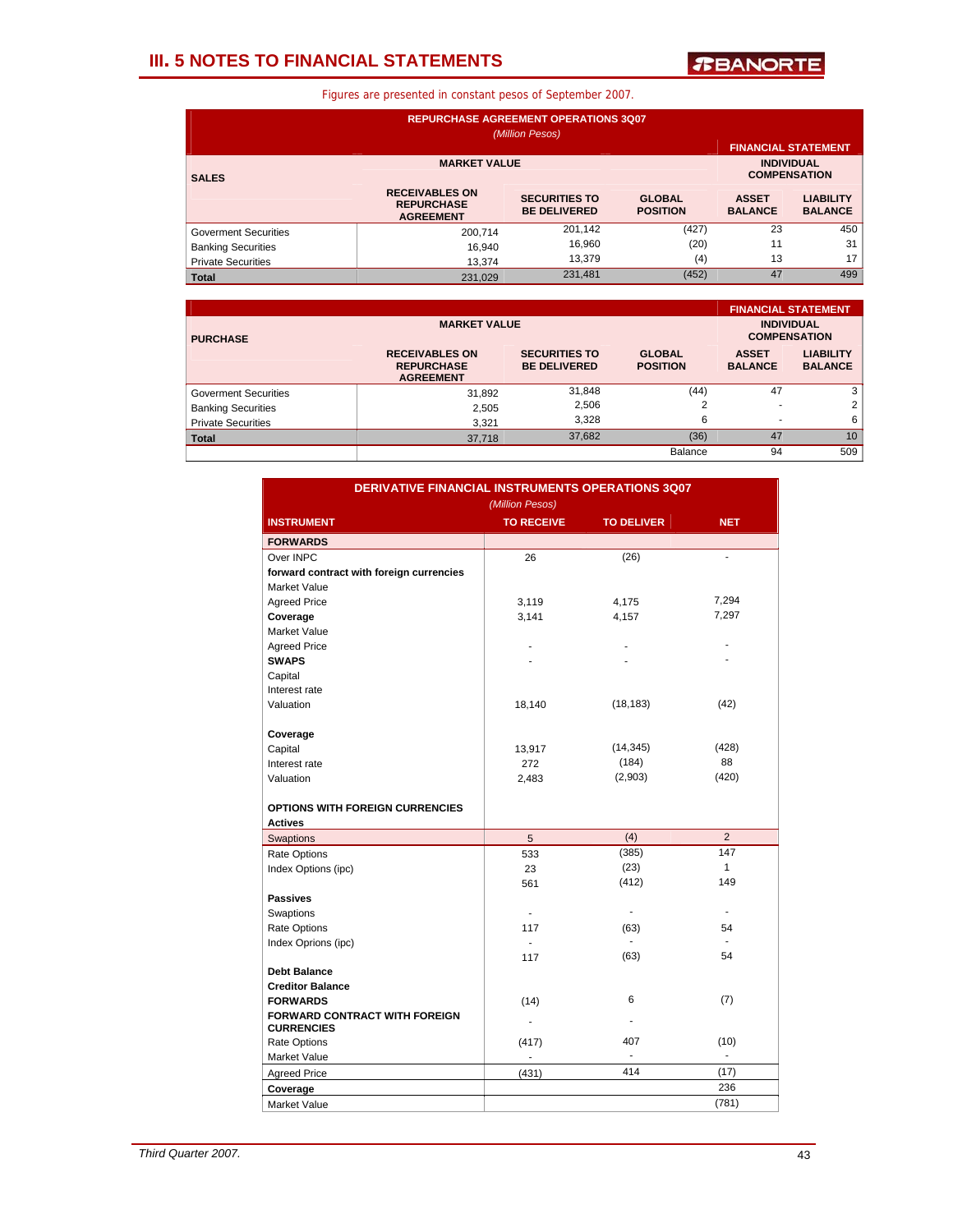| NOTIONAL PRINCIPAL AMOUNT IN DERIVATIVE OPERATIONS 3Q07<br>(Millones de Pesos) |              |                           |                 |                         |  |  |  |  |  |
|--------------------------------------------------------------------------------|--------------|---------------------------|-----------------|-------------------------|--|--|--|--|--|
| <b>PRODUCT</b>                                                                 | <b>KIND</b>  | <b>UNDERLYING</b>         | <b>CURRENCY</b> | <b>POSITION</b>         |  |  |  |  |  |
| <b>Forwards of Foreign Currency</b>                                            | Purchases    | Exchange Rate<br>(Dollar) | <b>MXN</b>      | 3,187                   |  |  |  |  |  |
| <b>Forwards of Foreign Currency</b>                                            | <b>Sells</b> | Exchange Rate             | <b>MXN</b>      | 4,215                   |  |  |  |  |  |
|                                                                                |              | (Dollar)                  |                 | 7,402                   |  |  |  |  |  |
| <b>Options with Foreign Currency</b>                                           | Purchases    | Exchange Rate<br>(Dollar) | <b>MXN</b>      |                         |  |  |  |  |  |
| <b>Options with Foreign Currency</b>                                           | <b>Sells</b> | <b>Exchange Rate</b>      | <b>MXN</b>      | 4                       |  |  |  |  |  |
|                                                                                |              | (Dollar)                  |                 | $\overline{\mathbf{A}}$ |  |  |  |  |  |
| <b>Rate Options</b>                                                            | Purchases    | <b>TIIE</b>               | <b>MXN</b>      | 1,786,470               |  |  |  |  |  |
| <b>Rate Options</b>                                                            | Sells        | <b>TIIE</b>               | <b>MXN</b>      | 1,772,304               |  |  |  |  |  |
|                                                                                |              |                           |                 | 3,558,774               |  |  |  |  |  |
| <b>Swaps with Rate</b>                                                         | USLI/IRS     | <b>TIIE</b>               | <b>MXN</b>      | 1.000                   |  |  |  |  |  |
| <b>Swaps with Rate</b>                                                         | TIIE/IRS     | TIIE                      | <b>MXN</b>      | 1,250                   |  |  |  |  |  |
|                                                                                |              |                           |                 | 2,250                   |  |  |  |  |  |
| <b>Swaps with Rate</b>                                                         | USLI/IRS     | <b>LIBOR</b>              | <b>MXN</b>      |                         |  |  |  |  |  |
| <b>Swaps with Rate</b>                                                         | TIIE/IRS     | <b>TIIE</b>               | <b>MXN</b>      | 90,684                  |  |  |  |  |  |
|                                                                                |              |                           |                 | 90,684                  |  |  |  |  |  |
| <b>Swaps with Rate</b>                                                         | CETE-US/CS   | CETE                      | <b>MXN</b>      | 4,701                   |  |  |  |  |  |
| <b>Swaps with Foreign Currency</b>                                             | TIIE-EU/CS   | <b>TIIE</b>               | <b>MXN</b>      | 866                     |  |  |  |  |  |
| <b>Swaps with Foreign Currency</b>                                             | MXP-US/CSF   | <b>FIX/FIX</b>            | <b>MXN</b>      | 19,929                  |  |  |  |  |  |
| <b>Swaps with Foreign Currency</b>                                             | TIIE-US/BS   | <b>TIIE/LIBOR</b>         | <b>MXN</b>      | 2,332                   |  |  |  |  |  |
| <b>Swaps with Foreign Currency</b>                                             | TIIE-US/CS   | <b>TIIE</b>               | <b>MXN</b>      | 6,960<br>34,787         |  |  |  |  |  |
|                                                                                |              |                           |                 |                         |  |  |  |  |  |
| <b>Forwards in MEXDER</b>                                                      | Purchases    | TIIE                      | <b>MXN</b>      | 44,826                  |  |  |  |  |  |
| <b>Forwards in MEXDER</b>                                                      | <b>Sells</b> | <b>TIIE</b>               | <b>MXN</b>      | 2,755<br>47,581         |  |  |  |  |  |
|                                                                                |              |                           |                 |                         |  |  |  |  |  |
| <b>Forwards in MEXDER</b>                                                      | Purchases    | <b>CETE</b>               | <b>MXN</b>      | 1,500                   |  |  |  |  |  |
| <b>Forwards in MEXDER</b>                                                      | <b>Sells</b> | <b>CETE</b>               | <b>MXN</b>      | ÷                       |  |  |  |  |  |
|                                                                                |              |                           |                 | 1,500                   |  |  |  |  |  |
| <b>Forwards in MEXDER</b>                                                      | Purchases    | M10                       | <b>MXN</b>      |                         |  |  |  |  |  |
| <b>Forwards in MEXDER</b>                                                      | <b>Sells</b> | M10                       | <b>MXN</b>      |                         |  |  |  |  |  |

| NON GOVERNMENTAL FINANCIAL INSTRUMENTS ABOVE BY 5% OF NET CAPITAL 3Q07<br>(Million Pesos) |                              |               |               |  |  |  |
|-------------------------------------------------------------------------------------------|------------------------------|---------------|---------------|--|--|--|
| <b>INDUSTRY</b>                                                                           | <b>INVESTMENT INSTRUMENT</b> | <b>AMOUNT</b> | % NET CAPITAL |  |  |  |
| BANSAN                                                                                    | Banking Bond                 | 4.106         | 12%           |  |  |  |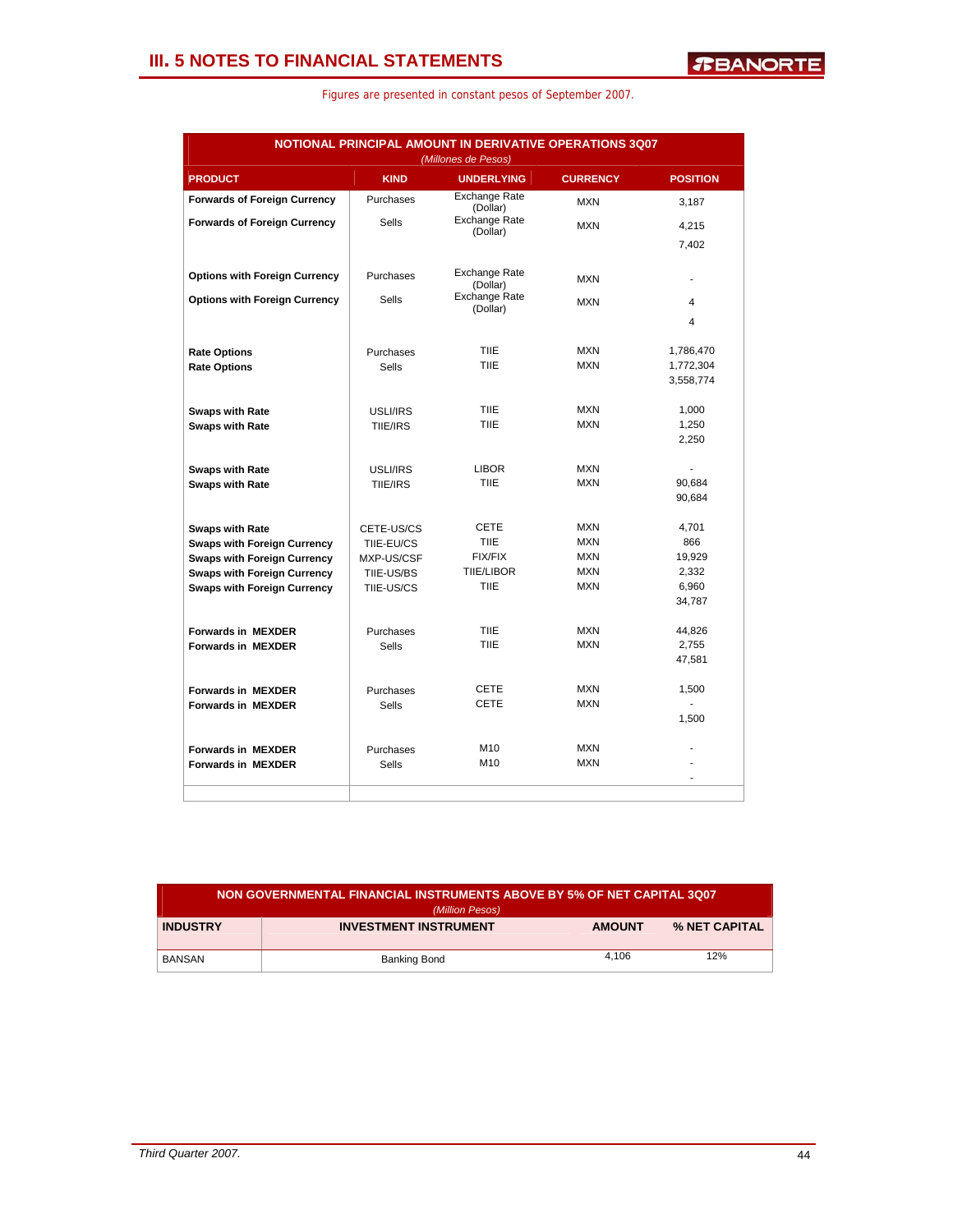| Figures are presented in constant pesos of September 2007. |  |  |  |  |  |  |
|------------------------------------------------------------|--|--|--|--|--|--|
|------------------------------------------------------------|--|--|--|--|--|--|

| <b>LOAN PORTFOLIO</b><br>(Million Pesos) |                       |                          |                          |                          |                          |                         |                |                          |
|------------------------------------------|-----------------------|--------------------------|--------------------------|--------------------------|--------------------------|-------------------------|----------------|--------------------------|
|                                          | <b>Local Currency</b> |                          |                          | <b>UDIS</b>              |                          | <b>Foreign Currency</b> | <b>Total</b>   |                          |
|                                          | 3Q06                  | 3Q07                     | 3Q06                     | 3Q07                     | 3Q06                     | 3Q07                    | 3Q06           | 3Q07                     |
| <b>Performing Loans</b>                  |                       |                          |                          |                          |                          |                         |                |                          |
| Commercial                               | 56,678                | 62,477                   | 262                      | 288                      | 11,943                   | 24.604                  | 68.882         | 87,359                   |
| <b>Financial Intermediaries</b>          | 1,299                 | 8,924                    |                          | $\overline{\phantom{a}}$ | 870                      | 722                     | 2,169          | 9,646                    |
| Consumer                                 | 19,847                | 25,133                   | 78                       | 90                       | $\overline{\phantom{a}}$ | 168                     | 19,926         | 25,391                   |
| Mortgages                                | 29,605                | 31,830                   | 1,420                    | 1,090                    |                          | 782                     | 31,026         | 33,703                   |
| <b>Goverment Entities</b>                | 12,805                | 17,212                   |                          | ٠                        | 467                      | 357                     | 13,273         | 17,569                   |
| Fobaproa                                 | ٠                     | $\blacksquare$           |                          | ä,                       | $\overline{\phantom{a}}$ | ÷.                      | $\overline{a}$ | $\blacksquare$           |
| <b>Total</b>                             | 120,234               | 145,577                  | 1,761                    | 1,469                    | 13,281                   | 26,633                  | 135,275        | 173,678                  |
| <b>Past Due Loans</b>                    |                       |                          |                          |                          |                          |                         |                |                          |
| Commercial                               | 697                   | 781                      | 16                       | 8                        | 47                       | 80                      | 760            | 869                      |
| <b>Financial Intermediaries</b>          |                       | ٠                        |                          | ٠                        | $\overline{a}$           | ٠                       | ÷              | $\blacksquare$           |
| Consumer                                 | 585                   | 998                      | ٠                        | ä,                       | ٠                        | ٠                       | 585            | 998                      |
| Mortgages                                | 404                   | 474                      | 396                      | 346                      |                          | 6                       | 800            | 826                      |
| <b>Goverment Entities</b>                |                       | $\overline{\phantom{0}}$ | $\overline{\phantom{a}}$ | $\overline{\phantom{a}}$ | $\overline{\phantom{a}}$ | ٠                       | $\overline{a}$ | $\overline{\phantom{0}}$ |
| <b>Total</b>                             | 1,686                 | 2,252                    | 412                      | 354                      | 47                       | 86                      | 2,145          | 2,693                    |
| <b>Total Propietary Loans</b>            | 121,921               | 147,829                  | 2,172                    | 1,823                    | 13,327                   | 26,719                  | 137,420        | 176,371                  |

| <b>COST OF BALANCES OF FINAPE, FOPIME, MORTGAGE UDIS AND MORTGAGE FOVI</b><br><b>LOAN PORTFOLIOS AS OF 3007</b><br>()Million Pesos) |                    |                                            |  |  |  |  |  |
|-------------------------------------------------------------------------------------------------------------------------------------|--------------------|--------------------------------------------|--|--|--|--|--|
|                                                                                                                                     | <b>TOTAL</b>       |                                            |  |  |  |  |  |
|                                                                                                                                     | <b>PERIOD COST</b> | <b>BALANCE OF LOAN</b><br><b>PORTFOLIO</b> |  |  |  |  |  |
| <b>FINAPE</b>                                                                                                                       |                    |                                            |  |  |  |  |  |
| <b>FOPYME</b>                                                                                                                       |                    |                                            |  |  |  |  |  |
| Mortgage UDIS                                                                                                                       | 30                 | 54                                         |  |  |  |  |  |
| Mortgage FOVI                                                                                                                       | 13                 | 13                                         |  |  |  |  |  |
|                                                                                                                                     | 44                 | 68                                         |  |  |  |  |  |

The quarter ending with a balance of Ps 68 million pesos in debtors support programs with a cost of the period of Ps 44 million.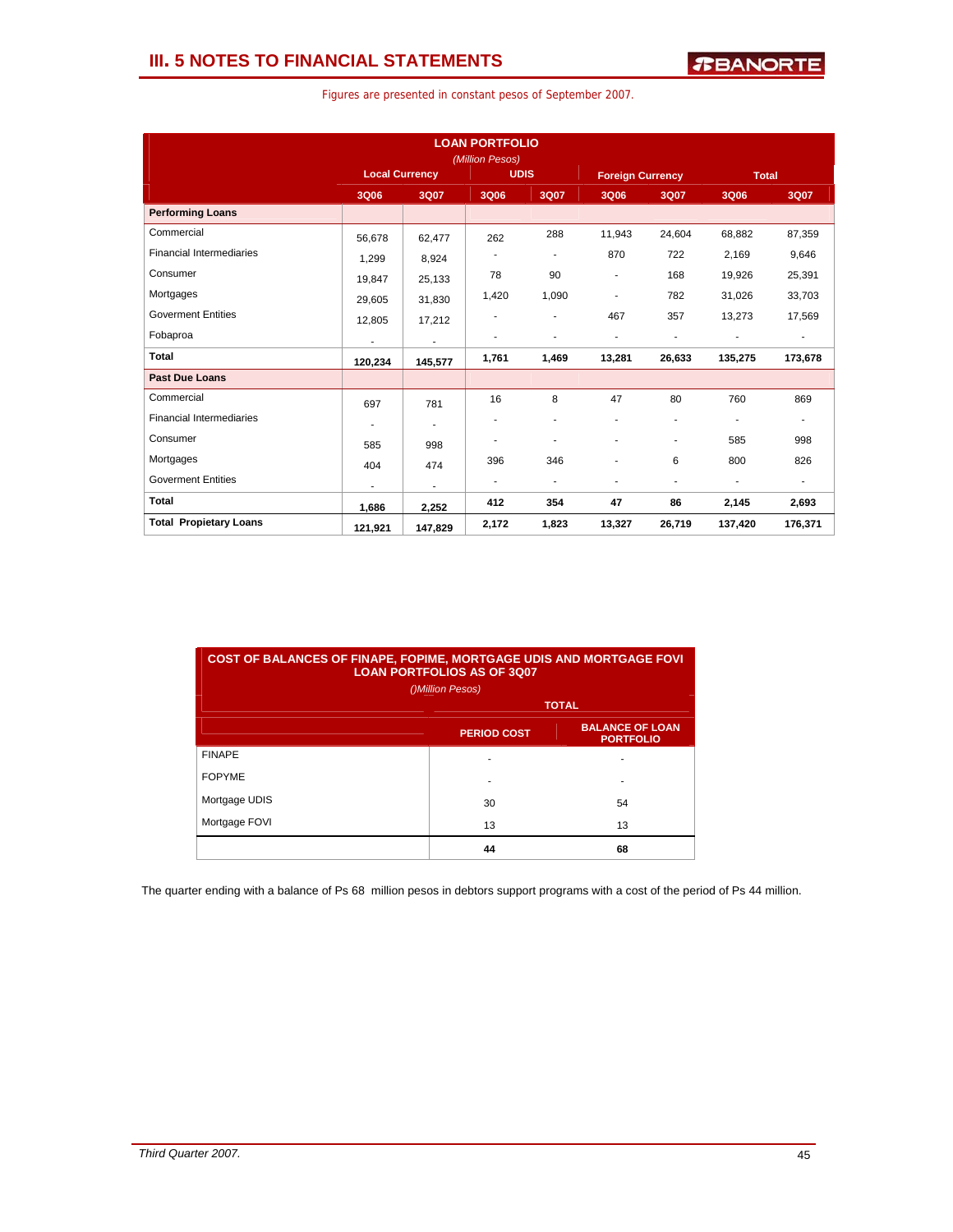### • **Troubled Portfolio**

The National Banking and Securities Commission (CNByV) accepted the Proposal of the Bankers Association of Mexico (ABM), to consider as a Troubled Portfolio the D and E risk grades of the portfolio classification. The following table shows the troubled portfolio.

| (Million Pesos)                  | <b>Total</b> |
|----------------------------------|--------------|
| <b>Troubled Portfolio</b>        | 1.910        |
| <b>Total Loans</b>               | 179.778      |
| Troubled Portfolio / Total Loans | 1.1%         |

| <b>DEFERRED TAXES</b>                                                                           |                          |                                 |            |  |  |  |  |  |
|-------------------------------------------------------------------------------------------------|--------------------------|---------------------------------|------------|--|--|--|--|--|
| (Million Pesos)                                                                                 |                          |                                 |            |  |  |  |  |  |
| <b>ASSETS</b>                                                                                   | <b>INCOME TAX</b>        | <b>PROFIT</b><br><b>SHARING</b> | <b>NET</b> |  |  |  |  |  |
| Taxes losses pending amortization                                                               |                          |                                 |            |  |  |  |  |  |
| Unrealized loss from Securities held for sale                                                   | 19                       |                                 | 19         |  |  |  |  |  |
| Provisions for possible loss in loans                                                           | 36                       |                                 | 36         |  |  |  |  |  |
| Deferred compensation                                                                           | $\overline{\mathcal{A}}$ |                                 | 4          |  |  |  |  |  |
| Non deductible provisions and accumulative income                                               | 173                      | 59                              | 232        |  |  |  |  |  |
| Excess of accunting value over fiscal value on Reposessed Assets                                | 304                      | 54                              | 358        |  |  |  |  |  |
| Diminishable profit sharing                                                                     | 178                      |                                 | 178        |  |  |  |  |  |
| Past-due loan reserves                                                                          | 16                       |                                 | 16         |  |  |  |  |  |
| Anticipated Income and Expenses                                                                 | 142                      | 49                              | 191        |  |  |  |  |  |
| <b>Installation expenses</b>                                                                    | 9                        |                                 | 9          |  |  |  |  |  |
| Valuation Efect of Financial Instruments                                                        | $\overline{2}$           |                                 | 2          |  |  |  |  |  |
| Tax on Assets to recover                                                                        | $\overline{c}$           |                                 | 2          |  |  |  |  |  |
| <b>Total Assets</b>                                                                             | 886                      | 162                             | 1,048      |  |  |  |  |  |
| <b>LIABILITIES</b>                                                                              |                          |                                 |            |  |  |  |  |  |
| Accrued interest and inflationary component of Fixed Assets,<br>Foreclosed, Intangible & Others | (181)                    |                                 | (181)      |  |  |  |  |  |
| Loan Portfolio Acquisitions                                                                     | (633)                    | (84)                            | (717)      |  |  |  |  |  |
| Capitalizable projects                                                                          | (64)                     | (23)                            | (87)       |  |  |  |  |  |
| Income tax to pay on UDIS Trust funds                                                           | (36)                     |                                 | (36)       |  |  |  |  |  |
| Book value depreciation                                                                         | (35)                     |                                 | (35)       |  |  |  |  |  |
| Dividends Federal Home loon Bank                                                                | (4)                      |                                 | (4)        |  |  |  |  |  |
| Intangibles amortizations                                                                       | (37)                     |                                 | (37)       |  |  |  |  |  |
| Expenses paid in advance                                                                        | (2)                      |                                 | (2)        |  |  |  |  |  |
| Effects of other accounts                                                                       | (2)                      | (1)                             | (3)        |  |  |  |  |  |
| Effects of other accounts                                                                       | (2)                      | (2)                             | (4)        |  |  |  |  |  |
| Sale Cost Revers                                                                                | (12)                     |                                 | (12)       |  |  |  |  |  |
| Organization and Recording Expenses & Installation Expenses                                     | (10)                     |                                 | (10)       |  |  |  |  |  |
| Unrealized capital gain from investments in siefore                                             | (44)                     |                                 | (44)       |  |  |  |  |  |
| Trust Revenue "Meseta"                                                                          | (18)                     |                                 | (18)       |  |  |  |  |  |
| <b>Total liabilities</b>                                                                        | (1,079)                  | (110)                           | (1, 189)   |  |  |  |  |  |
| <b>Assets (Liabilities) Accumulated Net</b>                                                     | (193)                    | 52                              | (141)      |  |  |  |  |  |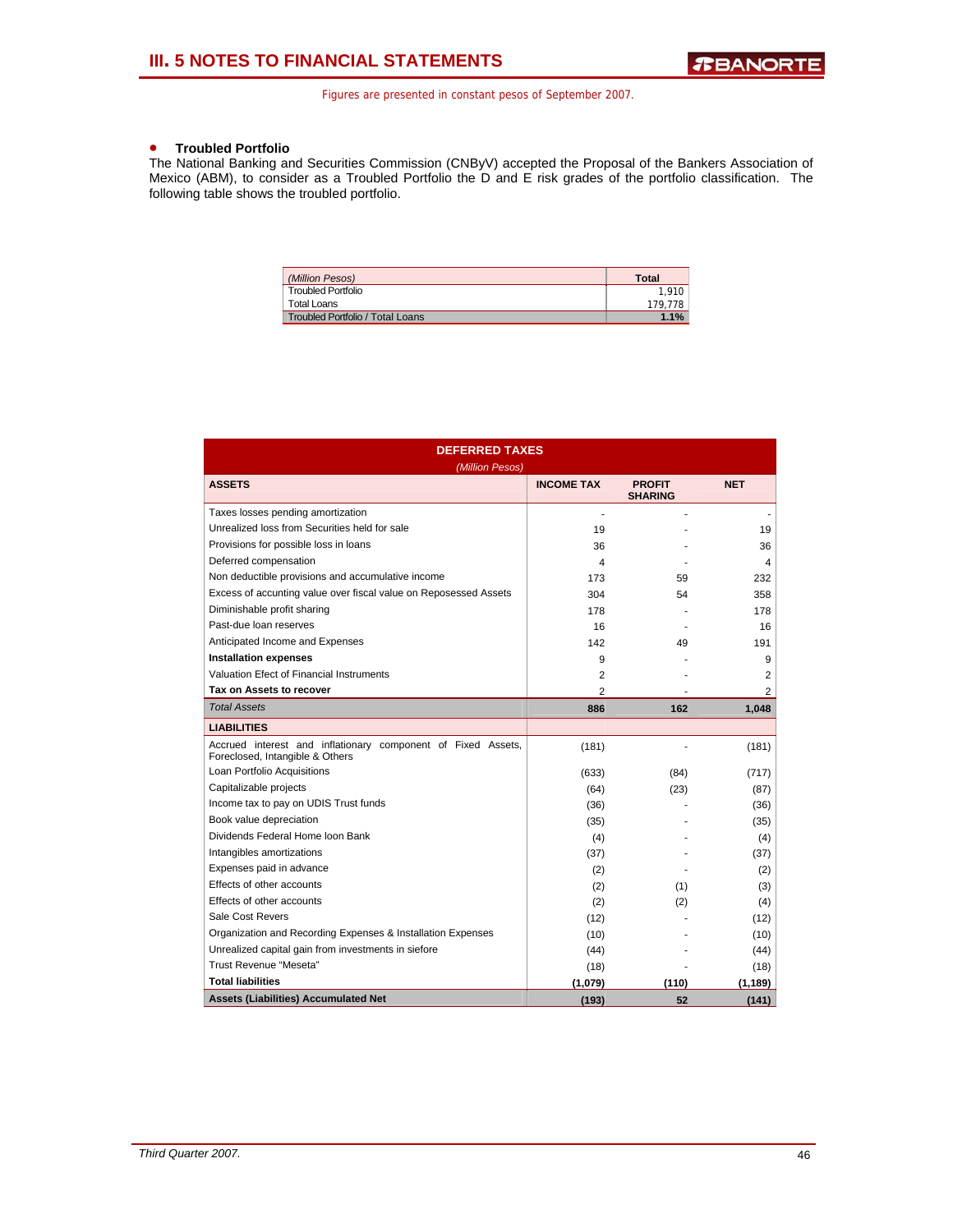### **III. 5 NOTES TO FINANCIAL STATEMENTS**

| <b>LONG TERM DEBT AS OF 3007</b><br>(Million Pesos) |                            |                                |                          |                                                                      |             |                                |                 |                                   |  |
|-----------------------------------------------------|----------------------------|--------------------------------|--------------------------|----------------------------------------------------------------------|-------------|--------------------------------|-----------------|-----------------------------------|--|
| <b>TYPE OF DEBT</b>                                 | <b>CURR</b><br><b>ENCY</b> | <b>DATE OF</b><br><b>ISSUE</b> | <b>AMOUNT</b><br>(Pesos) | <b>ORIGINAL</b><br><b>AMOUNT</b><br>(Million<br>Ps, Dils or<br>UDIS) | <b>TERM</b> | <b>INTEREST</b><br><b>RATE</b> | <b>MATURITY</b> | <b>INTEREST</b><br><b>PAYMENT</b> |  |
| CD's-Banorte U01001                                 | <b>UDIS</b>                | $11 - Jan-01$                  | 348                      | 90                                                                   | 10<br>años  | 8.13%                          | 30-Dec-10       | $E/182$ days                      |  |
| Non Convertible Subordinate<br>Bonds QBanorte 02D   | Ps                         | 28-Nov-02                      | 1,223                    | 1.136                                                                | 10<br>años  | 8.00%                          | 28-Nov-12       | $E/182$ days                      |  |
| Step-Up Subordinated Callable<br>Notes Due 2014     | <b>Dlls</b>                | 17-Feb-04                      | 3,279                    | 300                                                                  | 10<br>años  | 5.875%                         | 17-Feb-14       | $E/180$ days                      |  |
| Non Convertible Subordinate<br><b>Bonds 2006</b>    | <b>Dlls</b>                | 13-Oct-06                      | 4,373                    | 400                                                                  | 10<br>años  | 6.135%                         | 13-Apr-16       | $E/180$ days                      |  |
| Non Convertible Subordinate<br><b>Bonds 2006</b>    | <b>Dlls</b>                | 13-Oct-06                      | 2,188                    | 200                                                                  | 15<br>años  | 6.862%                         | 13-Apr-21       | $E/180$ days                      |  |

| <b>BANK AND OTHER ENTITIES LOANS AS OF 3007</b><br>(Million Pesos) |                                 |                                           |                          |                                   |                                |                       |              |  |
|--------------------------------------------------------------------|---------------------------------|-------------------------------------------|--------------------------|-----------------------------------|--------------------------------|-----------------------|--------------|--|
|                                                                    | <b>LOCAL</b><br><b>CURRENCY</b> | <b>INTER</b><br><b>EST</b><br><b>RATE</b> | <b>TERM</b><br>(DAYS)    | <b>FOREIGN</b><br><b>CURRENCY</b> | <b>INTEREST</b><br><b>RATE</b> | <b>TERM</b><br>(DAYS) | <b>TOTAL</b> |  |
| <b>LOANS FROM LOCAL BANKS</b>                                      | ٠                               |                                           |                          | 643                               | 5.98%                          | 286                   | 643          |  |
| LOANS FROM FOREIGN BANK CONCERTED<br><b>FROM THE COUNTRY</b>       |                                 | ٠                                         | ٠                        | 888                               | $L + 0.9$                      | 1,004                 | 888          |  |
| LOANS FROM FOREIGN BANK CONCERTED<br><b>FROM CAYMAN</b>            |                                 |                                           | ۰                        | 2,928                             | 5.83%                          | 754                   | 2,928        |  |
| LOANS FROM DEVELOPING BANKS                                        | 3,200                           | 9.02%                                     | 719                      | 1,299                             | 10.30%                         | 731                   | 4,499        |  |
| <b>LOANS FROM PUBLIC FUNDS</b>                                     | 8.048                           | 7.14%                                     | 580                      | 90                                | 6.00%                          | 643                   | 8.138        |  |
| <b>LOANS FROM BANKS</b>                                            | ٠                               | $\overline{\phantom{a}}$                  | $\overline{\phantom{a}}$ |                                   | $\overline{\phantom{a}}$       | ٠                     | ٠            |  |
| <b>CALL MONEY</b>                                                  | 3,877                           | 7.22%                                     | 3                        |                                   | $\blacksquare$                 | ٠                     | 3,877        |  |
| LOANS FROM FIDUCIARY FUNDS                                         | 629                             | 10.42%                                    | 5,037                    |                                   | ٠                              | ۰                     | 629          |  |
| PROVISIONS FOR INTEREST                                            | 85                              | N.A                                       | N.A                      |                                   | ٠                              | ۰                     | 85           |  |
|                                                                    | 15,839                          |                                           |                          | 5,848                             |                                |                       | 21,687       |  |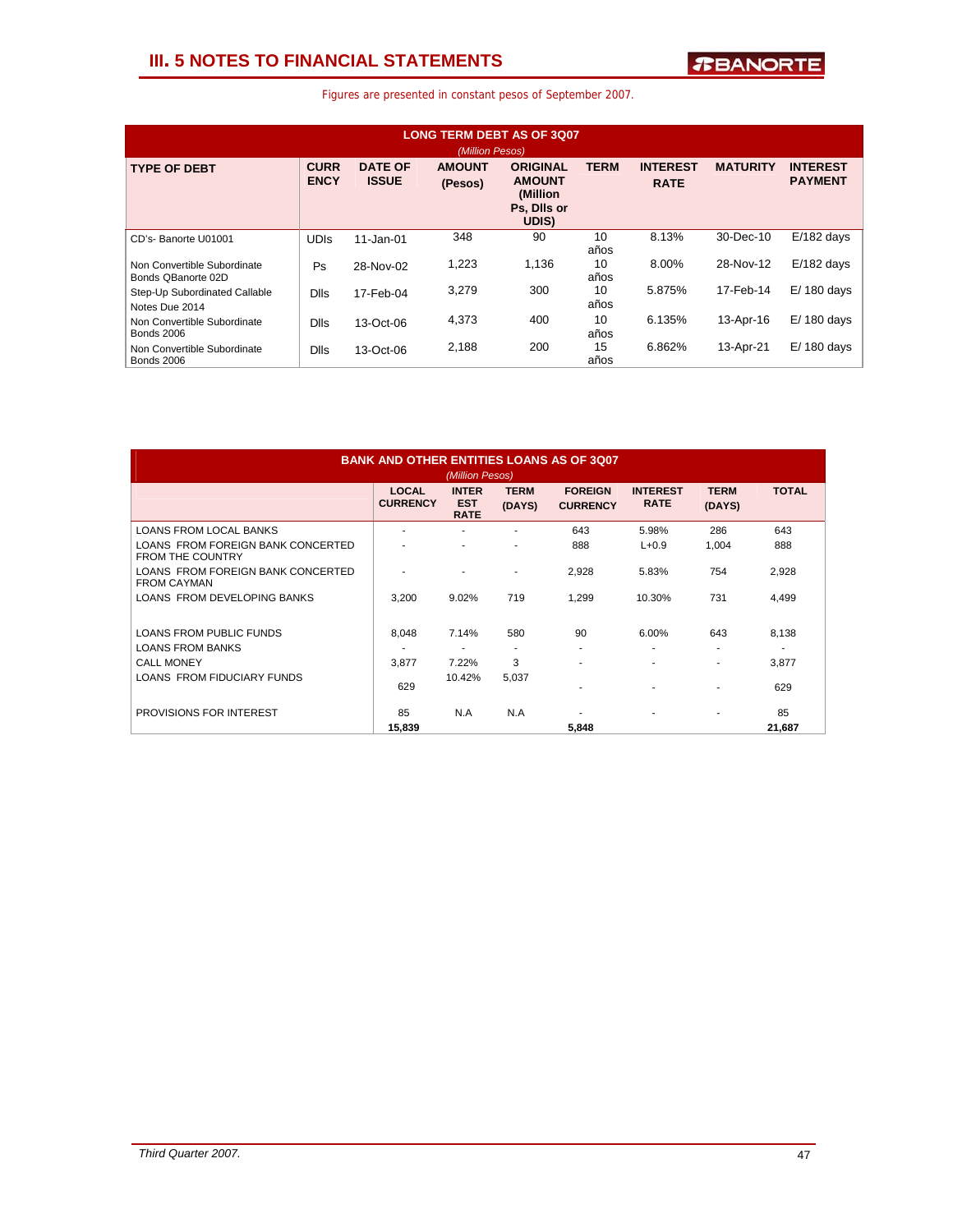| <b>TRADING INCOME 3Q07</b><br>(Million Pesos)  |       |  |  |  |  |  |
|------------------------------------------------|-------|--|--|--|--|--|
| <b>VALUATION EFFECTS</b>                       |       |  |  |  |  |  |
| Negotiable Instruments                         | 5     |  |  |  |  |  |
| Securities Held to Maturity                    |       |  |  |  |  |  |
| Repurchase                                     | 142   |  |  |  |  |  |
| Derived instruments                            | 175   |  |  |  |  |  |
| <b>Futures</b>                                 |       |  |  |  |  |  |
| Securities Ioans                               |       |  |  |  |  |  |
| Range                                          |       |  |  |  |  |  |
| Inflation Adjustment                           |       |  |  |  |  |  |
| <b>Total</b>                                   | 323   |  |  |  |  |  |
| <b>RESULTS FORM BUYING AND SELLING</b>         |       |  |  |  |  |  |
| Negotiable Instruments                         | 499   |  |  |  |  |  |
| Securities Held for Sell                       | (38)  |  |  |  |  |  |
| Derived for coverage purposes                  | 85    |  |  |  |  |  |
| Inflation Adjustment                           |       |  |  |  |  |  |
| <b>Total of Buying and Selling Instruments</b> | 546   |  |  |  |  |  |
| <b>FX Spot</b>                                 | 320   |  |  |  |  |  |
| <b>FX Forwards</b>                             |       |  |  |  |  |  |
| <b>FX Futures</b>                              |       |  |  |  |  |  |
| <b>FX Futures TIIE</b>                         |       |  |  |  |  |  |
| <b>Forwards</b>                                |       |  |  |  |  |  |
| Trading currencies securitization              | (1)   |  |  |  |  |  |
| Gain from metal intermediation                 |       |  |  |  |  |  |
| <b>Metals Valuation</b>                        | (6)   |  |  |  |  |  |
| <b>Total of Foreign Exchange</b>               | 314   |  |  |  |  |  |
| Inflation Adjustment                           | 8     |  |  |  |  |  |
| <b>Total of Buying and Selling</b>             | 867   |  |  |  |  |  |
| <b>TOTAL TRADING INCOME</b>                    | 1,190 |  |  |  |  |  |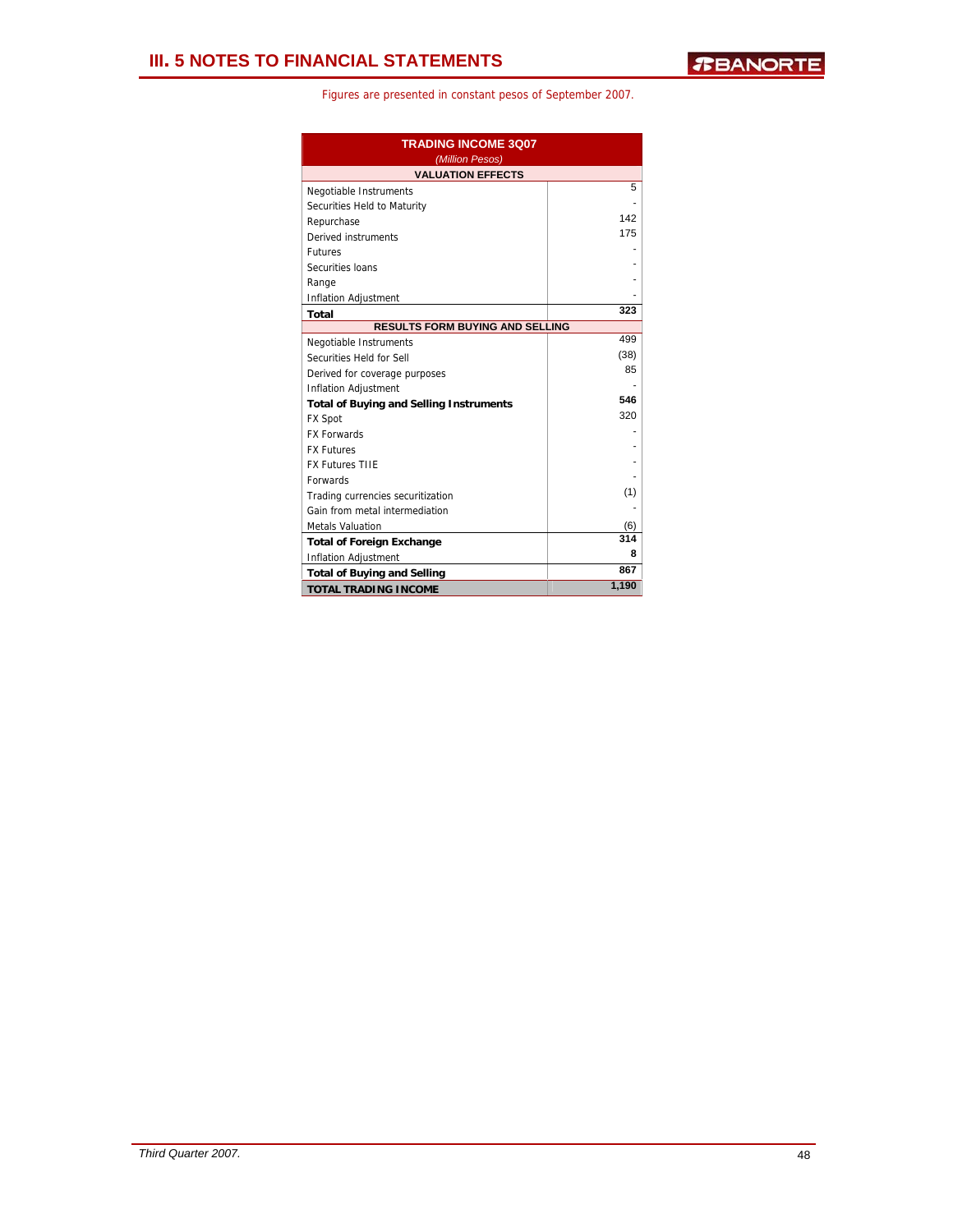### **III. 5 NOTES TO FINANCIAL STATEMENTS**

Figures are presented in constant pesos of September 2007.

### • **Risk Management**

### ¾ **Credit Risk**

Credit risk is the risk of clients failing to meet their payments. Therefore, it is essential to correctly manage such a risk in order to maintain a quality loan portfolio.

The objectives of credit risk management at GFNorte are:

- Improve the quality, diversification and composition of the loan portfolio in order to optimize the riskperformance (yield) ratio
- Provide Executive Management with reliable, timely information to assist decision making regarding loans.
- ⋅ Provide the Business Areas with clear and sufficient tools to support loan placement and follow-up.
- Create economic value for shareholders by efficient loan risk management.
- Comply with the information requirements that the authorities set forth regarding loan risk management.
- Perform risk management in accordance with the best practices, implementing models, methodologies, procedures and systems based on the main advances worldwide.

### ¾ **Individual Credit Risk**

The Bank of the Group separate the loan portfolio into two large groups: consumer loans and company loans. The individual loan risk for consumer loans is identified, measured and controlled by a parametric system (scoring) that includes origination and behavior models for each of the consumer products: mortgage, car, payroll loans and credit cards.

The individual risk for company loans is identified, measures and controlled by the Target Markets, Risk Acceptance Criteria and Banorte's Internal Risk Qualification (CIR).

The Target Markets and Risk Acceptance Criteria are tools that, along with the Internal Risk Qualification, are part of GFNorte's Loan Strategy and give support to loan risk level estimation.

The Target Markets are activities selected by region and economic activity – backed by economic research and loan behavior analysis – where Banorte is interested in placing loans.

The Risk Acceptance Criteria are parameters that describe the risk identified by the industry, which makes it possible to estimate the risk involved for the bank when granting a loan to customer on the bases of their economic activity. The types of risk contemplated in the Risk Acceptance Criteria are financial risk, operation risk, market risk, company life cycle, legal, regulatory, loan experience and management quality.

Banorte's CIR aligns with the "general PROVISIONS applicable to the loan qualification method of loan institution" issued by the CNByV on December 2, 2005. Banorte's CIR was certified by the CNBV and by an international external auditor in 2001.

Banorte's CIR is applied to commercial loans equal to or greater than an amount in Mexican pesos equivalent to nine hundred thousand investment units on the qualification date.

### ¾ **Portfolio Credit Risk**

GFNorte has designed a portfolio credit risk method that, besides contemplating the major and latest international practices in identification, measurement, control and follow-up, has been adapted to work within the context of the Mexican Financial System.

This credit risk methodology makes it possible to know the current value of the portfolio loans of the Banks (including Banco Mercantil del Norte and Banco del Centro), that is, *the loan exposure*, allowing surveillance of the risk concentration levels per risk qualification, geographical regions, economic activities, currency and type of product in order to know the portfolio's profile and take action to direct it toward a diversification which will maximize profitability with the lowest risk.

Calculating loan exposure implies generating a cash flow of each one of the loans, of both capital and interest to discount it later. This exposure is sensible to changes in the market, thereby facilitating calculations under different economic scenarios.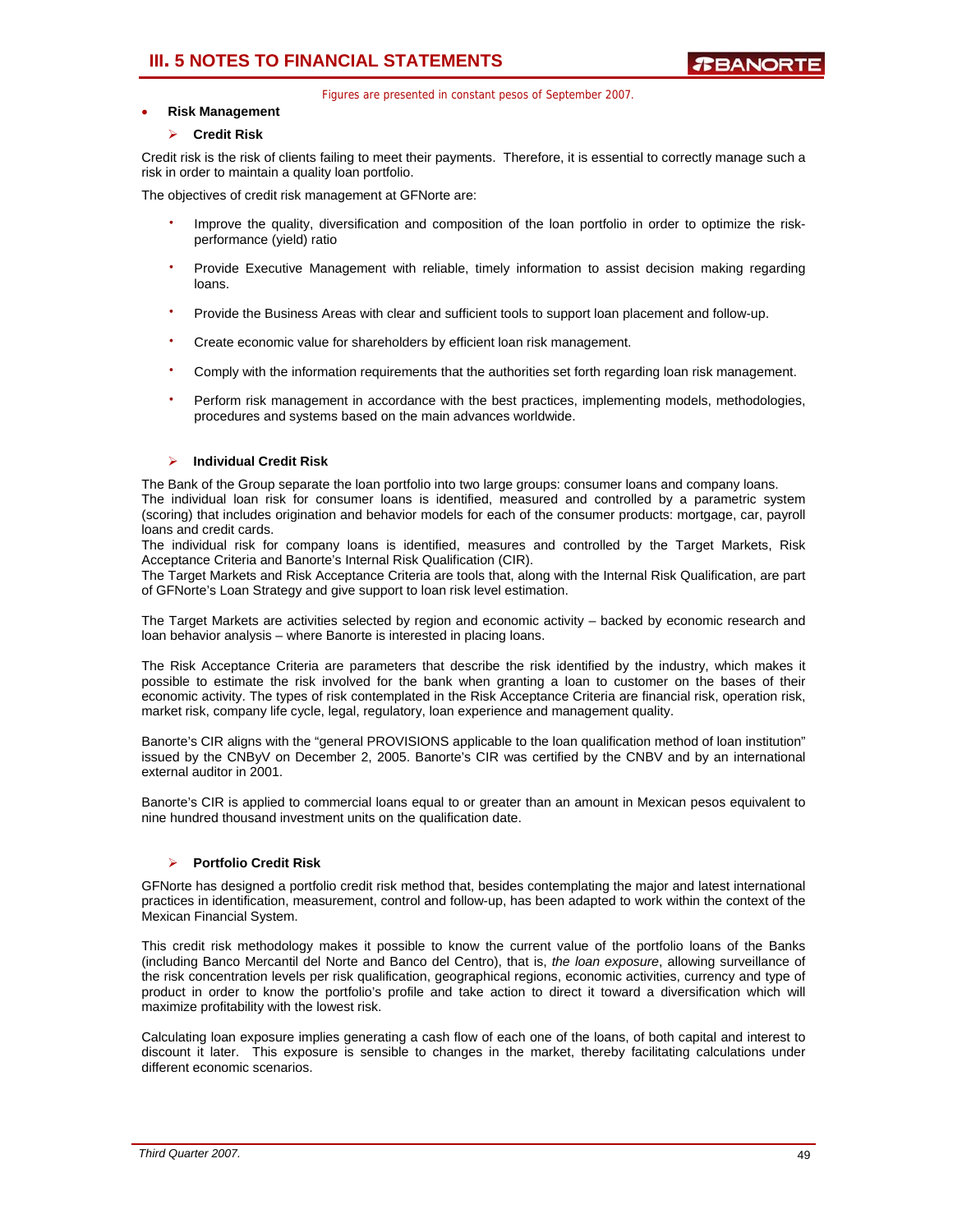The method, in addition to contemplating loan exposure, takes into consideration the probability of noncompliance, the recovery level associated to each client and the classification of the debtor based on the Merton model. The *probability of non-compliance* is the probability that the debtor will not meet his/her debt obligation with the bank according to the originally agreed terms and conditions. The probability of non-compliance is based on the transition matrixes that the Banks calculate from the migration of the debtors through different risk qualification levels. The *recovery ratio* is the percentage of total exposure that is estimated to be recovered if the debtor fails to comply. The *classification of the debtor*, based on the Merton model, associates the debtor's future behavior to loan and market factors on which his "credit health" depends, as determined by statistical techniques.

The results are risk measures such as the expected and unexpected loss at a one-year horizon. The expected loss is the credit portfolio's loss distribution average, which is used to measure the following year's expected loss due to noncompliance or variations in debtors' credit quality. This unexpected loss is an indicator of the loss that could be expected in extreme scenarios and is measured as the difference between the maximum loss given the distribution of losses, at a specific reliability level that in the case of the Banking Sector is 95%, and the expected loss.

The results obtained are used as a tool for better decision-making in granting loans and in the diversification of the portfolio, according to the Banks' global strategy. The individual risk identification tools and the portfolio credit risk methodology are periodically checked and updated to allow the application of new techniques that may support or strengthen them.

By September 30, 2007, the Banco Mercantil del Norte total portfolio was Ps 160,772 million. The expected loss represents 1.8% and the unexpected loss is 3.3% with respect to the total portfolio. The average expected loss is 1.8% during the period between July 2007 and September 2007.

### ¾ **General rules for risk diversification in asset and liability operations applicable to loan institutions**

In compliance with the risk diversification rules in asset and liability operations, Banco Mercantil del Norte submits the following information:

Basic capital by June 30, 2007 **\$22,644** 

- I. Financings whose individual amount represents more than 10% of the basic capital: Credit operations − Number of financings 0 Total amount of financings \$0 − % vs. basic capital 0% Money Market operations − Number of financings 3 − Total amount of financings \$2,635 − % vs. basic capital 12% II. Maximum amount of financing with the 3 major
- Common Risk debtors and groups **\$14,229**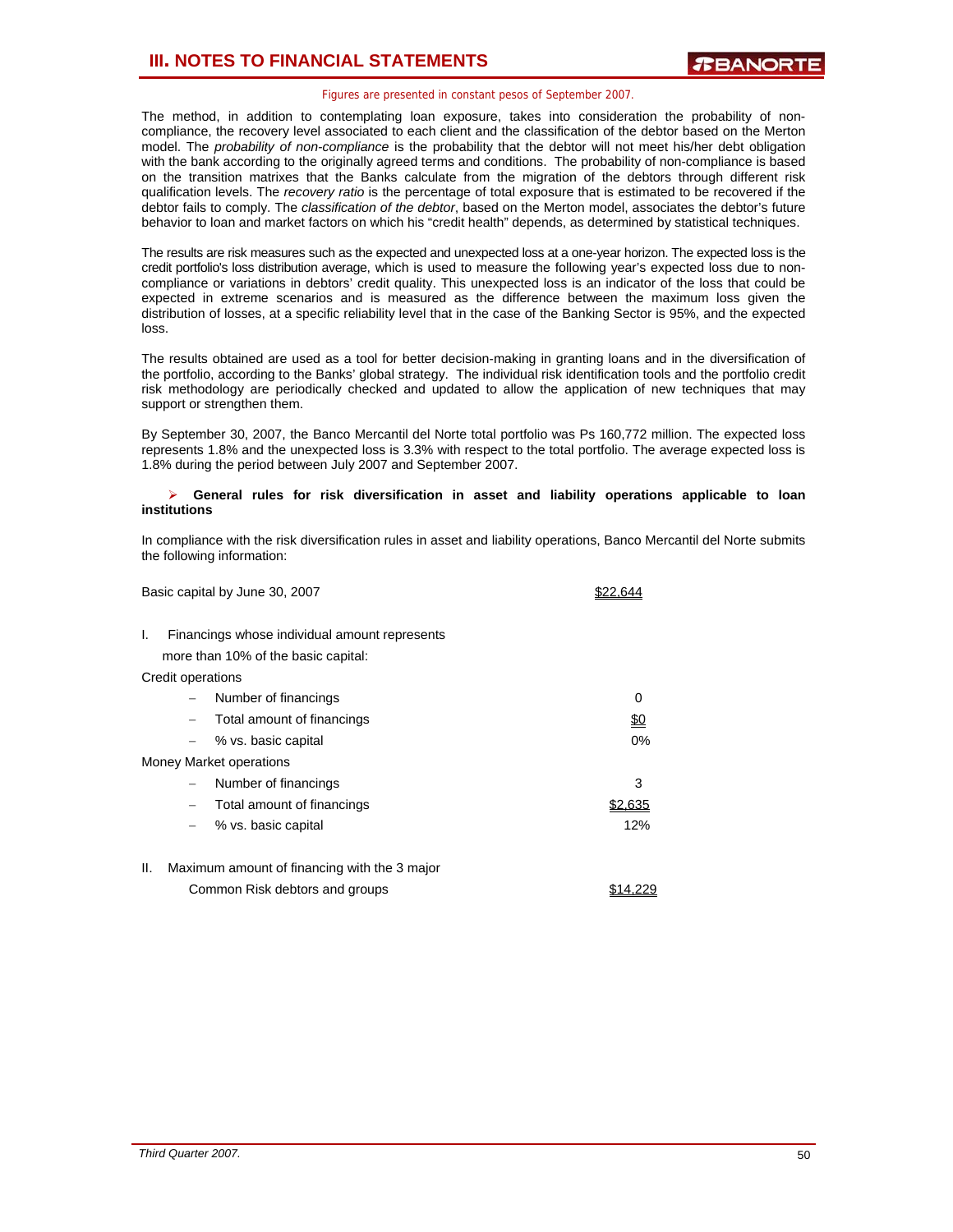### ¾ **Market Risk**

#### ⋅ *Value at Risk*

The exposure to market risk is determined through the calculation of the Value at Risk ("VaR"). The meaning of the VaR under this method is the potential loss which could be generated in the valuation of the portfolios at a given date. This methodology is used both for the calculation of market risk and for the establishment and control of internal limits.

In order to calculate the Value at Risk (VaR), the Institution applies the nonparametric historical simulation method, considering for such purpose a 99% confidence level, using the 500 immediate historical scenarios, multiplying the result by a security factor that fluctuates between 3 and 4 depending on the annual Back Testing results calculated up to the previous quarter, also considering 10 days to break up the risk portfolio in question. These measures make it possible to insure considering unforeseen volatilities in the main risk factors that affect such portfolios.

Such methodology is applied to all financial instrument portfolios within and beyond the balance, including money market and treasury transactions, capital, foreign-exchange and derivatives held for trading and hedging purposes, which are exposed to variations in their value due to changes in the risk factors affecting their market valuation (domestic and foreign interest rates, exchange rates and indexes, among others).

The average VaR for the July - September 2007 quarter for the portfolio is Ps 1,715 million.

| <b>Million Pesos</b>   | 3006   | 4006   | 1007   | 2007   | 3007   |
|------------------------|--------|--------|--------|--------|--------|
| Total Var <sup>*</sup> | 1.043  | 1.499  | 1.648  | 1.748  | 1.715  |
| Net Capital ***        | 26.405 | 31.151 | 31.043 | 32.364 | 34.809 |
| VaR/Net Capital        | 3.95%  | 4.81%  | 5.31%  | 5.40%  | 4.93%  |

\* Quarter Average of Bank and Brokerage House \*\* Net capital of the Banking Sector is the arithmetic sum of the net capitals of Bank and Brokerage House.

Moreover, the average Value at Risk per risk factor of the portfolio of instruments described for the Bank and Brokerage House, during the Third quarter of 2007 is shown below:

| <b>Risk Factor</b>                           | <b>VaR</b> |
|----------------------------------------------|------------|
| Domestic interest rate                       | 2,005      |
| Foreign interest rate                        | 134        |
| Exchange rate                                | 73         |
| Capitals                                     | 27         |
| Prices of Bonds in Foreign Currency          | 69         |
| <b>Total VaR of Bank and Brokerage House</b> | 1,715      |

The VaR for each of the risk factors shown is determined by simulating 500 historical scenarios of the variables that make up each of such factors, maintaining constant the variables that affect the other risk factors mentioned above. Similarly, the consolidated Value at Risk for the Bank and Brokerage House considers the correlations of all the risk factors that affect portfolio valuation. That is why the arithmetic sum of the Value at Risk per Risk Factor does not match.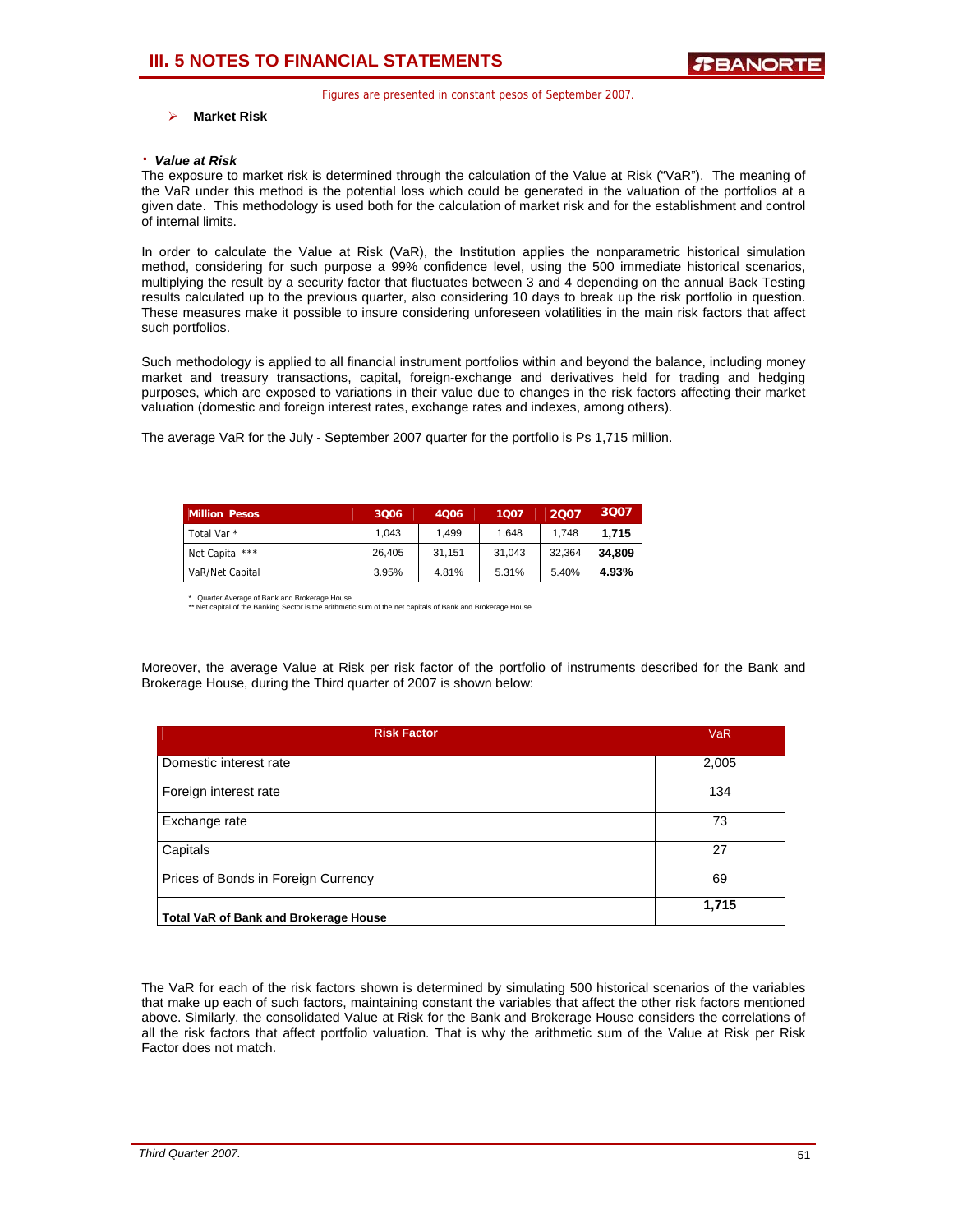### ⋅ *Backtesting Analysis*

In order to validate the daily VaR calculation measurement effectiveness, as a measure of market risk, the Backtesting analysis is updated weekly. This analysis makes it possible to compare the results estimated by VaR with the actual results.

### ⋅ *Sensitivity Analysis and Extreme Conditions Test*

To enrich the analysis and to obtain the desired impact that movements on risk factors may have on positions, sensitivity analizes and tests under extreme conditions are periodically implemented. These analizes prevent the Institution from negative situations that could arise in which extraordinary losses result from the valuation of financial instruments in position.

### ¾ **Liquidity Risk and Balance**

In response to the Banking Sector's need to measure Liquidity Risk and to have consistent follow-up, the Banks us financial ratios, such as the Liquidity Ratios (Liquid Assets / Liquid Liabilities). Liquid Assets include availabilities, securities to negotiate and securities available for sale. Liquid Liabilities include demand deposits, demand interbanking loans and short-term interbanking loans.

For liquidity risk quantification and follow-up, the Banking Sector uses for the dollar portfolios, the criteria that the Bank of Mexico established for developing the Liquidity Coefficient, which makes it possible to evaluate the differentials between asset and liability flows in different periods of time. This promotes a healthier distribution of terms for these assets.

Moreover, to prevent the risk of concentrating terms and re-appreciation date for each of the Banks in the Banking Sector, a Gap Analysis is made to face the resources with sources of funding, detecting any concentration in advance. These analyses are made separately per currency (domestic, foreign, and udis).

Additionally a balance simulation analysis is made for each of the Banks in the Banking Sector. It is used to evaluate the future behavior of the Balance Sheet in a statistic and dynamic manner. An analysis of sensitivity to changes in domestic, foreign and actual rates is made on the base scenario. Tests are also made under extreme condition to evaluate the result of extreme changes in rates, funding and the exchange rate.

As a measure of the evaluation effectiveness of the simulation model, projections are periodically compared with actual data. These tests make it possible to evaluate the assumptions and the method used, and to make any necessary adjustments.

### ¾ **Operational Risk**

As of January 2003, GFNorte established a formal operational risk department called the "Operational Risk Management Department" (ARO) within the General Directorship of Risk Management.

Our institution defines Operational Risk as the potential loss due to failures or deficiencies in the internal controls, errors in operation processing and storing or in data transmitting, as well as to adverse administrative and judicial rulings, fraud or theft (this definition includes Technological and Legal risk).

The objectives of the Operational Risk Management are: a) To allow and support the organization to reach its institutional objectives through the prevention and management of operational risks; b) To insure that the existing operational risks and the required controls are duly identified, assessed and in line with the risk strategy established by the organization; and c) To insure that the operational risks are duly quantified in order to make the proper capital allocation per operational risk.

### **Pillars of Operational Risk Management**

### **I. Policies, Objectives and Guidelines**

As part of the institutional regulations, there are documented policies, objectives, guidelines, methodologies and responsible areas in Operating Risk management.

The Operating Risk Directorship maintains close communication and coordination with the Regulatory Comptrollership in order to facilitate effective Internal Control in which the proper procedures and controls are established that will mitigate Operating Risk in the processes, and provide follow up through the Internal Audit Department.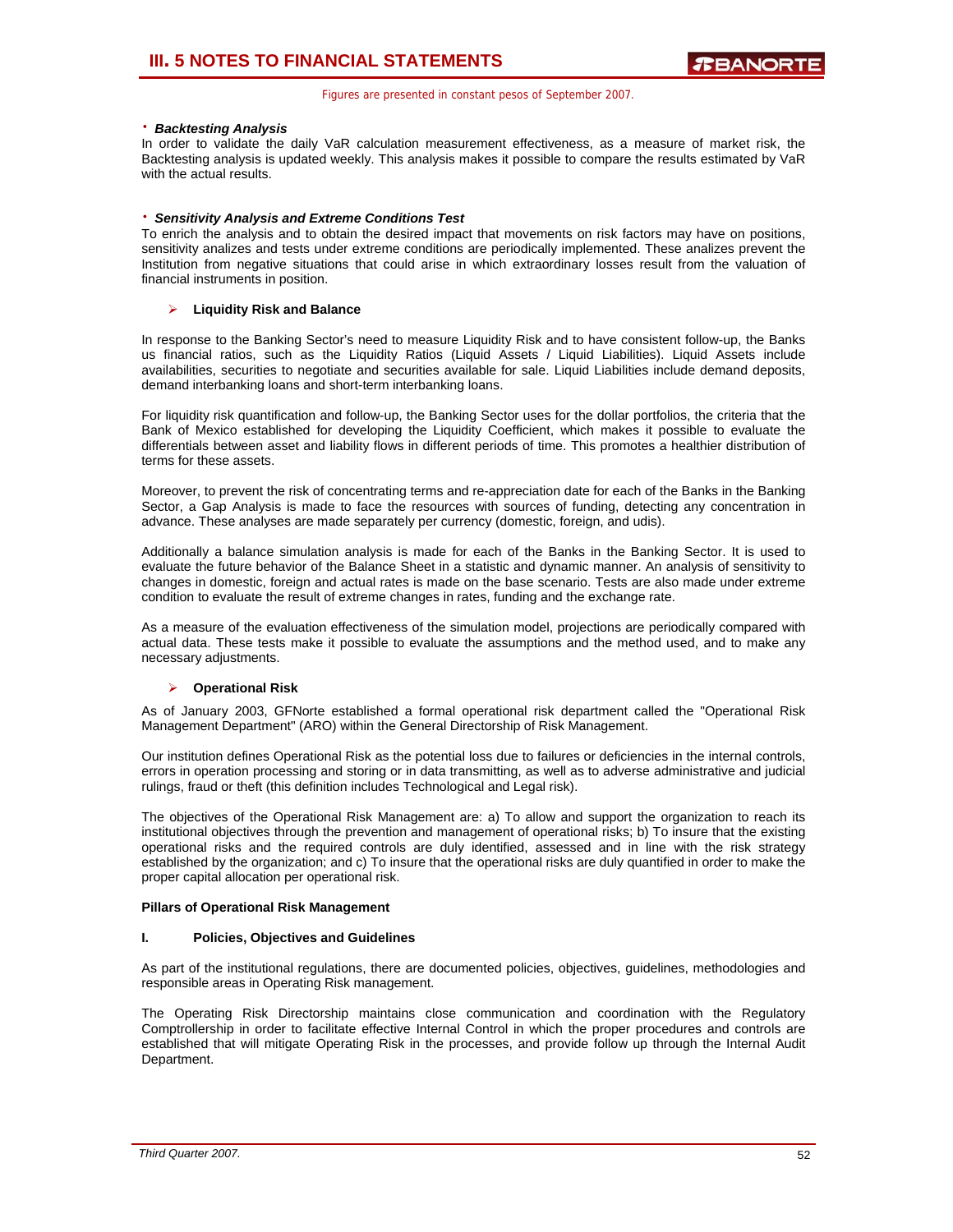The Regulatory Comptrollership, as part of the Internal Control System, carries out the following activities to mitigate risk: a) Internal control validations; b) Institutional regulations management and control; c) Monitoring of operating processes' internal control by means of control indicators reports, that are reported by the process comptrollers in the various areas; d) Money Laundering Prevention process management; e) Control and follow up of the regulatory provisions; f) Analysis and assessment of the operating processes and projects with the participation of the responsible directors of each process in order to insure adequate internal control.

### **II. Quantitative and Qualitative Measuring Tools**

### Operating Losses Database

To record operating loss events, a system has been developed internally known as the "Operating Loss and Events Capture System" (SCERO). This system enables the central information supplier areas to directly record such events online, which are classified by Type of Event in accordance with the following categories (in line with those proposed by the Basle II Agreement):

| <b>Types of Events</b>             | <b>Description</b>                                                                                                                                                                     |
|------------------------------------|----------------------------------------------------------------------------------------------------------------------------------------------------------------------------------------|
| Internal Fraud                     | Acts entended to defraud, usurp the property or avoid the regulation, law or policies of the<br>Institution that involve at least one internal party.                                  |
| <b>External Fraud</b>              | Acts, by a third party, entended to defraud, usurp the property or avoid the law.                                                                                                      |
| <b>Labor Relations</b>             | Acts that are inconsistent with the laws or agreements of employment, health or safety, or<br>that result in payment of claims for personal damage or regarding discrimination issues. |
| <b>Practices with Clients</b>      | Negligent or unintentional faults that hinder compliance with the professional obligations with<br>clients, or faults derived from the nature or designo f a product or service.       |
| Damage to Assets                   | Loss or damage to physical assets due to natural disasters or other events.                                                                                                            |
| <b>System Failures</b>             | Interruption of business activities because of information system failures.                                                                                                            |
| Execution, Delivery &<br>Processes | Failures in processing transactions or in process management and in relationships with<br>counterparts and suppliers.                                                                  |

This historical Database provides the statistics of the operating events in which the institution has incurred so as to be able to determine their trends, frequencies, impact and distribution. Moreover, the Database will make it possible in the future to have enough information to calculate the capital requirements per Advances Models.

### ⋅ *Legal and Fiscal Contingencies Database*

For the recording and follow-up of legal, administrative and tax issues that may arise from adverse unappealable ruling, an internal system called "Legal Risk Issues Monitoring System" (SMARL) was developed. This system enables the central data supplying areas to record such events directly and on-line, which are then classified by company, sector and legal issue, among others.

As part of GFNorte's legal risk management, legal and fiscal contingencies are estimated by the attorneys that process the issues based on an internal methodology. This makes it possible to create the necessary book reserve to face such estimated contingencies.

### ⋅ *Risk Management Model*

GFNorte has defined objectives, which are achieved through different plans, programs and projects. Compliance with such objectives may be adversely affected due to operating risks, for which reason a methodology must be in place to manage them within the organization. Consequently, operating risk management is now an institutional policy defined and supported by senior management.

To perform Operating Risk Management, each of the operating risks involved in the processes must be identified in order to analyze them. In this regard, the risks identified by the Regulatory Comptrollership are recorded in a risk matrix and processed in order to eliminate or mitigate them (seeking to reduce their severity or frequency) by defining tolerance levels, as the case may be. At present, work is being done on developing a new Institution Operating Risk Management Model and the technological tools needed to implement it.

### **III. Required Capital Calculation**

The capital requirement calculation is currently done under the Basic Model proposed by Basle II. We are waiting for the new provisions the local regulator will issue.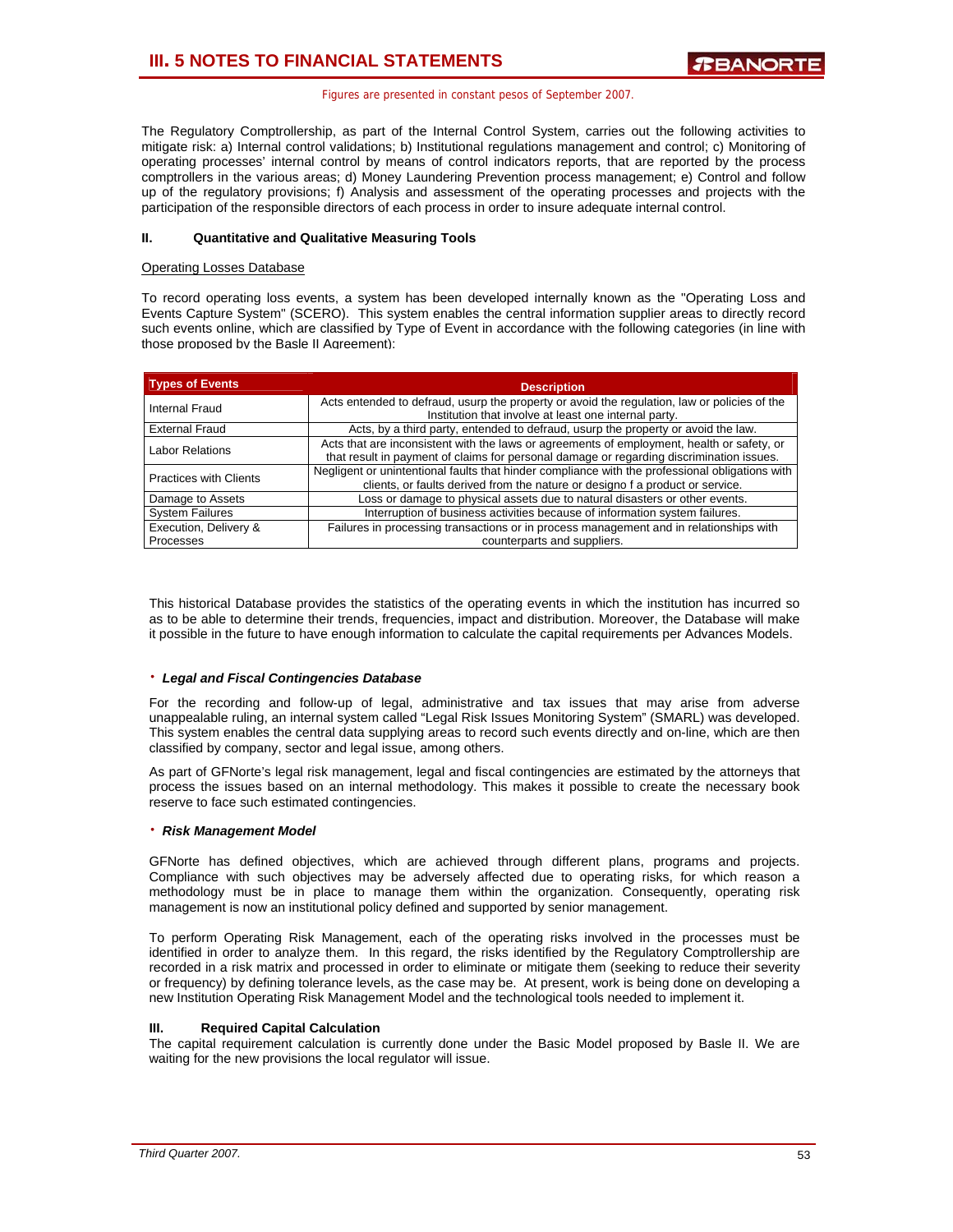### **IV. Information and Reporting**

The information generated by the Database and the Management Model is processes periodically to report to the Risk Policies Committee and the Board of Directors regarding the main operating events that were detected, the trends, identified risks (risk matrix) and their mitigating strategies. Reporting is also done on the status of the main Operating Risk mitigation initiatives implemented by the various areas of the organization.

### ¾ **Technology risk**

Technological Risk is defined in our institution as all potential losses from damage, interruption, alteration or failures derived from the use of or dependence on hardware, software, systems, applications, networks and any other information distribution channel in the rendering of banking services to the customers.. This risk forms an inherent part of Operating Risk, which is why its management is handled collectively throughout the entire organization.

To address the Operating Risk associated with information integrity, and "Integrity Committee" has been created. Its objectives are to align security and information control efforts under a prevention focus, to define new strategies, policies, processes or procedures and to provide solutions to information security issues that affect or may affect the Institutional patrimony.

The functions established by the CNBV or Technology Risk Management are performed by the Institution under institution regulatory and Integrity Committee guidelines.

To address the Operating Risk caused by high impact external events, GFNorte has a Business Continuity Plan (BCP) and Disaster Recovery Plan (DRP) based on a same-time data replication system at an alternate computer site. All the above cover the back up and recovery of the Institution's critical applications in the event or any relevant operating contingency.

### ¾ **Legal risk**

Legal Risk is defined as the potential loss from failure to comply with the applicable legal and administrative provisions, the issuance of indisputable unfavorable court rulings and the application of penalties regarding the operations that the institution performs.

The Legal Risk must be measured as an inherent part of Operating Risk in order to understand and estimate its impact. Therefore, those legal issues which result in actual operating losses of the SMARL system are later recorded in the SCERO in accordance with a predetermined classification.

Based on the statistics of the current legal issues and real loss events, the Institution can identify specific legal or operating risks, which are analyzed in order to eliminate or mitigate them in an attempt to reduce or limit their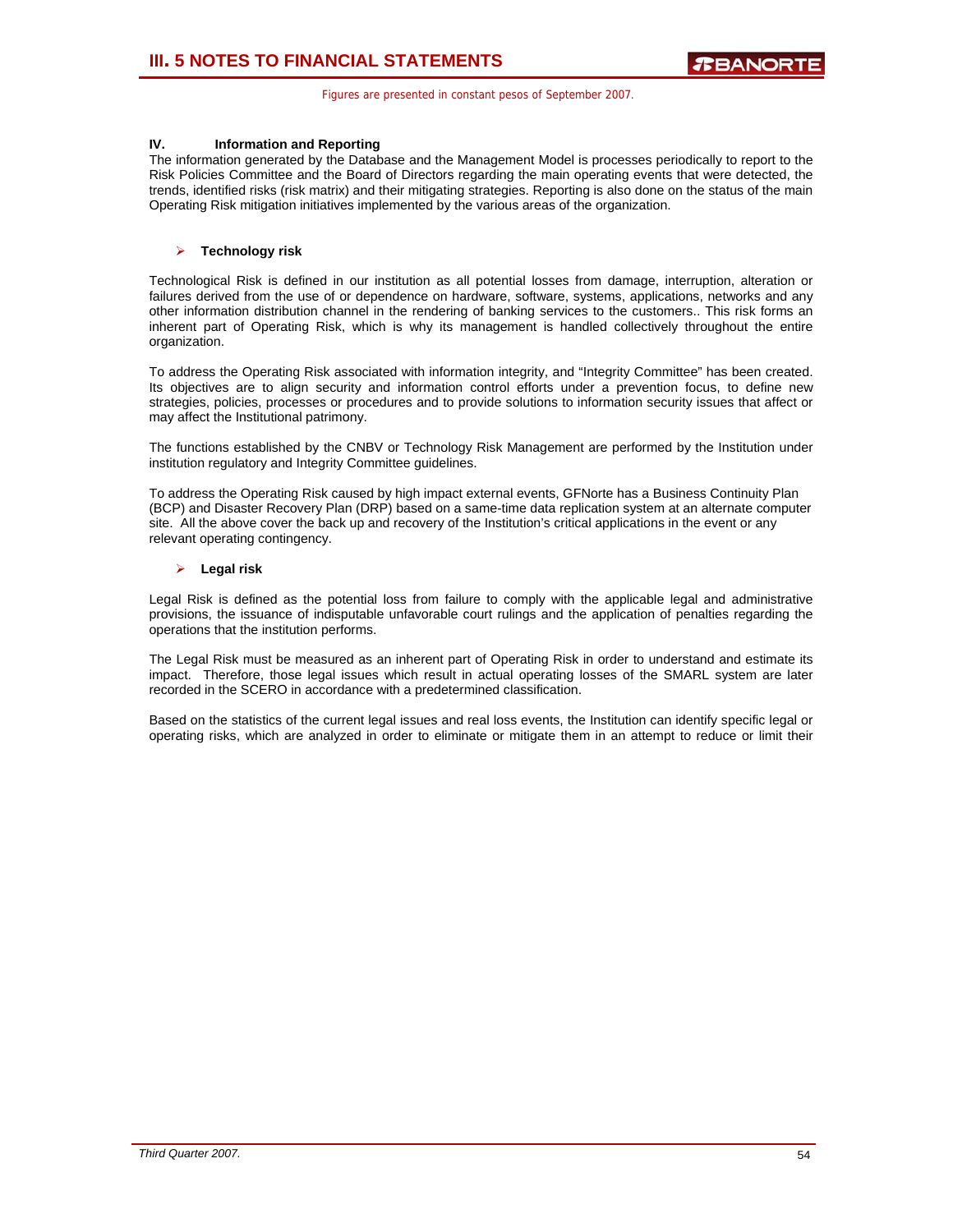### • **Information by Segments**

| <b>GFNORTE - BALANCE SHEET 3007</b><br>(Million Pesos) |                |         |                  |                |                          |                          |                          |        |                       |                                |
|--------------------------------------------------------|----------------|---------|------------------|----------------|--------------------------|--------------------------|--------------------------|--------|-----------------------|--------------------------------|
|                                                        | <b>Holding</b> | Banorte | <b>Brokerage</b> | Leasing        | Factoring                | Wareh<br>ouse            | Pronego<br>cio           | Total  | Eliminatio<br>ns      | <b>Final</b><br><b>Balance</b> |
| Interest Income                                        | 10             | 27.664  | 1.576            | 404            | 348                      | 3                        | 201                      | 30,206 | (1, 449)              | 28,757                         |
| <b>Interest Expense</b>                                |                | 15,664  | 1,707            | 163            | 214                      | $\mathbf{1}$             | 37                       | 17,786 | (1, 361)              | 16,425                         |
| Loan Fees                                              |                | 140     |                  |                |                          |                          | 5                        | 145    |                       | 145                            |
| Net Interest Income (NII)                              | 10             | 12,140  | (130)            | 242            | 134                      | $\overline{2}$           | 169                      | 12,566 | (88)                  | 12,478                         |
| Repomo-Margin                                          | (3)            | (143)   | (9)              | (9)            | (12)                     |                          | (1)                      | (177)  |                       | (177)                          |
| NII after Repomo                                       | $\overline{7}$ | 11,997  | (139)            | 233            | 121                      | $\mathbf{2}$             | 168                      | 12,389 | (88)                  | 12,301                         |
| Loan Loss & Loss Sharing Provisions                    | ÷,             | 1,660   |                  | 5              | 4                        |                          | 28                       | 1.696  | $\tilde{\phantom{a}}$ | 1,696                          |
| NII after Provisions                                   | $\overline{7}$ | 10,337  | (139)            | 228            | 117                      | $\overline{2}$           | 140                      | 10,693 | (88)                  | 10,605                         |
| Fees on services,                                      |                | 5,037   | 469              |                | 10                       | 26                       | ÷                        | 5.543  | (81)                  | 5,461                          |
| Fees paid,                                             |                | 726     |                  | $\overline{2}$ | 12                       |                          | 25                       | 765    | (1)                   | 764                            |
| Market-related Income                                  | $\overline{a}$ | 842     | 348              | $\blacksquare$ | $\blacksquare$           | $\overline{\phantom{a}}$ | $\blacksquare$           | 1.190  | ÷,                    | 1.190                          |
| 3otal Non Interest Income                              | $\blacksquare$ | 5,153   | 817              | (2)            | (2)                      | 26                       | (25)                     | 5,967  | (81)                  | 5,887                          |
| <b>Total Operating Income</b>                          | $\overline{7}$ | 15,490  | 678              | 226            | 116                      | 28                       | 115                      | 16,660 | (168)                 | 16,492                         |
| Non-Interest Expense                                   | 3              | 9,951   | 391              | 154            | 21                       | 16                       | 128                      | 10,664 | (242)                 | 10,422                         |
| Operating Income                                       | 3              | 5,539   | 287              | 72             | 95                       | 13                       | (13)                     | 5,996  | 74                    | 6,070                          |
| Non Operating Income                                   | 18             | 1,904   | 21               | 34             | 15                       | 118                      | 4                        | 2,114  | (74)                  | 2,040                          |
| Non Operating Expense                                  | $\mathbf{1}$   | 436     | 25               | $\mathbf{1}$   | $\mathbf{1}$             | 115                      | 1                        | 580    |                       | 580                            |
| Non Operating Income (Expense)NET                      | 17             | 1,468   | (4)              | 32             | 14                       | 3                        | $\mathbf{2}$             | 1,534  | (74)                  | 1,460                          |
| Pre-tax Income                                         | 21             | 7,007   | 283              | 105            | 109                      | 16                       | (10)                     | 7,530  | $\blacksquare$        | 7,530                          |
| Tax and Profit sharing                                 | 8              | 2,418   | 95               | ÷,             | 34                       | 5                        | (3)                      | 2,557  | $\blacksquare$        | 2,557                          |
| Net Income before subsidiaries                         | 13             | 4,589   | 187              | 105            | 75                       | 11                       | (7)                      | 4.973  | $\blacksquare$        | 4,973                          |
| Subsidiaries 'net income                               | 5,031          | 41      | $\overline{7}$   | ÷              | $\overline{\phantom{a}}$ | L.                       | $\overline{\phantom{a}}$ | 5,078  | (4,764)               | 315                            |
| Net Inc. from continuos operations                     | 5,043          | 4,630   | 194              | 105            | 75                       | 11                       | (7)                      | 10,052 | (4,764)               | 5,288                          |
| Extraodinary items, net                                |                |         |                  |                |                          |                          | ä,                       |        |                       |                                |
| Minority Interest                                      | ٠              | (112)   |                  | ٠              | ÷                        | ÷                        | ٠                        | (112)  | (133)                 | (244)                          |
| <b>TOTAL NET INCOME</b>                                | 5,043          | 4,518   | 194              | 105            | 75                       | 11                       | (7)                      | 9,940  | (4,897)               | 5,044                          |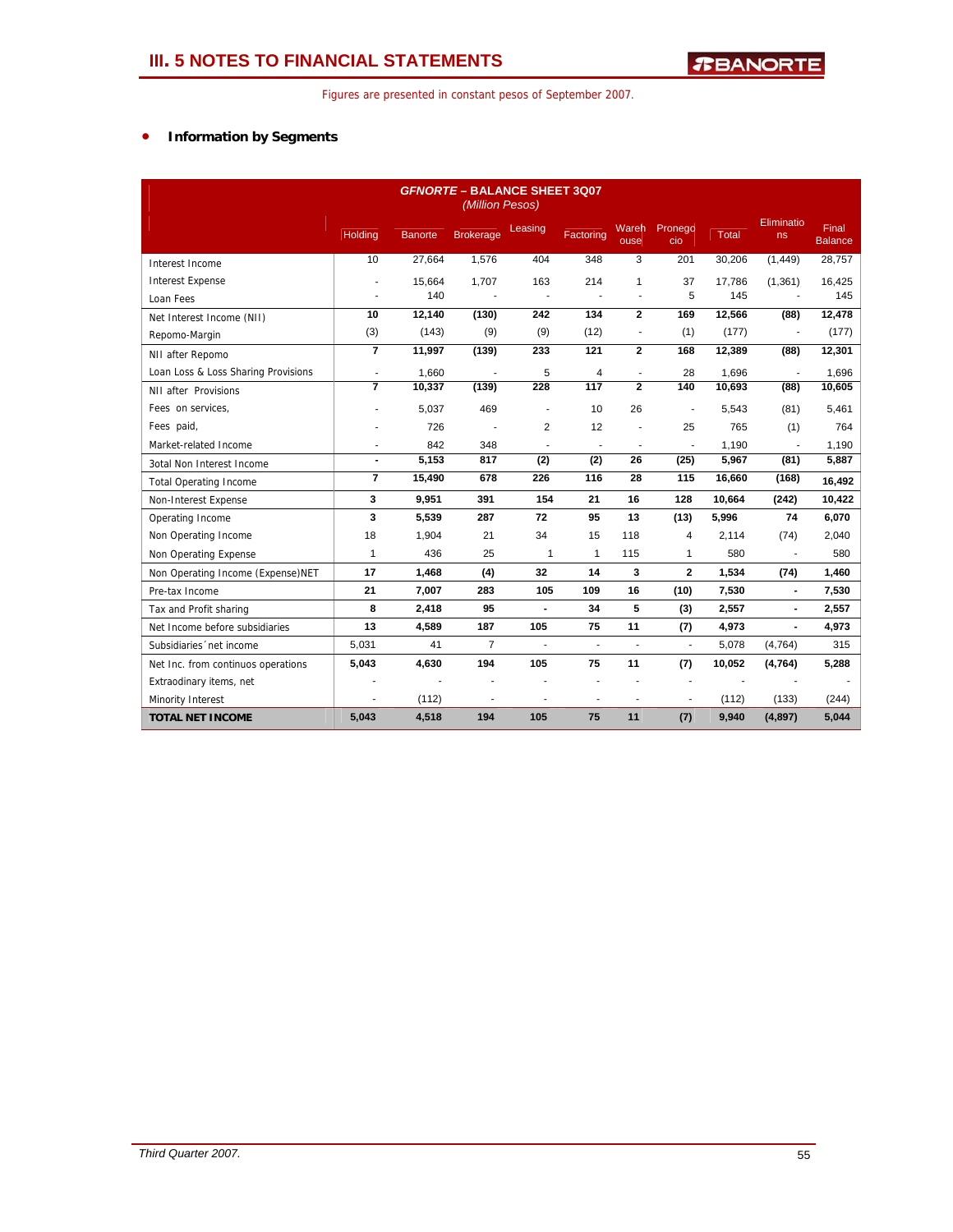### **III. 5 NOTES TO FINANCIAL STATEMENTS**

|  |  | Figures are presented in constant pesos of September 2007. |  |  |  |
|--|--|------------------------------------------------------------|--|--|--|
|--|--|------------------------------------------------------------|--|--|--|

| <b>GFNORTE-BALANCE SHEET AS OF 3Q07</b><br>(Million Pesos) |                |                 |                          |                         |                |                  |                |                 |                  |                  |
|------------------------------------------------------------|----------------|-----------------|--------------------------|-------------------------|----------------|------------------|----------------|-----------------|------------------|------------------|
| <b>ASSETS</b>                                              | <b>Holding</b> |                 | ge                       | Banorte Brokera Leasing | Factorin Wareh | ouse             | Pronego<br>cio | <b>Total</b>    | Eliminatio<br>ns | Final<br>balance |
| Cash and due from Banks                                    | 444            | 39,173          | 1                        | $\overline{2}$          | 34             | 15               | 8              | 39,677          | (473)            | 39,204           |
| Negotiable Instruments                                     |                | 8.742           | 616                      |                         |                |                  |                | 9.358           |                  | 9.358            |
| Securities held for sale                                   |                | 10.633          |                          |                         |                |                  |                | 10.633          |                  | 10.633           |
| Securities held to maturity                                |                | 751             |                          |                         |                |                  |                | 751             |                  | 751              |
| <b>Financial Instruments:</b>                              |                | 20,126          | 616                      |                         |                |                  |                | 20,742          |                  | 20,742           |
| Non-assigned securities to pay                             |                |                 |                          |                         |                |                  |                |                 |                  |                  |
| Futures receivable, net                                    |                | 43              | 51                       |                         |                |                  |                | 94              |                  | 94               |
| Options and derivatives, net                               | ÷.             | 1,713           | ÷                        |                         |                | Ĭ.               |                | 1,713           |                  | 1,713            |
| Repos & Derivatives:                                       | $\blacksquare$ | 1,756           | 51                       |                         |                |                  |                | 1,807           |                  | 1,807            |
| Commercial                                                 |                | 78.462          | ÷                        | 2.658                   | 5.70           |                  | 561            | 87.386          | (17)             | 87.369           |
| <b>Financial Intermediaries</b>                            |                | 11.617          |                          | 302                     |                |                  | ÷              | 11.919          | (2.273)          | 9.646            |
| Consumer                                                   |                | 25.388          |                          | 3                       |                |                  | ÷.             | 25.391          |                  | 25.391           |
| Mortgage                                                   |                | 33.703          |                          |                         |                |                  |                | 33.703          |                  | 33.703           |
| <b>Goverment Entities</b>                                  |                | 17.569          |                          |                         |                |                  |                | 17.569          |                  | 17.569           |
| Fobaproa                                                   |                |                 |                          |                         |                |                  |                |                 |                  |                  |
| Performing Loans                                           | ÷,             | 166,738         | $\blacksquare$           | 2,963                   | 5,70           |                  | 561            | 175,968         | (2,290)          | 173,678          |
| Commercial                                                 |                | 744             |                          | 5                       | 18             |                  | 102            | 869             |                  | 869              |
| <b>Financial Intermediaries</b>                            |                |                 |                          |                         |                |                  |                |                 |                  |                  |
| Consumer                                                   |                | 998             |                          |                         |                |                  |                | 998             |                  | 998              |
| Mortgage                                                   |                | 826             |                          |                         |                |                  |                | 826             |                  | 826              |
| <b>Goverment Entities</b>                                  |                |                 |                          |                         |                |                  |                |                 |                  |                  |
| Past Due Loans                                             | $\blacksquare$ | 2,568           | $\overline{\phantom{a}}$ | 5                       | 18             | $\blacksquare$   | 102            | 2,693           | $\blacksquare$   | 2,693            |
| <b>Total Credit</b>                                        | ÷,             | 169,306         | $\blacksquare$           | 2,969                   | 5.72           |                  | 664            | 178,661         | (2, 290)         | 176,371          |
| Preventive loan loss reserves                              |                | 3494            |                          | 13                      | 25             |                  | 32             | 3.564           |                  | 3.564            |
| Net Loan Portfolio                                         | $\overline{a}$ | 165,811         | $\overline{a}$           | 2,956                   | 5.69           | $\overline{a}$   | 632            | 175.097         | (2, 290)         | 172,807          |
| Acquired collection rights                                 | ÷,             | 3797            |                          |                         |                |                  |                | 3797            |                  | 3 7 9 7          |
| <b>Total Loans</b>                                         | $\overline{a}$ | 169,608         | $\blacksquare$           | 2.956                   | 5.69           | $\blacksquare$   | 632            | 178,894         | (2, 290)         | 176,604          |
| Sundry debtors and other assets, net                       | 11             | 18.279          | 117                      | 33                      |                | 37               | 6              | 18.483          | (9)              | 18.474           |
| Merchandise Inventory                                      |                |                 |                          |                         |                | 9                | $\blacksquare$ | 9               |                  |                  |
| Foreclosed assets, net                                     |                | 291             |                          |                         |                |                  |                | 291             |                  | 291              |
| Real Estate, Furniture & Equipment, net                    |                |                 |                          |                         |                |                  |                |                 |                  |                  |
| Investments in subsidiaries                                |                | 5.989           | 17                       | 636                     | 1              | 57               | 58             | 6.759           |                  | 6.759            |
| Deferred taxes                                             | 31.213         | 1.024           | 67                       |                         | 6              |                  | 12             | 32.304<br>19    | (29.778)<br>(19) | 2.526            |
| GoodWill                                                   | 34             |                 |                          |                         |                |                  |                |                 |                  |                  |
| Intangible                                                 |                | 4.112<br>206    |                          |                         |                |                  |                | 4.146<br>206    |                  | 4.146<br>206     |
| <b>Otros Assets</b>                                        |                |                 |                          |                         | ٩              |                  |                |                 |                  |                  |
| <b>Total Other Assets</b>                                  | 31,259         | 3.484<br>33,385 | 317<br>518               | 668                     | 11             | 5<br>109         | 5<br>81        | 3.814<br>66.032 | (29, 808)        | 3.811<br>36,224  |
| <b>TOTAL ASSETS</b>                                        | 31,703         | 264,049         | 1,18                     | 3.627                   | 5.74           | $\overline{123}$ | 721            | 307,151         | (32, 571)        | 274,580          |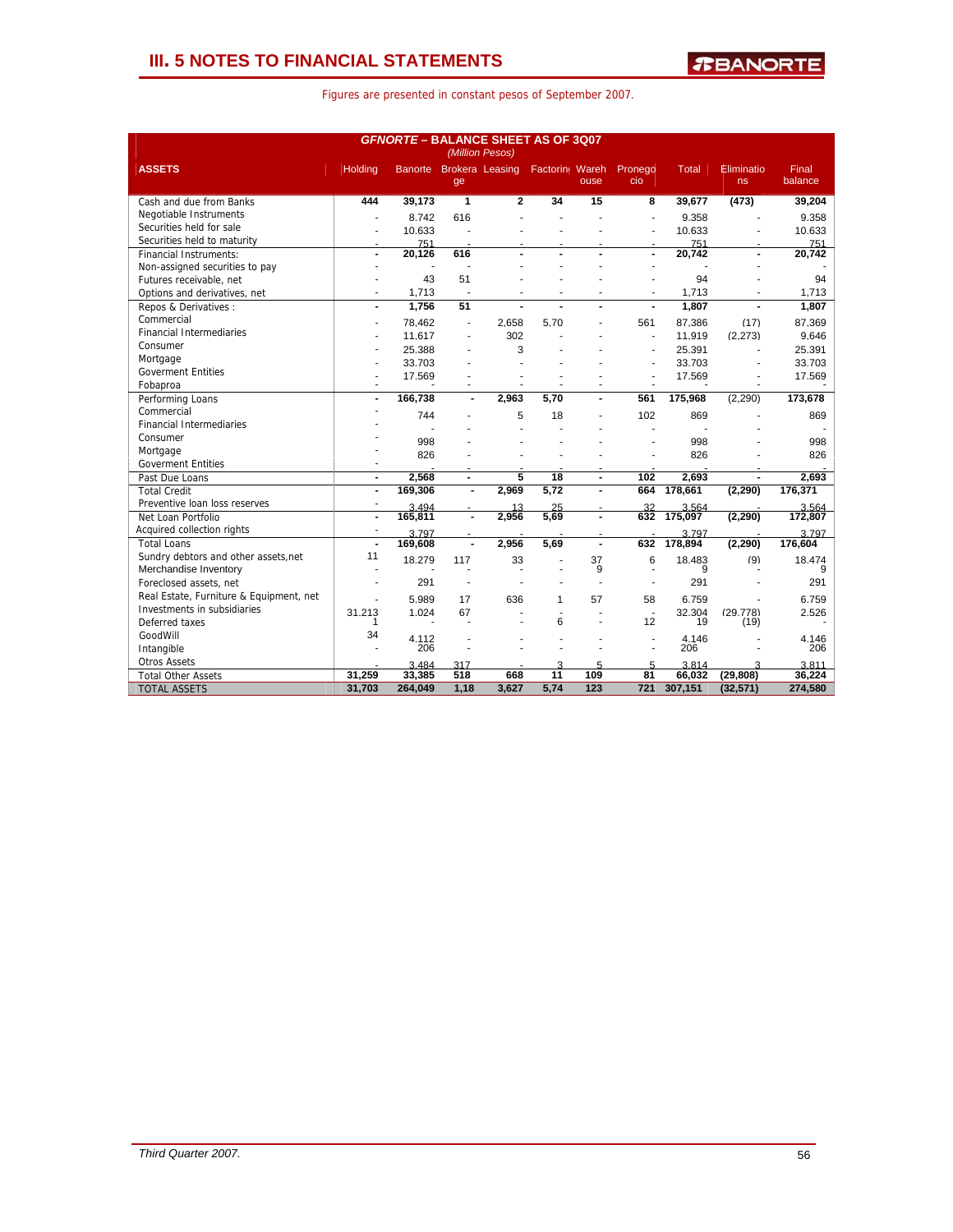### **III. 5 NOTES TO FINANCIAL STATEMENTS**

| <b>GFNORTE - BALANCE SHEET AS OF 3Q07</b><br>(Million Pesos) |                |           |                                  |                |                  |                          |                 |              |                          |                         |  |
|--------------------------------------------------------------|----------------|-----------|----------------------------------|----------------|------------------|--------------------------|-----------------|--------------|--------------------------|-------------------------|--|
| <b>LIABILITIES</b>                                           | <b>Holding</b> |           | <b>Banorte Brokerage Leasing</b> |                | <b>Factoring</b> | <b>Wareho</b><br>use     | Prone-<br>gocio | <b>Total</b> | Eliminati<br>ons         | <b>Final</b><br>balance |  |
| <b>Demand Deposits</b>                                       | ÷.             | 95,224    | ÷.                               | ÷.             | ÷.               | $\overline{a}$           | $\overline{a}$  | 95,224       | (19)                     | 95,205                  |  |
| <b>Time Deposits</b>                                         | ÷              | 85,050    |                                  |                |                  |                          |                 | 85,050       | (477)                    | 84,573                  |  |
| <b>Bonds</b>                                                 |                |           |                                  |                |                  |                          |                 |              |                          |                         |  |
| <b>Deposits</b>                                              |                | 180,273   |                                  |                |                  |                          |                 | 180,273      | (495)                    | 179,778                 |  |
| Demand                                                       | $\blacksquare$ | 2.413     | $\blacksquare$                   | ÷              |                  | $\overline{\phantom{a}}$ |                 | 2.413        | ÷.                       | 2,413                   |  |
| Short term                                                   | ٠              | 3,992     | ٠                                | 1,478          | 5,157            | $\overline{2}$           | 616             | 11,244       | (2, 289)                 | 8,956                   |  |
| Long term                                                    | ä,             | 8,879     | $\blacksquare$                   | 1,327          | 113              |                          |                 | 10,319       | $\overline{\phantom{a}}$ | 10,319                  |  |
| Due to banks & corresp.                                      | $\blacksquare$ | 15,283    | $\overline{\phantom{0}}$         | 2,805          | 5,270            | $\overline{2}$           | 616             | 23,976       | (2, 289)                 | 21,687                  |  |
| Assigned securities to pay                                   | $\blacksquare$ | 8,962     | $\blacksquare$                   | $\blacksquare$ | $\blacksquare$   | $\blacksquare$           | $\blacksquare$  | 8,962        | $\blacksquare$           | 8,962                   |  |
| Non-assigned securities to pay                               |                |           |                                  |                |                  |                          |                 |              |                          |                         |  |
| Futures receivable, net                                      | ٠              | 465       | 44                               |                |                  |                          |                 | 509          | ٠                        | 509                     |  |
| Options and derivatives, net                                 | ٠              | 2,258     |                                  |                |                  |                          |                 | 2,258        |                          | 2,258                   |  |
| <b>Repos &amp; Derivatives:</b>                              | $\blacksquare$ | 2,724     | 44                               |                |                  |                          |                 | 2,768        |                          | 2,768                   |  |
| Income Tax & Profit Sharing                                  | 4              | 1.758     | 105                              | ÷              | 8                | 2                        | $\mathbf{r}$    | 1,877        | $\blacksquare$           | 1,877                   |  |
| Other Payable accounts                                       | $\mathbf{1}$   | 13,460    | 116                              | 317            | 8                | 6                        | 19              | 13,927       | 13                       | 13,940                  |  |
| Other payable accounts                                       | 5              | 15,218    | 222                              | 317            | 16               | 8                        | 20              | 15,804       | 13                       | 15,817                  |  |
| Subordinated non Convertible<br>Debenture                    | $\overline{a}$ | 11,538    |                                  |                |                  |                          | ٠               | 11,538       |                          | 11,538                  |  |
| <b>Deferred Taxes</b>                                        |                | 140       | 5                                |                |                  | 16                       | ٠               | 160          | (19)                     | 141                     |  |
| Deferred credits                                             |                | 546       |                                  | 46             | 4                |                          | 13              | 609          | (3)                      | 606                     |  |
| <b>TOTAL LIABILITIES</b>                                     |                | 5 234,684 | 270                              | 3,168          | 5,290            | 25                       | 649             | 244,091      | (2,793)                  | 241,297                 |  |
|                                                              |                |           |                                  |                |                  |                          |                 |              |                          |                         |  |

| <b>STOCKHOLDER 'S EQUITY</b>                                 |          |         |                |       |       |      |                 |         |           |          |
|--------------------------------------------------------------|----------|---------|----------------|-------|-------|------|-----------------|---------|-----------|----------|
| Paid-in Capital                                              | 11,815   | 10,772  | 531            | 163   | 138   | 86   | 77              | 23,581  | (11,766)  | 11,815   |
| Share subscription premiums                                  | 1,831    | 841     |                |       |       |      |                 | 2,673   | (841)     | 1,831    |
| Subordinated Convertible Debentures                          |          |         |                |       |       |      |                 |         |           |          |
| <b>Subscribed Capital</b>                                    | 13,646   | 11,613  | 531            | 163   | 138   | 86   | $\overline{77}$ | 26,254  | (12,607)  | 13,646   |
| <b>Capital Reserves</b>                                      | 2,367    | 3,333   | 57             | 78    | 59    | 14   |                 | 5,907   | (3,539)   | 2,367    |
| <b>Retained Earnings</b>                                     | 21,923   | 10,978  | 670            | 312   | 268   | 51   | $\overline{2}$  | 34,202  | (12, 278) | 21,923   |
| Surplus (Deficit) from securities                            |          | 458     |                |       |       |      |                 | 458     | (458)     |          |
| Results from coverage securities                             |          | (491)   |                |       |       |      |                 | (491)   | 491       |          |
| valuation<br>Results of foreign operations<br>exchange       |          | 20      | $\overline{2}$ |       |       |      |                 | 22      | (22)      |          |
| Excess (Insuf.) in capital restatement                       | (6, 273) | (1,906) | (521)          | (200) | (86)  | (3)  |                 | (8,989) | 2.715     | (6, 273) |
| Non Mon assets results Fixed Assets                          |          |         | 1              |       |       |      |                 |         | (1)       |          |
| Non Mon assets results Investm                               | (5,008)  | 101     | (18)           |       |       | (60) |                 | (4,986) | (22)      | (5,008)  |
| subsidiaries<br>Adjustment in the employees pension<br>funds |          |         |                |       |       |      |                 |         |           |          |
| Net Income                                                   | 5.044    | 4.518   | 194            | 105   | 75    | 11   | (7)             | 9,940   | (4,897)   | 5,044    |
| <b>Earned Capital</b>                                        | 31,698   | 28,621  | 916            | 459   | 453   | 98   | 72              | 62,317  | (30, 619) | 31,698   |
| Minority Holdings                                            |          | 744     |                |       |       | ٠    |                 | 744     | 841       | 1,585    |
| <b>Total Stockholder</b> 's Equity                           | 31.698   | 29,365  | 916            | 459   | 453   | 98   | $\overline{72}$ | 63.061  | (29, 778) | 33,283   |
| TOT. LIAB. & STOCKHOL. EQUITY                                | 31,703   | 264,049 | 1,186          | 3,627 | 5,743 | 123  | 721             | 307,151 | (32, 571) | 274,580  |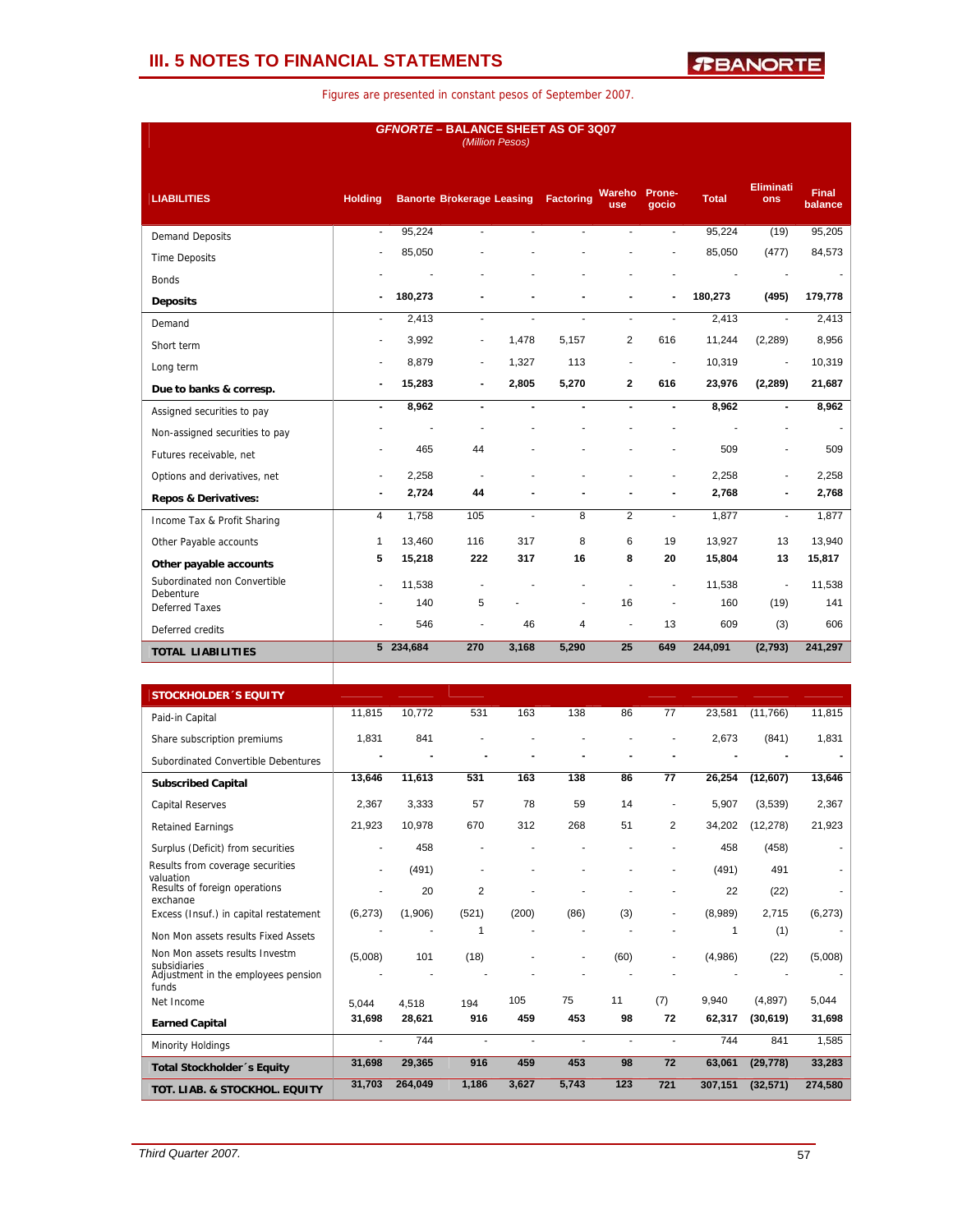### • **Internal Control**

The companies that make up GFNorte have an Internal Control System (SCI) that complies with the guidelines established by both the Board of Directors and the regulatory authorities.

The mission of the Internal Control structure is to help ensure the proper working order of adequate internal control of its operations. Said structure is made up of several components:

- A. The Board of Directors with the support of the Risk Policy Committee and the Audit Committee and Company Practices (The company practice functions, that are established in the new Stock Market Law, were incorporated in the Audit Committee in 4Q06).
- B. General Management and its support areas, to wit the Comprehensive Risk Management Unit (UAIR), and the Legal and Comptrollership Departments, which are in charge of ensuring that adequate control and risk levels are maintained in the Group's operations.
- C. Internal Audit, External Audit and the Statutory Accountant (As of 4Q06, the Commissary only applies to the GFNorte subsidiaries), as structures of additional support to watch over the proper working order of the Internal Control System and to provide reasonable certainty as to the reliability of the information generated.
- D. Documents that specify the general control criteria which must be followed to operate and register transactions; to put our human, material and technological resources to good use; to ensure proper usage, security, timeliness and reliability of information; due compliance with external and internal rules and regulations; and a Code of Conduct that regulates the conduct of all Group directors, officers and employees during the performance of their activities.
- E. Manuals of policies and procedures that regulate the operations undertaken by the institution and that establish the points of control to be observed and the parties responsible for compliance thereof.

During 3Q07, SCI continued working to develop activities associated with strenghtening risk control, assessment and management, establishing and monitoring controls and insuring information quality.

### • **Treasury Policy**

GFNorte's Banking Sector Treasury is the central unit in charge of balancing its resource needs, monitoring and managing the regulatory levels, eliminating the rate risk of fixed-rate placement operations by using coverage and implementing arbitrage strategies.

The cash currencies and investment in securities are in Mexican pesos and U.S. dollars.

#### • **Internal and External Liquidity Sources**

The internal liquidity sources, in local as well as foreign currency, come from the various deposit products that the institution offers its customers, that is checking accounts and term deposits. Another source is the sales of the institution's assets.

External liquidity sources include various mechanisms to access the debt and capital markets. For instance, issuing credit titles, loans from other institution including the Central Bank and international agencies, as well as issuing subordinate debts. This concept also considers the liquidity that the bank obtains by reporting the securities the institution has that are feasible for this type of operation. Another alternative for getting resources is by issuing capital shares.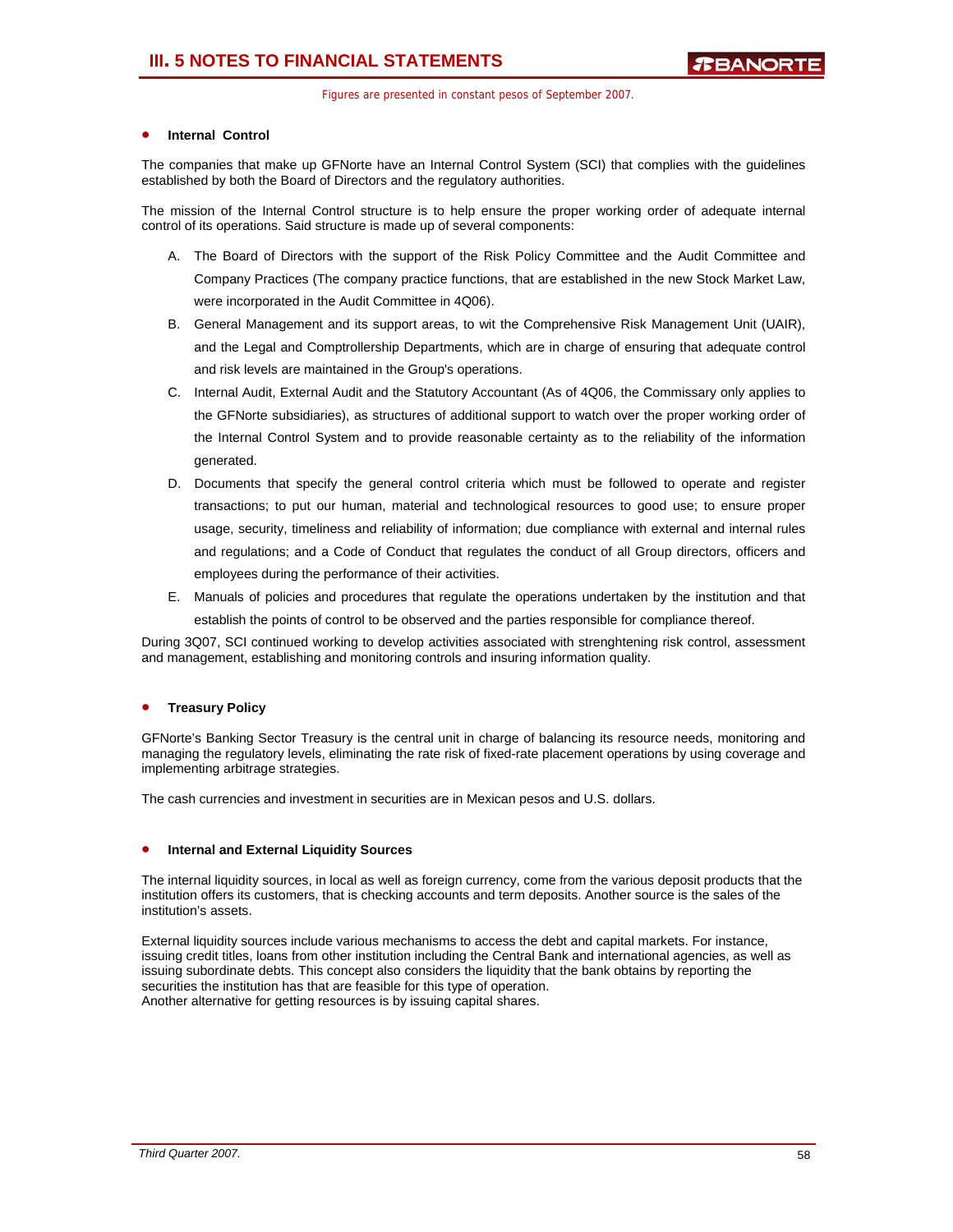### • **Dividend Policy**

During the April 30, 2003 session, the Board of Directors approved a dividend payment policy in which it will propose to the General Ordinary Stockholders' Meeting a dividend payment consisting of at leas 15% of the Partnership's net recurring profit, providing that there is no legal impediment and that market conditions and the Partnership's financial situation allow it.

### • **Related Parties Loans**

At GFNorte, the amount of the loans performed with related individuals and companies, does not exceed the established limit of 75% of the Tier 1 capital. As of September 30, 2007 and June 30, 2007, the loans granted to related parties totaled Ps \$4,942 million and Ps. \$4,480 million, respectively.

### • **People in Charge**

The undersigned represent under oath that, within the scope of our respective functions, we have drawn up the information relative to Grupo Financiero Banorte contained in this report, which, to the best of our knowledge, reasonably reflects its situation.

Ing. Luis Peña Kegel Chief Executive Officer of Grupo Financiero Banorte, S. A. de C. V.

Ing. Sergio García Robles Gil Chief Financial Officer

C.P. Román Martínez Méndez Managing Director Audit

Lic. Jorge Eduardo Vega Camargo Executive Director Comptrollership

C.P. Nora Elia Cantú Suárez Executive Director Accounting